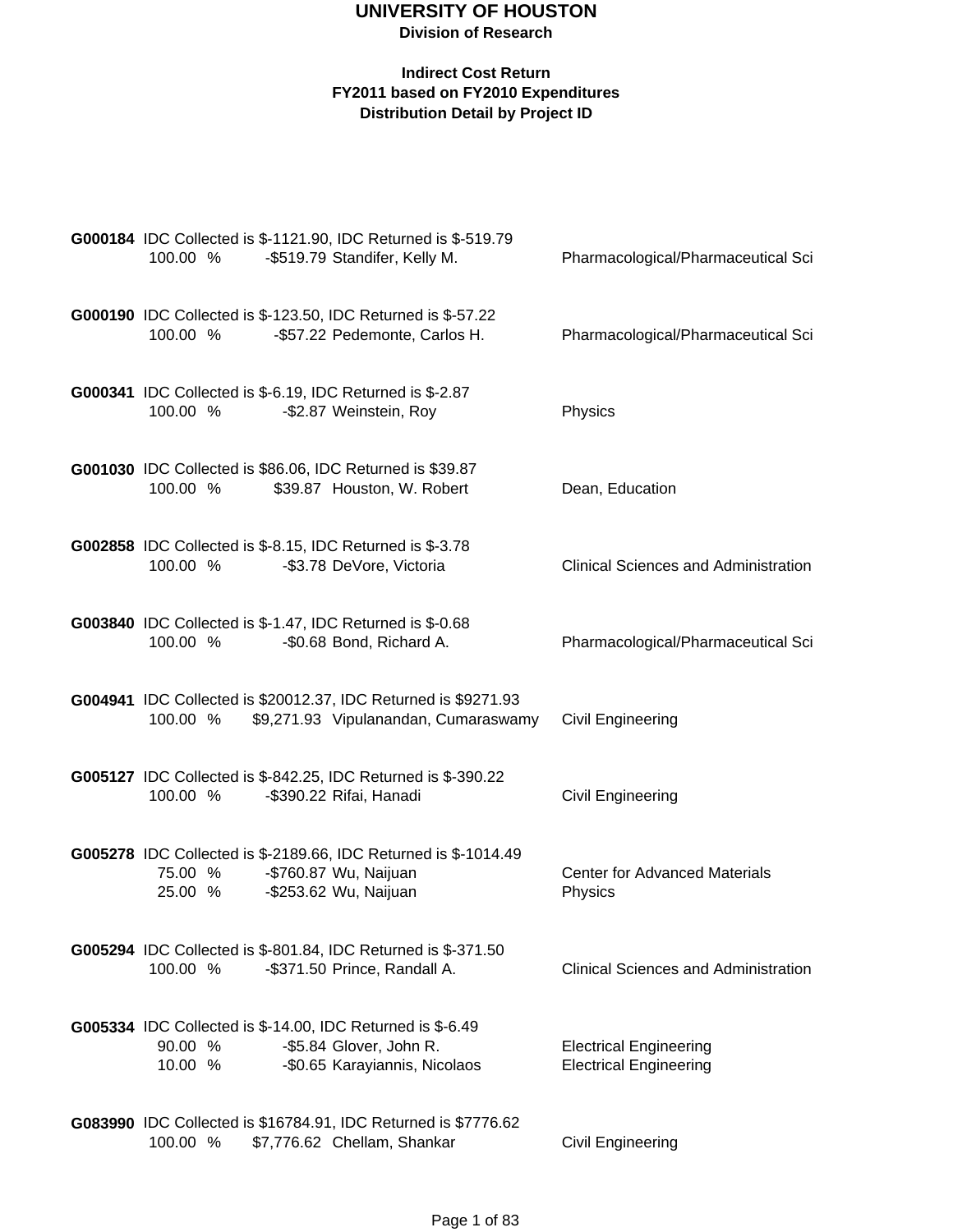| 50.00 %<br>50.00 %                                                                   | G085912 IDC Collected is \$1207.65, IDC Returned is \$559.52<br>\$279.76 Hoffman, David M.<br>\$279.76 Hoffman, David M.                                                                                                                                                                                                      | <b>Center for Materials Chemistry</b><br>Chemistry                                                                                                                                                                         |
|--------------------------------------------------------------------------------------|-------------------------------------------------------------------------------------------------------------------------------------------------------------------------------------------------------------------------------------------------------------------------------------------------------------------------------|----------------------------------------------------------------------------------------------------------------------------------------------------------------------------------------------------------------------------|
| 10.00 %<br>10.00 %<br>10.00 %<br>10.00 %<br>20.00 %<br>10.00 %<br>10.00 %<br>20.00 % | G085927 IDC Collected is \$-3996.51, IDC Returned is \$-1851.62<br>-\$185.16 Krishnamoorti, Ramanan<br>-\$185.16 Lee, T. Randall<br>-\$185.16 Pettitt, B. Montgomery<br>-\$185.16 Chen, Yi-Chao<br>-\$370.32 Grigoriadis, Karolos M.<br>-\$185.16 Hussain, Fazle<br>-\$185.16 Wheeler, Lewis<br>-\$370.32 Zimmerman, David C. | <b>Chemical Engineering</b><br>Chemistry<br>Chemistry<br><b>Mechanical Engineering</b><br><b>Mechanical Engineering</b><br><b>Mechanical Engineering</b><br><b>Mechanical Engineering</b><br><b>Mechanical Engineering</b> |
| 100.00 %                                                                             | G086114 IDC Collected is \$816.63, IDC Returned is \$378.35<br>\$378.35 Weglein, Arthur B.                                                                                                                                                                                                                                    | Physics                                                                                                                                                                                                                    |
| 50.00 %<br>50.00 %                                                                   | G086215 IDC Collected is \$-533.21, IDC Returned is \$-247.04<br>-\$123.52 Hussain, Tahir<br>-\$123.52 Hussain, Tahir                                                                                                                                                                                                         | Heart and Kidney Institute<br>Pharmacological/Pharmaceutical Sci                                                                                                                                                           |
| 100.00 %                                                                             | G086248 IDC Collected is \$369.63, IDC Returned is \$171.25<br>\$171.25 Harold, Michael P.                                                                                                                                                                                                                                    | <b>Chemical Engineering</b>                                                                                                                                                                                                |
| 100.00 %                                                                             | G086693 IDC Collected is \$2544.11, IDC Returned is \$1178.71<br>\$1,178.71 Stokes, Donna W.                                                                                                                                                                                                                                  | Physics                                                                                                                                                                                                                    |
| 100.00 %                                                                             | G086769 IDC Collected is \$-3189.10, IDC Returned is \$-1477.54<br>-\$1,477.54 Chow, Diana S. L.                                                                                                                                                                                                                              | Institute for Drug Education and Research                                                                                                                                                                                  |
| 100.00 %                                                                             | <b>G086782</b> IDC Collected is \$-4.03, IDC Returned is \$-1.87<br>-\$1.87 Lewis, Russell                                                                                                                                                                                                                                    | <b>Clinical Sciences and Administration</b>                                                                                                                                                                                |
| 100.00 %                                                                             | G087004 IDC Collected is \$1982.81, IDC Returned is \$918.66<br>\$918.66 Fox, Donald A.                                                                                                                                                                                                                                       | Optometry, Community                                                                                                                                                                                                       |
| 100.00 %                                                                             | G087035 IDC Collected is \$-2450.69, IDC Returned is \$-1135.43<br>-\$1,135.43 Grindon, Angelina C.                                                                                                                                                                                                                           | <b>Learning Support Services</b>                                                                                                                                                                                           |
| 100.00 %                                                                             | <b>G087168</b> IDC Collected is \$3732.41, IDC Returned is \$1729.26<br>\$1,729.26 Verma, Rakesh M.                                                                                                                                                                                                                           | <b>Computer Science</b>                                                                                                                                                                                                    |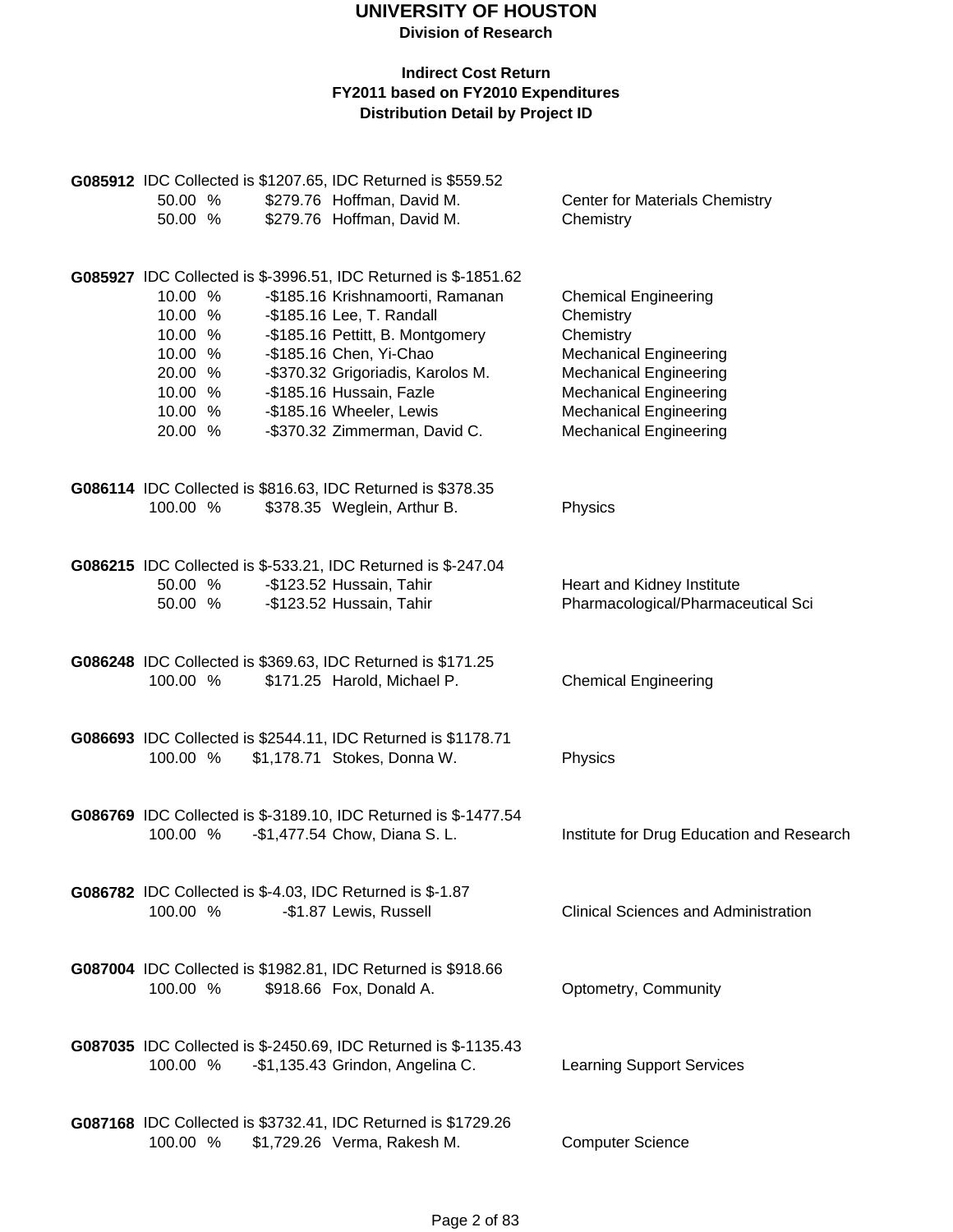**Division of Research**

| 100.00 %                                                       |                    | G087321 IDC Collected is \$-1998.97, IDC Returned is \$-926.14<br>-\$926.14 Han, De-Hua                                                                                                                                               | Geosciences                                                                                                                                                                                        |
|----------------------------------------------------------------|--------------------|---------------------------------------------------------------------------------------------------------------------------------------------------------------------------------------------------------------------------------------|----------------------------------------------------------------------------------------------------------------------------------------------------------------------------------------------------|
|                                                                |                    |                                                                                                                                                                                                                                       |                                                                                                                                                                                                    |
| 100.00 %                                                       |                    | G087611 IDC Collected is \$-2.43, IDC Returned is \$-1.13<br>-\$1.13 Reiter, George F.                                                                                                                                                | Physics                                                                                                                                                                                            |
|                                                                |                    | G087686 IDC Collected is \$33143.04, IDC Returned is \$15355.50<br>100.00 % \$15,355.50 Chino, Yuzo M.                                                                                                                                | Optometry, Community                                                                                                                                                                               |
| 20.00 %<br>70.00 %                                             | 10.00 %            | G087878 IDC Collected is \$4093.13, IDC Returned is \$1896.39<br>\$379.28 Francis, David J.<br>\$189.64 Francis, David J.<br>\$1,327.47 Francis, David J.                                                                             | Psychology<br><b>Texas Learning/Computation Center</b><br><b>TIMES</b>                                                                                                                             |
| 50.00 %                                                        | 50.00 %            | G087971 IDC Collected is \$-37.70, IDC Returned is \$-17.47<br>-\$8.73 Donnelly, Vincent M.<br>-\$8.73 Economou, Demetre J.                                                                                                           | <b>Chemical Engineering</b><br><b>Chemical Engineering</b>                                                                                                                                         |
| 10.00 %                                                        | 40.00 %<br>50.00 % | G087987 IDC Collected is \$-2673.31, IDC Returned is \$-1238.57<br>-\$495.43 Claydon, Frank<br>-\$619.29 Long, Stuart A.<br>-\$123.86 Waight, Consuelo                                                                                | <b>Electrical Engineering</b><br><b>Electrical Engineering</b><br><b>Electrical Engineering</b>                                                                                                    |
| 100.00 %                                                       |                    | G088394 IDC Collected is \$95.60, IDC Returned is \$44.29<br>\$44.29 Vincent, John P.                                                                                                                                                 | Psychology                                                                                                                                                                                         |
| 25.00 %<br>25.00 %<br>50.00 %                                  |                    | G088683 IDC Collected is \$-402.21, IDC Returned is \$-186.35<br>-\$46.59 Byun, Daewon<br>-\$46.59 Zhong, Shiyuan Sharon<br>-\$93.17 Byun, Daewon                                                                                     | Geosciences<br>Geosciences<br>Inst Multidimensional Air Quality Study                                                                                                                              |
| 17.00 %<br>16.00 %<br>11.00 %<br>22.00 %<br>17.00 %<br>17.00 % |                    | G088874 IDC Collected is \$-374.77, IDC Returned is \$-173.63<br>-\$29.52 Litvinov, Dmitri<br>-\$27.78 Wolfe, John C.<br>-\$19.10 Lee, T. Randall<br>-\$38.20 Lee, T. Randall<br>-\$29.52 Litvinov, Dmitri<br>-\$29.52 Wolfe, John C. | Ctr for Integrated Bio/Nano Systems<br>Ctr for Integrated Bio/Nano Systems<br><b>Center for Materials Chemistry</b><br>Chemistry<br><b>Electrical Engineering</b><br><b>Electrical Engineering</b> |
| 12.00 %<br>13.00 %<br>50.00 %                                  |                    | G088997 IDC Collected is \$-44.65, IDC Returned is \$-20.69<br>-\$2.48 Haymet, Anthony<br>-\$2.69 Haymet, Anthony<br>-\$10.34 Byun, Daewon                                                                                            | Chemistry<br>Geosciences<br>Inst Multidimensional Air Quality Study                                                                                                                                |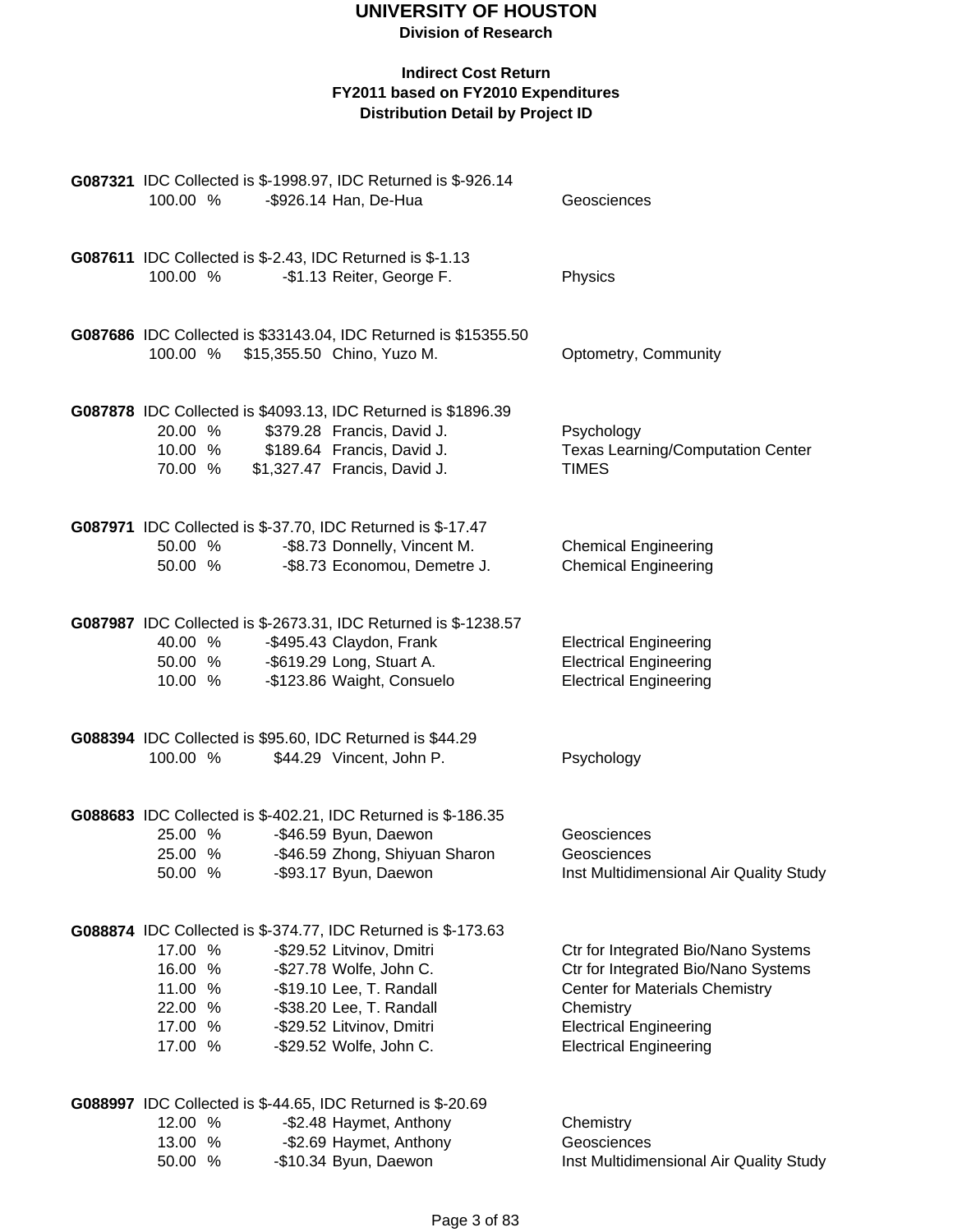**Division of Research**

| 25.00 %                      |  | -\$5.17 Byun, Daewon                                                                                                                        | <b>Mathematics</b>                                                                      |
|------------------------------|--|---------------------------------------------------------------------------------------------------------------------------------------------|-----------------------------------------------------------------------------------------|
| 50.00 %<br>50.00 %           |  | G089160 IDC Collected is \$807.99, IDC Returned is \$374.35<br>\$187.17 Subhlok, Jaspal<br>\$187.17 Subhlok, Jaspal                         | <b>Computer Science</b><br><b>Texas Learning/Computation Center</b>                     |
| 50.00 %<br>50.00 %           |  | G089166 IDC Collected is \$-110.46, IDC Returned is \$-51.18<br>-\$25.59 Knoll, Brian J.<br>-\$25.59 Knoll, Brian J.                        | Heart and Kidney Institute<br>Pharmacological/Pharmaceutical Sci                        |
| 100.00 %                     |  | G089194 IDC Collected is \$-557.44, IDC Returned is \$-258.27<br>-\$258.27 Valdez, Avelardo                                                 | <b>Community Projects - Social Work</b>                                                 |
| 100.00 %                     |  | G089263 IDC Collected is \$-132.41, IDC Returned is \$-61.35<br>-\$61.35 Pedemonte, Carlos H.                                               | Pharmacological/Pharmaceutical Sci                                                      |
| 100.00 %                     |  | G089275 IDC Collected is \$495.35, IDC Returned is \$229.50<br>\$229.50 Dauwalder, Brigitte                                                 | Biology/Biochemistry                                                                    |
| 50.00 %<br>45.00 %<br>5.00 % |  | G089276 IDC Collected is \$-11.01, IDC Returned is \$-5.10<br>-\$2.55 Chow, Dar-Chone<br>-\$2.30 Chow, Dar-Chone<br>-\$0.26 Chow, Dar-Chone | Chemistry<br>Institute for Molecular Design<br><b>Texas Learning/Computation Center</b> |
| 100.00 %                     |  | G089495 IDC Collected is \$1119.75, IDC Returned is \$518.79<br>\$518.79 Bassler, Kevin E.                                                  | Physics                                                                                 |
| 95.00 %<br>5.00 %            |  | G089533 IDC Collected is \$16268.52, IDC Returned is \$7537.37<br>\$7,160.50 Eskin, Arnold<br>\$376.87 Eskin, Arnold                        | Biology/Biochemistry<br>Institute for Molecular Biology                                 |
| 100.00 %                     |  | G089572 IDC Collected is \$1501.82, IDC Returned is \$695.81<br>\$695.81 Layne, Charles S.                                                  | <b>Health and Human Performance</b>                                                     |
| 50.00 %<br>50.00 %           |  | G089600 IDC Collected is \$-3727.09, IDC Returned is \$-1726.80<br>-\$863.40 Zhong, Shiyuan Sharon<br>-\$863.40 Zhong, Shiyuan Sharon       | Geosciences<br>Inst Multidimensional Air Quality Study                                  |
| 85.00 %<br>15.00 %           |  | G089816 IDC Collected is \$-106.78, IDC Returned is \$-49.47<br>-\$42.05 Cleveland, Theodore G.<br>-\$7.42 Cleveland, Theodore G.           | Civil Engineering<br>Environmental Institute of Houston                                 |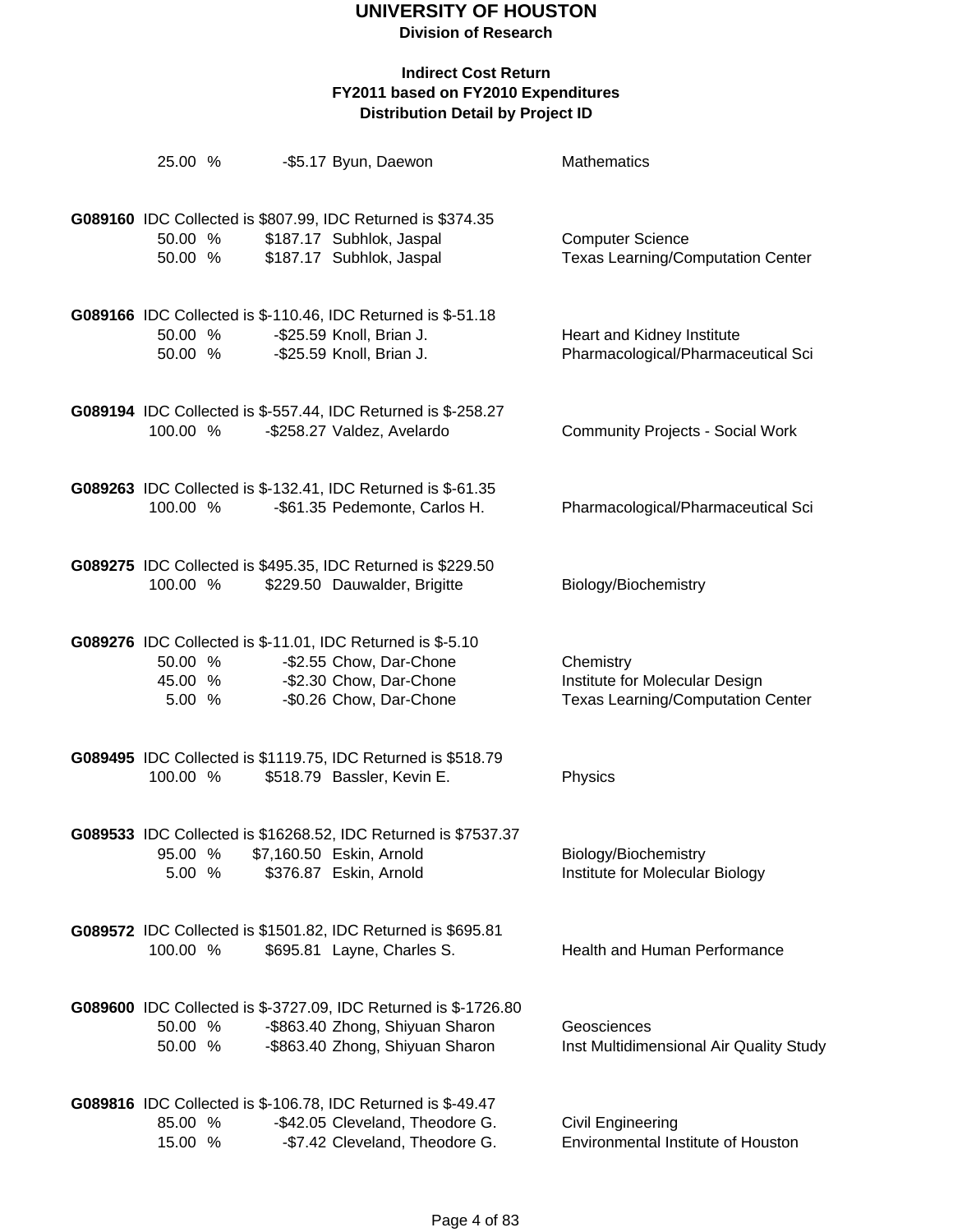| G089870 IDC Collected is \$9.50, IDC Returned is \$4.40 |  |                       |                                                                 |                                             |  |
|---------------------------------------------------------|--|-----------------------|-----------------------------------------------------------------|---------------------------------------------|--|
| 90.00 %                                                 |  |                       | \$3.96 Coyle, Elizabeth A.                                      | <b>Clinical Sciences and Administration</b> |  |
| 5.00 %                                                  |  |                       | \$0.22 Lewis, Russell                                           | <b>Clinical Sciences and Administration</b> |  |
| 5.00 %                                                  |  |                       | \$0.22 Prince, Randall A.                                       | <b>Clinical Sciences and Administration</b> |  |
|                                                         |  |                       |                                                                 |                                             |  |
|                                                         |  |                       |                                                                 |                                             |  |
|                                                         |  |                       | G089898 IDC Collected is \$5564.54, IDC Returned is \$2578.11   |                                             |  |
| 100.00 %                                                |  |                       | \$2,578.11 Glasser, Adrian                                      | Optometry, Community                        |  |
|                                                         |  |                       |                                                                 |                                             |  |
|                                                         |  |                       |                                                                 |                                             |  |
|                                                         |  |                       | G089938 IDC Collected is \$-573.51, IDC Returned is \$-265.71   |                                             |  |
| 50.00 %                                                 |  |                       | -\$132.86 Zhong, Shiyuan Sharon                                 | Geosciences                                 |  |
| 50.00 %                                                 |  |                       | -\$132.86 Zhong, Shiyuan Sharon                                 | Inst Multidimensional Air Quality Study     |  |
|                                                         |  |                       |                                                                 |                                             |  |
|                                                         |  |                       |                                                                 |                                             |  |
|                                                         |  |                       | G089943 IDC Collected is \$4294.19, IDC Returned is \$1989.54   |                                             |  |
| 15.00 %                                                 |  |                       | \$298.43 Chen, Quark Y.                                         | Physics                                     |  |
| 15.00 %                                                 |  |                       | \$298.43 Chu, Wei-Kan                                           | Physics                                     |  |
| 35.00 %                                                 |  |                       | \$696.34 Chen, Quark Y.                                         | <b>TcSUH</b>                                |  |
|                                                         |  |                       |                                                                 | <b>TcSUH</b>                                |  |
| 35.00 %                                                 |  |                       | \$696.34 Chu, Wei-Kan                                           |                                             |  |
|                                                         |  |                       |                                                                 |                                             |  |
|                                                         |  |                       |                                                                 |                                             |  |
|                                                         |  |                       | G090037 IDC Collected is \$26130.66, IDC Returned is \$12106.60 |                                             |  |
| 50.00 %                                                 |  |                       | \$6,053.30 Canic, Suncica                                       | <b>Mathematics</b>                          |  |
| 25.00 %                                                 |  |                       | \$3,026.65 Glowinski, Roland                                    | Mathematics                                 |  |
| 25.00 %                                                 |  |                       | \$3,026.65 Pan, Tsorng-Whay                                     | Mathematics                                 |  |
|                                                         |  |                       |                                                                 |                                             |  |
|                                                         |  |                       | G090041 IDC Collected is \$70287.25, IDC Returned is \$32564.79 |                                             |  |
| 100.00 %                                                |  |                       | \$32,564.79 Lee, Rebecca E.                                     | Health and Human Performance                |  |
|                                                         |  |                       |                                                                 |                                             |  |
|                                                         |  |                       |                                                                 |                                             |  |
|                                                         |  |                       | G090087 IDC Collected is \$-66.90, IDC Returned is \$-31.00     |                                             |  |
| 50.00 %                                                 |  |                       | -\$15.50 Byun, Daewon                                           | Geosciences                                 |  |
| 50.00 %                                                 |  |                       |                                                                 |                                             |  |
|                                                         |  |                       | -\$15.50 Byun, Daewon                                           | Inst Multidimensional Air Quality Study     |  |
|                                                         |  |                       |                                                                 |                                             |  |
|                                                         |  |                       | G090089 IDC Collected is \$-48.50, IDC Returned is \$-22.47     |                                             |  |
| 40.00 %                                                 |  |                       | -\$8.99 Lee, T. Randall                                         | <b>Center for Materials Chemistry</b>       |  |
|                                                         |  |                       |                                                                 |                                             |  |
| 60.00 %                                                 |  |                       | -\$13.48 Lee, T. Randall                                        | Chemistry                                   |  |
|                                                         |  |                       |                                                                 |                                             |  |
|                                                         |  |                       |                                                                 |                                             |  |
|                                                         |  |                       | G090105 IDC Collected is \$5312.03, IDC Returned is \$2461.12   |                                             |  |
| 50.00 %                                                 |  | \$1,230.56 Jiang, Xun |                                                                 | Geosciences                                 |  |
| 50.00 %                                                 |  | \$1,230.56 Jiang, Xun |                                                                 | Inst Multidimensional Air Quality Study     |  |
|                                                         |  |                       |                                                                 |                                             |  |
|                                                         |  |                       |                                                                 |                                             |  |
|                                                         |  |                       | G090114 IDC Collected is \$24334.44, IDC Returned is \$11274.39 |                                             |  |
| 50.00 %                                                 |  |                       | \$5,637.19 Vilalta, Ricardo                                     | <b>Computer Science</b>                     |  |
| 50.00 %                                                 |  |                       | \$5,637.19 Vilalta, Ricardo                                     | <b>Texas Learning/Computation Center</b>    |  |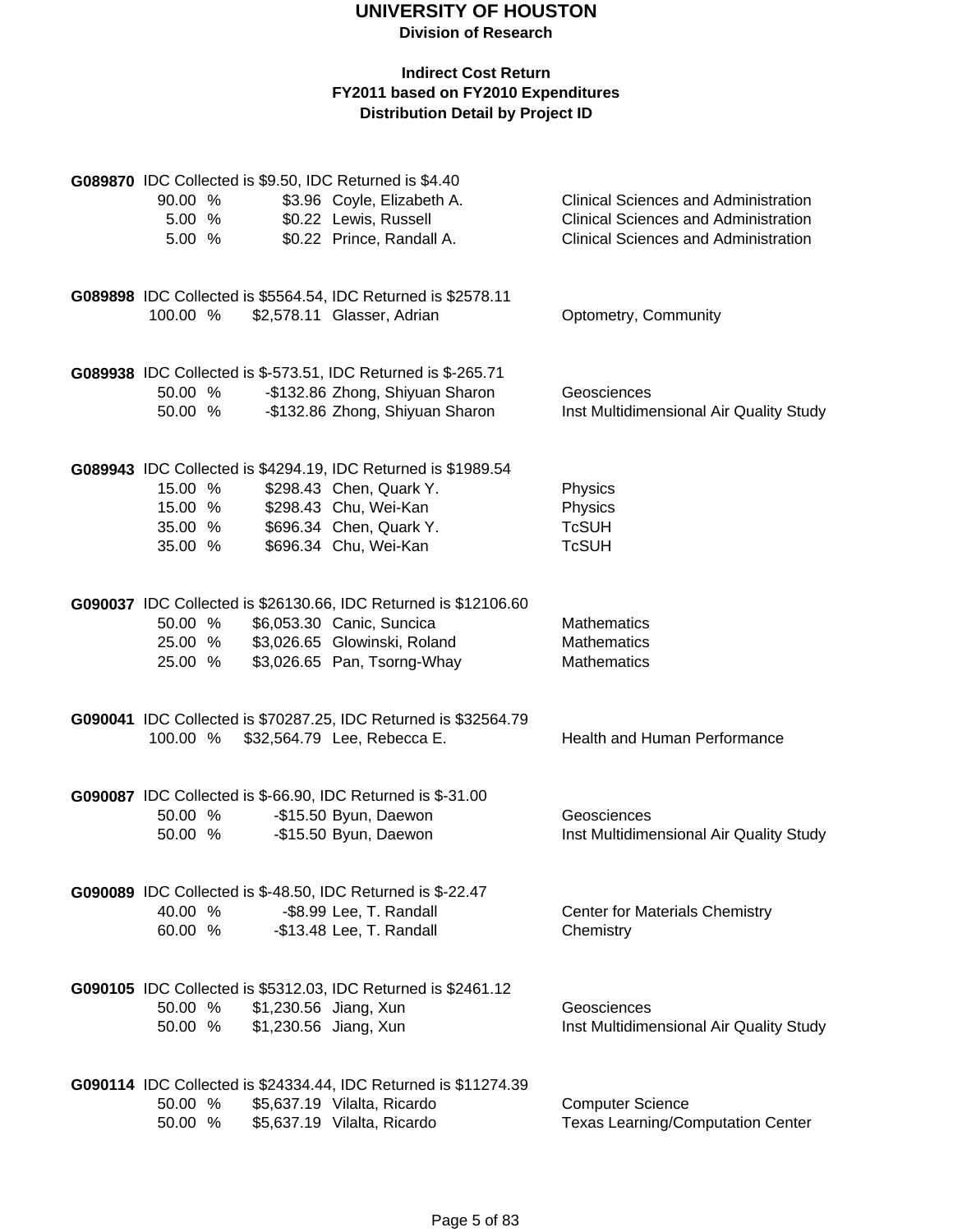| G090121 IDC Collected is \$-1489.17, IDC Returned is \$-689.95<br>100.00 %<br>-\$689.95 Freiberg, H. Jerome                                                                    | <b>Consistency Mgmt and Coop Disc</b>                                                      |
|--------------------------------------------------------------------------------------------------------------------------------------------------------------------------------|--------------------------------------------------------------------------------------------|
| G090128 IDC Collected is \$22284.27, IDC Returned is \$10324.53<br>100.00 % \$10,324.53 Bear, John L.                                                                          | Dean, Natural Sciences and Mathematics                                                     |
| G090134 IDC Collected is \$-152.36, IDC Returned is \$-70.59<br>90.00 %<br>-\$63.53 Lewis, Russell<br>10.00 %<br>-\$7.06 Prince, Randall A.                                    | <b>Clinical Sciences and Administration</b><br><b>Clinical Sciences and Administration</b> |
| G090248 IDC Collected is \$-138.92, IDC Returned is \$-64.36<br>50.00 %<br>-\$32.18 Essien, Ekere J.<br>50.00 %<br>-\$32.18 Essien, Ekere J.                                   | <b>Clinical Sciences and Administration</b><br>Institute for Community Health              |
| G090269 IDC Collected is \$23747.90, IDC Returned is \$11002.64<br>100.00 %<br>\$11,002.64 Anderson, Franklin J.                                                               | Learning and Assessment Services                                                           |
| G090297 IDC Collected is \$27879.42, IDC Returned is \$12916.81<br>100.00 % \$12,916.81 Smith III, Earl L.                                                                     | Optometry, Community                                                                       |
| G090415 IDC Collected is \$-152.88, IDC Returned is \$-70.83<br>50.00 %<br>-\$35.42 Jackson, Andrew S.<br>50.00 %<br>-\$35.42 McFarlin, Brian K.                               | <b>Health and Human Performance</b><br>Health and Human Performance                        |
| G090549 IDC Collected is \$68.26, IDC Returned is \$31.63<br>\$12.65 Jacobson, Allan J.<br>40.00 %<br>\$12.65 Perry, Scott S.<br>40.00 %<br>\$6.33 Donner, Wolfgang<br>20.00 % | <b>Center for Materials Chemistry</b><br>Chemistry<br>Physics                              |
| G090653 IDC Collected is \$36716.55, IDC Returned is \$17011.14<br>\$17,011.14 McDermott, Alison<br>100.00 %                                                                   | Optometry, Community                                                                       |
| G090654 IDC Collected is \$-14986.27, IDC Returned is \$-6943.29<br>-\$6,943.29 Hu, Ming<br>100.00 %                                                                           | Pharmacological/Pharmaceutical Sci                                                         |
| G090655 IDC Collected is \$52523.61, IDC Returned is \$24334.71<br>50.00 %<br>\$12,167.36 Lokhandwala, Mustafa F.<br>\$12,167.36 Lokhandwala, Mustafa F.<br>50.00 %            | Heart and Kidney Institute<br>Pharmacological/Pharmaceutical Sci                           |
| <b>G090660</b> IDC Collected is \$-77.46, IDC Returned is \$-35.89<br>50.00 %<br>-\$17.94 Chow, Diana S. L.<br>50.00 %<br>-\$17.94 Chow, Diana S. L.                           | Institute for Drug Education and Research<br>Pharmacological/Pharmaceutical Sci            |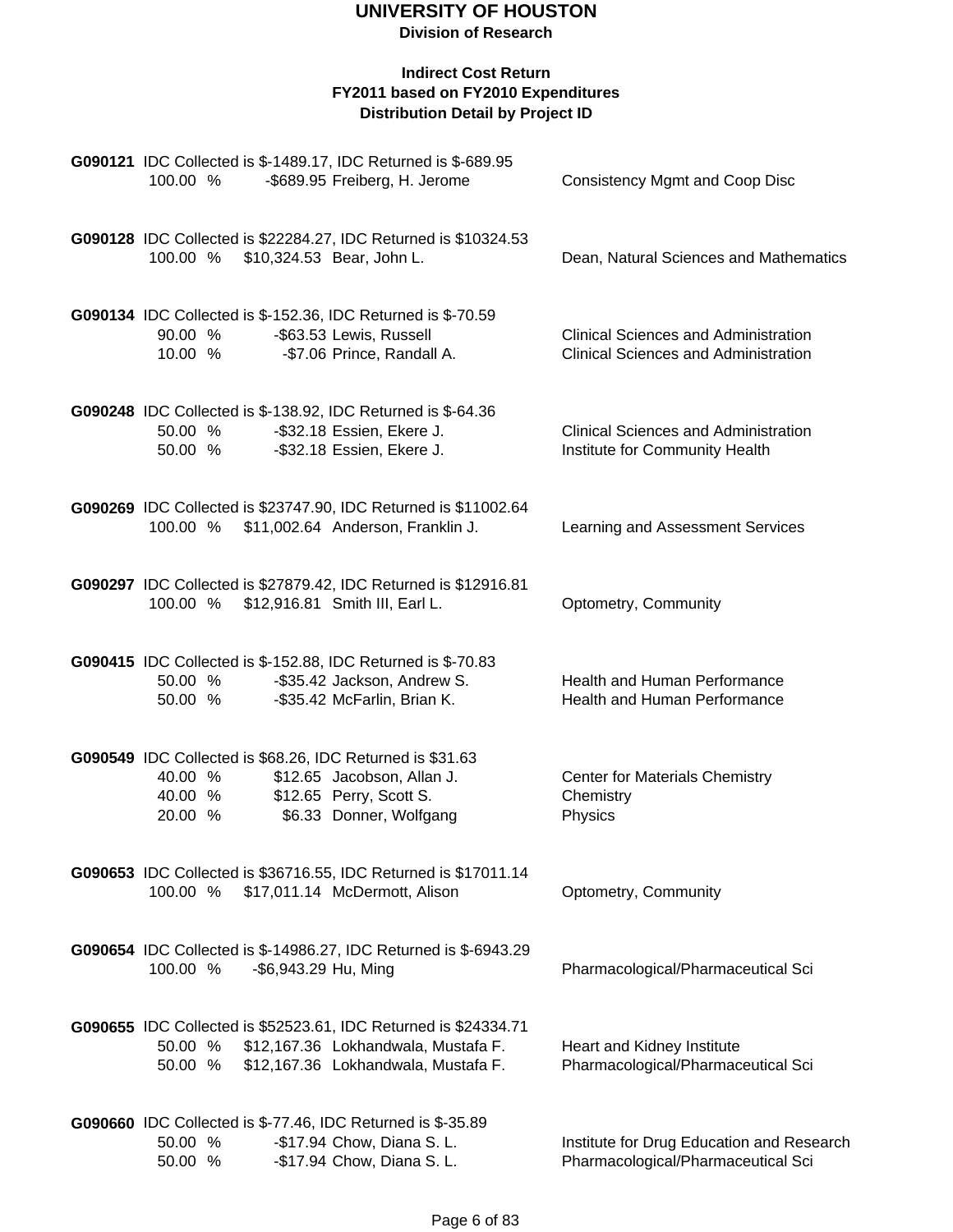| 20.00 %<br>10.00 % \$3,190.52 Francis, David J.<br>70.00 % \$22,333.61 Francis, David J.                                            | G090663 IDC Collected is \$68863.51, IDC Returned is \$31905.15<br>\$6,381.03 Francis, David J.                                                                           | Psychology<br><b>Texas Learning/Computation Center</b><br><b>TIMES</b>                                                                                                                           |
|-------------------------------------------------------------------------------------------------------------------------------------|---------------------------------------------------------------------------------------------------------------------------------------------------------------------------|--------------------------------------------------------------------------------------------------------------------------------------------------------------------------------------------------|
| 100.00 %                                                                                                                            | G090731 IDC Collected is \$3756.31, IDC Returned is \$1740.34<br>\$1,740.34 Casey, John F.                                                                                | Center for Applied Geoscience Excellence                                                                                                                                                         |
| G090741 IDC Collected is \$-780.00, IDC Returned is \$-361.38<br>100.00 %                                                           | -\$361.38 Chellam, Shankar                                                                                                                                                | Civil Engineering                                                                                                                                                                                |
| 20.00 %<br>10.00 % \$3,265.73 Francis, David J.<br>70.00 % \$22,860.14 Francis, David J.                                            | G090806 IDC Collected is \$70487.01, IDC Returned is \$32657.34<br>\$6,531.47 Francis, David J.                                                                           | Psychology<br><b>Texas Learning/Computation Center</b><br><b>TIMES</b>                                                                                                                           |
| 30.00 %<br>30.00 %<br>20.00 %<br>20.00 %                                                                                            | G090840 IDC Collected is \$3056.66, IDC Returned is \$1416.18<br>\$424.85 He, Jiwen<br>\$424.85 Hoppe, Ronald<br>\$283.24 He, Jiwen<br>\$283.24 Hoppe, Ronald             | Mathematics<br><b>Mathematics</b><br><b>Texas Learning/Computation Center</b><br><b>Texas Learning/Computation Center</b>                                                                        |
| G090931 IDC Collected is \$-32.13, IDC Returned is \$-14.89<br>100.00 %                                                             | -\$14.89 Tam, Vincent                                                                                                                                                     | <b>Clinical Sciences and Administration</b>                                                                                                                                                      |
| <b>G090961</b> IDC Collected is \$-47.05, IDC Returned is \$-21.80<br>100.00 %                                                      | -\$21.80 Sharma, Pradeep                                                                                                                                                  | <b>Mechanical Engineering</b>                                                                                                                                                                    |
| G090988 IDC Collected is \$-777.60, IDC Returned is \$-360.27<br>50.00 %<br>50.00 %                                                 | -\$180.13 Liu, Ce<br>-\$180.13 Wolfe, John C.                                                                                                                             | <b>Electrical Engineering</b><br><b>Electrical Engineering</b>                                                                                                                                   |
| 100.00 %                                                                                                                            | G091086 IDC Collected is \$25296.91, IDC Returned is \$11720.31<br>\$11,720.31 Hannay, H. Julia                                                                           | Psychology                                                                                                                                                                                       |
| <b>G091102</b> IDC Collected is \$-14.26, IDC Returned is \$-6.61<br>20.00 %<br>20.00 %<br>10.00 %<br>10.00 %<br>10.00 %<br>10.00 % | -\$1.32 Donnelly, Vincent M.<br>-\$1.32 Economou, Demetre J.<br>-\$0.66 Litvinov, Dmitri<br>-\$0.66 Ruchhoeft, Paul<br>-\$0.66 Wolfe, John C.<br>-\$0.66 Litvinov, Dmitri | <b>Chemical Engineering</b><br><b>Chemical Engineering</b><br><b>Electrical Engineering</b><br><b>Electrical Engineering</b><br><b>Electrical Engineering</b><br>Nanosystem Manufacturing Center |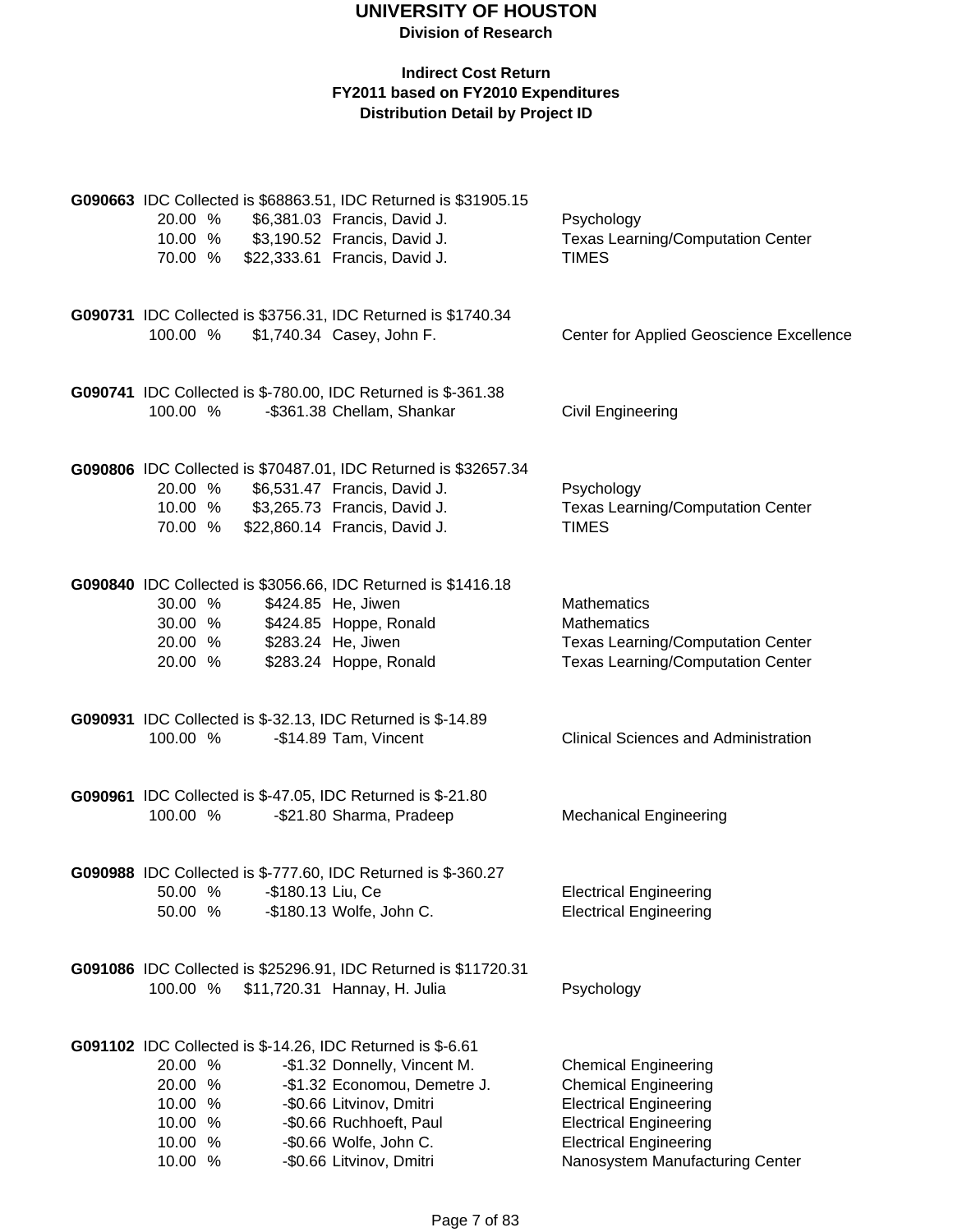| 10.00 %<br>10.00 % |  | -\$0.66 Ruchhoeft, Paul<br>-\$0.66 Wolfe, John C.               | Nanosystem Manufacturing Center<br>Nanosystem Manufacturing Center |
|--------------------|--|-----------------------------------------------------------------|--------------------------------------------------------------------|
|                    |  |                                                                 |                                                                    |
|                    |  | G091103 IDC Collected is \$3436.19, IDC Returned is \$1592.02   |                                                                    |
| 10.00 %            |  | \$159.20 Garbey, Marc                                           | <b>Computer Science</b>                                            |
| 10.00 %            |  | \$159.20 Kakadiaris, Ioannis                                    | <b>Computer Science</b>                                            |
| 10.00 %            |  | \$159.20 Pavlidis, Ioannis                                      | <b>Computer Science</b>                                            |
| 10.00 %            |  | \$159.20 Vilalta, Ricardo                                       | <b>Computer Science</b>                                            |
| 10.00 %            |  | \$159.20 Zouridakis, George                                     | <b>Computer Science</b>                                            |
| 10.00 %            |  | \$159.20 Garbey, Marc                                           | Texas Learning/Computation Center                                  |
| 10.00 %            |  | \$159.20 Kakadiaris, Ioannis                                    | Texas Learning/Computation Center                                  |
| 10.00 %            |  | \$159.20 Pavlidis, Ioannis                                      | <b>Texas Learning/Computation Center</b>                           |
| 10.00 %            |  | \$159.20 Vilalta, Ricardo                                       | <b>Texas Learning/Computation Center</b>                           |
| 10.00 %            |  | \$159.20 Zouridakis, George                                     | <b>Texas Learning/Computation Center</b>                           |
|                    |  |                                                                 |                                                                    |
|                    |  | G091126 IDC Collected is \$291.40, IDC Returned is \$135.01     |                                                                    |
| 70.00 %            |  | \$94.51 Foster, William J.                                      | <b>Center for Advanced Materials</b>                               |
| 30.00 %            |  | \$40.50 Foster, William J.                                      | Physics                                                            |
|                    |  | G091266 IDC Collected is \$1131.60, IDC Returned is \$524.28    |                                                                    |
| 92.00 %            |  | \$482.34 Valdez, Avelardo                                       | Office for Drug SPR                                                |
| 8.00 %             |  | \$41.94 Cepeda, Alice                                           | Sociology                                                          |
|                    |  |                                                                 |                                                                    |
|                    |  | G091295 IDC Collected is \$72362.59, IDC Returned is \$33526.31 |                                                                    |
| 100.00 %           |  | \$33,526.31 Applegate, Raymond A.                               | Optometry, Community                                               |
|                    |  |                                                                 |                                                                    |
|                    |  | G091304 IDC Collected is \$5241.80, IDC Returned is \$2428.58   |                                                                    |
| 100.00 %           |  | \$2,428.58 Bissada, K. K.                                       | Geosciences                                                        |
|                    |  |                                                                 |                                                                    |
|                    |  | G091343 IDC Collected is \$91894.46, IDC Returned is \$42575.62 |                                                                    |
| 100.00 %           |  | \$42,575.62 Smith III, Earl L.                                  | Optometry, Community                                               |
|                    |  |                                                                 |                                                                    |
|                    |  | G091373 IDC Collected is \$29786.50, IDC Returned is \$13800.38 |                                                                    |
| 50.00 %            |  | \$6,900.19 Balakotaiah, Vemuri                                  | <b>Chemical Engineering</b>                                        |
| 50.00 %            |  | \$6,900.19 Harold, Michael P.                                   | <b>Chemical Engineering</b>                                        |
|                    |  |                                                                 |                                                                    |
|                    |  | G091546 IDC Collected is \$1646.90, IDC Returned is \$763.03    |                                                                    |
| 100.00 %           |  | \$763.03 Lau, Yuen-Sum                                          | Pharmacological/Pharmaceutical Sci                                 |
|                    |  |                                                                 |                                                                    |
|                    |  | G091547 IDC Collected is \$9076.24, IDC Returned is \$4205.11   |                                                                    |
| 17.00 %            |  | \$714.87 Connell, Michael                                       | Curriculum and Instruction                                         |
| 17.00 %            |  | \$714.87 Hutchison, Laveria F.                                  | Curriculum and Instruction                                         |
| 17.00 %            |  | \$714.87 Warner, Allen R.                                       | Curriculum and Instruction                                         |
| 16.00 %            |  | \$672.82 Connell, Michael                                       | Institute for Urban Education                                      |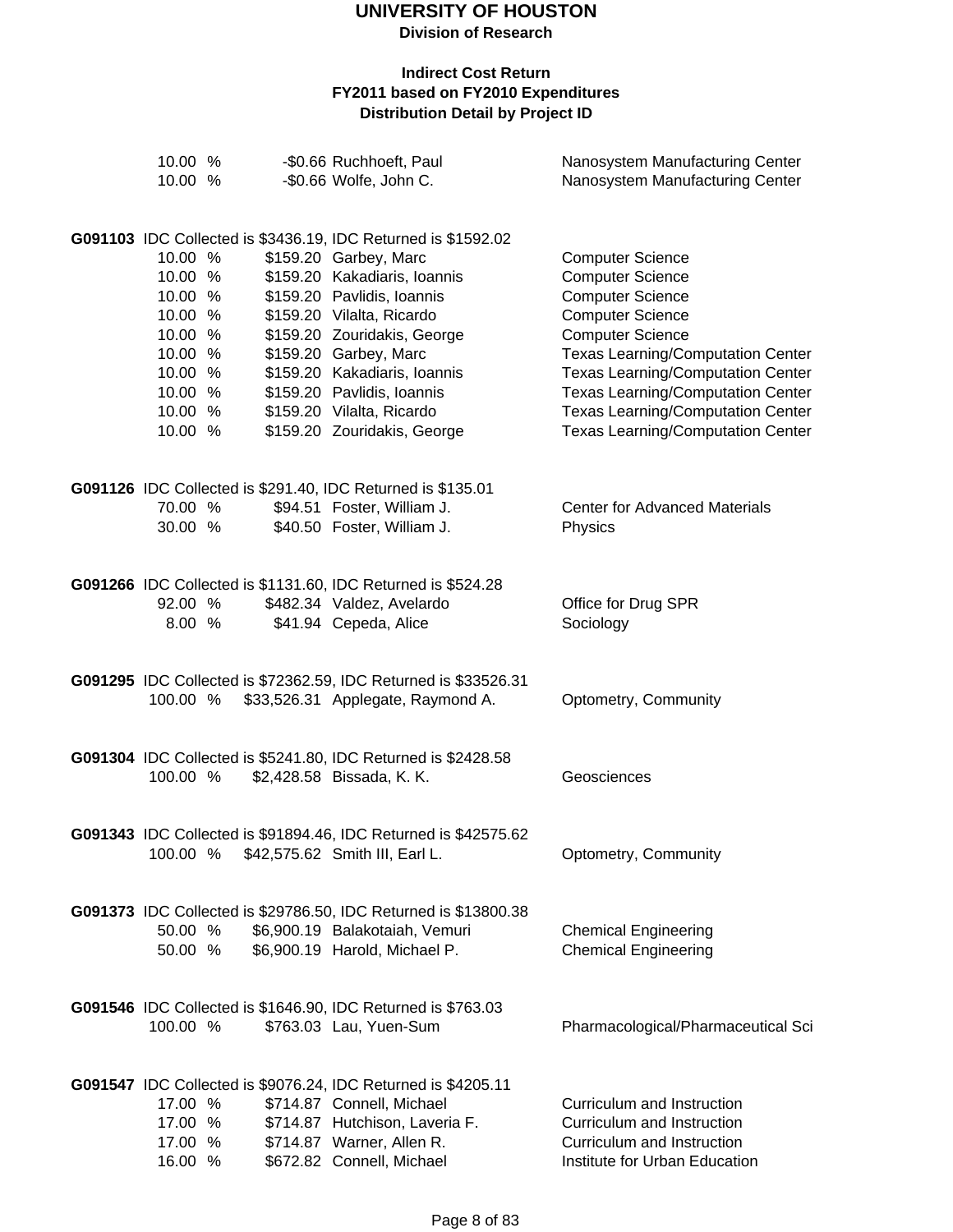**Division of Research**

| 16.00 %<br>17.00 %                                             |                  | \$672.82 Hutchison, Laveria F.<br>\$714.87 Warner, Allen R.                                                                                                                                                             | Institute for Urban Education<br>Institute for Urban Education                                                                                                             |
|----------------------------------------------------------------|------------------|-------------------------------------------------------------------------------------------------------------------------------------------------------------------------------------------------------------------------|----------------------------------------------------------------------------------------------------------------------------------------------------------------------------|
| 100.00 %                                                       |                  | G091573 IDC Collected is \$393.75, IDC Returned is \$182.43<br>\$182.43 Chellam, Shankar                                                                                                                                | Civil Engineering                                                                                                                                                          |
| 16.60 %<br>16.60 %<br>16.60 %<br>16.60 %<br>16.60 %<br>17.00 % |                  | G091590 IDC Collected is \$65.31, IDC Returned is \$30.26<br>\$5.02 Byun, Daewon<br>\$5.02 Lefer, Barry<br>\$5.02 Rappenglueck, Bernhard<br>\$5.02 Byun, Daewon<br>\$5.02 Lefer, Barry<br>\$5.14 Rappenglueck, Bernhard | Geosciences<br>Geosciences<br>Geosciences<br>Inst Multidimensional Air Quality Study<br>Inst Multidimensional Air Quality Study<br>Inst Multidimensional Air Quality Study |
| 100.00 %                                                       |                  | G091674 IDC Collected is \$16439.09, IDC Returned is \$7616.39<br>\$7,616.39 Shireen, Wajiha                                                                                                                            | <b>Engineering Technology</b>                                                                                                                                              |
| 100.00 %                                                       |                  | G091748 IDC Collected is \$23.39, IDC Returned is \$10.84<br>\$10.84 Bhattacharya, Janok P.                                                                                                                             | Geosciences                                                                                                                                                                |
| 100.00 %                                                       |                  | G091781 IDC Collected is \$-4303.41, IDC Returned is \$-1993.81<br>-\$1,993.81 Hannay, H. Julia                                                                                                                         | Psychology                                                                                                                                                                 |
| 100.00 %                                                       |                  | G091835 IDC Collected is \$3691.70, IDC Returned is \$1710.40<br>\$1,710.40 Layne, Charles S.                                                                                                                           | Health and Human Performance                                                                                                                                               |
| 100.00 %                                                       |                  | G091836 IDC Collected is \$16602.84, IDC Returned is \$7692.26<br>\$7,692.26 Liner, Christopher                                                                                                                         | Center for Applied Geoscience Excellence                                                                                                                                   |
| 50.00 %                                                        |                  | G091878 IDC Collected is \$23272.44, IDC Returned is \$10782.35<br>\$5,391.18 Zheng, Rong<br>50.00 % \$5,391.18 Zheng, Rong                                                                                             | <b>Computer Science</b><br><b>Texas Learning/Computation Center</b>                                                                                                        |
| 100.00 %                                                       |                  | G091879 IDC Collected is \$16038.47, IDC Returned is \$7430.78<br>\$7,430.78 Howard, Sherry L.                                                                                                                          | Vice President, Student Affairs                                                                                                                                            |
| 100.00 %                                                       |                  | G091991 IDC Collected is \$-244.89, IDC Returned is \$-113.46<br>-\$113.46 Krishnamoorti, Ramanan                                                                                                                       | <b>Chemical Engineering</b>                                                                                                                                                |
| 100.00 %                                                       | \$540.72 Ru, Min | G092056 IDC Collected is \$1167.07, IDC Returned is \$540.72                                                                                                                                                            | Mathematics                                                                                                                                                                |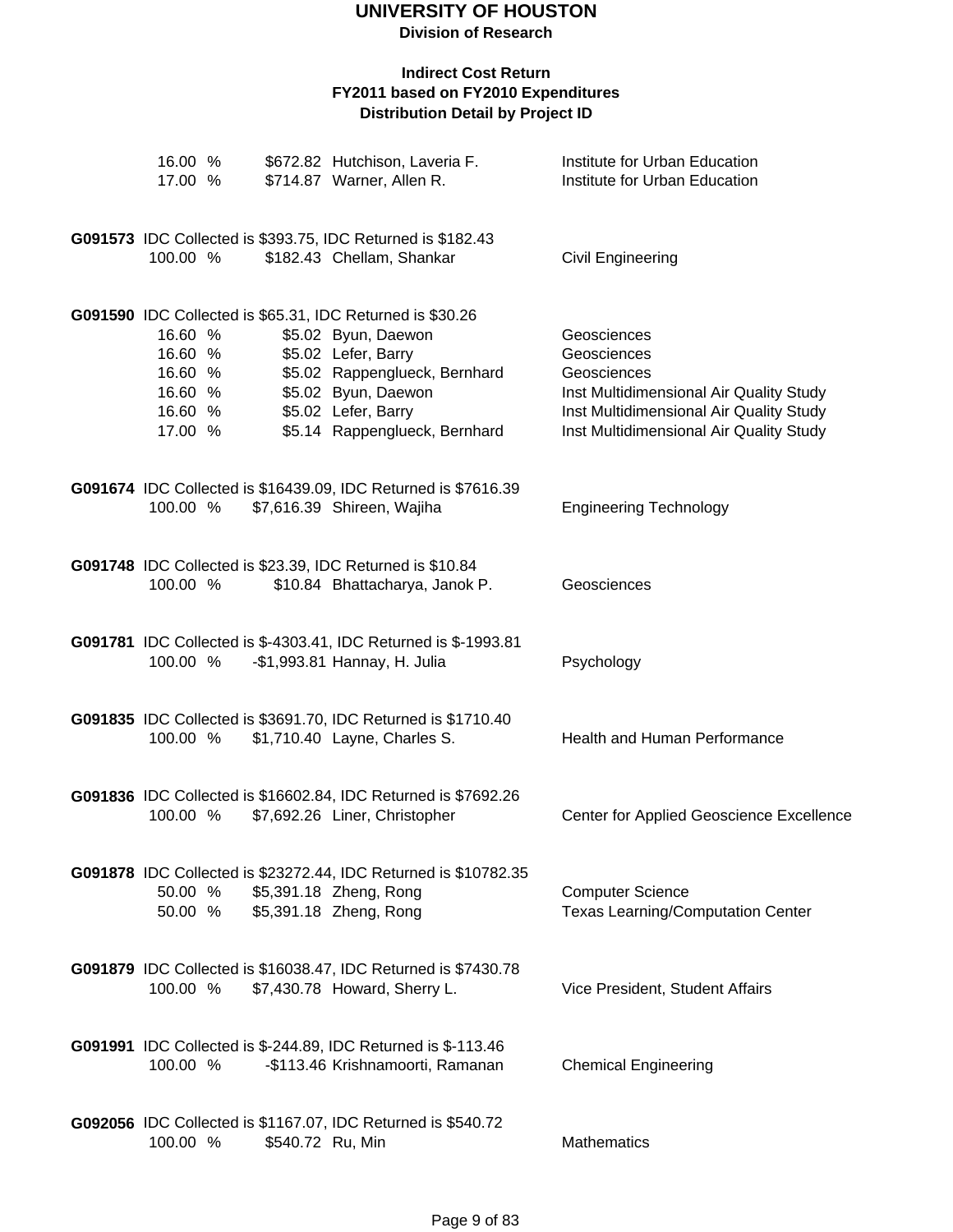| 50.00 %<br>50.00 %            |  | G092084 IDC Collected is \$-110.10, IDC Returned is \$-51.01<br>-\$25.51 Pavlidis, Ioannis<br>-\$25.51 Pavlidis, Ioannis                         | <b>Computer Science</b><br><b>Texas Learning/Computation Center</b>  |
|-------------------------------|--|--------------------------------------------------------------------------------------------------------------------------------------------------|----------------------------------------------------------------------|
| 50.00 %<br>50.00 %            |  | G092100 IDC Collected is \$38056.33, IDC Returned is \$17631.88<br>\$8,815.94 Franchek, Matthew<br>\$8,815.94 Metcalfe, Ralph W.                 | <b>Mechanical Engineering</b><br><b>Mechanical Engineering</b>       |
| 30.00 %<br>70.00 %            |  | G092123 IDC Collected is \$21590.61, IDC Returned is \$10003.15<br>\$3,000.94 Kalatsky, Valery<br>\$7,002.20 Kalatsky, Valery                    | Ctr Neuro-Engineering/Cognitive Sci<br><b>Electrical Engineering</b> |
| 100.00 %                      |  | G092136 IDC Collected is \$-972.92, IDC Returned is \$-450.76<br>-\$450.76 Hussain, Fazle                                                        | <b>Mechanical Engineering</b>                                        |
| 34.00 %<br>33.00 %<br>33.00 % |  | G092164 IDC Collected is \$2555.54, IDC Returned is \$1184.01<br>\$402.56 Field, Michael<br>\$390.72 Nicol, Matthew<br>\$390.72 Torok, Andrei S. | <b>Mathematics</b><br><b>Mathematics</b><br><b>Mathematics</b>       |
| 100.00 %                      |  | G092166 IDC Collected is \$18525.74, IDC Returned is \$8583.16<br>\$8,583.16 Paulsen, Vern I.                                                    | <b>Mathematics</b>                                                   |
| 100.00 %                      |  | G092218 IDC Collected is \$-134.32, IDC Returned is \$-62.23<br>-\$62.23 Freiberg, H. Jerome                                                     | <b>Consistency Mgmt and Coop Disc</b>                                |
| 100.00 %                      |  | G092219 IDC Collected is \$372.68, IDC Returned is \$172.67<br>\$172.67 Freiberg, H. Jerome                                                      | <b>Consistency Mgmt and Coop Disc</b>                                |
| 100.00 %                      |  | G092238 IDC Collected is \$2214.65, IDC Returned is \$1026.07<br>\$1,026.07 Ordonez, Carlos R.                                                   | Physics                                                              |
| 80.00 %<br>20.00 %            |  | G092257 IDC Collected is \$17501.63, IDC Returned is \$8108.68<br>\$6,486.94 Valdez, Avelardo<br>\$1,621.74 Cepeda, Alice                        | Office for Drug SPR<br>Sociology                                     |
| 100.00 %                      |  | G092264 IDC Collected is \$-279.32, IDC Returned is \$-129.41<br>-\$129.41 Advincula, Rigoberto C.                                               | Chemistry                                                            |
| 70.00 %                       |  | G092265 IDC Collected is \$22345.84, IDC Returned is \$10353.05<br>\$7,247.14 Grigoriadis, Karolos M.                                            | <b>Mechanical Engineering</b>                                        |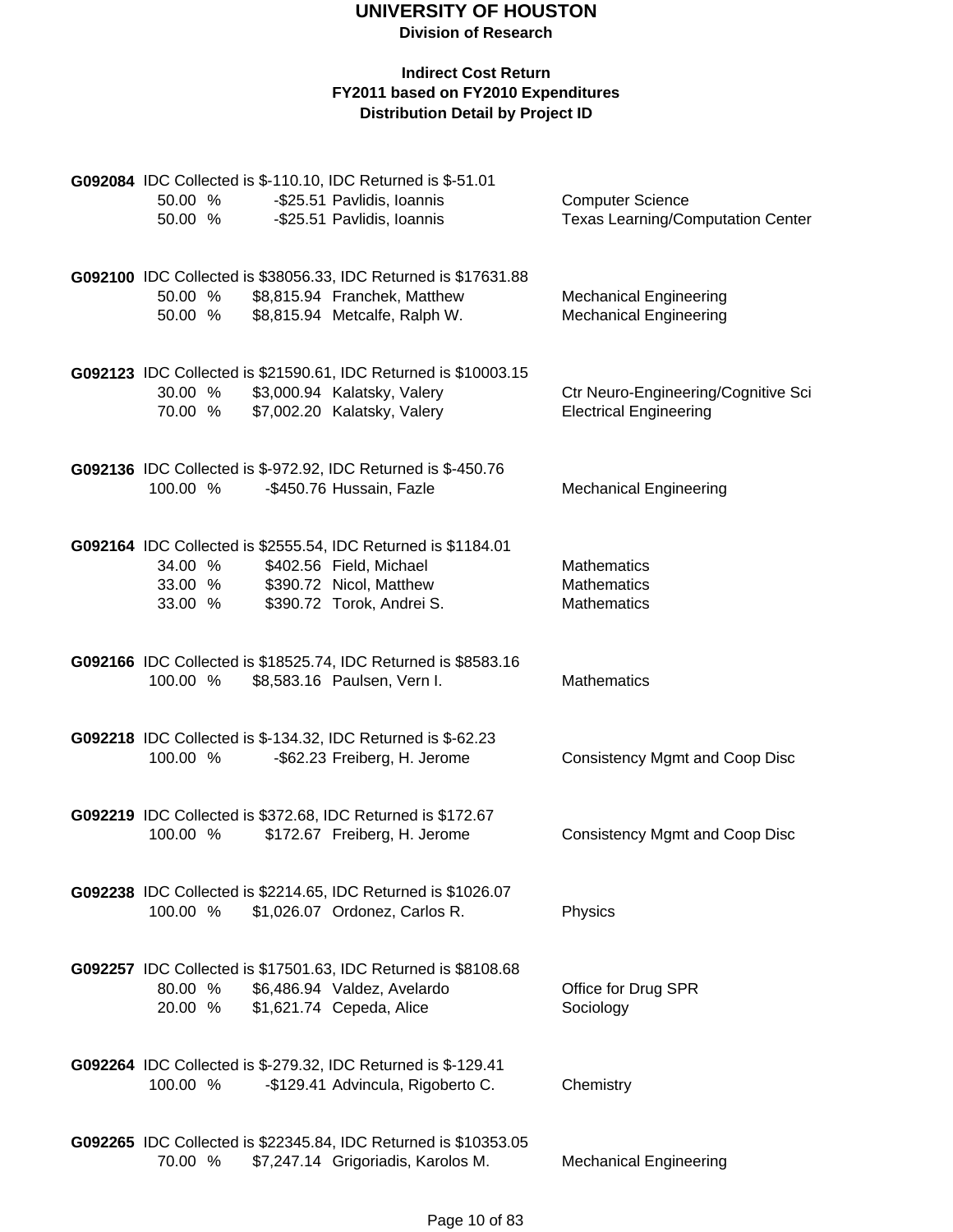**Division of Research**

### **Indirect Cost Return FY2011 based on FY2010 Expenditures Distribution Detail by Project ID**

| 30.00 %                                  |  | \$3,105.92 Song, Gangbing                                                                                                                                                                          | <b>Mechanical Engineering</b>                                                                                                              |
|------------------------------------------|--|----------------------------------------------------------------------------------------------------------------------------------------------------------------------------------------------------|--------------------------------------------------------------------------------------------------------------------------------------------|
| 20.00 %<br>10.00 %<br>70.00 %            |  | G092273 IDC Collected is \$6.01, IDC Returned is \$2.78<br>\$0.56 Francis, David J.<br>\$0.28 Francis, David J.<br>\$1.95 Francis, David J.                                                        | Psychology<br><b>Texas Learning/Computation Center</b><br><b>TIMES</b>                                                                     |
| 100.00 %                                 |  | G092311 IDC Collected is \$810.82, IDC Returned is \$375.66<br>\$375.66 Attia, Farouk G.                                                                                                           | <b>Engineering Technology</b>                                                                                                              |
|                                          |  | G092343 IDC Collected is \$112088.51, IDC Returned is \$51931.73<br>100.00 % \$51,931.73 Harwerth, Ronald S.                                                                                       | Optometry, Community                                                                                                                       |
| 100.00 %                                 |  | G092357 IDC Collected is \$3417.69, IDC Returned is \$1583.45<br>\$1,583.45 Josic, Kresimir                                                                                                        | <b>Mathematics</b>                                                                                                                         |
| 100.00 %                                 |  | G092363 IDC Collected is \$12384.15, IDC Returned is \$5737.70<br>\$5,737.70 Norton, Peter J.                                                                                                      | Psychology                                                                                                                                 |
| 100.00 %                                 |  | G092380 IDC Collected is \$-2943.32, IDC Returned is \$-1363.67<br>-\$1,363.67 Fletcher, Jack M.                                                                                                   | Psychology                                                                                                                                 |
| 33.00 %<br>34.00 %<br>23.00 %<br>10.00 % |  | G092445 IDC Collected is \$16901.28, IDC Returned is \$7830.53<br>\$2,584.08 Nicol, Matthew<br>\$2,662.38 Torok, Andrei S.<br>\$1,801.02 Gunaratne, Gemunu H.<br>\$783.05 Gunaratne, Gemunu H.     | <b>Mathematics</b><br>Mathematics<br>Physics<br><b>TcSUH</b>                                                                               |
| 100.00 %                                 |  | G092465 IDC Collected is \$12022.50, IDC Returned is \$5570.14<br>\$5,570.14 Sultan, Terrie                                                                                                        | <b>Blaffer Gallery</b>                                                                                                                     |
| 25.00 %<br>10.00 %<br>25.00 %<br>40.00 % |  | G092508 IDC Collected is \$-10985.98, IDC Returned is \$-5089.91<br>-\$1,272.48 Fofanov, Yuriy<br>-\$508.99 Johnsson, S. Lennart<br>-\$1,272.48 Fofanov, Yuriy<br>-\$2,035.97 Johnsson, S. Lennart | <b>Computer Science</b><br><b>Computer Science</b><br><b>Texas Learning/Computation Center</b><br><b>Texas Learning/Computation Center</b> |
| 25.00 %<br>75.00 %                       |  | G092555 IDC Collected is \$7338.56, IDC Returned is \$3400.03<br>\$850.01 Makarenko, Boris<br>\$2,550.02 Rabalais, J. Wayne                                                                        | Chemistry<br>Chemistry                                                                                                                     |

**G092569** IDC Collected is \$-280.98, IDC Returned is \$-130.18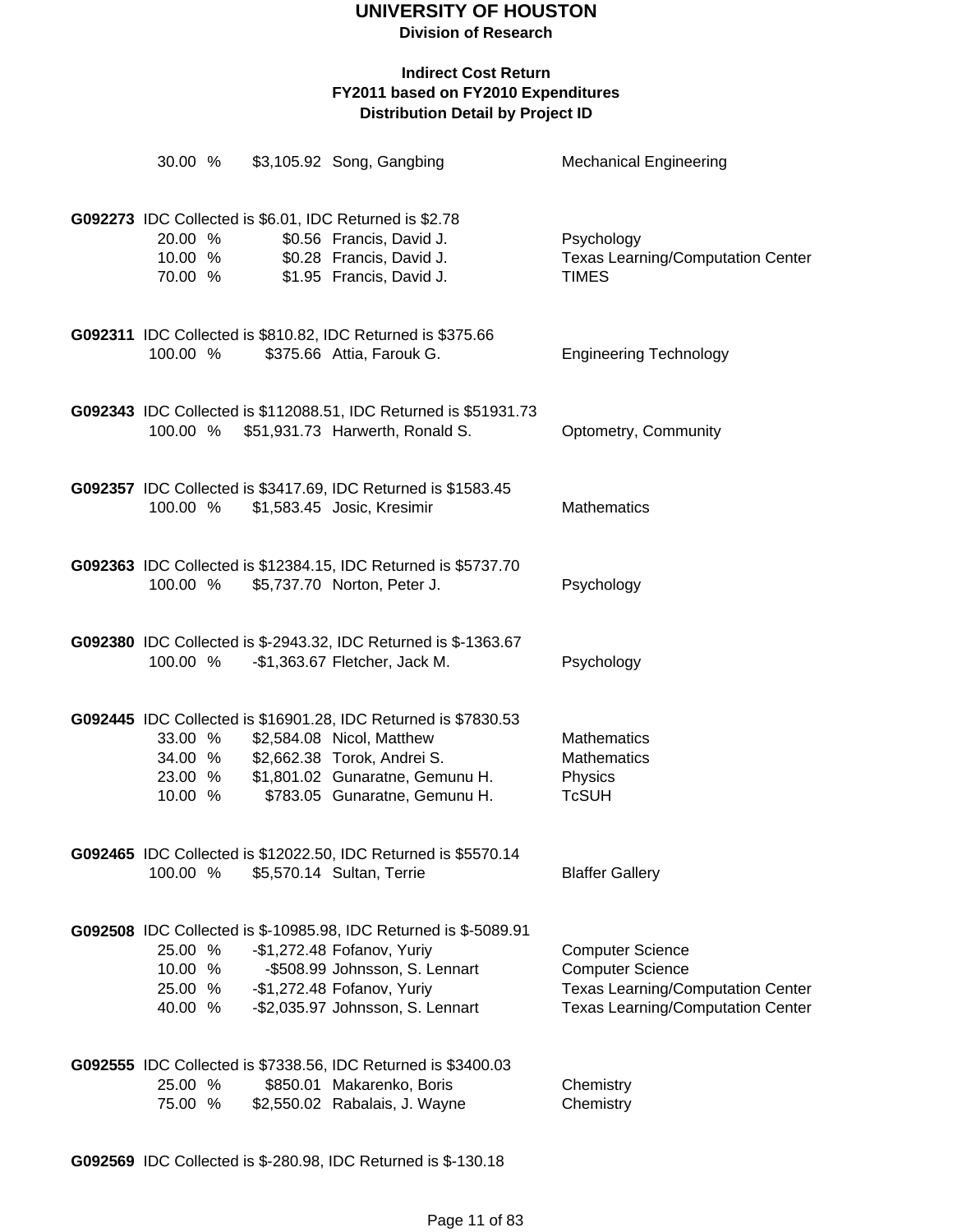**Division of Research**

| 1.00 %<br>2.00 %<br>1.00 %<br>28.00 %<br>1.00 %<br>67.00 %                                                                                                                               | -\$1.30 Le, Han Quang<br>-\$2.60 Pei, Shin Shem<br>-\$1.30 Le, Han Quang<br>-\$36.45 Pei, Shin Shem<br>-\$1.30 Le, Han Quang<br>-\$87.22 Pei, Shin Shem                                                                                                                                                                                                                                                                                                                                                                                                                                                   | <b>Center for Advanced Materials</b><br><b>Center for Advanced Materials</b><br><b>Electrical Engineering</b><br><b>Electrical Engineering</b><br>SW Public Safety Technology Center<br>SW Public Safety Technology Center                                                                                                                                                                                                                                                                                                                                                                                                                                                                             |
|------------------------------------------------------------------------------------------------------------------------------------------------------------------------------------------|-----------------------------------------------------------------------------------------------------------------------------------------------------------------------------------------------------------------------------------------------------------------------------------------------------------------------------------------------------------------------------------------------------------------------------------------------------------------------------------------------------------------------------------------------------------------------------------------------------------|--------------------------------------------------------------------------------------------------------------------------------------------------------------------------------------------------------------------------------------------------------------------------------------------------------------------------------------------------------------------------------------------------------------------------------------------------------------------------------------------------------------------------------------------------------------------------------------------------------------------------------------------------------------------------------------------------------|
| 50.00 %<br>50.00 %                                                                                                                                                                       | G092570 IDC Collected is \$15.80, IDC Returned is \$7.32<br>\$3.66 Lefer, Barry<br>\$3.66 Lefer, Barry                                                                                                                                                                                                                                                                                                                                                                                                                                                                                                    | Geosciences<br>Inst Multidimensional Air Quality Study                                                                                                                                                                                                                                                                                                                                                                                                                                                                                                                                                                                                                                                 |
| 100.00 %                                                                                                                                                                                 | G092599 IDC Collected is \$-3385.60, IDC Returned is \$-1568.58<br>-\$1,568.58 Krishnamoorti, Ramanan                                                                                                                                                                                                                                                                                                                                                                                                                                                                                                     | <b>Chemical Engineering</b>                                                                                                                                                                                                                                                                                                                                                                                                                                                                                                                                                                                                                                                                            |
| 100.00 %                                                                                                                                                                                 | G092602 IDC Collected is \$39525.51, IDC Returned is \$18312.56<br>\$18,312.56 Thummel, Randolph P.                                                                                                                                                                                                                                                                                                                                                                                                                                                                                                       | Chemistry                                                                                                                                                                                                                                                                                                                                                                                                                                                                                                                                                                                                                                                                                              |
| 50.00 %<br>50.00 %                                                                                                                                                                       | G092627 IDC Collected is \$7784.55, IDC Returned is \$3606.66<br>\$1,803.33 Donnelly, Vincent M.<br>\$1,803.33 Economou, Demetre J.                                                                                                                                                                                                                                                                                                                                                                                                                                                                       | <b>Chemical Engineering</b><br><b>Chemical Engineering</b>                                                                                                                                                                                                                                                                                                                                                                                                                                                                                                                                                                                                                                             |
| 40.00 %<br>60.00 %                                                                                                                                                                       | G092651 IDC Collected is \$-97.97, IDC Returned is \$-45.39<br>-\$18.16 Guloy, Arnold M.<br>-\$27.23 Guloy, Arnold M.                                                                                                                                                                                                                                                                                                                                                                                                                                                                                     | <b>Center for Materials Chemistry</b><br>Chemistry                                                                                                                                                                                                                                                                                                                                                                                                                                                                                                                                                                                                                                                     |
| 2.00%<br>3.00%<br>3.00%<br>1.00 %<br>2.00 %<br>2.00 %<br>26.00 %<br>2.00 %<br>1.00 %<br>3.00 %<br>1.00 %<br>1.00 %<br>3.00 %<br>1.00 %<br>3.00 %<br>1.00 %<br>1.00 %<br>2.00 %<br>1.00 % | G092671 IDC Collected is \$-193.44, IDC Returned is \$-89.62<br>-\$1.79 Le, Han Quang<br>-\$2.69 Pei, Shin Shem<br>-\$2.69 Wang, Su Su<br>-\$0.90 Kakadiaris, Ioannis<br>-\$1.79 Karayiannis, Nicolaos<br>-\$1.79 Le, Han Quang<br>-\$23.30 Pei, Shin Shem<br>-\$1.79 Williams, Jeffery T.<br>-\$0.90 Assavapokee, Tiravat<br>-\$2.69 Chen, Thomas<br>-\$0.90 Kamrani, Ali K.<br>-\$0.90 Lahmar, Maher<br>-\$2.69 Wang, Su Su<br>-\$0.90 Assavapokee, Tiravat<br>-\$2.69 Chen, Thomas<br>-\$0.90 Kakadiaris, Ioannis<br>-\$0.90 Kamrani, Ali K.<br>-\$1.79 Karayiannis, Nicolaos<br>-\$0.90 Lahmar, Maher | <b>Center for Advanced Materials</b><br><b>Center for Advanced Materials</b><br><b>Composites Engineering/Applications Ctr</b><br><b>Computer Science</b><br><b>Electrical Engineering</b><br><b>Electrical Engineering</b><br><b>Electrical Engineering</b><br><b>Electrical Engineering</b><br><b>Industrial Engineering</b><br><b>Industrial Engineering</b><br><b>Industrial Engineering</b><br><b>Industrial Engineering</b><br><b>Mechanical Engineering</b><br>SW Public Safety Technology Center<br>SW Public Safety Technology Center<br>SW Public Safety Technology Center<br>SW Public Safety Technology Center<br>SW Public Safety Technology Center<br>SW Public Safety Technology Center |
| 2.00 %<br>33.00 %                                                                                                                                                                        | -\$1.79 Le, Han Quang<br>-\$29.58 Pei, Shin Shem                                                                                                                                                                                                                                                                                                                                                                                                                                                                                                                                                          | SW Public Safety Technology Center<br>SW Public Safety Technology Center                                                                                                                                                                                                                                                                                                                                                                                                                                                                                                                                                                                                                               |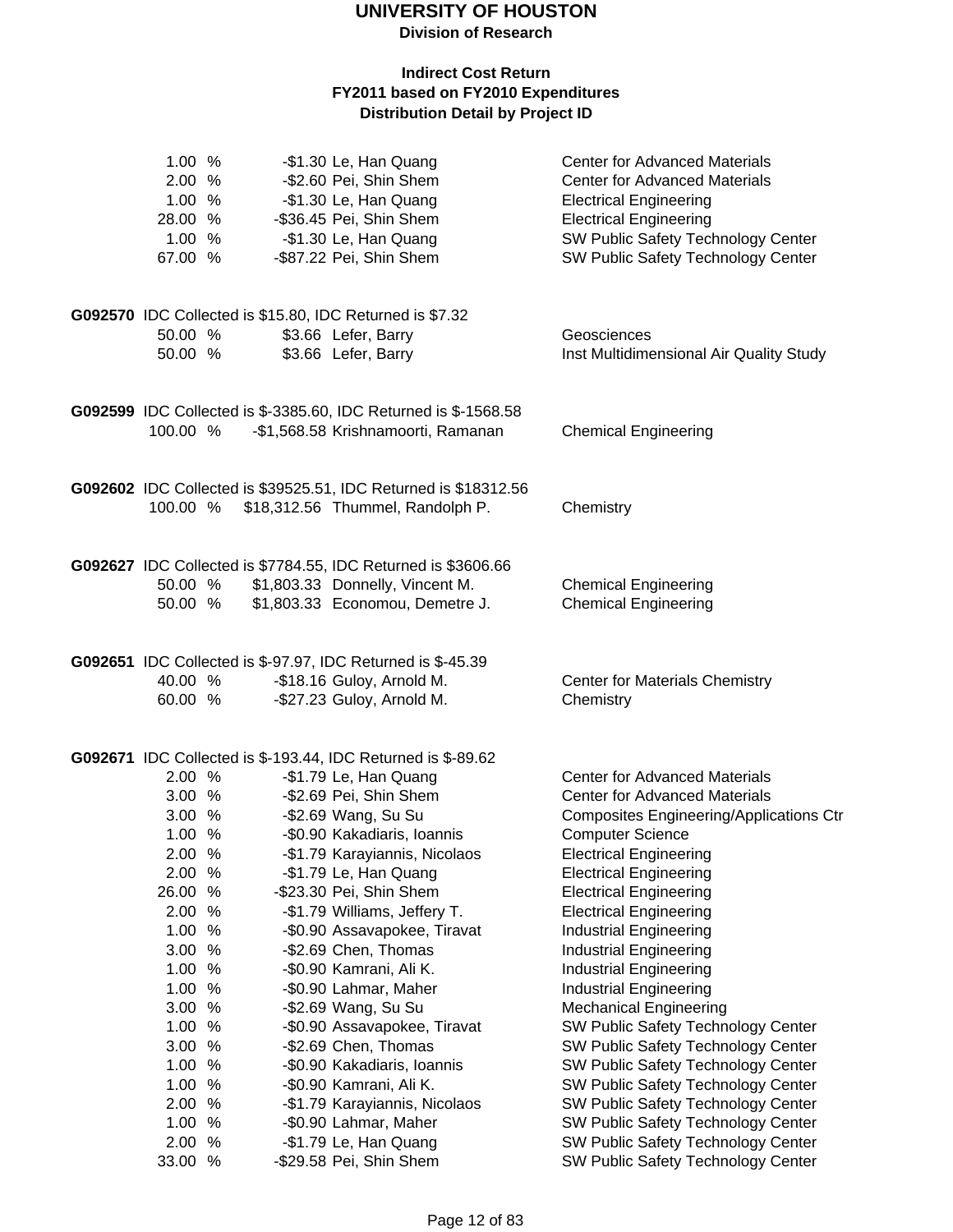**Division of Research**

| 3.00 %<br>2.00 %<br>1.00 %                       |  | -\$2.69 Wang, Su Su<br>-\$1.79 Williams, Jeffery T.<br>-\$0.90 Kakadiaris, Ioannis                                                                                                                                         | SW Public Safety Technology Center<br>SW Public Safety Technology Center<br><b>Texas Learning/Computation Center</b> |
|--------------------------------------------------|--|----------------------------------------------------------------------------------------------------------------------------------------------------------------------------------------------------------------------------|----------------------------------------------------------------------------------------------------------------------|
| 50.00 %<br>50.00 %                               |  | G092674 IDC Collected is \$12091.31, IDC Returned is \$5602.02<br>\$2,801.01 Lefer, Barry<br>\$2,801.01 Lefer, Barry                                                                                                       | Geosciences<br>Inst Multidimensional Air Quality Study                                                               |
| 72.00 %<br>4.60 %<br>5.00 %<br>2.30 %<br>16.10 % |  | G092681 IDC Collected is \$22633.50, IDC Returned is \$10486.33<br>\$7,550.16 Fletcher, Jack M.<br>\$482.37 Francis, David J.<br>\$524.32 Hannay, H. Julia<br>\$241.19 Francis, David J.<br>\$1,688.30 Francis, David J.   | Psychology<br>Psychology<br>Psychology<br><b>Texas Learning/Computation Center</b><br><b>TIMES</b>                   |
| 72.00 %<br>4.60 %<br>5.00 %<br>2.30 %<br>16.10 % |  | G092682 IDC Collected is \$-5309.54, IDC Returned is \$-2459.96<br>-\$1,771.17 Fletcher, Jack M.<br>-\$113.16 Francis, David J.<br>-\$123.00 Hannay, H. Julia<br>-\$56.58 Francis, David J.<br>-\$396.05 Francis, David J. | Psychology<br>Psychology<br>Psychology<br><b>Texas Learning/Computation Center</b><br><b>TIMES</b>                   |
| 72.00 %<br>4.60 %<br>5.00 %<br>2.30 %<br>16.10 % |  | G092683 IDC Collected is \$11286.59, IDC Returned is \$5229.19<br>\$3,765.02 Fletcher, Jack M.<br>\$240.54 Francis, David J.<br>\$261.46 Hannay, H. Julia<br>\$120.27 Francis, David J.<br>\$841.90 Francis, David J.      | Psychology<br>Psychology<br>Psychology<br><b>Texas Learning/Computation Center</b><br><b>TIMES</b>                   |
| 78.00 %<br>4.40 %<br>2.20 %<br>15.40 %           |  | G092692 IDC Collected is \$-145.50, IDC Returned is \$-67.41<br>-\$52.58 Fletcher, Jack M.<br>-\$2.97 Francis, David J.<br>-\$1.48 Francis, David J.<br>-\$10.38 Francis, David J.                                         | Psychology<br>Psychology<br><b>Texas Learning/Computation Center</b><br><b>TIMES</b>                                 |
| 100.00 %                                         |  | G092696 IDC Collected is \$7388.31, IDC Returned is \$3423.08<br>\$3,423.08 Pennings, Steve C.                                                                                                                             | Biology/Biochemistry                                                                                                 |
| 50.00 %                                          |  | G092748 IDC Collected is \$47298.94, IDC Returned is \$21914.07<br>50.00 % \$10,957.04 Franchek, Matthew<br>\$10,957.04 Grigoriadis, Karolos M.                                                                            | <b>Mechanical Engineering</b><br><b>Mechanical Engineering</b>                                                       |
| 50.00 %<br>50.00 %                               |  | G092761 IDC Collected is \$40074.21, IDC Returned is \$18566.78<br>\$9,283.39 Lefer, Barry<br>\$9,283.39 Lefer, Barry                                                                                                      | Geosciences<br>Inst Multidimensional Air Quality Study                                                               |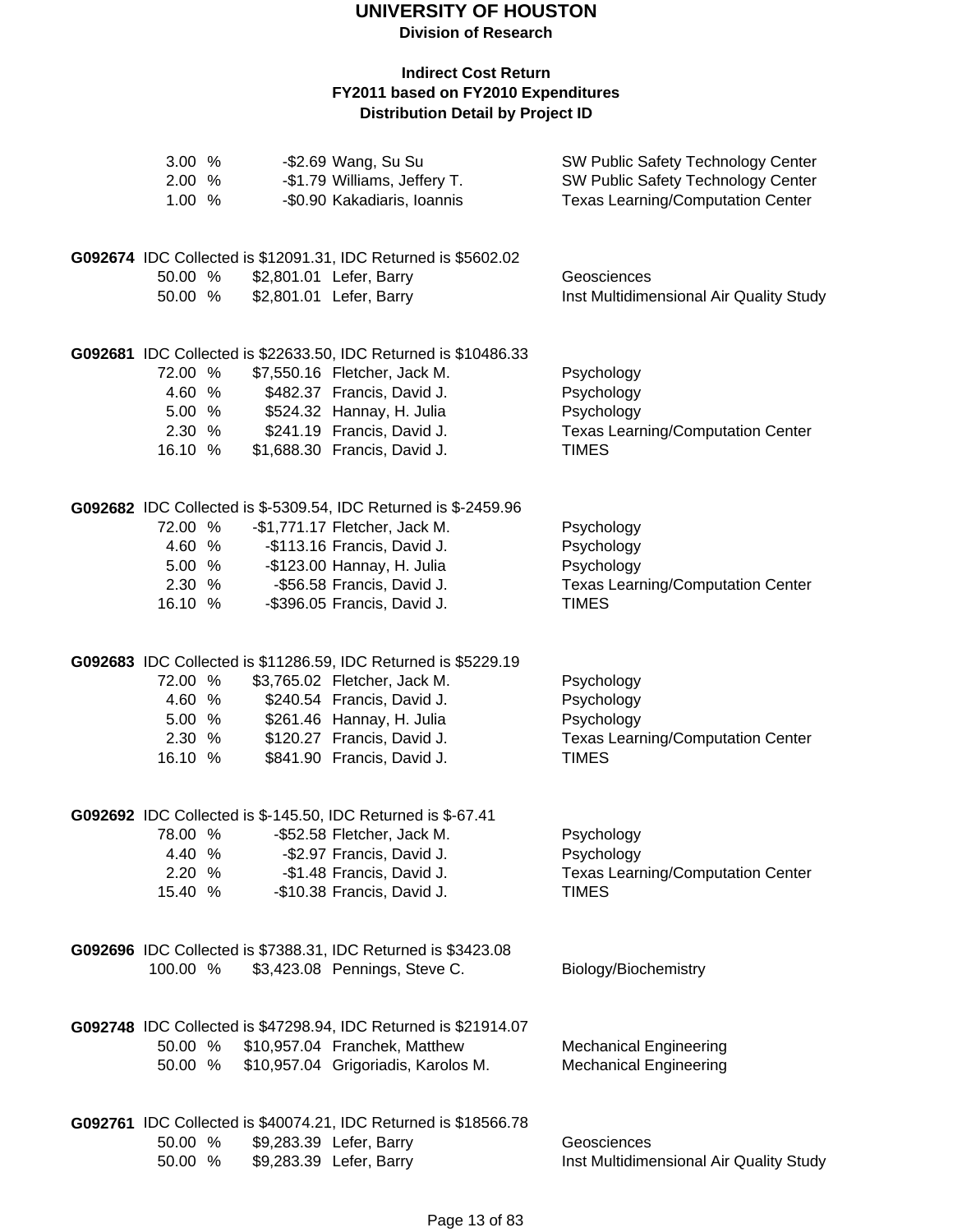| 100.00 %                                 |                            | G092867 IDC Collected is \$5044.35, IDC Returned is \$2337.10<br>\$2,337.10 Gregory, Paul R.                                                                                                                        | Economics                                                                                                                                      |
|------------------------------------------|----------------------------|---------------------------------------------------------------------------------------------------------------------------------------------------------------------------------------------------------------------|------------------------------------------------------------------------------------------------------------------------------------------------|
| 20.00 %<br>30.00 %<br>20.00 %<br>30.00 % |                            | <b>G092872</b> IDC Collected is \$-0.56, IDC Returned is \$-0.26<br>-\$0.05 Pei, Shin Shem<br>-\$0.08 Yu, Qingkai<br>-\$0.05 Pei, Shin Shem<br>-\$0.08 Yu, Qingkai                                                  | <b>Center for Advanced Materials</b><br><b>Center for Advanced Materials</b><br><b>Electrical Engineering</b><br><b>Electrical Engineering</b> |
| 100.00 %                                 |                            | G092878 IDC Collected is \$-2503.85, IDC Returned is \$-1160.06<br>-\$1,160.06 Hesse, John C.                                                                                                                       | KUHT-TV                                                                                                                                        |
| 72.00 %<br>16.10 %                       | 4.60 %<br>5.00 %<br>2.30 % | G092948 IDC Collected is \$6502.79, IDC Returned is \$3012.81<br>\$2,169.22 Fletcher, Jack M.<br>\$138.59 Francis, David J.<br>\$150.64 Hannay, H. Julia<br>\$69.29 Francis, David J.<br>\$485.06 Francis, David J. | Psychology<br>Psychology<br>Psychology<br><b>Texas Learning/Computation Center</b><br><b>TIMES</b>                                             |
| 72.00 %<br>16.10 %                       | 4.60 %<br>5.00 %<br>2.30 % | G092950 IDC Collected is \$-246.88, IDC Returned is \$-114.38<br>-\$82.36 Fletcher, Jack M.<br>-\$5.26 Francis, David J.<br>-\$5.72 Hannay, H. Julia<br>-\$2.63 Francis, David J.<br>-\$18.42 Francis, David J.     | Psychology<br>Psychology<br>Psychology<br><b>Texas Learning/Computation Center</b><br><b>TIMES</b>                                             |
| 100.00 %                                 |                            | G093002 IDC Collected is \$96156.99, IDC Returned is \$44550.50<br>\$44,550.50 Yeo, Hye-Jeong                                                                                                                       | Biology/Biochemistry                                                                                                                           |
| 100.00 %                                 |                            | G093004 IDC Collected is \$74.52, IDC Returned is \$34.53<br>\$34.53 McFarlin, Brian K.                                                                                                                             | Health and Human Performance                                                                                                                   |
| 20.00 %<br>10.00 %<br>70.00 %            |                            | G093007 IDC Collected is \$5160.90, IDC Returned is \$2391.10<br>\$478.22 Cirino, Paul<br>\$239.11 Cirino, Paul<br>\$1,673.77 Cirino, Paul                                                                          | Psychology<br><b>Texas Learning/Computation Center</b><br><b>TIMES</b>                                                                         |
| 50.00 %<br>40.00 %<br>10.00 %            |                            | G093014 IDC Collected is \$72287.10, IDC Returned is \$33491.34<br>\$16,745.67 Pettitt, B. Montgomery<br>\$13,396.53 Pettitt, B. Montgomery<br>\$3,349.13 Pettitt, B. Montgomery                                    | Chemistry<br>Institute for Molecular Design<br><b>Texas Learning/Computation Center</b>                                                        |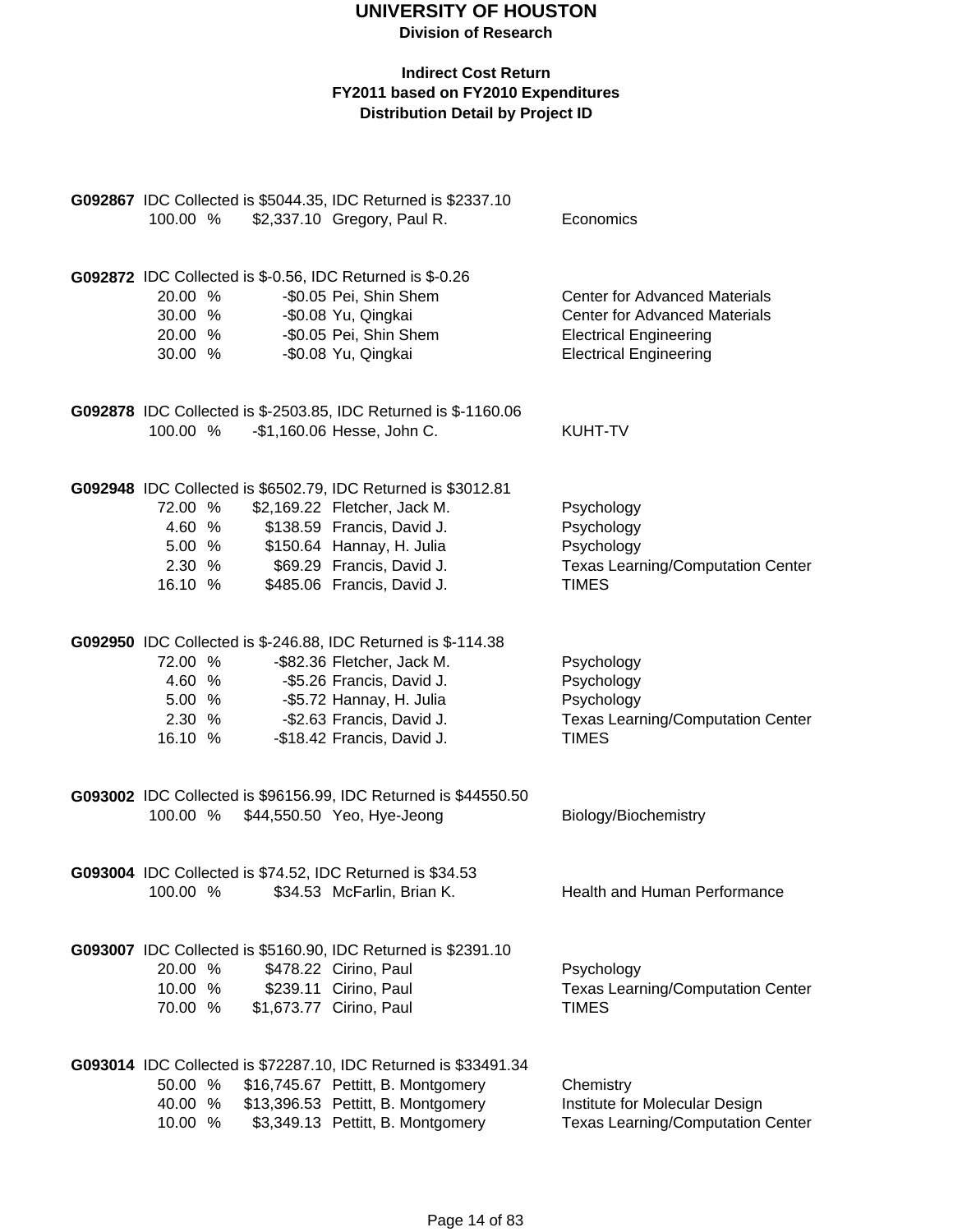**Division of Research**

|          |                      | G093023 IDC Collected is \$-2528.20, IDC Returned is \$-1171.34                              |                                          |
|----------|----------------------|----------------------------------------------------------------------------------------------|------------------------------------------|
| 17.00 %  |                      | -\$199.13 Travisano, Michael                                                                 | Biology/Biochemistry                     |
| 17.00 %  |                      | -\$199.13 Willson, Richard C.                                                                | <b>Chemical Engineering</b>              |
| 17.00 %  |                      | -\$199.13 Fofanov, Yuriy                                                                     | <b>Computer Science</b>                  |
| 17.00 %  |                      | -\$199.13 Fofanov, Yuriy                                                                     | <b>Texas Learning/Computation Center</b> |
| 16.00 %  |                      | -\$187.41 Travisano, Michael                                                                 | <b>Texas Learning/Computation Center</b> |
| 16.00 %  |                      | -\$187.41 Willson, Richard C.                                                                | <b>Texas Learning/Computation Center</b> |
|          |                      |                                                                                              |                                          |
|          |                      |                                                                                              |                                          |
| 100.00 % | \$3,528.90 Luss, Dan | G093025 IDC Collected is \$7616.71, IDC Returned is \$3528.90                                |                                          |
|          |                      |                                                                                              | <b>Chemical Engineering</b>              |
|          |                      |                                                                                              |                                          |
|          |                      | G093033 IDC Collected is \$5179.34, IDC Returned is \$2399.64                                |                                          |
| 5.00 %   |                      | \$119.98 Fox, George E.                                                                      | Biology/Biochemistry                     |
| 5.00 %   |                      | \$119.98 Willson, Richard C.                                                                 | <b>Chemical Engineering</b>              |
| 40.00 %  |                      | \$959.86 Fofanov, Yuriy                                                                      | <b>Computer Science</b>                  |
| 40.00 %  |                      | \$959.86 Fofanov, Yuriy                                                                      | <b>Texas Learning/Computation Center</b> |
| 5.00 %   |                      | \$119.98 Fox, George E.                                                                      | <b>Texas Learning/Computation Center</b> |
| 5.00 %   |                      | \$119.98 Willson, Richard C.                                                                 | <b>Texas Learning/Computation Center</b> |
|          |                      |                                                                                              |                                          |
|          |                      | G093041 IDC Collected is \$555.57, IDC Returned is \$257.40                                  |                                          |
| 100.00 % |                      | \$257.40 Eikenburg, Douglas C.                                                               | Pharmacological/Pharmaceutical Sci       |
|          |                      |                                                                                              |                                          |
|          |                      |                                                                                              |                                          |
|          |                      | G093071 IDC Collected is \$81202.09, IDC Returned is \$37621.74                              |                                          |
|          |                      |                                                                                              |                                          |
| 100.00 % |                      | \$37,621.74 Chapman, Barbara M.                                                              | <b>Computer Science</b>                  |
|          |                      |                                                                                              |                                          |
|          |                      |                                                                                              |                                          |
|          |                      | G093098 IDC Collected is \$222.54, IDC Returned is \$103.11                                  |                                          |
| 30.00 %  |                      | \$30.93 Brankovic, Stanko R.                                                                 | Ctr Neuro-Engineering/Cognitive Sci      |
| 20.00 %  |                      | \$20.62 Ruchhoeft, Paul                                                                      | Ctr Neuro-Engineering/Cognitive Sci      |
| 30.00 %  |                      | \$30.93 Brankovic, Stanko R.                                                                 | <b>Electrical Engineering</b>            |
| 20.00 %  |                      | \$20.62 Ruchhoeft, Paul                                                                      | <b>Electrical Engineering</b>            |
|          |                      |                                                                                              |                                          |
|          |                      | G093108 IDC Collected is \$1189.54, IDC Returned is \$551.13                                 |                                          |
| 50.00 %  |                      | \$275.56 Andrews, Nicole M.                                                                  | Curriculum and Instruction               |
| 50.00 %  |                      | \$275.56 Houston, W. Robert                                                                  | Institute for Urban Education            |
|          |                      |                                                                                              |                                          |
|          |                      |                                                                                              |                                          |
| 78.00 %  |                      | G093149 IDC Collected is \$-988.14, IDC Returned is \$-457.82<br>-\$357.10 Fletcher, Jack M. | Psychology                               |
| 4.40 %   |                      | -\$20.14 Francis, David J.                                                                   | Psychology                               |
| 2.20%    |                      | -\$10.07 Francis, David J.                                                                   | <b>Texas Learning/Computation Center</b> |
| 15.40 %  |                      | -\$70.50 Francis, David J.                                                                   | <b>TIMES</b>                             |
|          |                      |                                                                                              |                                          |
|          |                      |                                                                                              |                                          |
| 100.00 % |                      | G093154 IDC Collected is \$-26.35, IDC Returned is \$-12.21<br>-\$12.21 Larin, Kirill        | <b>Mechanical Engineering</b>            |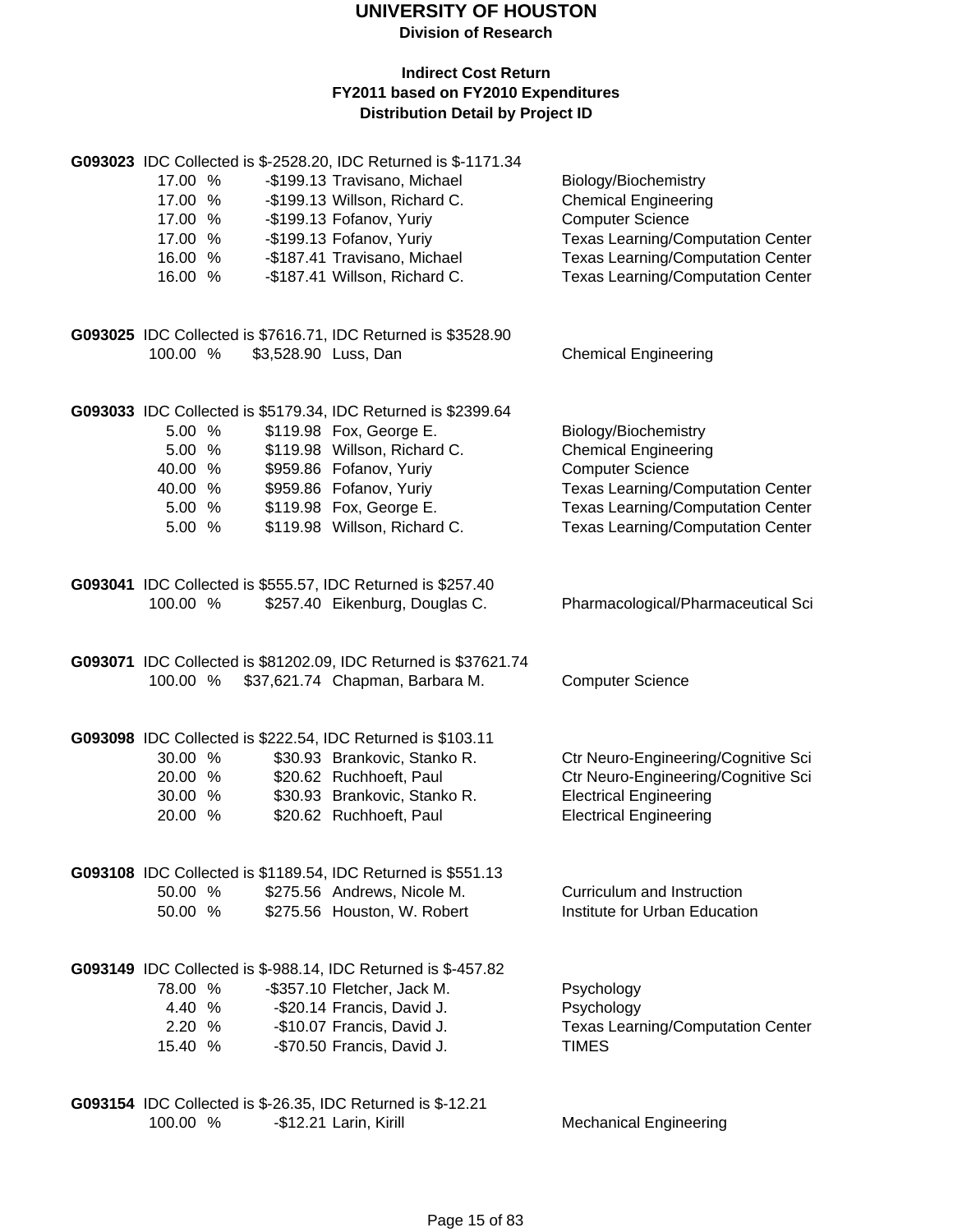**Division of Research**

|          |        |                       | G093155 IDC Collected is \$-69.04, IDC Returned is \$-31.99       |                                                          |
|----------|--------|-----------------------|-------------------------------------------------------------------|----------------------------------------------------------|
| 25.00 %  |        |                       | -\$8.00 Lefer, Barry                                              | Geosciences                                              |
| 25.00 %  |        |                       | -\$8.00 Rappenglueck, Bernhard                                    | Geosciences                                              |
| 25.00 %  |        |                       | -\$8.00 Lefer, Barry                                              | Inst Multidimensional Air Quality Study                  |
| 25.00 %  |        |                       | -\$8.00 Rappenglueck, Bernhard                                    | Inst Multidimensional Air Quality Study                  |
|          |        |                       |                                                                   |                                                          |
|          |        |                       | G093240 IDC Collected is \$31110.28, IDC Returned is \$14413.70   |                                                          |
| 54.00 %  |        |                       | \$7,783.40 Fletcher, Jack M.                                      | Psychology                                               |
|          | 9.00%  |                       | \$1,297.23 Francis, David J.                                      | Psychology                                               |
|          | 5.00 % |                       | \$720.69 Francis, David J.                                        | <b>Texas Learning/Computation Center</b>                 |
| 32.00 %  |        |                       | \$4,612.39 Francis, David J.                                      | <b>TIMES</b>                                             |
|          |        |                       |                                                                   |                                                          |
|          |        |                       | G093241 IDC Collected is \$59405.08, IDC Returned is \$27522.97   |                                                          |
| 54.00 %  |        |                       | \$14,862.40 Fletcher, Jack M.                                     | Psychology                                               |
|          |        |                       | 9.00 % \$2,477.07 Francis, David J.                               | Psychology                                               |
|          |        |                       | 5.00 % \$1,376.15 Francis, David J.                               | <b>Texas Learning/Computation Center</b>                 |
| 32.00 %  |        |                       | \$8,807.35 Francis, David J.                                      | <b>TIMES</b>                                             |
|          |        |                       |                                                                   |                                                          |
|          |        |                       | G093290 IDC Collected is \$9552.40, IDC Returned is \$4425.72     |                                                          |
| 10.00 %  |        |                       | \$442.57 Baca, Christopher L.                                     | Center for Life Sciences Technology                      |
| 90.00 %  |        | \$3,983.15 lyer, Rupa |                                                                   | Center for Life Sciences Technology                      |
|          |        |                       |                                                                   |                                                          |
|          |        |                       | G093304 IDC Collected is \$9.80, IDC Returned is \$4.54           |                                                          |
| 100.00 % |        |                       | \$4.54 Bergmanson, Jan P. G.                                      | Optometry, Community                                     |
|          |        |                       |                                                                   |                                                          |
|          |        |                       | G093305 IDC Collected is \$21004.82, IDC Returned is \$9731.74    |                                                          |
| 54.00 %  |        |                       | \$5,255.14 Fletcher, Jack M.                                      | Psychology                                               |
| 9.00%    |        |                       | \$875.86 Francis, David J.                                        | Psychology                                               |
| 5.00 %   |        |                       | \$486.59 Francis, David J.                                        | <b>Texas Learning/Computation Center</b>                 |
| 32.00 %  |        |                       | \$3,114.16 Francis, David J.                                      | <b>TIMES</b>                                             |
|          |        |                       |                                                                   |                                                          |
|          |        |                       | G093451 IDC Collected is \$7114.36, IDC Returned is \$3296.15     |                                                          |
| 50.00 %  |        | \$1,648.08 Jiang, Xun |                                                                   | Geosciences                                              |
| 50.00 %  |        | \$1,648.08 Jiang, Xun |                                                                   | Inst Multidimensional Air Quality Study                  |
|          |        |                       |                                                                   |                                                          |
|          |        |                       | G093467 IDC Collected is \$-39531.73, IDC Returned is \$-18315.45 |                                                          |
| 50.00 %  |        |                       | -\$9,157.72 Lefer, Barry                                          | Geosciences                                              |
| 50.00 %  |        |                       | -\$9,157.72 Lefer, Barry                                          | Inst Multidimensional Air Quality Study                  |
|          |        |                       |                                                                   |                                                          |
|          |        |                       | G093473 IDC Collected is \$45251.83, IDC Returned is \$20965.63   |                                                          |
|          |        |                       | 54.00 % \$11,321.44 Fletcher, Jack M.                             | Psychology                                               |
|          | 9.00 % |                       | \$1,886.91 Francis, David J.                                      | Psychology                                               |
| 32.00 %  | 5.00 % |                       | \$1,048.28 Francis, David J.<br>\$6,709.00 Francis, David J.      | <b>Texas Learning/Computation Center</b><br><b>TIMES</b> |
|          |        |                       |                                                                   |                                                          |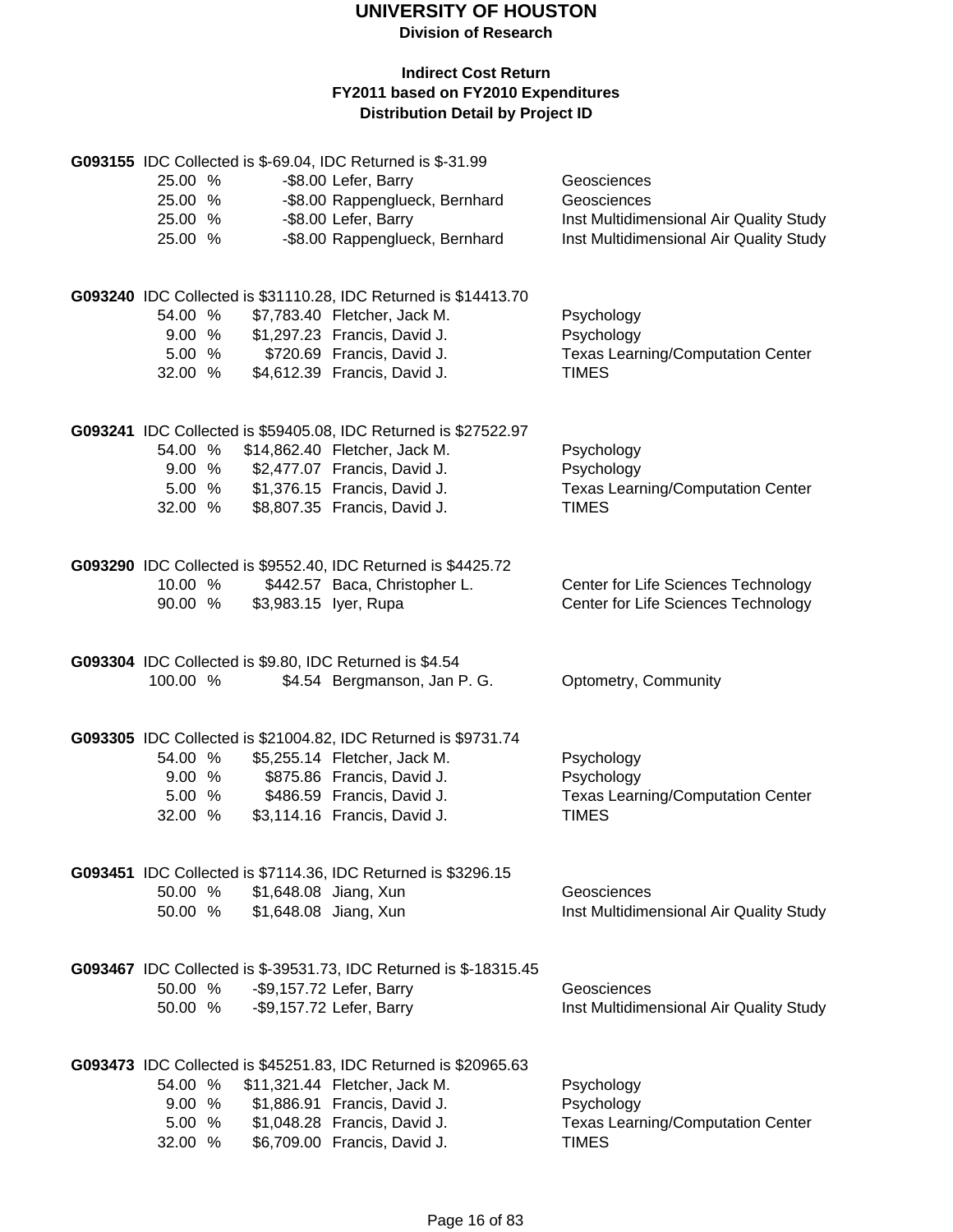|          |        |                       | G093474 IDC Collected is \$8884.72, IDC Returned is \$4116.38    |                                          |
|----------|--------|-----------------------|------------------------------------------------------------------|------------------------------------------|
| 54.00 %  |        |                       | \$2,222.84 Fletcher, Jack M.                                     | Psychology                               |
| 9.00%    |        |                       | \$370.47 Francis, David J.                                       | Psychology                               |
| 5.00 %   |        |                       | \$205.82 Francis, David J.                                       | <b>Texas Learning/Computation Center</b> |
| 32.00 %  |        |                       | \$1,317.24 Francis, David J.                                     | <b>TIMES</b>                             |
|          |        |                       |                                                                  |                                          |
|          |        |                       | G093475 IDC Collected is \$-18736.73, IDC Returned is \$-8680.91 |                                          |
| 54.00 %  |        |                       | -\$4,687.69 Fletcher, Jack M.                                    | Psychology                               |
| 9.20 %   |        |                       | -\$798.64 Francis, David J.                                      | Psychology                               |
|          | 4.60 % |                       | -\$399.32 Francis, David J.                                      | <b>Texas Learning/Computation Center</b> |
| 32.20 %  |        |                       | -\$2,795.25 Francis, David J.                                    | <b>TIMES</b>                             |
|          |        |                       |                                                                  |                                          |
|          |        |                       | G093476 IDC Collected is \$21673.75, IDC Returned is \$10041.67  |                                          |
| 50.00 %  |        |                       | \$5,020.83 Pennings, Steve C.                                    | <b>Biology of Behavior Institute</b>     |
| 50.00 %  |        |                       | \$5,020.83 Pennings, Steve C.                                    | Biology/Biochemistry                     |
|          |        |                       |                                                                  |                                          |
|          |        |                       | G093510 IDC Collected is \$80280.77, IDC Returned is \$37194.88  |                                          |
| 100.00 % |        |                       | \$37,194.88 Daugulis, Olafs                                      | Chemistry                                |
|          |        |                       |                                                                  |                                          |
|          |        |                       | G093513 IDC Collected is \$3955.13, IDC Returned is \$1832.45    |                                          |
| 100.00 % |        |                       | \$1,832.45 Glasser, Adrian                                       | Optometry, Community                     |
|          |        |                       |                                                                  |                                          |
|          |        |                       | G093568 IDC Collected is \$20877.18, IDC Returned is \$9672.61   |                                          |
| 50.00 %  |        |                       | \$4,836.30 Kakadiaris, Ioannis                                   | <b>Computer Science</b>                  |
| 50.00 %  |        |                       | \$4,836.30 Kakadiaris, Ioannis                                   | <b>Texas Learning/Computation Center</b> |
|          |        |                       |                                                                  |                                          |
|          |        |                       | G093584 IDC Collected is \$2682.57, IDC Returned is \$1242.86    |                                          |
| 100.00 % |        |                       | \$1,242.86 Layne, Charles S.                                     | Health and Human Performance             |
|          |        |                       |                                                                  |                                          |
|          |        |                       | G093630 IDC Collected is \$214.83, IDC Returned is \$99.53       |                                          |
| 100.00 % |        |                       | \$99.53 Freiberg, H. Jerome                                      | <b>Consistency Mgmt and Coop Disc</b>    |
|          |        |                       |                                                                  |                                          |
|          |        |                       | G093631 IDC Collected is \$129.37, IDC Returned is \$59.94       |                                          |
| 100.00 % |        |                       | \$59.94 Freiberg, H. Jerome                                      | <b>Consistency Mgmt and Coop Disc</b>    |
|          |        |                       |                                                                  |                                          |
|          |        |                       | G093632 IDC Collected is \$1698.77, IDC Returned is \$787.06     |                                          |
| 100.00 % |        |                       | \$787.06 Freiberg, H. Jerome                                     | <b>Consistency Mgmt and Coop Disc</b>    |
|          |        |                       |                                                                  |                                          |
|          |        |                       | G093707 IDC Collected is \$19961.93, IDC Returned is \$9248.56   |                                          |
| 100.00 % |        | \$9,248.56 Li, Aibing |                                                                  | Geosciences                              |
|          |        |                       |                                                                  |                                          |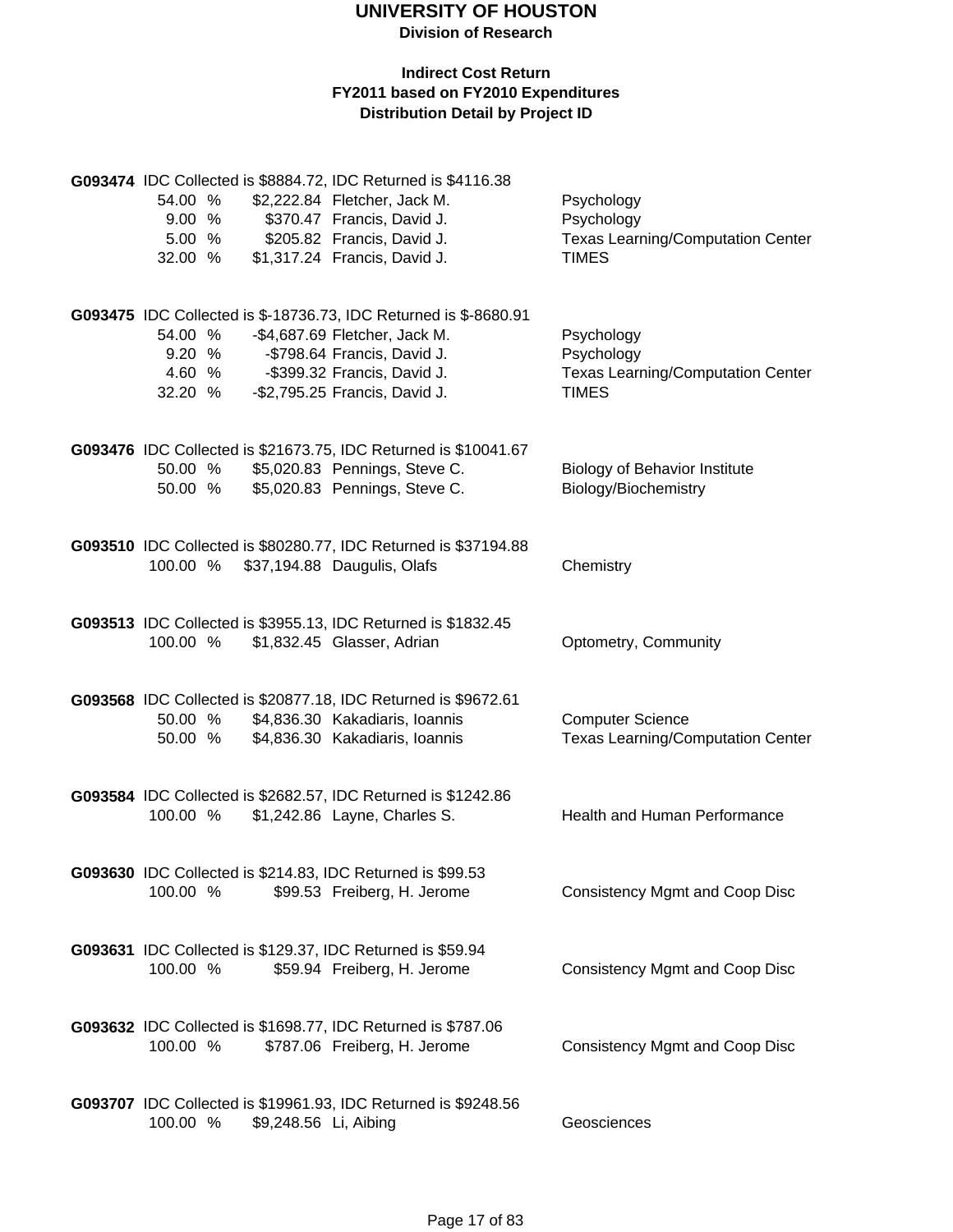#### **Indirect Cost Return FY2011 based on FY2010 Expenditures Distribution Detail by Project ID**

|          |        |                           | G093765 IDC Collected is \$3124.69, IDC Returned is \$1447.70                            |                                             |
|----------|--------|---------------------------|------------------------------------------------------------------------------------------|---------------------------------------------|
| 5.00 %   |        |                           | \$72.39 Aparasu, Rajender                                                                | Clinical Sciences and Administration        |
| 45.00 %  |        |                           | \$651.47 Chen, Hua                                                                       | <b>Clinical Sciences and Administration</b> |
|          | 5.00 % |                           | \$72.39 Aparasu, Rajender                                                                | Institute for Community Health              |
| 45.00 %  |        |                           | \$651.47 Chen, Hua                                                                       | Institute for Community Health              |
|          |        |                           |                                                                                          |                                             |
|          |        |                           |                                                                                          |                                             |
|          |        |                           | G093829 IDC Collected is \$33191.39, IDC Returned is \$15377.90                          |                                             |
| 100.00 % |        | \$15,377.90 Priest, Tyler |                                                                                          | History                                     |
|          |        |                           |                                                                                          |                                             |
|          |        |                           | G093831 IDC Collected is \$2250.00, IDC Returned is \$1042.45                            |                                             |
| 50.00 %  |        |                           | \$521.22 Claydon, Frank                                                                  | <b>Electrical Engineering</b>               |
| 50.00 %  |        |                           | \$521.22 Long, Stuart A.                                                                 | <b>Electrical Engineering</b>               |
|          |        |                           |                                                                                          |                                             |
|          |        |                           |                                                                                          |                                             |
|          |        |                           | G093834 IDC Collected is \$-1738.76, IDC Returned is \$-805.58                           |                                             |
| 40.00 %  |        |                           | -\$322.23 Lapen, Thomas J.                                                               | Geosciences                                 |
| 60.00 %  |        |                           | -\$483.35 Snow, Jonathan E.                                                              | Geosciences                                 |
|          |        |                           |                                                                                          |                                             |
|          |        |                           | G093842 IDC Collected is \$-3166.95, IDC Returned is \$-1467.28                          |                                             |
| 20.00 %  |        |                           | -\$293.46 Mo, Yi-Lung                                                                    | Civil Engineering                           |
| 20.00 %  |        |                           | -\$293.46 Rifai, Hanadi                                                                  | Civil Engineering                           |
| 20.00 %  |        |                           | -\$293.46 Vipulanandan, Cumaraswamy                                                      | Civil Engineering                           |
| 20.00 %  |        |                           | -\$293.46 Wang, Keh-Han                                                                  | Civil Engineering                           |
| 20.00 %  |        |                           | -\$293.46 Song, Gangbing                                                                 | <b>Mechanical Engineering</b>               |
|          |        |                           |                                                                                          |                                             |
|          |        |                           |                                                                                          |                                             |
|          |        |                           | G093847 IDC Collected is \$1350.28, IDC Returned is \$625.60                             |                                             |
| 100.00 % |        |                           | \$625.60 Bering, Edgar A.                                                                | Physics                                     |
|          |        |                           |                                                                                          |                                             |
|          |        |                           |                                                                                          |                                             |
| 100.00 % |        |                           | G093876 IDC Collected is \$7093.67, IDC Returned is \$3286.57<br>\$3,286.57 Yi, Jenny K. | Health and Human Performance                |
|          |        |                           |                                                                                          |                                             |
|          |        |                           |                                                                                          |                                             |
|          |        |                           | G093918 IDC Collected is \$39004.93, IDC Returned is \$18071.37                          |                                             |
| 40.00 %  |        |                           | \$7,228.55 Halasyamani, Shiv                                                             | <b>Center for Materials Chemistry</b>       |
| 60.00 %  |        |                           | \$10,842.82 Halasyamani, Shiv                                                            | Chemistry                                   |
|          |        |                           |                                                                                          |                                             |
|          |        |                           |                                                                                          |                                             |
|          |        |                           | G093925 IDC Collected is \$16631.11, IDC Returned is \$7705.36                           |                                             |
| 40.00 %  |        |                           | \$3,082.14 Baldelli, Steve                                                               | <b>Center for Materials Chemistry</b>       |
| 60.00 %  |        |                           | \$4,623.22 Baldelli, Steve                                                               | Chemistry                                   |
|          |        |                           |                                                                                          |                                             |
|          |        |                           | G093942 IDC Collected is \$-173.02, IDC Returned is \$-80.16                             |                                             |
| 85.00 %  |        |                           | -\$68.14 Lewis, Russell                                                                  | <b>Clinical Sciences and Administration</b> |
| 15.00 %  |        |                           | -\$12.02 Prince, Randall A.                                                              | <b>Clinical Sciences and Administration</b> |

**G093952** IDC Collected is \$8409.15, IDC Returned is \$3896.04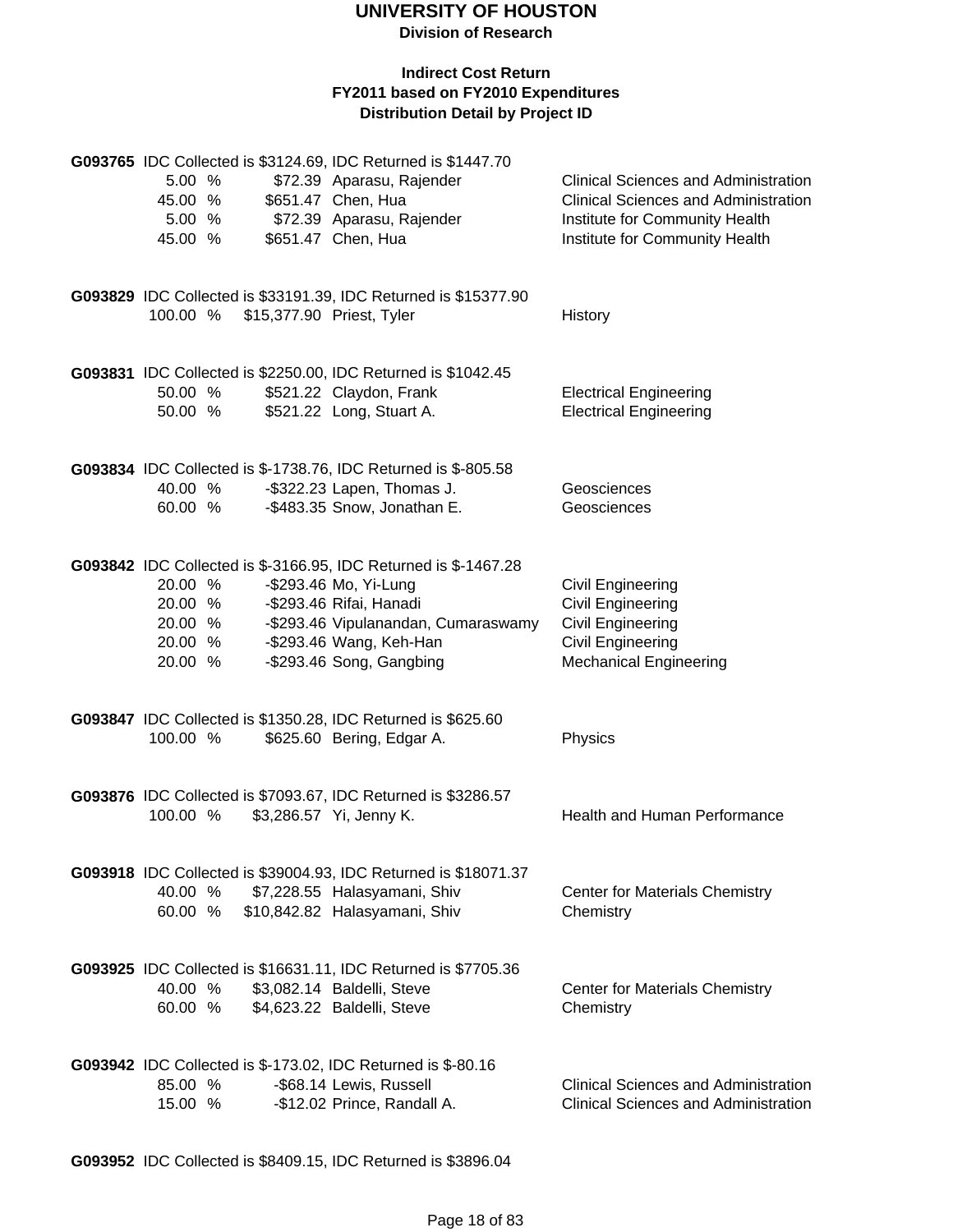| 100.00 %           |  | \$3,896.04 Donnelly, Vincent M.                                                                                         | <b>Chemical Engineering</b>                                          |
|--------------------|--|-------------------------------------------------------------------------------------------------------------------------|----------------------------------------------------------------------|
| 50.00 %<br>50.00 % |  | G093970 IDC Collected is \$1170.58, IDC Returned is \$542.34<br>\$271.17 Fofanov, Yuriy<br>\$271.17 Fofanov, Yuriy      | <b>Computer Science</b><br><b>Texas Learning/Computation Center</b>  |
| 100.00 %           |  | G094024 IDC Collected is \$217.48, IDC Returned is \$100.76<br>\$100.76 Freiberg, H. Jerome                             | <b>Consistency Mgmt and Coop Disc</b>                                |
| 100.00 %           |  | G094025 IDC Collected is \$248.92, IDC Returned is \$115.33<br>\$115.33 Freiberg, H. Jerome                             | <b>Consistency Mgmt and Coop Disc</b>                                |
| 100.00 %           |  | G094026 IDC Collected is \$230.06, IDC Returned is \$106.59<br>\$106.59 Freiberg, H. Jerome                             | <b>Consistency Mgmt and Coop Disc</b>                                |
| 100.00 %           |  | G094027 IDC Collected is \$26.85, IDC Returned is \$12.44<br>\$12.44 Freiberg, H. Jerome                                | <b>Consistency Mgmt and Coop Disc</b>                                |
| 100.00 %           |  | G094028 IDC Collected is \$184.00, IDC Returned is \$85.25<br>\$85.25 Freiberg, H. Jerome                               | <b>Consistency Mgmt and Coop Disc</b>                                |
| 100.00 %           |  | G094095 IDC Collected is \$20613.83, IDC Returned is \$9550.59<br>\$9,550.59 Ignatiev, Alex                             | <b>Center for Advanced Materials</b>                                 |
| 100.00 %           |  | G094103 IDC Collected is \$39649.37, IDC Returned is \$18369.95<br>\$18,369.95 Chapman, Barbara M.                      | <b>Computer Science</b>                                              |
| 100.00 %           |  | G094106 IDC Collected is \$15839.14, IDC Returned is \$7338.43<br>\$7,338.43 Pei, Shin Shem                             | SW Public Safety Technology Center                                   |
| 100.00 %           |  | <b>G094116</b> IDC Collected is \$4264.44, IDC Returned is \$1975.76<br>\$1,975.76 Delcour, Anne                        | Biology/Biochemistry                                                 |
| 50.00 %<br>50.00 % |  | G094124 IDC Collected is \$1914.15, IDC Returned is \$886.84<br>\$443.42 Litvinov, Dmitri<br>\$443.42 Litvinov, Dmitri  | Ctr for Integrated Bio/Nano Systems<br><b>Electrical Engineering</b> |
| 50.00 %<br>50.00 % |  | G094158 IDC Collected is \$816.59, IDC Returned is \$378.33<br>\$189.17 Pavlidis, Ioannis<br>\$189.17 Pavlidis, Ioannis | <b>Computer Science</b><br><b>Texas Learning/Computation Center</b>  |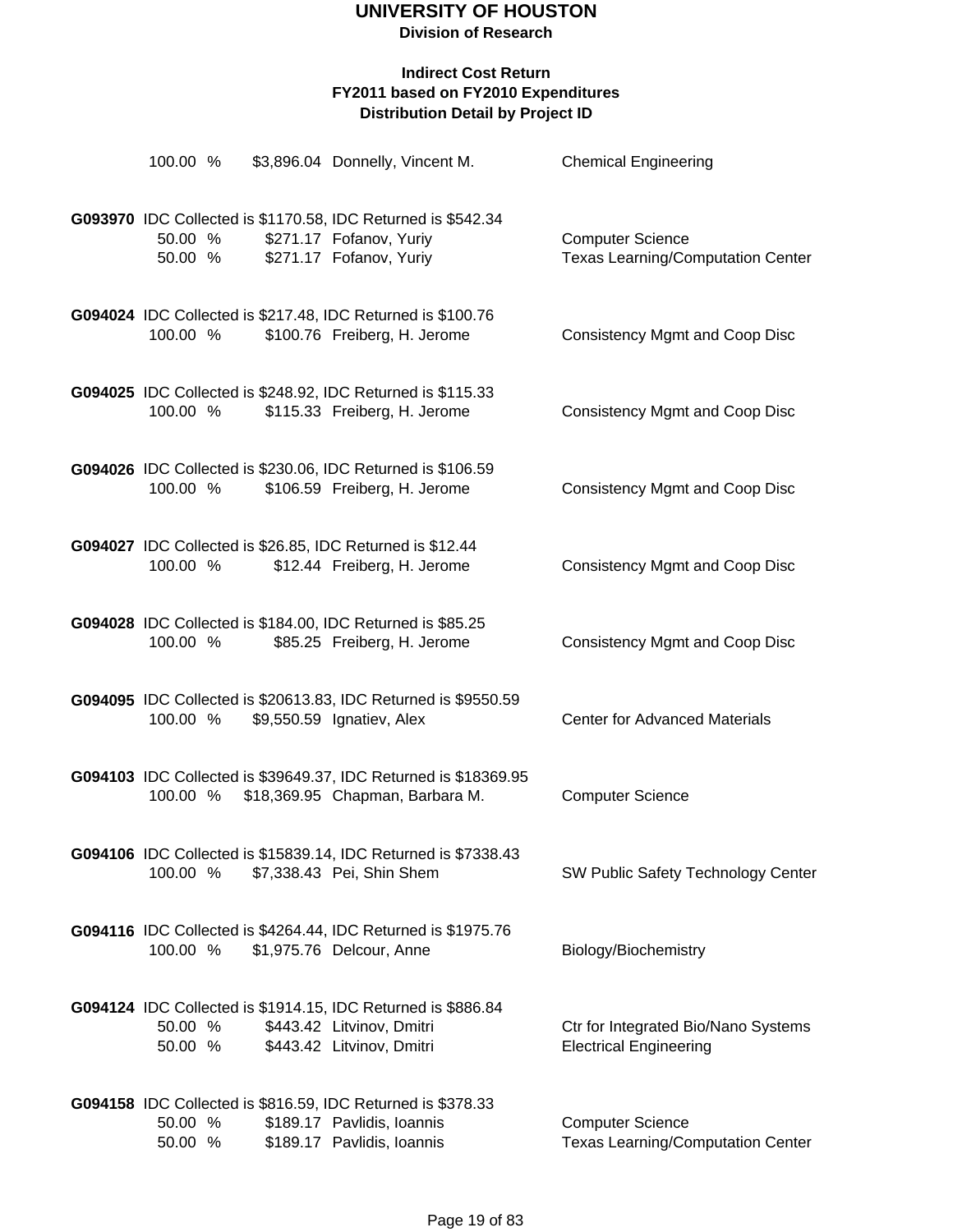#### **Indirect Cost Return FY2011 based on FY2010 Expenditures Distribution Detail by Project ID**

| G094165 IDC Collected is \$8857.82, IDC Returned is \$4103.92<br>100.00 %<br>\$4,103.92 Castagna, John                                  |                                                                 | Center for Applied Geoscience Excellence                     |
|-----------------------------------------------------------------------------------------------------------------------------------------|-----------------------------------------------------------------|--------------------------------------------------------------|
| G094177 IDC Collected is \$35261.45, IDC Returned is \$16336.98<br>100.00 % \$16,336.98 Manny, Ruth E.                                  |                                                                 | Optometry, Community                                         |
| G094184 IDC Collected is \$22888.43, IDC Returned is \$10604.44<br>100.00 % \$10,604.44 Houston, W. Robert                              |                                                                 | Institute for Urban Education                                |
| G094191 IDC Collected is \$1785.40, IDC Returned is \$827.19<br>100.00 %                                                                | \$827.19 Garey, Kevin                                           | <b>Clinical Sciences and Administration</b>                  |
| G094192 IDC Collected is \$79.74, IDC Returned is \$36.94<br>100.00 %                                                                   | \$36.94 Advincula, Rigoberto C.                                 | Chemistry                                                    |
| G094198 IDC Collected is \$51330.79, IDC Returned is \$23782.07<br>45.00 % \$10,701.93 Roman, Gregg<br>55.00 % \$13,080.14 Roman, Gregg |                                                                 | <b>Biology of Behavior Institute</b><br>Biology/Biochemistry |
| G094207 IDC Collected is \$73972.34, IDC Returned is \$34272.12<br>100.00 % \$34,272.12 Hu, Ming                                        |                                                                 | Pharmacological/Pharmaceutical Sci                           |
| G094270 IDC Collected is \$8443.53, IDC Returned is \$3911.97<br>100.00 %                                                               | \$3,911.97 Leasure, J. Leigh                                    | Psychology                                                   |
| G094271 IDC Collected is \$1417.76, IDC Returned is \$656.86<br>100.00 %                                                                | \$656.86 Freiberg, H. Jerome                                    | <b>Consistency Mgmt and Coop Disc</b>                        |
| G094272 IDC Collected is \$1707.25, IDC Returned is \$790.99<br>100.00 %                                                                | \$790.99 Freiberg, H. Jerome                                    | <b>Consistency Mgmt and Coop Disc</b>                        |
| G094292 IDC Collected is \$40755.75, IDC Returned is \$18882.55<br>70.00 % \$13,217.78 Cai, Chengzhi<br>30.00 %                         | \$5,664.76 McDermott, Alison                                    | Chemistry<br>Optometry, Community                            |
| G094293 IDC Collected is \$47505.85, IDC Returned is \$22009.94<br>60.00 %<br>40.00 %                                                   | \$13,205.96 Jacobson, Allan J.<br>\$8,803.97 Jacobson, Allan J. | Chemistry<br><b>TcSUH</b>                                    |

**G094296** IDC Collected is \$127.40, IDC Returned is \$59.03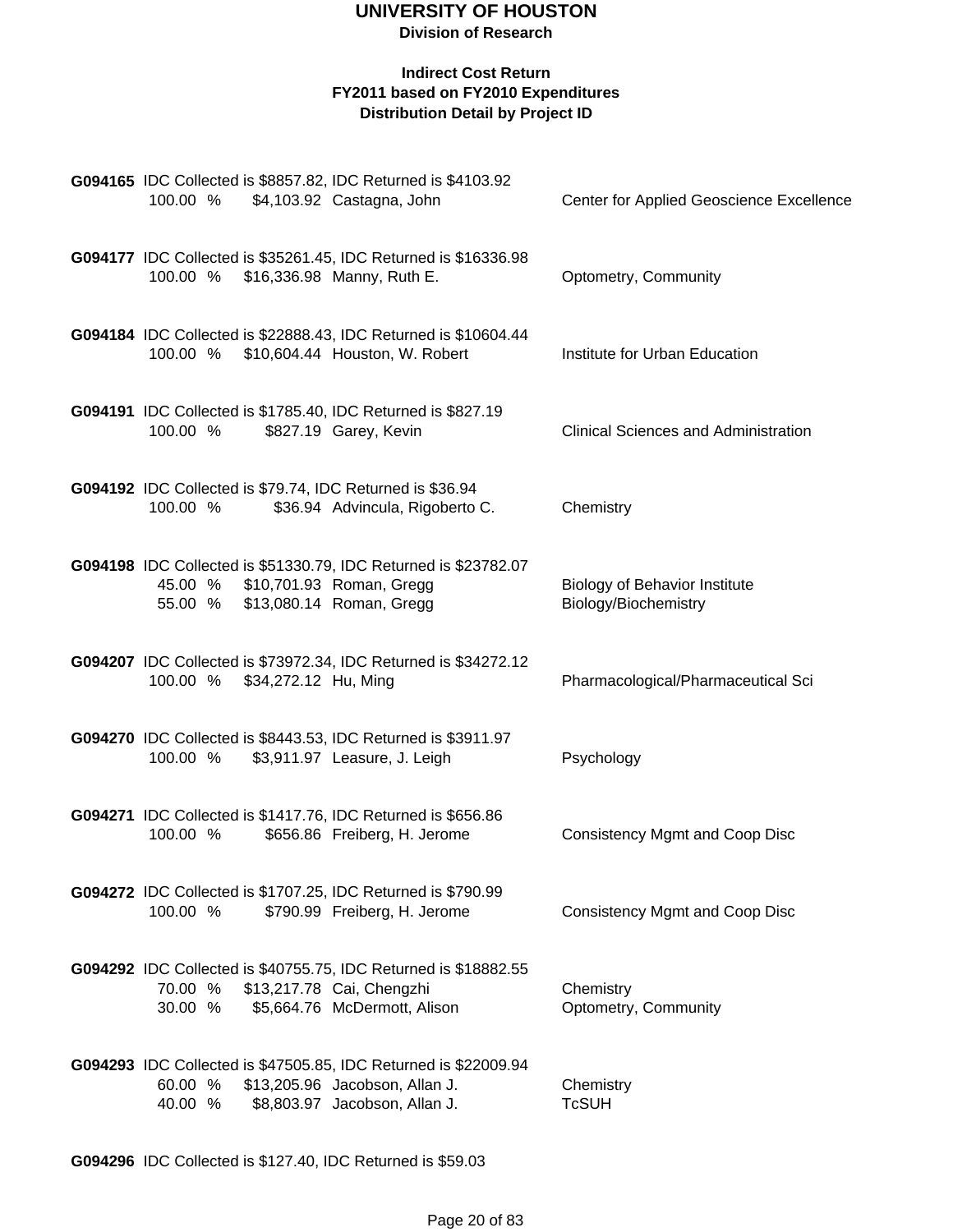**Division of Research**

| 70.00 %<br>30.00 % |  | \$41.32 Chen, Ji<br>\$17.71 Zouridakis, George                                               | <b>Electrical Engineering</b><br><b>Electrical Engineering</b> |
|--------------------|--|----------------------------------------------------------------------------------------------|----------------------------------------------------------------|
|                    |  | G094325 IDC Collected is \$17213.20, IDC Returned is \$7975.05                               |                                                                |
| 17.00 %            |  | \$1,355.76 Glowinski, Roland                                                                 | Mathematics                                                    |
| 17.00 %            |  | \$1,355.76 Hoppe, Ronald                                                                     | Mathematics                                                    |
| 16.00 %            |  | \$1,276.01 Pan, Tsorng-Whay                                                                  | <b>Mathematics</b>                                             |
| 16.00 %            |  | \$1,276.01 Glowinski, Roland                                                                 | <b>Texas Learning/Computation Center</b>                       |
| 17.00 %            |  | \$1,355.76 Hoppe, Ronald                                                                     | <b>Texas Learning/Computation Center</b>                       |
| 17.00 %            |  | \$1,355.76 Pan, Tsorng-Whay                                                                  | <b>Texas Learning/Computation Center</b>                       |
|                    |  | G094336 IDC Collected is \$7816.46, IDC Returned is \$3621.44                                |                                                                |
| 50.00 %            |  | \$1,810.72 Gunaratne, Gemunu H.                                                              | Physics                                                        |
| 50.00 %            |  | \$1,810.72 Gunaratne, Gemunu H.                                                              | <b>Texas Learning/Computation Center</b>                       |
|                    |  | G094351 IDC Collected is \$31702.85, IDC Returned is \$14688.25                              |                                                                |
| 60.00 %            |  | \$8,812.95 Bittner, Eric R.                                                                  | Chemistry                                                      |
| 40.00 %            |  | \$5,875.30 Bittner, Eric R.                                                                  | <b>TcSUH</b>                                                   |
|                    |  | G094356 IDC Collected is \$5447.46, IDC Returned is \$2523.86                                |                                                                |
| 100.00 %           |  | \$2,523.86 Ghose, Romi                                                                       | Pharmacological/Pharmaceutical Sci                             |
|                    |  | G094359 IDC Collected is \$57723.25, IDC Returned is \$26743.76                              |                                                                |
| 50.00 %            |  | \$13,371.88 Krishnamoorti, Ramanan                                                           | <b>Chemical Engineering</b>                                    |
| 50.00 %            |  | \$13,371.88 Sharma, Pradeep                                                                  | <b>Mechanical Engineering</b>                                  |
|                    |  |                                                                                              |                                                                |
|                    |  | G094367 IDC Collected is \$-285.94, IDC Returned is \$-132.48                                |                                                                |
| 20.00 %            |  | -\$26.50 Francis, David J.                                                                   | Psychology                                                     |
| 10.00 %            |  | -\$13.25 Francis, David J.                                                                   | <b>Texas Learning/Computation Center</b>                       |
| 70.00 %            |  | -\$92.74 Francis, David J.                                                                   | <b>TIMES</b>                                                   |
|                    |  | G094371 IDC Collected is \$305.96, IDC Returned is \$141.75                                  |                                                                |
| 100.00 %           |  | \$141.75 Chen, Yuhua                                                                         | <b>Electrical Engineering</b>                                  |
|                    |  |                                                                                              |                                                                |
| 100.00 %           |  | G094424 IDC Collected is \$-140.00, IDC Returned is \$-64.86<br>-\$64.86 Willson, Richard C. | <b>Chemical Engineering</b>                                    |
|                    |  |                                                                                              |                                                                |
|                    |  | G094432 IDC Collected is \$-13873.95, IDC Returned is \$-6427.94                             |                                                                |
| 50.00 %            |  | -\$3,213.97 Pavlidis, Ioannis                                                                | <b>Computer Science</b>                                        |
| 50.00 %            |  | -\$3,213.97 Pavlidis, Ioannis                                                                | <b>Texas Learning/Computation Center</b>                       |
|                    |  | G094434 IDC Collected is \$44689.38, IDC Returned is \$20705.04                              |                                                                |
| 30.00 %            |  | \$6,211.51 Lapen, Thomas J.                                                                  | Geosciences                                                    |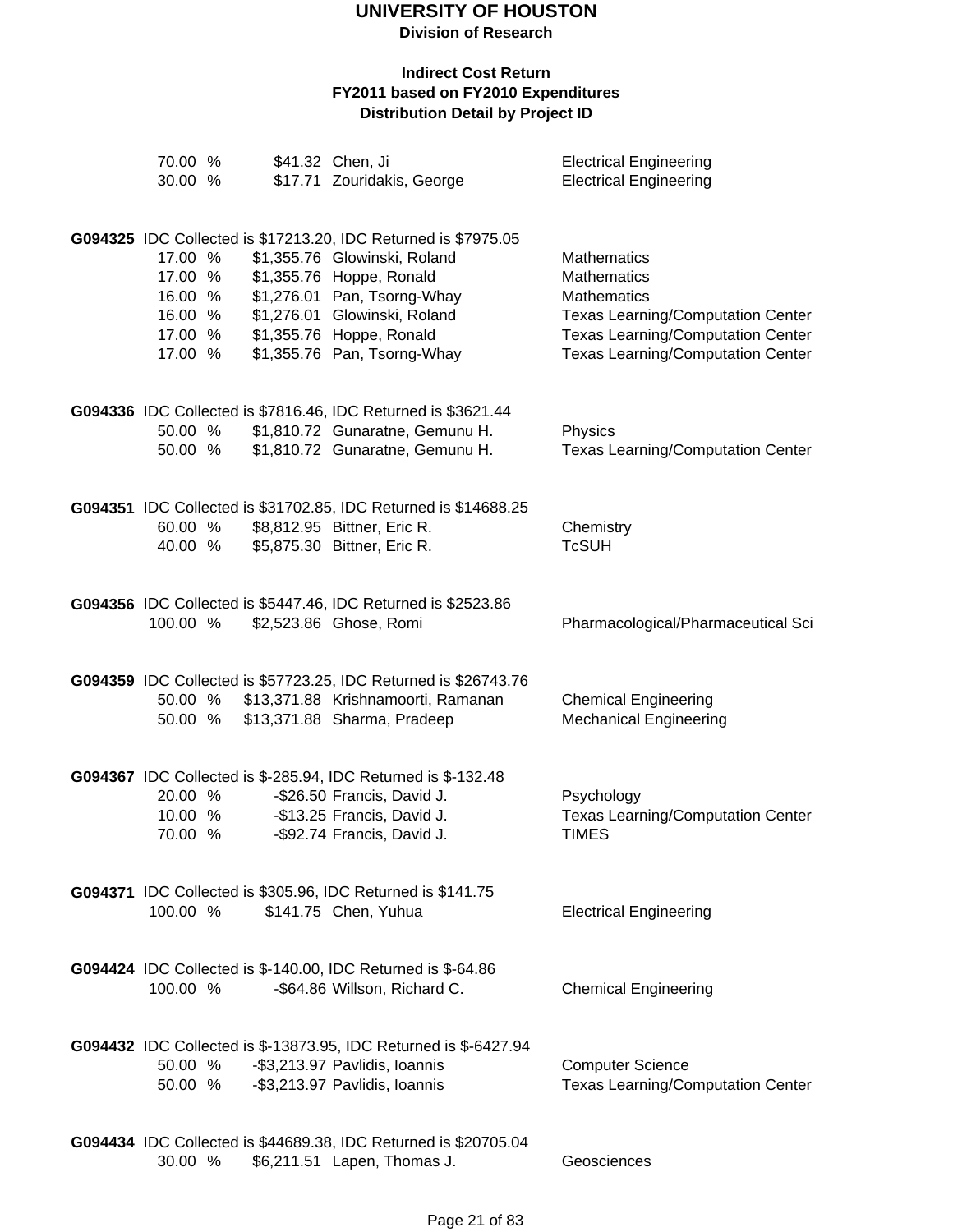#### **Indirect Cost Return FY2011 based on FY2010 Expenditures Distribution Detail by Project ID**

| 50.00 %<br>20.00 %                       |                                 | \$10,352.52 Murphy, Michael<br>\$4,141.01 Robinson, Alexander                                                                                                                                                              | Geosciences<br>Geosciences                                                                                                                                    |
|------------------------------------------|---------------------------------|----------------------------------------------------------------------------------------------------------------------------------------------------------------------------------------------------------------------------|---------------------------------------------------------------------------------------------------------------------------------------------------------------|
| 100.00 %                                 |                                 | G094451 IDC Collected is \$11764.50, IDC Returned is \$5450.61<br>\$5,450.61 Timofeyev, Ilya                                                                                                                               | <b>Mathematics</b>                                                                                                                                            |
| 100.00 %                                 |                                 | G094463 IDC Collected is \$27296.63, IDC Returned is \$12646.80<br>\$12,646.80 Thummel, Randolph P.                                                                                                                        | Chemistry                                                                                                                                                     |
|                                          | 100.00 % \$10,744.61 Lau, Kwong | G094465 IDC Collected is \$23190.97, IDC Returned is \$10744.61                                                                                                                                                            | Physics                                                                                                                                                       |
| 100.00 %                                 |                                 | G094480 IDC Collected is \$1023.46, IDC Returned is \$474.18<br>\$474.18 Freiberg, H. Jerome                                                                                                                               | <b>Consistency Mgmt and Coop Disc</b>                                                                                                                         |
| 100.00 %                                 |                                 | G094486 IDC Collected is \$56072.49, IDC Returned is \$25978.95<br>\$25,978.95 Morgan, Jeffrey J.                                                                                                                          | Mathematics                                                                                                                                                   |
| 100.00 %                                 |                                 | G094521 IDC Collected is \$2551.56, IDC Returned is \$1182.16<br>\$1,182.16 Layne, Charles S.                                                                                                                              | Health and Human Performance                                                                                                                                  |
| 40.00 %<br>24.00 %<br>36.00 %            |                                 | G094524 IDC Collected is \$37683.73, IDC Returned is \$17459.25<br>\$6,983.70 Widger, William R.<br>\$4,190.22 Miller, John H.<br>\$6,285.33 Miller, John H.                                                               | Biology/Biochemistry<br>Physics<br><b>TcSUH</b>                                                                                                               |
| 100.00 %                                 |                                 | G094528 IDC Collected is \$5290.38, IDC Returned is \$2451.09<br>\$2,451.09 Kugler, Adriana                                                                                                                                | Economics                                                                                                                                                     |
| 100.00 %                                 |                                 | G094557 IDC Collected is \$3428.91, IDC Returned is \$1588.65<br>\$1,588.65 Rusakova, Irene                                                                                                                                | <b>TcSUH</b>                                                                                                                                                  |
| 10.00 %<br>10.00 %<br>10.00 %<br>60.00 % |                                 | G094559 IDC Collected is \$24021.58, IDC Returned is \$11129.44<br>\$1,112.94 Mo, Yi-Lung<br>\$1,112.94 Shieh, Leang-San<br>10.00 % \$1,112.94 Malki, Heidar A.<br>\$1,112.94 Hutchins, Holly<br>\$6,677.66 Song, Gangbing | <b>Civil Engineering</b><br><b>Electrical Engineering</b><br><b>Engineering Technology</b><br>Human Development/Consumer Sci<br><b>Mechanical Engineering</b> |
|                                          |                                 | G094561 IDC Collected is \$880.62, IDC Returned is \$408.00                                                                                                                                                                |                                                                                                                                                               |

100.00 % \$408.00 Khan, Shuhab D. Geosciences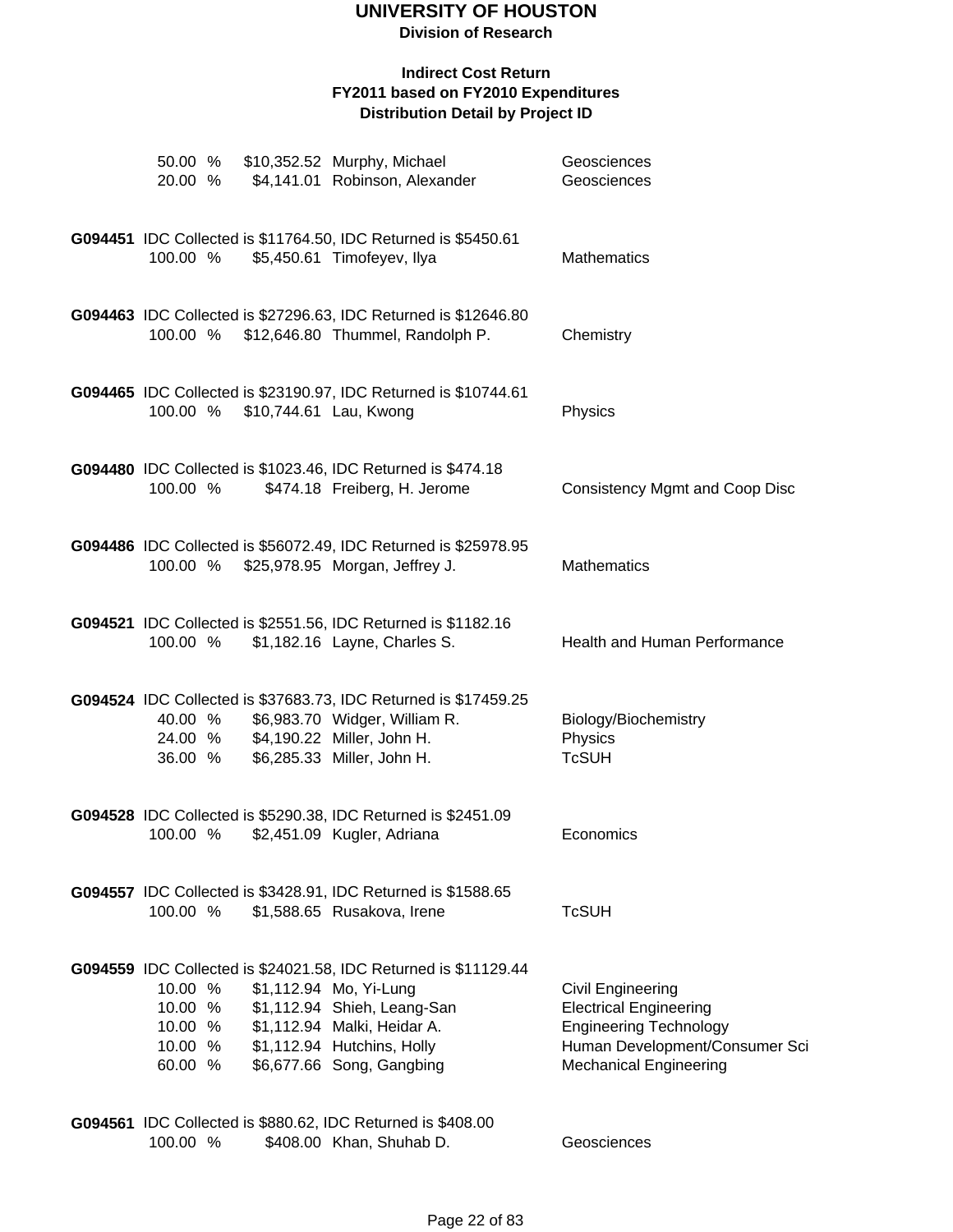| 100.00 % \$11,624.07 Larin, Kirill | G094577 IDC Collected is \$25089.19, IDC Returned is \$11624.07                                                                                                 | <b>Mechanical Engineering</b>                                                 |
|------------------------------------|-----------------------------------------------------------------------------------------------------------------------------------------------------------------|-------------------------------------------------------------------------------|
| 100.00 %                           | G094586 IDC Collected is \$7220.27, IDC Returned is \$3345.22<br>\$3,345.22 Cheng, Albert M. K.                                                                 | <b>Computer Science</b>                                                       |
| 10.00 %<br>45.00 %                 | G094602 IDC Collected is \$709.83, IDC Returned is \$328.87<br>\$32.89 Crowder, Jerome W.<br>45.00 % \$147.99 Crowder, Jerome W.<br>\$147.99 Crowder, Jerome W. | Anthropology<br>Dean, Technology<br><b>Texas Learning/Computation Center</b>  |
| 100.00 %                           | G094666 IDC Collected is \$20493.78, IDC Returned is \$9494.97<br>\$9,494.97 Layne, Charles S.                                                                  | Health and Human Performance                                                  |
| 50.00 %<br>50.00 %                 | G094680 IDC Collected is \$6234.00, IDC Returned is \$2888.27<br>\$1,444.14 Mo, Yi-Lung<br>\$1,444.14 Song, Gangbing                                            | <b>Civil Engineering</b><br><b>Mechanical Engineering</b>                     |
| 100.00 %                           | G094745 IDC Collected is \$21491.56, IDC Returned is \$9957.25<br>\$9,957.25 Layne, Charles S.                                                                  | Health and Human Performance                                                  |
| 100.00 %                           | G094776 IDC Collected is \$22930.77, IDC Returned is \$10624.06<br>\$10,624.06 Bhattacharya, Janok P.                                                           | Geosciences                                                                   |
| 100.00 %                           | G094777 IDC Collected is \$60028.48, IDC Returned is \$27811.80<br>\$27,811.80 Han, De-Hua                                                                      | Geosciences                                                                   |
| 50.00 %<br>50.00 %                 | G094778 IDC Collected is \$4463.79, IDC Returned is \$2068.12<br>\$1,034.06 Andrews, Nicole M.<br>\$1,034.06 Houston, W. Robert                                 | Curriculum and Instruction<br>Institute for Urban Education                   |
| 100.00 %                           | G094786 IDC Collected is \$80970.62, IDC Returned is \$37514.50<br>\$37,514.50 Weglein, Arthur B.                                                               | Physics                                                                       |
| 50.00 %<br>50.00 %                 | G094848 IDC Collected is \$80704.66, IDC Returned is \$37391.28<br>\$18,695.64 Ruan, Ke-He<br>\$18,695.64 Ruan, Ke-He                                           | Ctr Experimental Therapeutics/Pharmacoi<br>Pharmacological/Pharmaceutical Sci |
| 50.00 %<br>50.00 %                 | G094849 IDC Collected is \$64292.91, IDC Returned is \$29787.55<br>\$14,893.77 Ruan, Ke-He<br>\$14,893.77 Ruan, Ke-He                                           | Ctr Experimental Therapeutics/Pharmacoi<br>Pharmacological/Pharmaceutical Sci |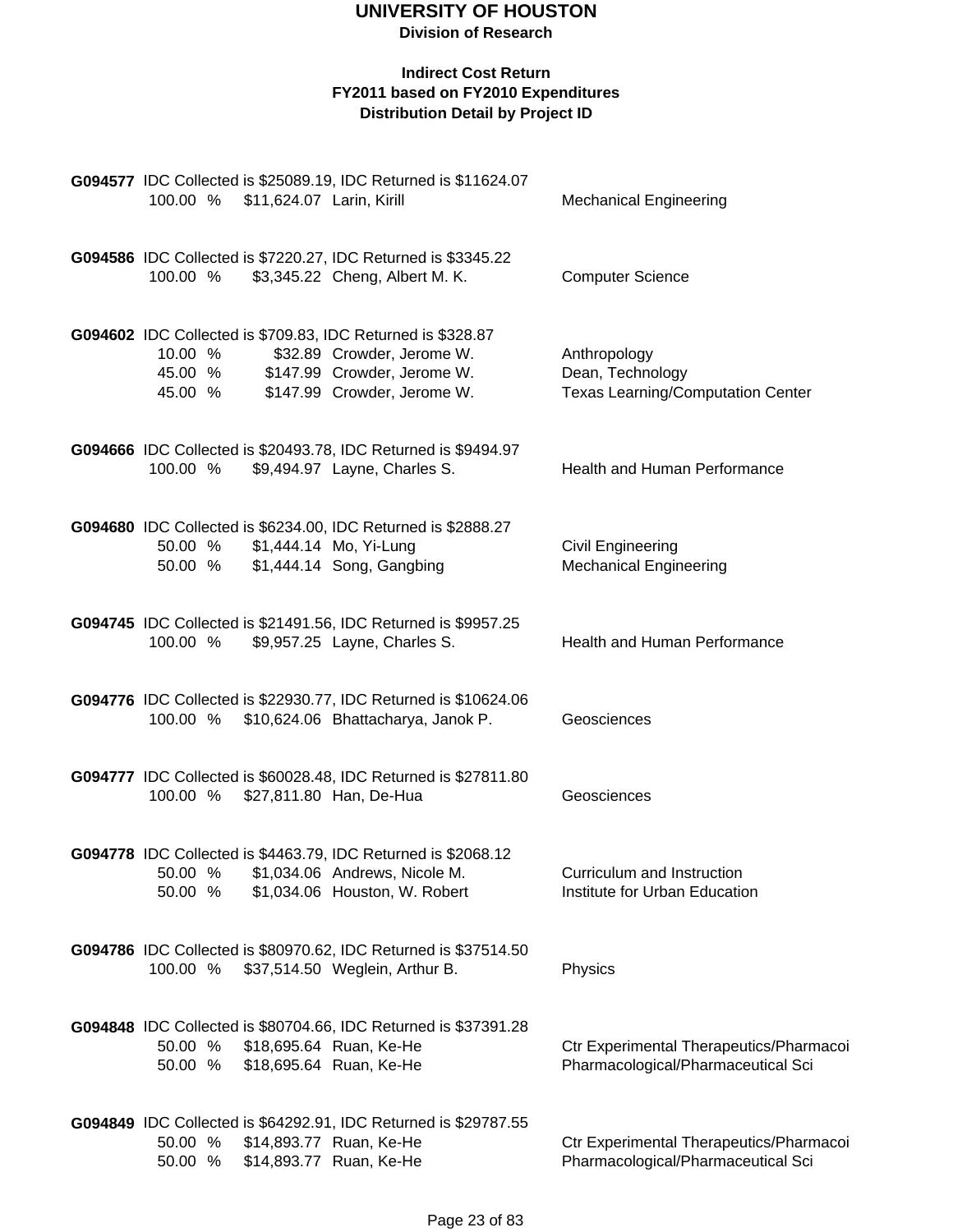#### **Indirect Cost Return FY2011 based on FY2010 Expenditures Distribution Detail by Project ID**

| 33.00 %<br>34.00 %<br>33.00 % |  | G094850 IDC Collected is \$38743.62, IDC Returned is \$17950.31<br>\$5,923.60 Balakotaiah, Vemuri<br>\$6,103.10 Franchek, Matthew<br>\$5,923.60 Grigoriadis, Karolos M. | <b>Chemical Engineering</b><br><b>Mechanical Engineering</b><br><b>Mechanical Engineering</b> |
|-------------------------------|--|-------------------------------------------------------------------------------------------------------------------------------------------------------------------------|-----------------------------------------------------------------------------------------------|
| 100.00 %                      |  | G094871 IDC Collected is \$496.22, IDC Returned is \$229.90<br>\$229.90 Freiberg, H. Jerome                                                                             | <b>Consistency Mgmt and Coop Disc</b>                                                         |
| 100.00 %                      |  | G094872 IDC Collected is \$159.33, IDC Returned is \$73.82<br>\$73.82 Freiberg, H. Jerome                                                                               | <b>Consistency Mgmt and Coop Disc</b>                                                         |
| 100.00 %                      |  | G094882 IDC Collected is \$10406.81, IDC Returned is \$4821.58<br>\$4,821.58 Lehner, John                                                                               | Administration, Library                                                                       |
| 100.00 %                      |  | G094886 IDC Collected is \$-773.22, IDC Returned is \$-358.24<br>-\$358.24 Strasser, Peter                                                                              | <b>Chemical Engineering</b>                                                                   |
| 100.00 %                      |  | G094903 IDC Collected is \$26388.10, IDC Returned is \$12225.87<br>\$12,225.87 Nikolaou, Michael                                                                        | <b>Chemical Engineering</b>                                                                   |
| 100.00 %                      |  | G094905 IDC Collected is \$6554.45, IDC Returned is \$3036.74<br>\$3,036.74 Harold, Michael P.                                                                          | <b>Chemical Engineering</b>                                                                   |
| 100.00 %                      |  | G094934 IDC Collected is \$8041.00, IDC Returned is \$3725.48<br>\$3,725.48 Redfern, Rachel                                                                             | Optometry, Community                                                                          |
| 100.00 %                      |  | G094935 IDC Collected is \$10.06, IDC Returned is \$4.66<br>\$4.66 Advincula, Rigoberto C.                                                                              | Chemistry                                                                                     |
|                               |  | G094940 IDC Collected is \$120.09, IDC Returned is \$55.64                                                                                                              |                                                                                               |
| 30.00 %                       |  | \$16.69 Wolfe, John C.                                                                                                                                                  | <b>Electrical Engineering</b>                                                                 |
| 15.00 %                       |  | \$8.35 Donner, Wolfgang                                                                                                                                                 | Nanosystem Manufacturing Center<br>Nanosystem Manufacturing Center                            |
| 15.00 %<br>10.00 %            |  | \$8.35 Wolfe, John C.<br>\$5.56 Donner, Wolfgang                                                                                                                        | Physics                                                                                       |
| 15.00 %                       |  | \$8.35 Donner, Wolfgang                                                                                                                                                 | <b>TcSUH</b>                                                                                  |
| 15.00 %                       |  | \$8.35 Wolfe, John C.                                                                                                                                                   | <b>TcSUH</b>                                                                                  |
|                               |  |                                                                                                                                                                         |                                                                                               |

**G094962** IDC Collected is \$9636.64, IDC Returned is \$4464.75 100.00 % \$4,464.75 Wellner, Julia Geosciences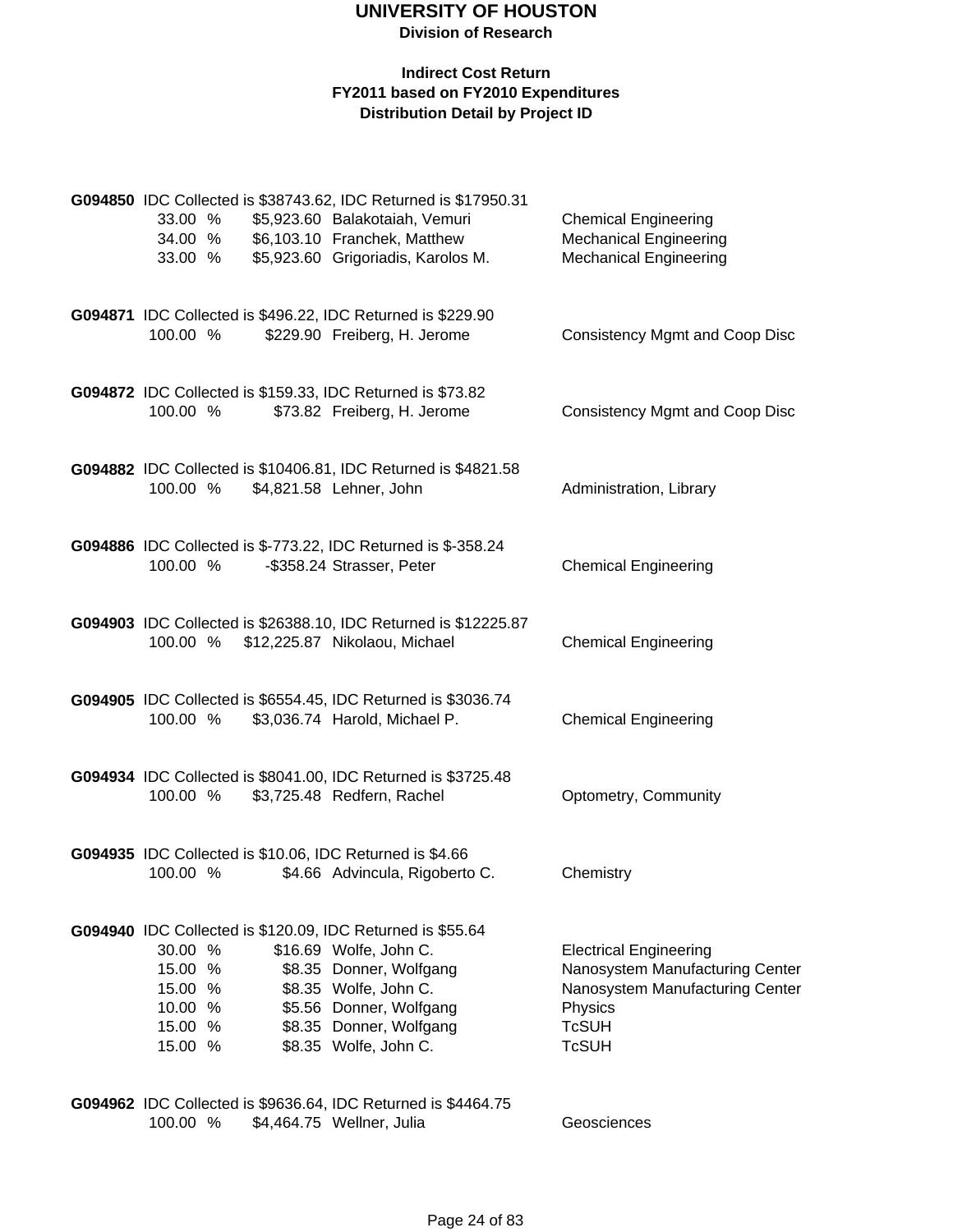| G094998 IDC Collected is \$20410.40, IDC Returned is \$9456.34<br>100.00 %<br>\$9,456.34 Bordnick, Patrick                                                                                                                      | Child & Family for Innovative Research                 |
|---------------------------------------------------------------------------------------------------------------------------------------------------------------------------------------------------------------------------------|--------------------------------------------------------|
| G095002 IDC Collected is \$3769.25, IDC Returned is \$1746.33<br>\$1,746.33 Freiberg, H. Jerome<br>100.00 %                                                                                                                     | <b>Consistency Mgmt and Coop Disc</b>                  |
| G095008 IDC Collected is \$18408.07, IDC Returned is \$8528.64<br>100.00 %<br>\$8,528.64 Mohanty, Kishore K.                                                                                                                    | <b>Chemical Engineering</b>                            |
| G095009 IDC Collected is \$21909.20, IDC Returned is \$10150.75<br>100.00 %<br>\$10,150.75 Vipulanandan, Cumaraswamy                                                                                                            | <b>Ctr Innovative Grouting Mats/Tech</b>               |
| G095028 IDC Collected is \$44733.38, IDC Returned is \$20725.42<br>50.00 % \$10,362.71 Pinsky, Lawrence S.<br>\$10,362.71 Pinsky, Lawrence S.<br>50.00 %                                                                        | Physics<br><b>Texas Learning/Computation Center</b>    |
| G095058 IDC Collected is \$-84.69, IDC Returned is \$-39.24<br>-\$19.62 Byun, Daewon<br>50.00 %<br>-\$19.62 Byun, Daewon<br>50.00 %                                                                                             | Geosciences<br>Inst Multidimensional Air Quality Study |
| G095088 IDC Collected is \$59249.21, IDC Returned is \$27450.75<br>\$27,450.75 Reiter, George F.<br>100.00 %                                                                                                                    | Physics                                                |
| G095098 IDC Collected is \$4004.51, IDC Returned is \$1855.33<br>100.00 %<br>\$1,855.33 Bikram, Malavosklish                                                                                                                    | Pharmacological/Pharmaceutical Sci                     |
| G095117 IDC Collected is \$92.61, IDC Returned is \$42.91<br>100.00 %<br>\$42.91 Vipulanandan, Cumaraswamy                                                                                                                      | <b>Ctr Innovative Grouting Mats/Tech</b>               |
| G095119 IDC Collected is \$27652.52, IDC Returned is \$12811.69<br>25.00 %<br>\$3,202.92 Mayes, Bill W.<br>25.00 %<br>\$3,202.92 Weinstein, Roy<br>25.00 %<br>\$3,202.92 Mayes, Bill W.<br>\$3,202.92 Weinstein, Roy<br>25.00 % | Physics<br>Physics<br><b>TcSUH</b><br><b>TcSUH</b>     |
| G095134 IDC Collected is \$1316.50, IDC Returned is \$609.95<br>100.00 %<br>\$609.95 Chellam, Shankar                                                                                                                           | Civil Engineering                                      |
| G095166 IDC Collected is \$7594.32, IDC Returned is \$3518.52<br>100.00 %<br>\$3,518.52 Verma, Rakesh M.                                                                                                                        | <b>Computer Science</b>                                |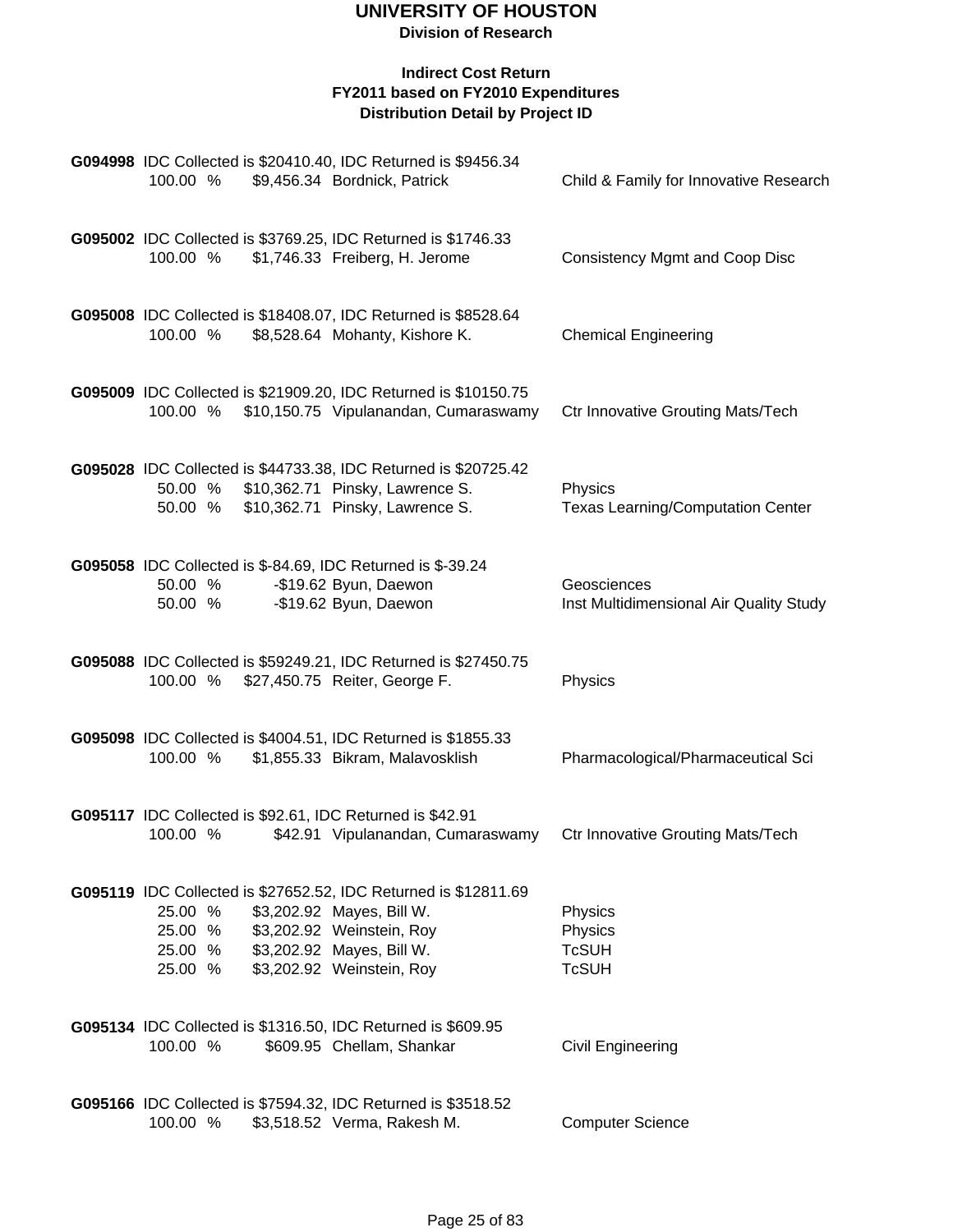#### **Indirect Cost Return FY2011 based on FY2010 Expenditures Distribution Detail by Project ID**

| 40.00 %<br>35.00 %<br>25.00 % |                       | G095181 IDC Collected is \$7643.98, IDC Returned is \$3541.53<br>\$1,416.61 Attarzadeh, Farrokh<br>\$1,239.54 Gurkan, Deniz<br>\$885.38 Moges, Mequanint | <b>Engineering Technology</b><br><b>Engineering Technology</b><br><b>Engineering Technology</b> |
|-------------------------------|-----------------------|----------------------------------------------------------------------------------------------------------------------------------------------------------|-------------------------------------------------------------------------------------------------|
| 95.00 %<br>5.00 %             |                       | G095184 IDC Collected is \$8365.47, IDC Returned is \$3875.81<br>\$3,682.02 Lim, Gino J.<br>\$193.79 Parsaei, Hamid R.                                   | <b>Industrial Engineering</b><br><b>Industrial Engineering</b>                                  |
| 100.00 %                      |                       | G095203 IDC Collected is \$-4254.50, IDC Returned is \$-1971.15<br>-\$1,971.15 Krishnamoorti, Ramanan                                                    | <b>Chemical Engineering</b>                                                                     |
| 25.00 %<br>50.00 %<br>25.00 % |                       | G095205 IDC Collected is \$1304.64, IDC Returned is \$604.45<br>\$151.11 Bush Walla, Jill A.<br>\$302.23 Olvera, Norma<br>\$151.11 Smith, Dennis         | Health and Human Performance<br>Health and Human Performance<br>Health and Human Performance    |
| 50.00 %<br>50.00 %            |                       | G095212 IDC Collected is \$192.77, IDC Returned is \$89.31<br>\$44.66 Yeh, Rosa F.<br>\$44.66 Yeh, Rosa F.                                               | <b>Clinical Sciences and Administration</b><br>Institute for Community Health                   |
| 100.00 %                      | \$4,909.85 Li, Aibing | G095241 IDC Collected is \$10597.33, IDC Returned is \$4909.85                                                                                           | Geosciences                                                                                     |
| 100.00 %                      |                       | G095285 IDC Collected is \$10001.29, IDC Returned is \$4633.70<br>\$4,633.70 Wellner, Julia                                                              | Geosciences                                                                                     |
| 70.00 %<br>30.00 %            |                       | G095339 IDC Collected is \$57186.77, IDC Returned is \$26495.20<br>\$18,546.64 Cai, Chengzhi<br>\$7,948.56 McDermott, Alison                             | Chemistry<br>Optometry, Community                                                               |
| 100.00 %                      |                       | G095349 IDC Collected is \$8228.02, IDC Returned is \$3812.12<br>\$3,812.12 Rifai, Hanadi                                                                | <b>Civil Engineering</b>                                                                        |
| 100.00 %                      |                       | G095374 IDC Collected is \$12515.42, IDC Returned is \$5798.52<br>\$5,798.52 Rixey, William G.                                                           | <b>Civil Engineering</b>                                                                        |
| 50.00 %<br>50.00 %            |                       | G095401 IDC Collected is \$15500.00, IDC Returned is \$7181.31<br>\$3,590.65 Claydon, Frank<br>\$3,590.65 Long, Stuart A.                                | <b>Electrical Engineering</b><br><b>Electrical Engineering</b>                                  |

**G095417** IDC Collected is \$39829.41, IDC Returned is \$18453.36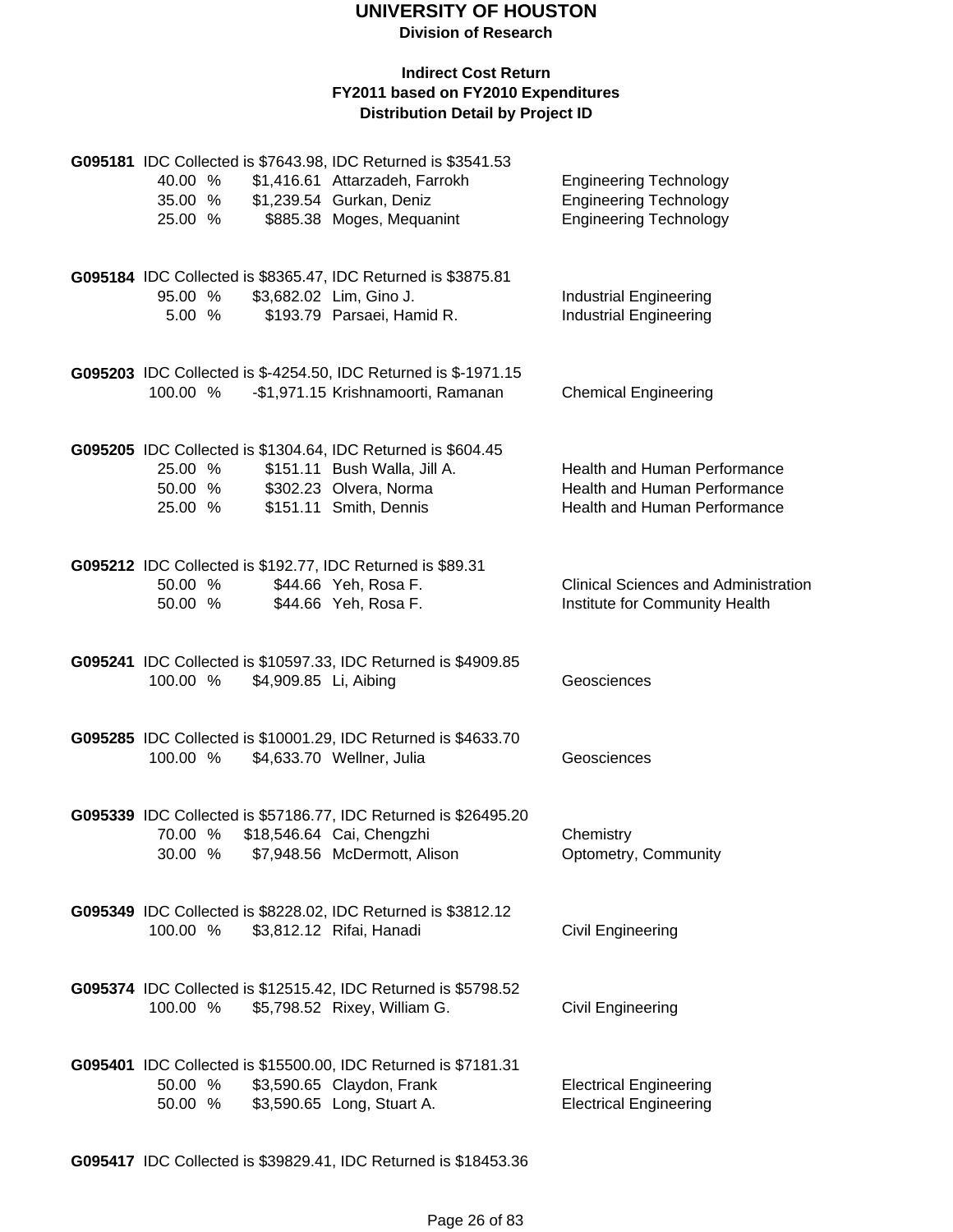**Division of Research**

| 100.00 %                      |                                     | \$18,453.36 Azevedo, Ricardo                                                                                                                                             | Biology/Biochemistry                                                                         |
|-------------------------------|-------------------------------------|--------------------------------------------------------------------------------------------------------------------------------------------------------------------------|----------------------------------------------------------------------------------------------|
| 30.00 %<br>60.00 %<br>10.00 % |                                     | G095419 IDC Collected is \$64903.62, IDC Returned is \$30070.50<br>\$9,021.15 Ogmen, Haluk<br>\$18,042.30 Ogmen, Haluk<br>\$3,007.05 Bedell, Harold E.                   | Ctr Neuro-Engineering/Cognitive Sci<br><b>Electrical Engineering</b><br>Optometry, Community |
| 50.00 %<br>50.00 %            |                                     | G095426 IDC Collected is \$9750.35, IDC Returned is \$4517.43<br>\$2,258.72 Kakadiaris, Ioannis<br>\$2,258.72 Kakadiaris, Ioannis                                        | <b>Computer Science</b><br><b>Texas Learning/Computation Center</b>                          |
| 20.00 %<br>40.00 %<br>40.00 % |                                     | G095482 IDC Collected is \$-139111.89, IDC Returned is \$-64451.93<br>-\$12,890.39 Balakotaiah, Vemuri<br>-\$25,780.77 Harold, Michael P.<br>-\$25,780.77 Rooks, Charles | <b>Chemical Engineering</b><br><b>Chemical Engineering</b><br><b>Chemical Engineering</b>    |
| 50.00 %<br>50.00 %            |                                     | G095484 IDC Collected is \$199.06, IDC Returned is \$92.23<br>\$46.11 Hsu, Thomas T. C.<br>\$46.11 Mo, Yi-Lung                                                           | <b>Civil Engineering</b><br><b>Civil Engineering</b>                                         |
| 50.00 %<br>50.00 %            |                                     | G095497 IDC Collected is \$20538.82, IDC Returned is \$9515.84<br>\$4,757.92 Asghar, Mohammad<br>\$4,757.92 Asghar, Mohammad                                             | Heart and Kidney Institute<br>Pharmacological/Pharmaceutical Sci                             |
| 100.00 %                      |                                     | G095508 IDC Collected is \$8029.15, IDC Returned is \$3719.99<br>\$3,719.99 Wheat, Joe                                                                                   | Optometry, Community                                                                         |
|                               |                                     | G095571 IDC Collected is \$9090.61, IDC Returned is \$4211.77<br>100.00 % \$4,211.77 Strasser, Peter                                                                     | <b>Chemical Engineering</b>                                                                  |
| 30.00 %<br>70.00 %            | \$23.88 Li, Jing<br>\$55.73 Liu, Ce | G095636 IDC Collected is \$171.83, IDC Returned is \$79.61                                                                                                               | <b>Electrical Engineering</b><br><b>Electrical Engineering</b>                               |
| 100.00 %                      |                                     | G095665 IDC Collected is \$1933.18, IDC Returned is \$895.66<br>\$895.66 Tomforde, Mark                                                                                  | Mathematics                                                                                  |
| 100.00 %                      |                                     | G095672 IDC Collected is \$1346.49, IDC Returned is \$623.84<br>\$623.84 Roman, Gregg                                                                                    | Biology/Biochemistry                                                                         |
| 100.00 %                      |                                     | G095673 IDC Collected is \$3290.99, IDC Returned is \$1524.75<br>\$1,524.75 Freiberg, H. Jerome                                                                          | <b>Consistency Mgmt and Coop Disc</b>                                                        |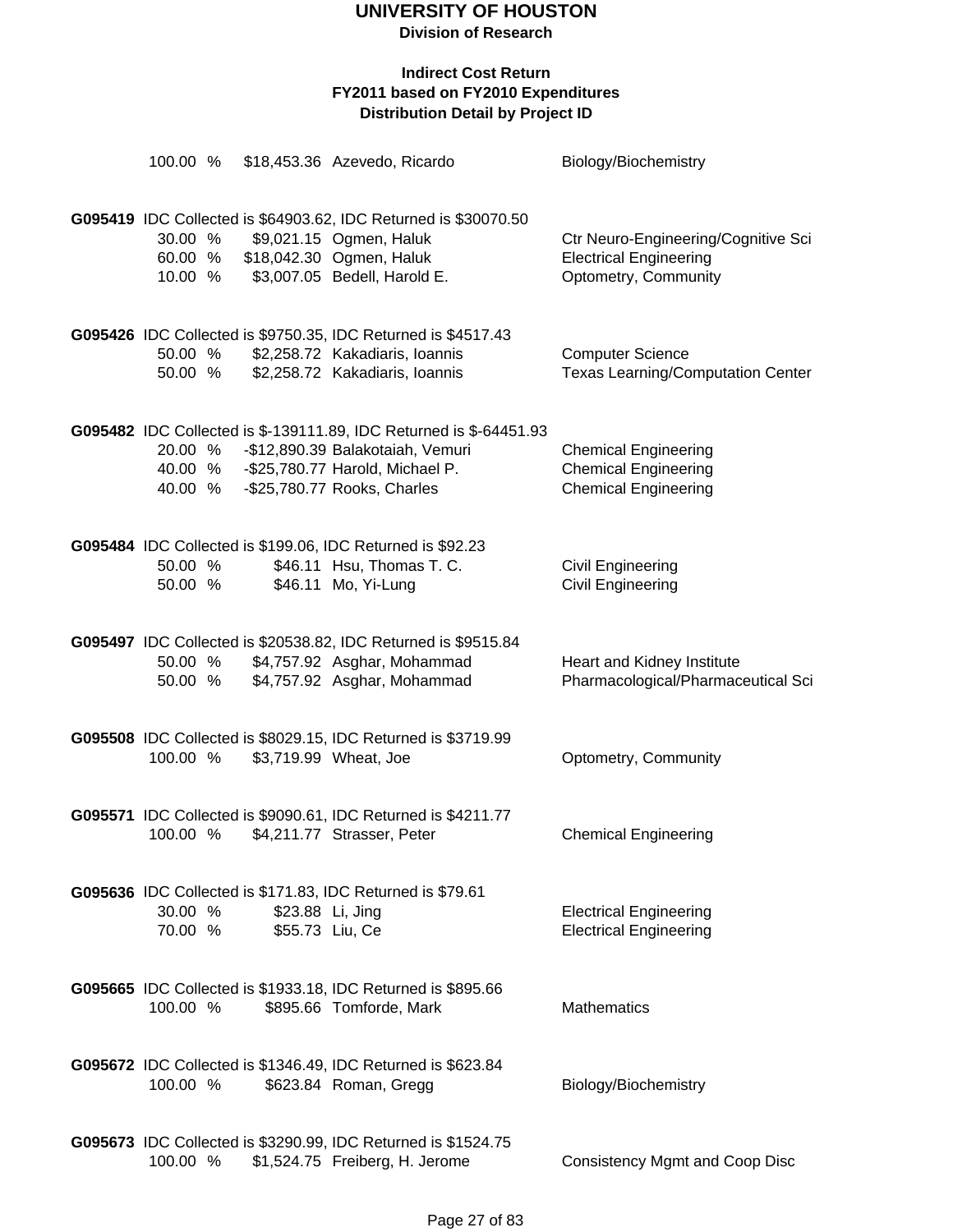|         |                            |                            | G095675 IDC Collected is \$-417.81, IDC Returned is \$-193.58   |                                             |
|---------|----------------------------|----------------------------|-----------------------------------------------------------------|---------------------------------------------|
| 18.00 % |                            | -\$34.84 Carlson, Coleen   |                                                                 | Psychology                                  |
| 2.00 %  |                            | -\$3.87 Francis, David J.  |                                                                 | Psychology                                  |
| 9.00 %  |                            | -\$17.42 Carlson, Coleen   |                                                                 | <b>Texas Learning/Computation Center</b>    |
| 1.00 %  |                            | -\$1.94 Francis, David J.  |                                                                 | <b>Texas Learning/Computation Center</b>    |
| 63.00 % | -\$121.95 Carlson, Coleen  |                            |                                                                 | <b>TIMES</b>                                |
| 7.00 %  |                            | -\$13.55 Francis, David J. |                                                                 | <b>TIMES</b>                                |
|         |                            |                            | G095676 IDC Collected is \$-385.24, IDC Returned is \$-178.49   |                                             |
| 18.00 % |                            | -\$32.13 Carlson, Coleen   |                                                                 | Psychology                                  |
| 2.00 %  |                            | -\$3.57 Francis, David J.  |                                                                 | Psychology                                  |
| 9.00%   |                            | -\$16.06 Carlson, Coleen   |                                                                 | <b>Texas Learning/Computation Center</b>    |
| 1.00%   |                            | -\$1.78 Francis, David J.  |                                                                 | <b>Texas Learning/Computation Center</b>    |
| 63.00 % | -\$112.45 Carlson, Coleen  |                            |                                                                 | <b>TIMES</b>                                |
| 7.00 %  |                            | -\$12.49 Francis, David J. |                                                                 | <b>TIMES</b>                                |
|         |                            |                            | G095677 IDC Collected is \$-215.79, IDC Returned is \$-99.98    |                                             |
| 18.00 % |                            | -\$18.00 Carlson, Coleen   |                                                                 |                                             |
|         |                            |                            |                                                                 | Psychology                                  |
| 2.00 %  |                            | -\$2.00 Francis, David J.  |                                                                 | Psychology                                  |
| 9.00 %  |                            | -\$9.00 Carlson, Coleen    |                                                                 | <b>Texas Learning/Computation Center</b>    |
| 1.00%   |                            | -\$1.00 Francis, David J.  |                                                                 | <b>Texas Learning/Computation Center</b>    |
| 63.00 % |                            | -\$62.99 Carlson, Coleen   |                                                                 | <b>TIMES</b>                                |
| 7.00 %  |                            | -\$7.00 Francis, David J.  |                                                                 | <b>TIMES</b>                                |
|         |                            |                            | G095678 IDC Collected is \$-79.17, IDC Returned is \$-36.68     |                                             |
| 18.00 % |                            | -\$6.60 Carlson, Coleen    |                                                                 | Psychology                                  |
| 2.00%   |                            | -\$0.73 Francis, David J.  |                                                                 | Psychology                                  |
| 9.00%   |                            | -\$3.30 Carlson, Coleen    |                                                                 | <b>Texas Learning/Computation Center</b>    |
| 1.00%   |                            |                            | -\$0.37 Francis, David J.                                       | <b>Texas Learning/Computation Center</b>    |
| 63.00 % |                            | -\$23.11 Carlson, Coleen   |                                                                 | <b>TIMES</b>                                |
| 7.00 %  |                            | -\$2.57 Francis, David J.  |                                                                 | <b>TIMES</b>                                |
|         |                            |                            | G095683 IDC Collected is \$7440.43, IDC Returned is \$3447.23   |                                             |
| 70.00 % | \$2,413.06 Yeh, Rosa F.    |                            |                                                                 | <b>Clinical Sciences and Administration</b> |
| 30.00 % | \$1,034.17 Hu, Ming        |                            |                                                                 | Pharmacological/Pharmaceutical Sci          |
|         |                            |                            | G095752 IDC Collected is \$-3861.69, IDC Returned is \$-1789.16 |                                             |
| 45.00 % | -\$805.12 Malki, Heidar A. |                            |                                                                 | <b>Engineering Technology</b>               |
| 45.00 % | -\$805.12 Yuan, Xiaojing   |                            |                                                                 | <b>Engineering Technology</b>               |
| 10.00 % | -\$178.92 Song, Gangbing   |                            |                                                                 | <b>Mechanical Engineering</b>               |
|         |                            |                            | G095767 IDC Collected is \$7937.50, IDC Returned is \$3677.52   |                                             |
| 20.00 % |                            |                            | \$735.50 Huang, Shou-Hsuan                                      | <b>Computer Science</b>                     |
| 20.00 % |                            |                            | \$735.50 Kakadiaris, Ioannis                                    | <b>Computer Science</b>                     |
| 20.00 % | \$735.50 Leiss, Ernst L.   |                            |                                                                 | <b>Computer Science</b>                     |
|         |                            |                            |                                                                 |                                             |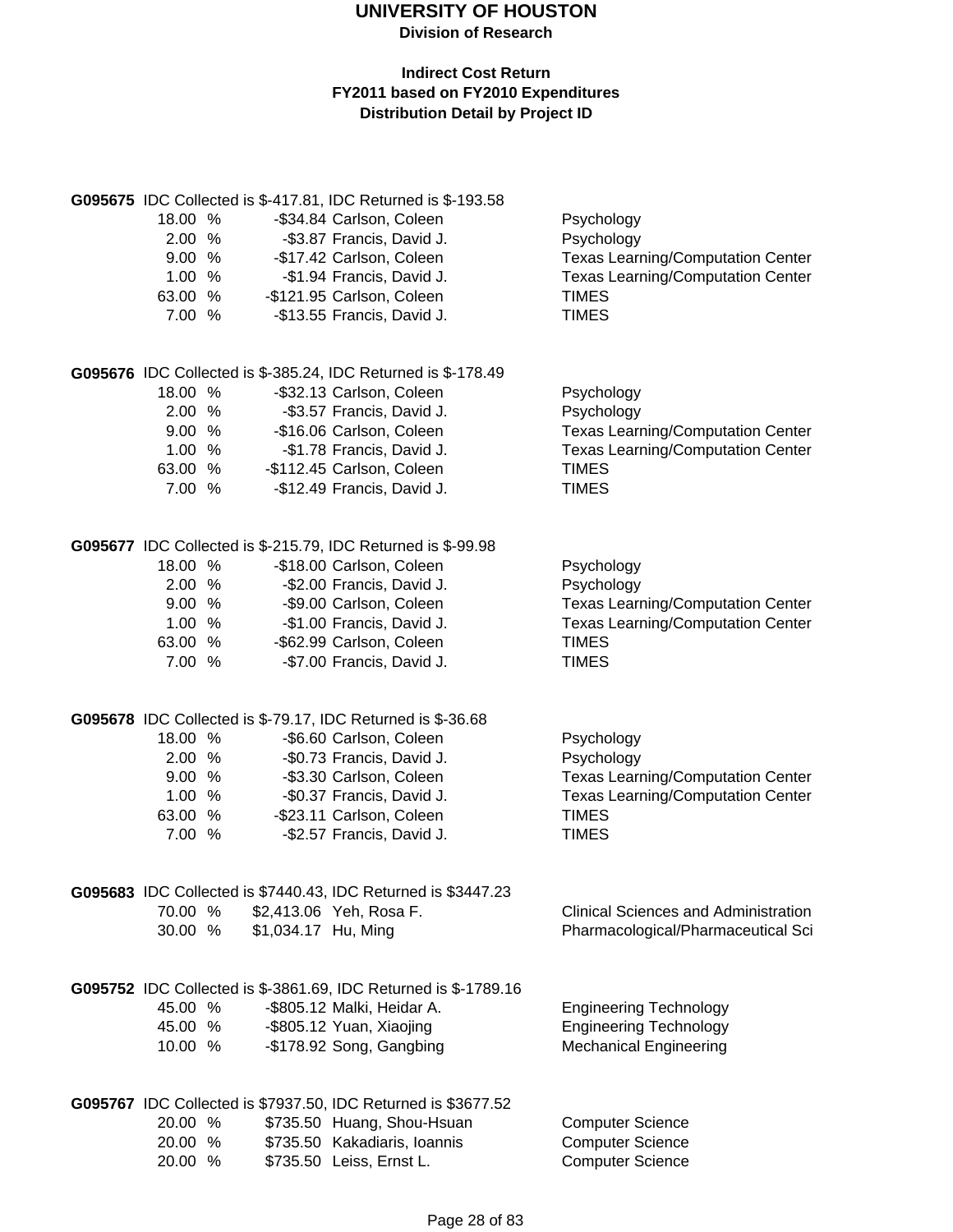**Division of Research**

| 20.00 %<br>20.00 % |                                          | \$735.50 Pavlidis, Ioannis<br>\$735.50 Verma, Rakesh M.                                            | <b>Computer Science</b><br><b>Computer Science</b>                           |
|--------------------|------------------------------------------|----------------------------------------------------------------------------------------------------|------------------------------------------------------------------------------|
|                    |                                          | G095780 IDC Collected is \$15576.72, IDC Returned is \$7216.85                                     |                                                                              |
| 50.00 %<br>50.00 % |                                          | \$3,608.43 Krishnamoorti, Ramanan<br>\$3,608.43 Mohanty, Kishore K.                                | <b>Chemical Engineering</b><br><b>Chemical Engineering</b>                   |
|                    |                                          | G095790 IDC Collected is \$32865.70, IDC Returned is \$15227.01                                    |                                                                              |
| 30.00 %<br>30.00 % |                                          | \$4,568.10 Ignatiev, Alex<br>\$4,568.10 Wosik, Jarek                                               | <b>Center for Advanced Materials</b><br><b>Center for Advanced Materials</b> |
| 20.00 %<br>20.00 % |                                          | \$3,045.40 Wosik, Jarek<br>\$3,045.40 Ignatiev, Alex                                               | <b>Electrical Engineering</b><br>Physics                                     |
| 100.00 %           |                                          | G095800 IDC Collected is \$184632.85, IDC Returned is \$85542.25<br>\$85,542.25 Frishman, Laura J. | Optometry, Community                                                         |
|                    |                                          |                                                                                                    |                                                                              |
| 100.00 %           | \$4,223.33 Ru, Min                       | G095807 IDC Collected is \$9115.55, IDC Returned is \$4223.33                                      | <b>Mathematics</b>                                                           |
|                    |                                          | G095808 IDC Collected is \$6332.11, IDC Returned is \$2933.73                                      |                                                                              |
| 100.00 %           |                                          | \$2,933.73 Twa, Michael                                                                            | Optometry, Community                                                         |
|                    |                                          | G095822 IDC Collected is \$24720.10, IDC Returned is \$11453.07                                    |                                                                              |
| 60.00 %<br>40.00 % | \$6,871.84 Sun, Li<br>\$4,581.23 Sun, Li |                                                                                                    | <b>Mechanical Engineering</b><br><b>TcSUH</b>                                |
|                    |                                          | G095832 IDC Collected is \$13435.65, IDC Returned is \$6224.87                                     |                                                                              |
| 100.00 %           |                                          | \$6,224.87 Blecher, David P.                                                                       | <b>Mathematics</b>                                                           |
| 100.00 %           |                                          | G095840 IDC Collected is \$3772.99, IDC Returned is \$1748.06<br>\$1,748.06 Layne, Charles S.      | Health and Human Performance                                                 |
|                    |                                          |                                                                                                    |                                                                              |
| 100.00 %           |                                          | G095886 IDC Collected is \$117929.23, IDC Returned is \$54637.79<br>\$54,637.79 Hofer, Heidi       | Optometry, Community                                                         |
|                    |                                          | G095933 IDC Collected is \$33.02, IDC Returned is \$15.30                                          |                                                                              |
| 100.00 %           |                                          | \$15.30 Freiberg, H. Jerome                                                                        | <b>Consistency Mgmt and Coop Disc</b>                                        |
| 100.00 %           |                                          | G095934 IDC Collected is \$495.93, IDC Returned is \$229.77<br>\$229.77 Freiberg, H. Jerome        | <b>Consistency Mgmt and Coop Disc</b>                                        |
|                    |                                          |                                                                                                    |                                                                              |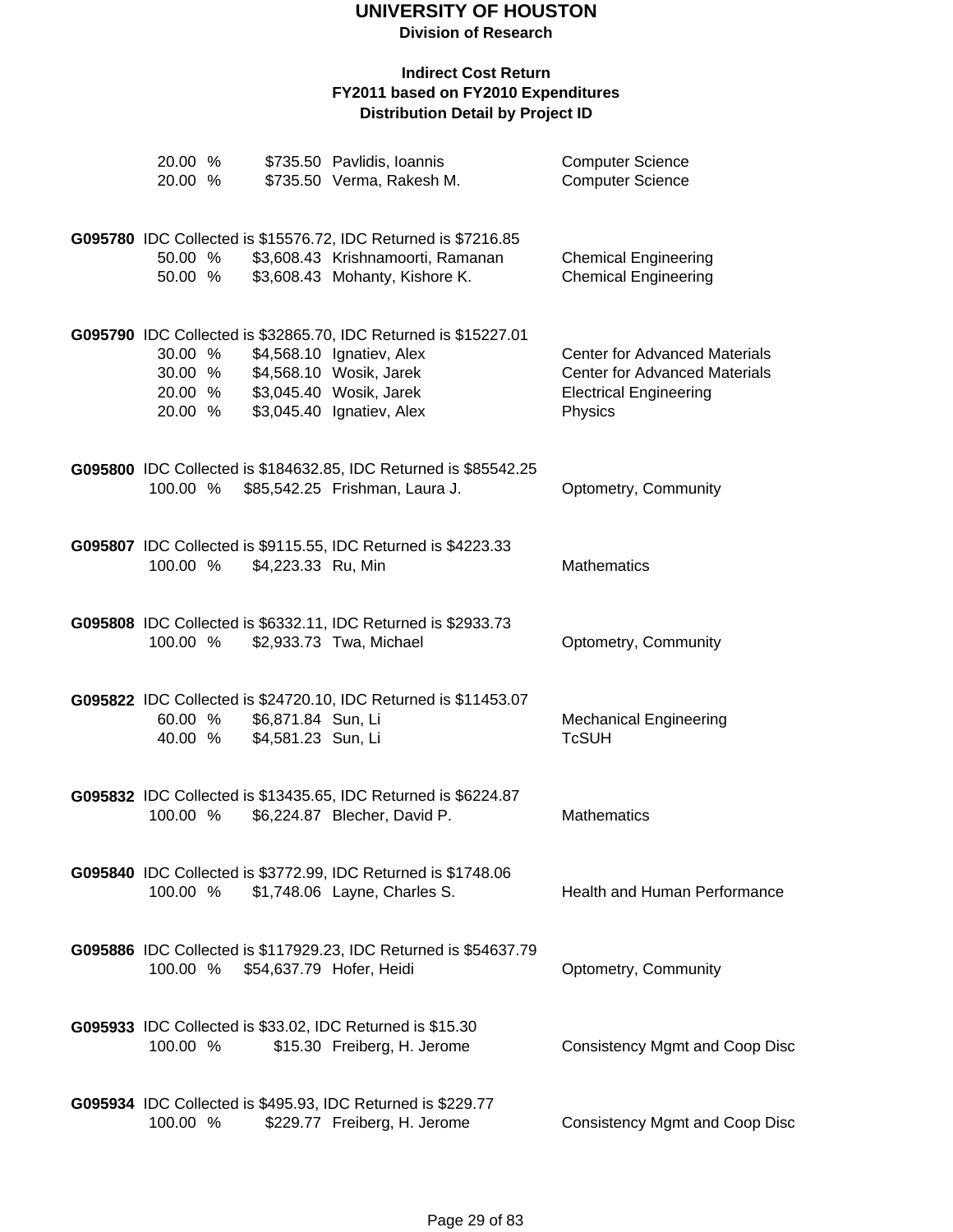| 100.00 %                      |                      | G095935 IDC Collected is \$18.41, IDC Returned is \$8.53<br>\$8.53 Freiberg, H. Jerome                                                                                          | <b>Consistency Mgmt and Coop Disc</b>                                                   |
|-------------------------------|----------------------|---------------------------------------------------------------------------------------------------------------------------------------------------------------------------------|-----------------------------------------------------------------------------------------|
| 50.00 %<br>50.00 %            |                      | G095968 IDC Collected is \$15104.62, IDC Returned is \$6998.12<br>\$3,499.06 Briggs, James M.<br>\$3,499.06 Widger, William R.                                                  | Biology/Biochemistry<br>Biology/Biochemistry                                            |
| 60.00 %<br>40.00 %            |                      | G095972 IDC Collected is \$3267.38, IDC Returned is \$1513.81<br>\$908.29 Cai, Chengzhi<br>\$605.52 Cai, Chengzhi                                                               | Chemistry<br><b>TcSUH</b>                                                               |
| 100.00 %                      |                      | G095976 IDC Collected is \$4893.46, IDC Returned is \$2267.19<br>\$2,267.19 Chellam, Shankar                                                                                    | Civil Engineering                                                                       |
| 100.00 %                      |                      | G095977 IDC Collected is \$9986.65, IDC Returned is \$4626.91<br>\$4,626.91 Tam, Vincent                                                                                        | <b>Clinical Sciences and Administration</b>                                             |
| 10.00 %<br>90.00 %            |                      | G096051 IDC Collected is \$14753.21, IDC Returned is \$6835.31<br>\$683.53 Crowder, Jerome W.<br>\$6,151.78 Crowder, Jerome W.                                                  | Anthropology<br><b>Texas Learning/Computation Center</b>                                |
| 100.00 %                      | -\$1,262.80 Hu, Ming | G096083 IDC Collected is \$-2725.60, IDC Returned is \$-1262.80                                                                                                                 | Pharmacological/Pharmaceutical Sci                                                      |
| 100.00 %                      |                      | G096089 IDC Collected is \$56165.29, IDC Returned is \$26021.94<br>\$26,021.94 Krishnamoorti, Ramanan                                                                           | <b>Chemical Engineering</b>                                                             |
| 100.00 %                      |                      | G096114 IDC Collected is \$939.20, IDC Returned is \$435.14<br>\$435.14 Fitzgibbon, William E.                                                                                  | Texas Manufacturing Assistance Center                                                   |
| 20.00 %<br>10.00 %<br>70.00 % |                      | G096157 IDC Collected is \$1452.52, IDC Returned is \$672.97<br>\$134.59 Mehta, Paras<br>\$67.30 Mehta, Paras<br>\$471.08 Mehta, Paras                                          | Psychology<br><b>Texas Learning/Computation Center</b><br><b>TIMES</b>                  |
| 50.00 %<br>45.00 %<br>5.00 %  |                      | G096167 IDC Collected is \$45780.20, IDC Returned is \$21210.42<br>\$10,605.21 Pettitt, B. Montgomery<br>\$9,544.69 Pettitt, B. Montgomery<br>\$1,060.52 Pettitt, B. Montgomery | Chemistry<br>Institute for Molecular Design<br><b>Texas Learning/Computation Center</b> |
| 100.00 %                      |                      | G096282 IDC Collected is \$95692.72, IDC Returned is \$44335.39<br>\$44,335.39 Glasser, Adrian                                                                                  | Optometry, Community                                                                    |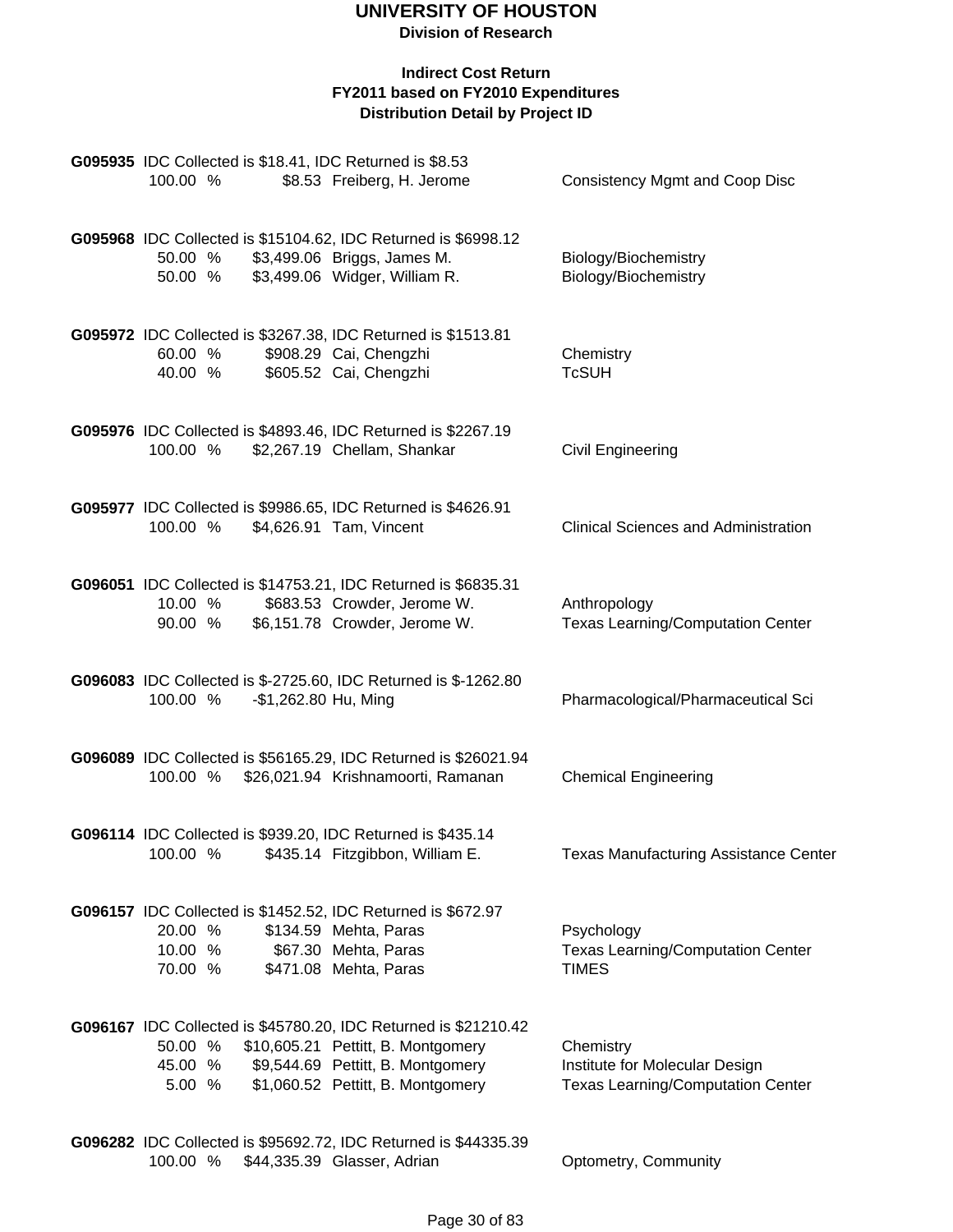#### **Indirect Cost Return FY2011 based on FY2010 Expenditures Distribution Detail by Project ID**

|          |  | G096307 IDC Collected is \$14393.32, IDC Returned is \$6668.57                                   |                                             |
|----------|--|--------------------------------------------------------------------------------------------------|---------------------------------------------|
| 10.00 %  |  | \$666.86 Chen, Hua                                                                               | <b>Clinical Sciences and Administration</b> |
| 40.00 %  |  | \$2,667.43 Johnson, Michael L.                                                                   | <b>Clinical Sciences and Administration</b> |
| 10.00 %  |  | \$666.86 Chen, Hua                                                                               | Institute for Community Health              |
| 40.00 %  |  | \$2,667.43 Johnson, Michael L.                                                                   | Institute for Community Health              |
|          |  |                                                                                                  |                                             |
|          |  | G096309 IDC Collected is \$11287.38, IDC Returned is \$5229.56                                   |                                             |
| 100.00 % |  | \$5,229.56 Bodmann, Bernhard G.                                                                  | Mathematics                                 |
|          |  |                                                                                                  |                                             |
|          |  | G096312 IDC Collected is \$7829.28, IDC Returned is \$3627.38                                    |                                             |
| 52.00 %  |  | \$1,886.24 Cai, Chengzhi                                                                         | Chemistry                                   |
| 48.00 %  |  | \$1,741.14 Martinez, Daniel A.                                                                   | <b>Mechanical Engineering</b>               |
|          |  |                                                                                                  |                                             |
|          |  | G096313 IDC Collected is \$6884.21, IDC Returned is \$3189.52                                    |                                             |
| 20.00 %  |  | \$637.90 Cirino, Paul                                                                            | Psychology                                  |
| 10.00 %  |  | \$318.95 Cirino, Paul                                                                            | <b>Texas Learning/Computation Center</b>    |
| 70.00 %  |  | \$2,232.67 Cirino, Paul                                                                          | <b>TIMES</b>                                |
|          |  |                                                                                                  |                                             |
|          |  | G096316 IDC Collected is \$20354.32, IDC Returned is \$9430.36                                   |                                             |
| 100.00 % |  | \$9,430.36 Field, Michael                                                                        | Mathematics                                 |
|          |  |                                                                                                  |                                             |
|          |  | G096318 IDC Collected is \$3160.82, IDC Returned is \$1464.44                                    |                                             |
| 100.00 % |  | \$1,464.44 Yoshida, Hanako                                                                       | Psychology                                  |
|          |  |                                                                                                  |                                             |
|          |  | G096329 IDC Collected is \$35093.58, IDC Returned is \$16259.21                                  |                                             |
| 100.00 % |  | \$16,259.21 Canic, Suncica                                                                       | <b>Mathematics</b>                          |
|          |  |                                                                                                  |                                             |
|          |  | G096336 IDC Collected is \$40453.38, IDC Returned is \$18742.46                                  |                                             |
| 100.00 % |  | \$18,742.46 Bordnick, Patrick                                                                    | Child & Family for Innovative Research      |
|          |  |                                                                                                  |                                             |
|          |  | G096341 IDC Collected is \$10546.70, IDC Returned is \$4886.39                                   |                                             |
| 100.00 % |  | \$4,886.39 Auchmuty, James F. G.                                                                 | <b>Mathematics</b>                          |
|          |  |                                                                                                  |                                             |
|          |  |                                                                                                  |                                             |
| 100.00 % |  | G096363 IDC Collected is \$-770.42, IDC Returned is \$-356.94<br>-\$356.94 Bergmanson, Jan P. G. | Optometry, Community                        |
|          |  |                                                                                                  |                                             |
|          |  |                                                                                                  |                                             |
|          |  | G096368 IDC Collected is \$49874.80, IDC Returned is \$23107.49                                  |                                             |
| 100.00 % |  | \$23,107.49 Gao, Xiaolian                                                                        | Biology/Biochemistry                        |
|          |  |                                                                                                  |                                             |

**G096373** IDC Collected is \$18634.68, IDC Returned is \$8633.63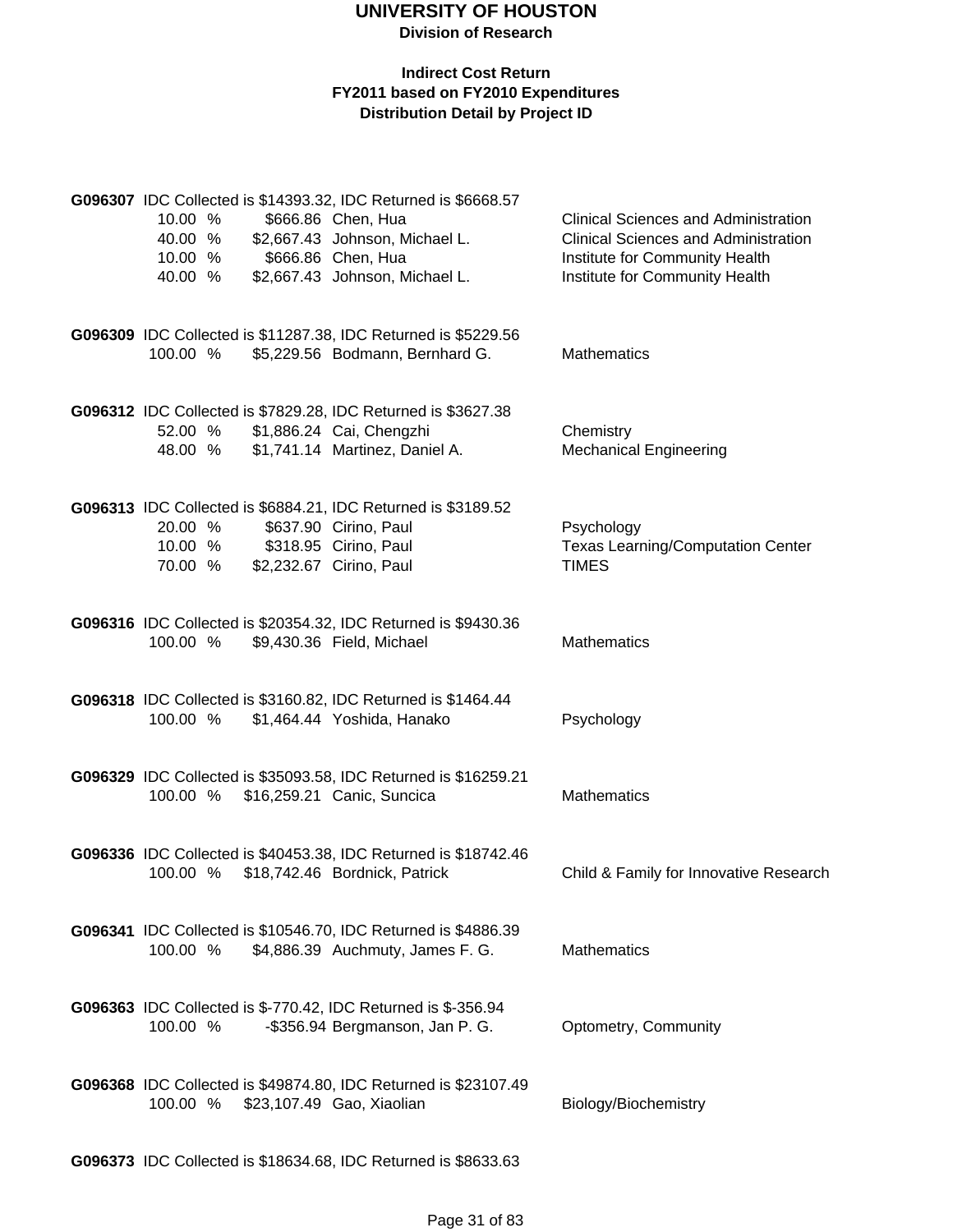| 100.00 %                                                                 | \$8,633.63 Josic, Kresimir                                                                                         |                                                                                                       | Mathematics                                                                                                               |
|--------------------------------------------------------------------------|--------------------------------------------------------------------------------------------------------------------|-------------------------------------------------------------------------------------------------------|---------------------------------------------------------------------------------------------------------------------------|
| G096374 IDC Collected is \$-132.64, IDC Returned is \$-61.45<br>100.00 % | -\$61.45 Freiberg, H. Jerome                                                                                       |                                                                                                       | <b>Consistency Mgmt and Coop Disc</b>                                                                                     |
| G096376 IDC Collected is \$115.77, IDC Returned is \$53.64<br>100.00 %   | \$53.64 Freiberg, H. Jerome                                                                                        |                                                                                                       | <b>Consistency Mgmt and Coop Disc</b>                                                                                     |
| 100.00 %                                                                 | \$1,831.71 Layne, Charles S.                                                                                       | G096381 IDC Collected is \$3953.53, IDC Returned is \$1831.71                                         | Health and Human Performance                                                                                              |
| 100.00 %                                                                 | \$1,484.89 Freiberg, H. Jerome                                                                                     | G096382 IDC Collected is \$3204.96, IDC Returned is \$1484.89                                         | <b>Consistency Mgmt and Coop Disc</b>                                                                                     |
| 100.00 %                                                                 |                                                                                                                    | G096399 IDC Collected is \$10324.32, IDC Returned is \$4783.36<br>\$4,783.36 Spitzmueller, Christiane | Psychology                                                                                                                |
| 100.00 % \$10,831.32 Nikolaou, Michael                                   |                                                                                                                    | G096410 IDC Collected is \$23378.12, IDC Returned is \$10831.32                                       | <b>Chemical Engineering</b>                                                                                               |
| G096415 IDC Collected is \$1479.95, IDC Returned is \$685.68<br>100.00 % | \$685.68 Valdez, Avelardo                                                                                          |                                                                                                       | Drug and Social Policy Research                                                                                           |
| 100.00 %                                                                 |                                                                                                                    | G096417 IDC Collected is \$23796.94, IDC Returned is \$11025.36<br>\$11,025.36 Krishnamoorti, Ramanan | <b>Chemical Engineering</b>                                                                                               |
| 100.00 %                                                                 | \$6,791.89 Hoppe, Ronald                                                                                           | G096421 IDC Collected is \$14659.50, IDC Returned is \$6791.89                                        | Mathematics                                                                                                               |
| 35.00 %<br>20.00 %<br>20.00 %<br>20.00 %<br>5.00 %                       | \$9,956.81 Azencott, Robert G.<br>\$5,689.61 Glowinski, Roland<br>\$5,689.61 He, Jiwen<br>\$5,689.61 Hoppe, Ronald | G096422 IDC Collected is \$61401.74, IDC Returned is \$28448.04<br>\$1,422.40 Azencott, Robert G.     | <b>Mathematics</b><br><b>Mathematics</b><br><b>Mathematics</b><br>Mathematics<br><b>Texas Learning/Computation Center</b> |
| 100.00 %                                                                 |                                                                                                                    | G096427 IDC Collected is \$11927.01, IDC Returned is \$5525.90<br>\$5,525.90 Guidoboni, Giovanna      | Mathematics                                                                                                               |
| 100.00 %                                                                 | \$5,297.44 Bordnick, Patrick                                                                                       | G096428 IDC Collected is \$11433.89, IDC Returned is \$5297.44                                        | Child & Family for Innovative Research                                                                                    |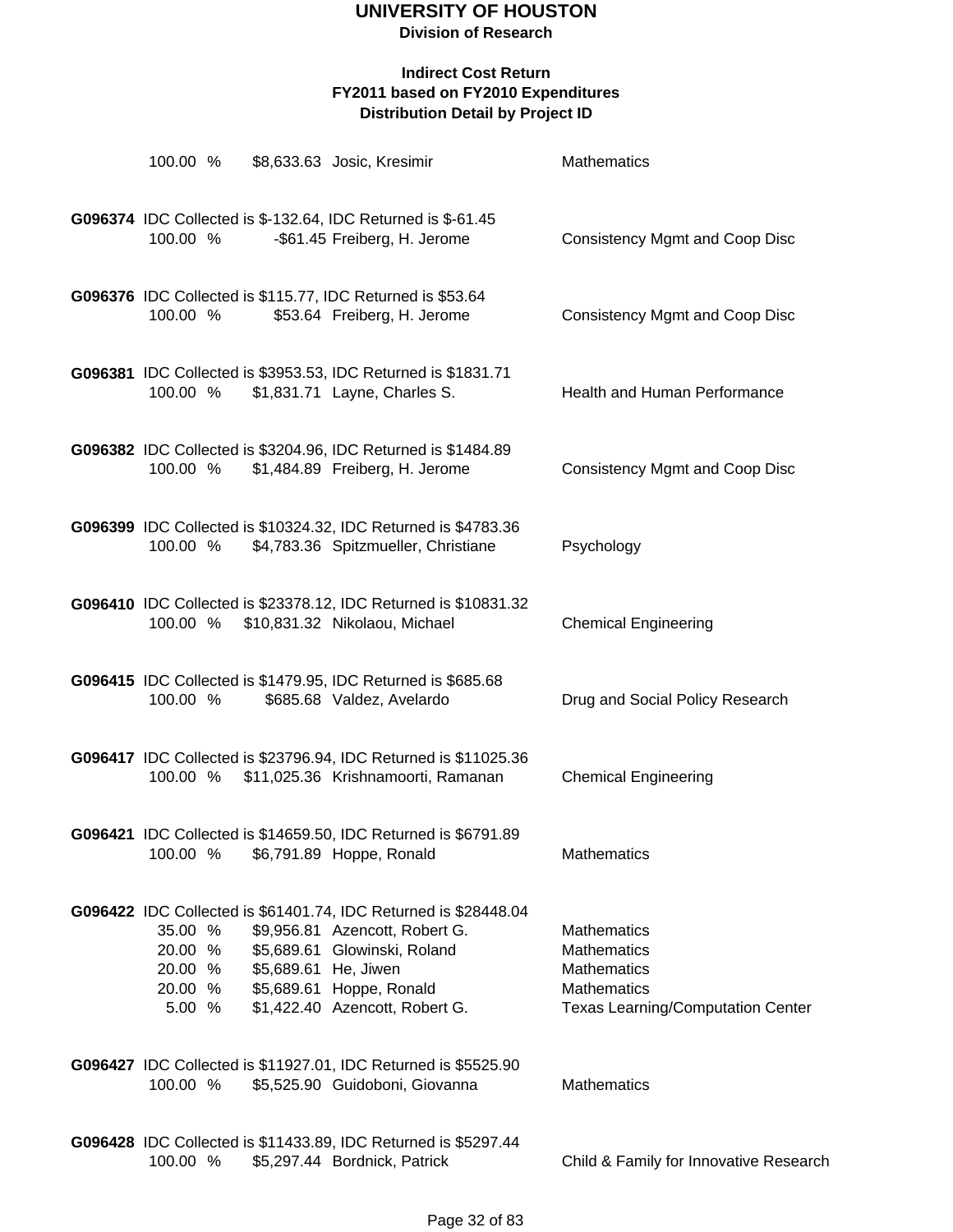| 100.00 %                                                                            | G096445 IDC Collected is \$18875.68, IDC Returned is \$8745.29<br>\$8,745.29 Vilalta, Ricardo                                                                                                                      | <b>Computer Science</b>                                                                                                                              |
|-------------------------------------------------------------------------------------|--------------------------------------------------------------------------------------------------------------------------------------------------------------------------------------------------------------------|------------------------------------------------------------------------------------------------------------------------------------------------------|
| 100.00 %                                                                            | G096447 IDC Collected is \$87398.83, IDC Returned is \$40492.75<br>\$40,492.75 Clarke, Mark S.                                                                                                                     | Health and Human Performance                                                                                                                         |
| 50.00 %<br>50.00 %                                                                  | G096452 IDC Collected is \$-1168.36, IDC Returned is \$-541.31<br>-\$270.66 Das, Joydip<br>-\$270.66 Das, Joydip                                                                                                   | Ctr Experimental Therapeutics/Pharmacoi<br>Pharmacological/Pharmaceutical Sci                                                                        |
| G096454 IDC Collected is \$-257.34, IDC Returned is \$-119.23<br>50.00 %<br>50.00 % | -\$59.61 Chow, Diana S. L.<br>-\$59.61 Chow, Diana S. L.                                                                                                                                                           | Institute for Drug Education and Research<br>Pharmacological/Pharmaceutical Sci                                                                      |
| 70.00 %<br>30.00 %                                                                  | G096456 IDC Collected is \$29835.93, IDC Returned is \$13823.28<br>\$9,676.30 Martinez, Daniel A.<br>\$4,146.99 Martinez, Daniel A.                                                                                | <b>Health and Human Performance</b><br><b>Mechanical Engineering</b>                                                                                 |
| 50.00 %<br>50.00 %                                                                  | G096512 IDC Collected is \$3378.89, IDC Returned is \$1565.47<br>\$782.74 Kakadiaris, Ioannis<br>\$782.74 Kakadiaris, Ioannis                                                                                      | <b>Computer Science</b><br><b>Texas Learning/Computation Center</b>                                                                                  |
| 20.00 %<br>20.00 %<br>20.00 %<br>20.00 %<br>20.00 %                                 | G096513 IDC Collected is \$47279.31, IDC Returned is \$21904.98<br>\$4,381.00 Deng, Zhigang<br>\$4,381.00 Johnson, Olin G.<br>\$4,381.00 Shah, Shishir<br>\$4,381.00 Subhlok, Jaspal<br>\$4,381.00 Subhlok, Jaspal | <b>Computer Science</b><br><b>Computer Science</b><br><b>Computer Science</b><br><b>Computer Science</b><br><b>Texas Learning/Computation Center</b> |
| 100.00 %                                                                            | G096524 IDC Collected is \$17880.30, IDC Returned is \$8284.12<br>\$8,284.12 Garbey, Marc                                                                                                                          | <b>Computer Science</b>                                                                                                                              |
| G096527 IDC Collected is \$1322.02, IDC Returned is \$612.51<br>50.00 %<br>50.00 %  | \$306.25 Chen, Ji<br>\$306.25 Jackson, David R.                                                                                                                                                                    | <b>Electrical Engineering</b><br><b>Electrical Engineering</b>                                                                                       |
| 100.00 %                                                                            | G096571 IDC Collected is \$3402.56, IDC Returned is \$1576.44<br>\$1,576.44 Tejada-Simon, Maria                                                                                                                    | Pharmacological/Pharmaceutical Sci                                                                                                                   |
| 100.00 %                                                                            | G096572 IDC Collected is \$2744.40, IDC Returned is \$1271.51<br>\$1,271.51 Nikolaou, Michael                                                                                                                      | <b>Chemical Engineering</b>                                                                                                                          |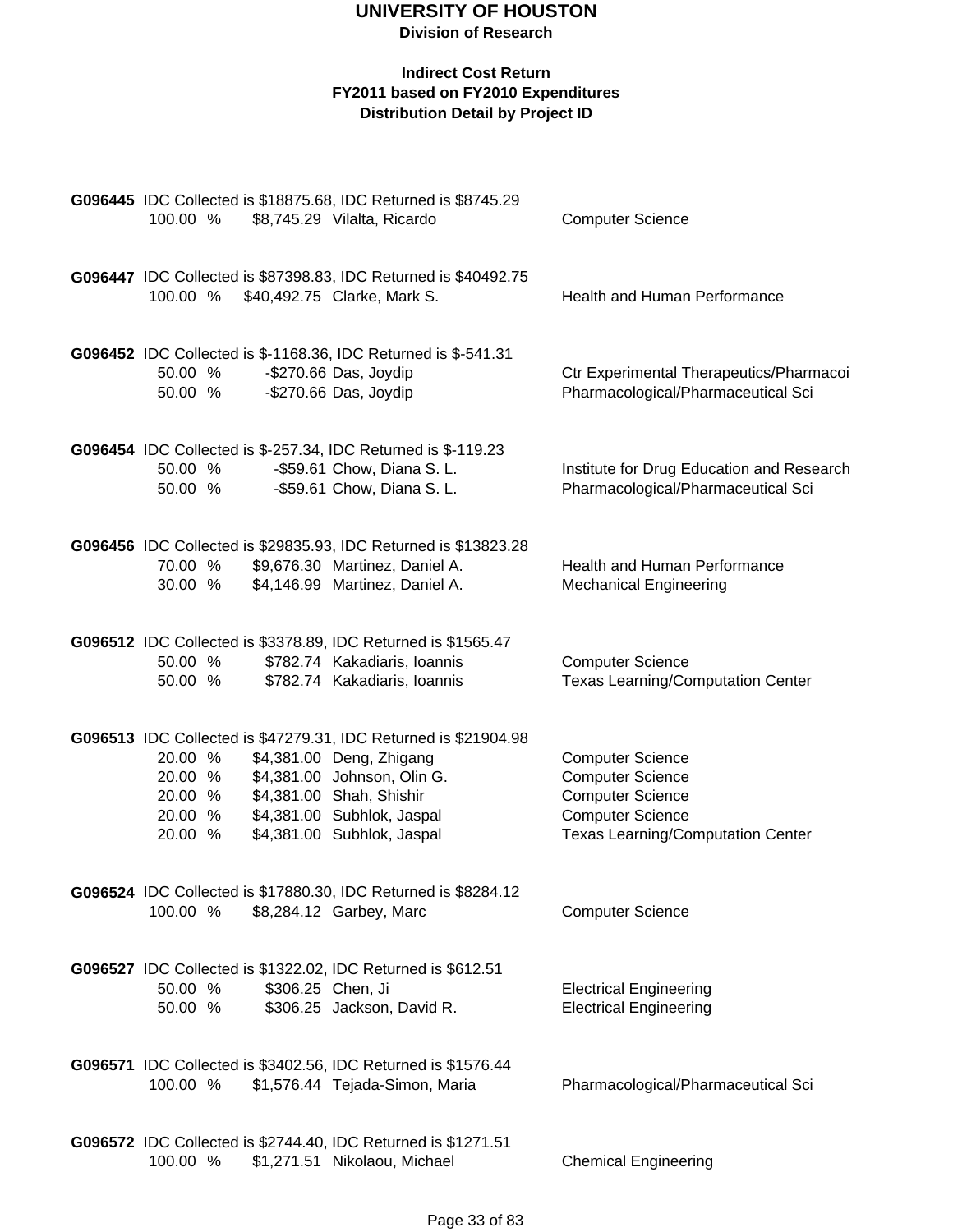#### **Indirect Cost Return FY2011 based on FY2010 Expenditures Distribution Detail by Project ID**

|          |                     | G096576 IDC Collected is \$6982.66, IDC Returned is \$3235.14                               |                                             |
|----------|---------------------|---------------------------------------------------------------------------------------------|---------------------------------------------|
| 50.00 %  |                     | \$1,617.57 Banday, Anees Ahmad                                                              | Heart and Kidney Institute                  |
| 50.00 %  |                     | \$1,617.57 Banday, Anees Ahmad                                                              | Pharmacological/Pharmaceutical Sci          |
|          |                     |                                                                                             |                                             |
|          |                     | G096610 IDC Collected is \$16340.41, IDC Returned is \$7570.68                              |                                             |
| 50.00 %  |                     | \$3,785.34 Issa, Amalia M.                                                                  | <b>Clinical Sciences and Administration</b> |
| 50.00 %  |                     | \$3,785.34 Issa, Amalia M.                                                                  | <b>Texas Learning/Computation Center</b>    |
|          |                     |                                                                                             |                                             |
|          |                     |                                                                                             |                                             |
| 50.00 %  |                     | G096624 IDC Collected is \$6.16, IDC Returned is \$2.85<br>\$1.43 Franchek, Matthew         | <b>Mechanical Engineering</b>               |
| 50.00 %  |                     | \$1.43 Grigoriadis, Karolos M.                                                              | <b>Mechanical Engineering</b>               |
|          |                     |                                                                                             |                                             |
|          |                     |                                                                                             |                                             |
|          |                     | G096625 IDC Collected is \$8012.06, IDC Returned is \$3712.07                               |                                             |
| 95.00 %  |                     | \$3,526.46 Lewis, Russell                                                                   | <b>Clinical Sciences and Administration</b> |
| 5.00%    |                     | \$185.60 Prince, Randall A.                                                                 | <b>Clinical Sciences and Administration</b> |
|          |                     |                                                                                             |                                             |
|          |                     | G096629 IDC Collected is \$138573.20, IDC Returned is \$64202.35                            |                                             |
| 50.00 %  |                     | \$32,101.17 Selvamanickam, Venkat                                                           | <b>Mechanical Engineering</b>               |
| 50.00 %  |                     | \$32,101.17 Selvamanickam, Venkat                                                           | <b>TcSUH</b>                                |
|          |                     |                                                                                             |                                             |
|          |                     | G096630 IDC Collected is \$16209.52, IDC Returned is \$7510.03                              |                                             |
| 100.00 % | \$7,510.03 Chen, Ji |                                                                                             | <b>Electrical Engineering</b>               |
|          |                     |                                                                                             |                                             |
|          |                     |                                                                                             |                                             |
|          |                     |                                                                                             |                                             |
|          |                     | G096721 IDC Collected is \$965.71, IDC Returned is \$447.42                                 |                                             |
| 100.00 % |                     | \$447.42 Steinberg, Catherine S.                                                            | <b>Community Projects - Social Work</b>     |
|          |                     |                                                                                             |                                             |
|          |                     | G096756 IDC Collected is \$33931.68, IDC Returned is \$15720.89                             |                                             |
| 30.00 %  |                     | \$4,716.27 Brankovic, Stanko R.                                                             | Ctr for Integrated Bio/Nano Systems         |
| 20.00 %  |                     | \$3,144.18 Litvinov, Dmitri                                                                 | Ctr for Integrated Bio/Nano Systems         |
| 30.00 %  |                     | \$4,716.27 Brankovic, Stanko R.                                                             | <b>Electrical Engineering</b>               |
| 20.00 %  |                     | \$3,144.18 Litvinov, Dmitri                                                                 | <b>Electrical Engineering</b>               |
|          |                     |                                                                                             |                                             |
|          |                     | G096758 IDC Collected is \$-3725.39, IDC Returned is \$-1726.01                             |                                             |
| 50.00 %  |                     | -\$863.01 Fofanov, Yuriy                                                                    | <b>Computer Science</b>                     |
| 50.00 %  |                     | -\$863.01 Fofanov, Yuriy                                                                    | <b>Texas Learning/Computation Center</b>    |
|          |                     |                                                                                             |                                             |
|          |                     |                                                                                             |                                             |
| 50.00 %  |                     | G096759 IDC Collected is \$-3725.38, IDC Returned is \$-1726.01<br>-\$863.00 Fofanov, Yuriy | <b>Computer Science</b>                     |
| 50.00 %  |                     | -\$863.00 Fofanov, Yuriy                                                                    | <b>Texas Learning/Computation Center</b>    |

**G096760** IDC Collected is \$10145.84, IDC Returned is \$4700.67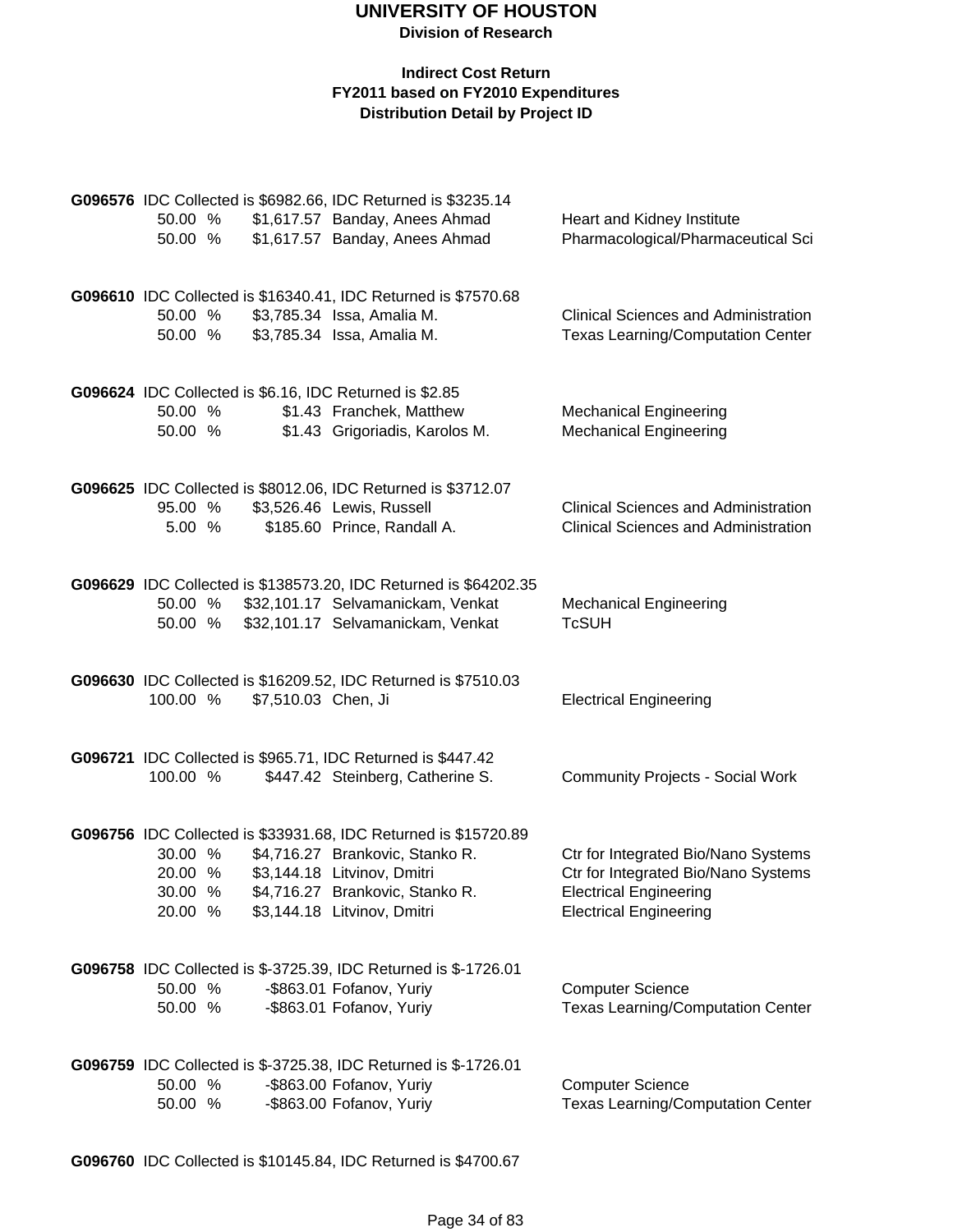**Division of Research**

| 50.00 %<br>50.00 % |                     | \$2,350.33 Fofanov, Yuriy<br>\$2,350.33 Fofanov, Yuriy                                                                             | <b>Computer Science</b><br><b>Texas Learning/Computation Center</b> |
|--------------------|---------------------|------------------------------------------------------------------------------------------------------------------------------------|---------------------------------------------------------------------|
| 50.00 %<br>50.00 % |                     | G096761 IDC Collected is \$3591.83, IDC Returned is \$1664.13<br>\$832.07 Fofanov, Yuriy<br>\$832.07 Fofanov, Yuriy                | <b>Computer Science</b><br><b>Texas Learning/Computation Center</b> |
| 50.00 %<br>50.00 % |                     | G096778 IDC Collected is \$24523.40, IDC Returned is \$11361.94<br>\$5,680.97 Sharma, Pradeep<br>\$5,680.97 White, Kenneth W.      | <b>Mechanical Engineering</b><br><b>Mechanical Engineering</b>      |
| 100.00 %           |                     | G096803 IDC Collected is \$830.27, IDC Returned is \$384.67<br>\$384.67 Gurkan, Deniz                                              | <b>Engineering Technology</b>                                       |
| 100.00 %           |                     | G096805 IDC Collected is \$125.00, IDC Returned is \$57.91<br>\$57.91 Halasyamani, Shiv                                            | Chemistry                                                           |
| 100.00 %           |                     | G096844 IDC Collected is \$3612.68, IDC Returned is \$1673.79<br>\$1,673.79 Twa, Michael                                           | Optometry, Community                                                |
| 100.00 %           |                     | G096851 IDC Collected is \$20678.84, IDC Returned is \$9580.71<br>\$9,580.71 Tam, Vincent                                          | <b>Clinical Sciences and Administration</b>                         |
| 100.00 %           |                     | G096853 IDC Collected is \$1783.97, IDC Returned is \$826.53<br>\$826.53 Tejada-Simon, Maria                                       | Pharmacological/Pharmaceutical Sci                                  |
| 100.00 %           | \$12,436.07 Liu, Ce | G096869 IDC Collected is \$26841.78, IDC Returned is \$12436.07                                                                    | <b>Electrical Engineering</b>                                       |
| 100.00 %           |                     | G096895 IDC Collected is \$2400.00, IDC Returned is \$1111.94<br>\$1,111.94 Schmuckli, Claudia R.                                  | <b>Blaffer Gallery</b>                                              |
| 100.00 %           |                     | G096904 IDC Collected is \$6622.30, IDC Returned is \$3068.18<br>\$3,068.18 Curran, Seamus                                         | Physics                                                             |
| 50.00 %<br>50.00 % |                     | G096909 IDC Collected is \$17994.15, IDC Returned is \$8336.87<br>\$4,168.43 Kakadiaris, Ioannis<br>\$4,168.43 Kakadiaris, Ioannis | <b>Computer Science</b><br><b>Texas Learning/Computation Center</b> |
| 100.00 %           |                     | G096914 IDC Collected is \$19702.81, IDC Returned is \$9128.51<br>\$9,128.51 Bergmanson, Jan P. G.                                 | Optometry, Community                                                |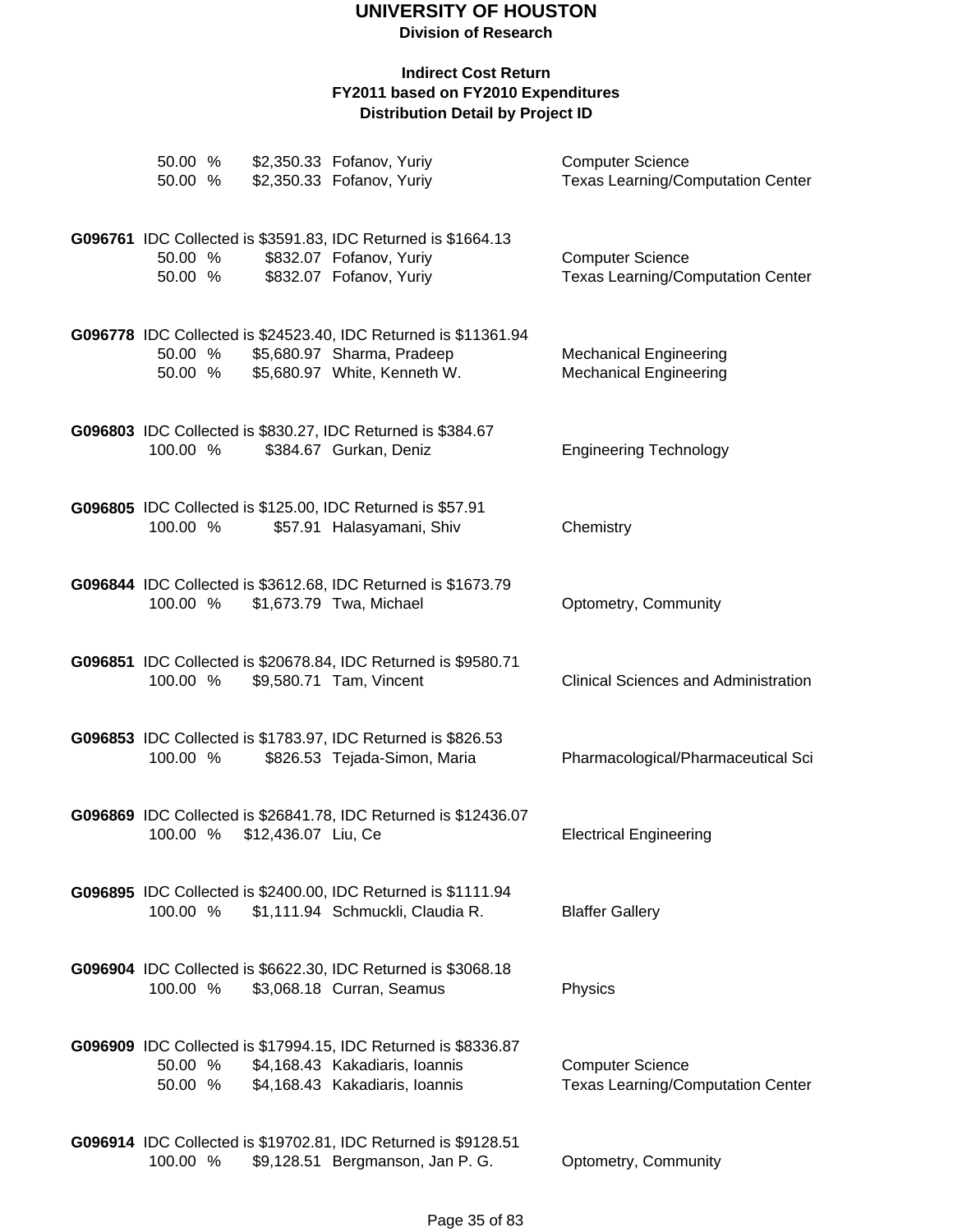| G096917 IDC Collected is \$5268.29, IDC Returned is \$2440.85<br>100.00 %<br>\$2,440.85 Lau, Kwong                                                                        | Physics                                                                          |
|---------------------------------------------------------------------------------------------------------------------------------------------------------------------------|----------------------------------------------------------------------------------|
| G096938 IDC Collected is \$-3907.74, IDC Returned is \$-1810.50<br>-\$905.25 Lefer, Barry<br>50.00 %<br>-\$905.25 Lefer, Barry<br>50.00 %                                 | Geosciences<br>Inst Multidimensional Air Quality Study                           |
| G096944 IDC Collected is \$10959.45, IDC Returned is \$5077.62<br>50.00 %<br>\$2,538.81 Rappenglueck, Bernhard<br>\$2,538.81 Rappenglueck, Bernhard<br>50.00 %            | Geosciences<br>Inst Multidimensional Air Quality Study                           |
| G096961 IDC Collected is \$315.71, IDC Returned is \$146.27<br>\$29.25 Ayoub, Ashraf<br>20.00 %<br>\$58.51 Hsu, Thomas T. C.<br>40.00 %<br>\$58.51 Mo, Yi-Lung<br>40.00 % | <b>Civil Engineering</b><br><b>Civil Engineering</b><br><b>Civil Engineering</b> |
| G096962 IDC Collected is \$-212.95, IDC Returned is \$-98.66<br>-\$98.66 Lee, Rebecca E.<br>100.00 %                                                                      | <b>Health and Human Performance</b>                                              |
| G096965 IDC Collected is \$299.36, IDC Returned is \$138.70<br>\$138.70 Mo, Yi-Lung<br>100.00 %                                                                           | Civil Engineering                                                                |
| G096966 IDC Collected is \$32531.73, IDC Returned is \$15072.28<br>67.00 % \$10,098.42 Zheng, Rong<br>33.00 % \$4,973.85 Song, Gangbing                                   | <b>Computer Science</b><br><b>Mechanical Engineering</b>                         |
| G096967 IDC Collected is \$20451.53, IDC Returned is \$9475.40<br>100.00 %<br>\$9,475.40 Zheng, Rong                                                                      | <b>Computer Science</b>                                                          |
| G096997 IDC Collected is \$-783.10, IDC Returned is \$-362.82<br>100.00 %<br>-\$362.82 Strasser, Peter                                                                    | <b>Chemical Engineering</b>                                                      |
| G097005 IDC Collected is \$4471.60, IDC Returned is \$2071.74<br>100.00 %<br>\$2,071.74 Khan, Shuhab D.                                                                   | Geosciences                                                                      |
| G097014 IDC Collected is \$175.00, IDC Returned is \$81.08<br>100.00 %<br>\$81.08 Song, Gangbing                                                                          | <b>Mechanical Engineering</b>                                                    |
| G097031 IDC Collected is \$7873.88, IDC Returned is \$3648.05<br>100.00 %<br>\$3,648.05 Gunaratne, Preethi H.                                                             | Biology/Biochemistry                                                             |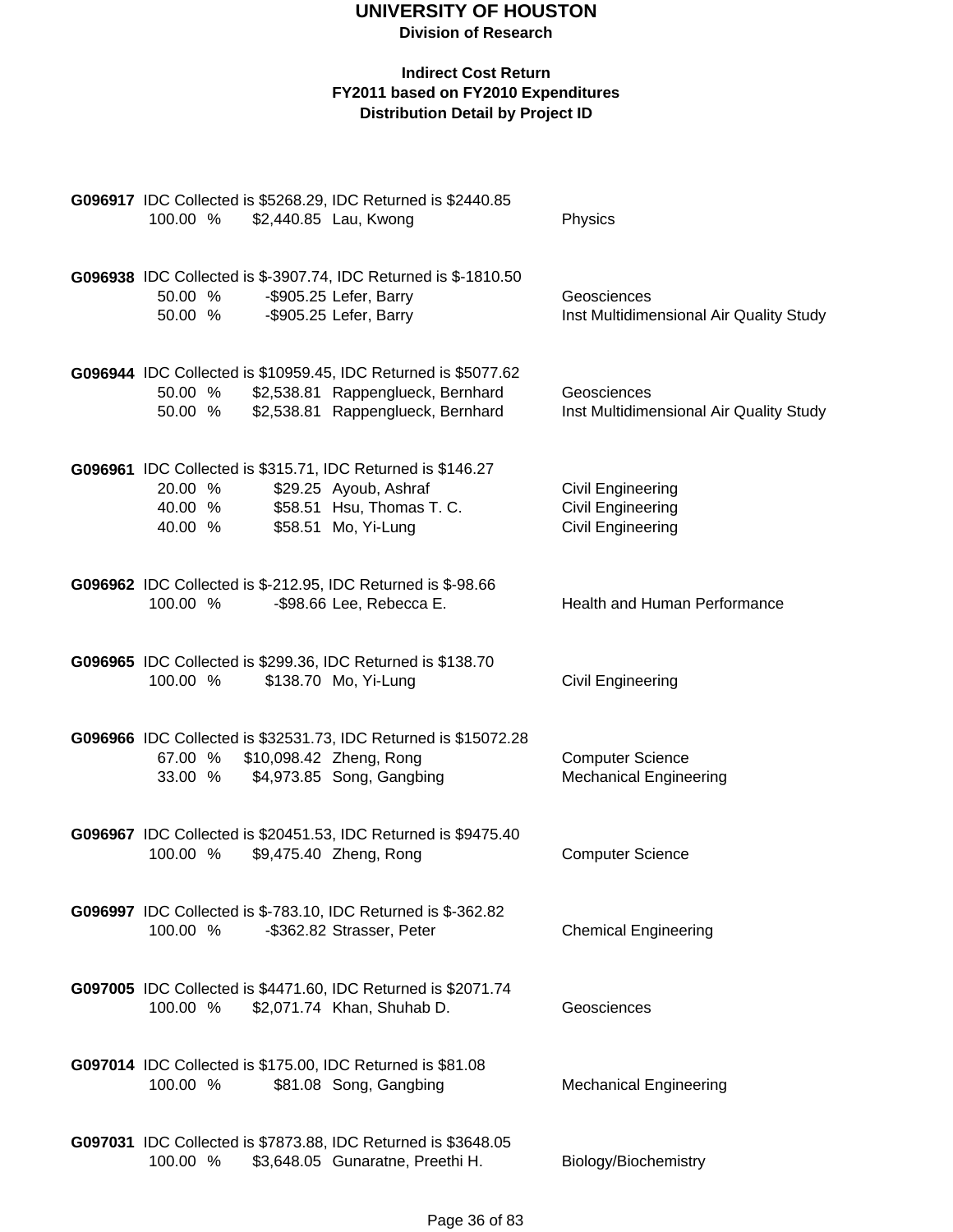|                    |  | G097039 IDC Collected is \$67148.51, IDC Returned is \$31110.58                                      |                                                          |
|--------------------|--|------------------------------------------------------------------------------------------------------|----------------------------------------------------------|
| 50.00 %            |  | \$15,555.29 Chapman, Barbara M.                                                                      | <b>Computer Science</b>                                  |
| 50.00 %            |  | \$15,555.29 Gabriel, Edgar                                                                           | <b>Computer Science</b>                                  |
|                    |  |                                                                                                      |                                                          |
|                    |  |                                                                                                      |                                                          |
|                    |  | G097074 IDC Collected is \$-4387.99, IDC Returned is \$-2033.00                                      |                                                          |
| 100.00 %           |  | -\$2,033.00 Cheung, Monit                                                                            | <b>Community Projects - Social Work</b>                  |
|                    |  |                                                                                                      |                                                          |
|                    |  | G097080 IDC Collected is \$2.92, IDC Returned is \$1.35                                              |                                                          |
| 100.00 %           |  | \$1.35 Grindon, Angelina C.                                                                          | Learning and Assessment Services                         |
|                    |  |                                                                                                      |                                                          |
|                    |  | G097081 IDC Collected is \$21647.89, IDC Returned is \$10029.68                                      |                                                          |
| 26.00 %            |  | \$2,607.72 Gabriel, Edgar                                                                            | <b>Computer Science</b>                                  |
| 20.00 %            |  | \$2,005.94 Subhlok, Jaspal                                                                           | <b>Computer Science</b>                                  |
| 20.00 %            |  | \$2,005.94 Zheng, Rong                                                                               | <b>Computer Science</b>                                  |
| 14.00 %            |  | \$1,404.16 Gabriel, Edgar                                                                            | <b>Texas Learning/Computation Center</b>                 |
| 20.00 %            |  | \$2,005.94 Subhlok, Jaspal                                                                           | <b>Texas Learning/Computation Center</b>                 |
|                    |  |                                                                                                      |                                                          |
|                    |  |                                                                                                      |                                                          |
|                    |  | G097086 IDC Collected is \$3013.71, IDC Returned is \$1396.28                                        |                                                          |
| 20.00 %<br>10.00 % |  | \$279.26 Francis, David J.                                                                           | Psychology                                               |
| 70.00 %            |  | \$139.63 Francis, David J.<br>\$977.40 Francis, David J.                                             | <b>Texas Learning/Computation Center</b><br><b>TIMES</b> |
|                    |  |                                                                                                      |                                                          |
|                    |  |                                                                                                      |                                                          |
|                    |  | G097092 IDC Collected is \$15.04, IDC Returned is \$6.97                                             |                                                          |
| 20.00 %            |  | \$1.39 Francis, David J.                                                                             | Psychology                                               |
| 10.00 %            |  | \$0.70 Francis, David J.                                                                             | <b>Texas Learning/Computation Center</b>                 |
| 70.00 %            |  | \$4.88 Francis, David J.                                                                             | <b>TIMES</b>                                             |
|                    |  |                                                                                                      |                                                          |
|                    |  |                                                                                                      |                                                          |
|                    |  | G097098 IDC Collected is \$42572.45, IDC Returned is \$19724.24                                      |                                                          |
| 30.00 %            |  | \$5,917.27 Jacobson, Allan J.                                                                        | <b>Chemical Engineering</b>                              |
| 20.00 %            |  | \$3,944.85 Jacobson, Allan J.                                                                        | Physics                                                  |
| 50.00 %            |  | \$9,862.12 Jacobson, Allan J.                                                                        | TcSUH                                                    |
|                    |  |                                                                                                      |                                                          |
|                    |  | G097103 IDC Collected is \$1864.68, IDC Returned is \$863.92                                         |                                                          |
| 100.00 %           |  | \$863.92 Hannay, H. Julia                                                                            | Psychology                                               |
|                    |  |                                                                                                      |                                                          |
|                    |  |                                                                                                      |                                                          |
|                    |  | G097105 IDC Collected is \$13039.06, IDC Returned is \$6041.13                                       |                                                          |
| 100.00 %           |  | \$6,041.13 Priest, Tyler                                                                             | Management                                               |
|                    |  |                                                                                                      |                                                          |
| 100.00 %           |  | G097114 IDC Collected is \$72049.43, IDC Returned is \$33381.22<br>\$33,381.22 Gunaratne, Preethi H. | Biology/Biochemistry                                     |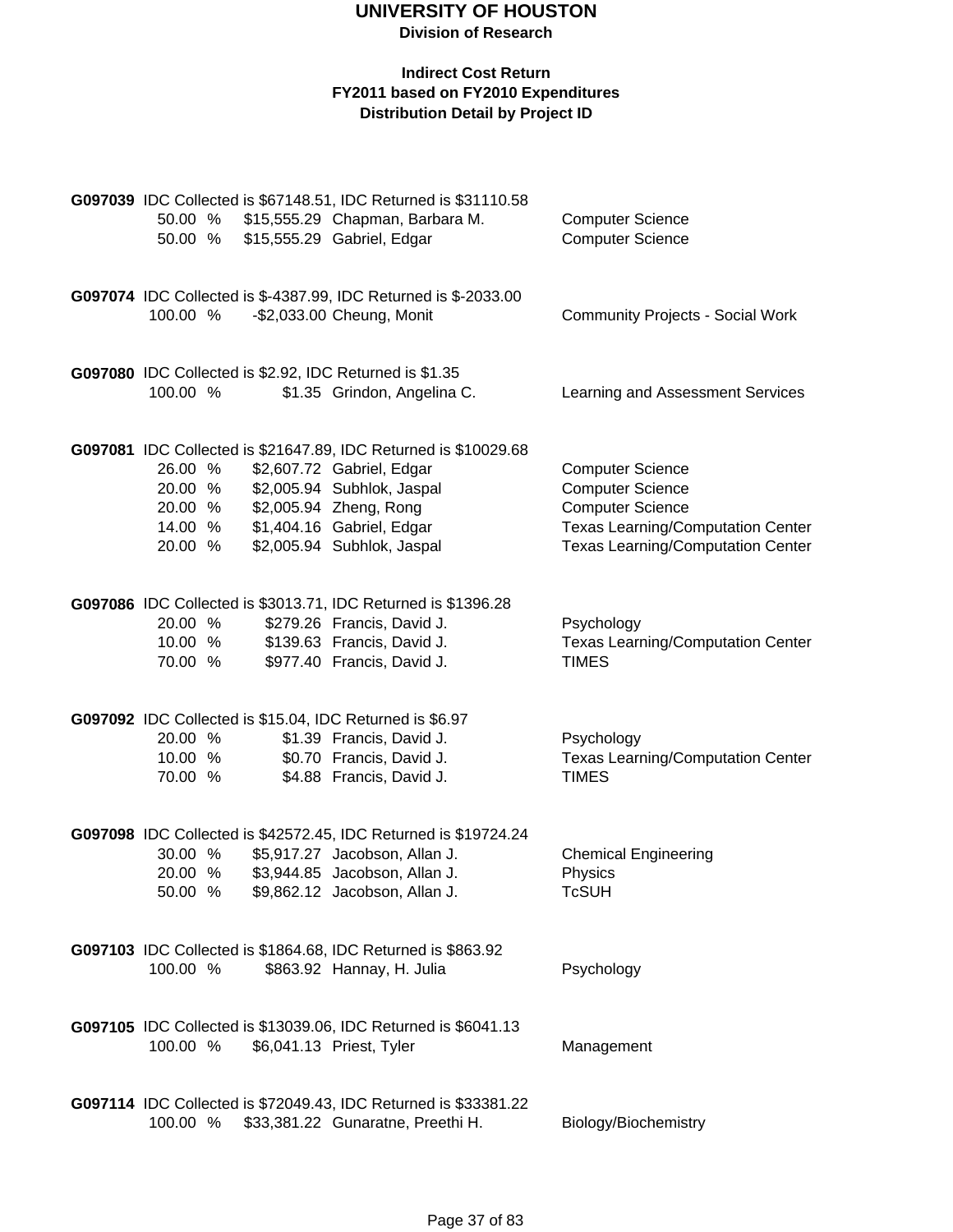**Division of Research**

|                                                                |                  |                           | G097122 IDC Collected is \$26428.13, IDC Returned is \$12244.42<br>100.00 % \$12,244.42 Han, De-Hua                                                                                                                                                                           | Geosciences                                                                                                                                                                                                           |
|----------------------------------------------------------------|------------------|---------------------------|-------------------------------------------------------------------------------------------------------------------------------------------------------------------------------------------------------------------------------------------------------------------------------|-----------------------------------------------------------------------------------------------------------------------------------------------------------------------------------------------------------------------|
| 40.00 %<br>5.00 %<br>40.00 %                                   | 5.00 %<br>5.00 % |                           | G097124 IDC Collected is \$122668.92, IDC Returned is \$56833.74<br>\$2,841.69 Willson, Richard C.<br>\$22,733.49 Fofanov, Yuriy<br>\$2,841.69 Johnsson, S. Lennart<br>\$22,733.49 Fofanov, Yuriy<br>5.00 % \$2,841.69 Johnsson, S. Lennart<br>\$2,841.69 Willson, Richard C. | <b>Chemical Engineering</b><br><b>Computer Science</b><br><b>Computer Science</b><br><b>Texas Learning/Computation Center</b><br><b>Texas Learning/Computation Center</b><br><b>Texas Learning/Computation Center</b> |
| 100.00 %                                                       |                  |                           | G097127 IDC Collected is \$1196.47, IDC Returned is \$554.34<br>\$554.34 Freiberg, H. Jerome                                                                                                                                                                                  | <b>Consistency Mgmt and Coop Disc</b>                                                                                                                                                                                 |
| 23.00 %<br>46.00 %<br>23.00 %                                  |                  |                           | G097156 IDC Collected is \$110035.62, IDC Returned is \$50980.60<br>\$11,725.54 Kakadiaris, Ioannis<br>\$23,451.08 Shah, Shishir<br>8.00 % \$4,078.45 Birx, Donald<br>\$11,725.54 Kakadiaris, Ioannis                                                                         | <b>Computer Science</b><br><b>Computer Science</b><br>Office of Contracts and Grants<br><b>Texas Learning/Computation Center</b>                                                                                      |
| 100.00 %                                                       |                  | \$23,402.29 Larin, Kirill | G097176 IDC Collected is \$50511.09, IDC Returned is \$23402.29                                                                                                                                                                                                               | <b>Biomedical Engineering</b>                                                                                                                                                                                         |
| 30.00 %                                                        |                  | \$4,693.39 Sun, Li        | G097196 IDC Collected is \$33767.09, IDC Returned is \$15644.63<br>70.00 % \$10,951.24 Song, Gangbing                                                                                                                                                                         | <b>Mechanical Engineering</b><br><b>Mechanical Engineering</b>                                                                                                                                                        |
| 15.00 %<br>15.00 %<br>25.00 %<br>15.00 %<br>15.00 %<br>15.00 % |                  |                           | G097205 IDC Collected is \$11403.38, IDC Returned is \$5283.30<br>\$792.49 Claydon, Frank<br>\$792.49 Krishnamoorti, Ramanan<br>\$1,320.82 Litvinov, Dmitri<br>\$792.49 Long, Stuart A.<br>\$792.49 Rifai, Hanadi<br>\$792.49 Sharma, Pradeep                                 | Dean, Engineering<br>Dean, Engineering<br>Dean, Engineering<br>Dean, Engineering<br>Dean, Engineering<br>Dean, Engineering                                                                                            |
| 100.00 %                                                       |                  |                           | G097206 IDC Collected is \$4843.60, IDC Returned is \$2244.09<br>\$2,244.09 Young, Frederick M.                                                                                                                                                                               | <b>Small Business Development Center</b>                                                                                                                                                                              |
| 100.00 %                                                       |                  |                           | G097216 IDC Collected is \$12535.78, IDC Returned is \$5807.95<br>\$5,807.95 Willson, Richard C.                                                                                                                                                                              | <b>Chemical Engineering</b>                                                                                                                                                                                           |
| 8.00 %<br>20.00 %                                              |                  |                           | G097217 IDC Collected is \$1698.08, IDC Returned is \$786.74<br>\$62.94 Willson, Richard C.<br>\$157.35 Ruchhoeft, Paul                                                                                                                                                       | Biology/Biochemistry<br>Ctr for Integrated Bio/Nano Systems                                                                                                                                                           |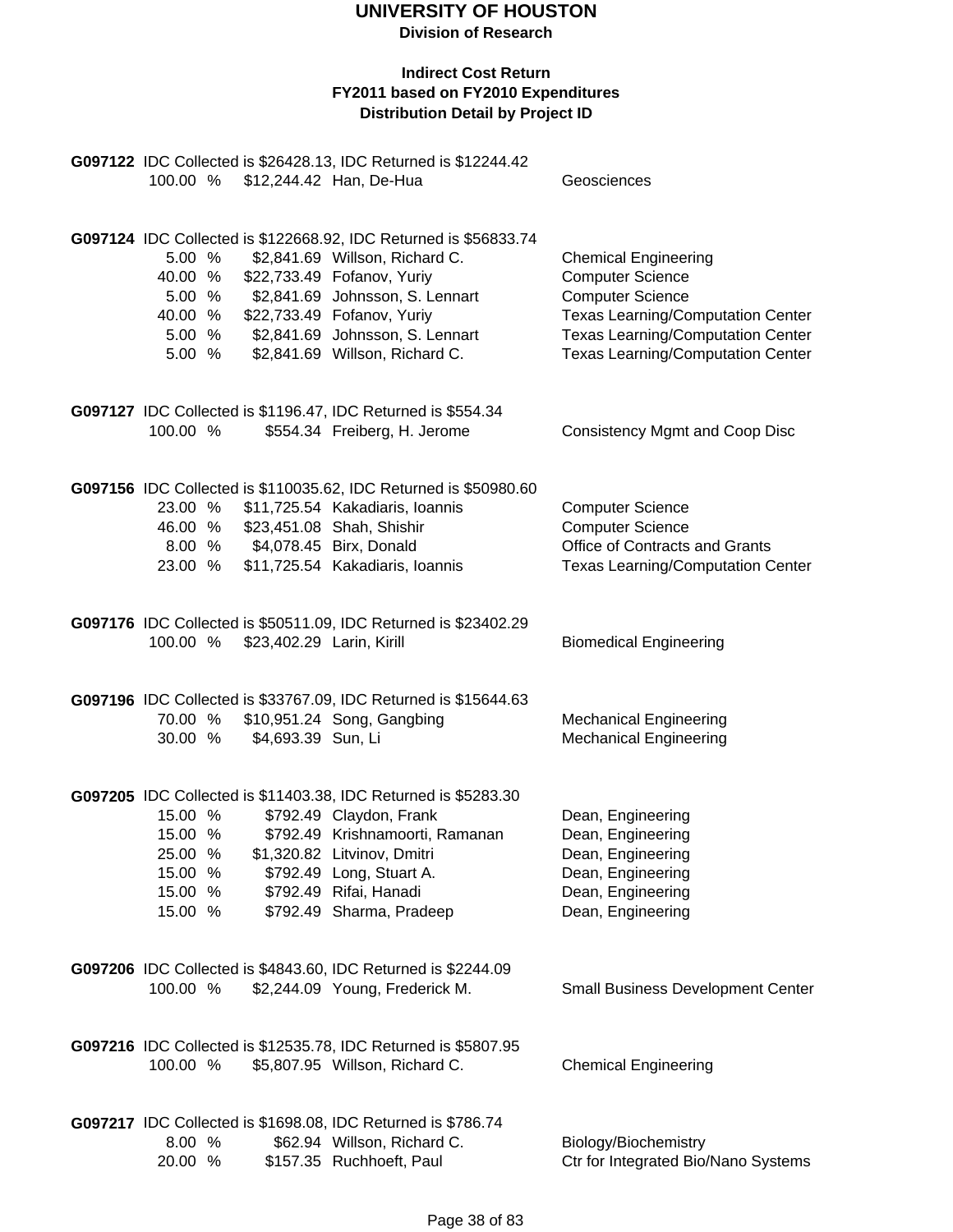#### **Indirect Cost Return FY2011 based on FY2010 Expenditures Distribution Detail by Project ID**

| 10.00 %<br>41.00 %<br>21.00 % |                                                                | \$78.67 Willson, Richard C.<br>\$322.56 Willson, Richard C.<br>\$165.21 Ruchhoeft, Paul                                                                           | Ctr for Integrated Bio/Nano Systems<br><b>Chemical Engineering</b><br><b>Electrical Engineering</b>   |
|-------------------------------|----------------------------------------------------------------|-------------------------------------------------------------------------------------------------------------------------------------------------------------------|-------------------------------------------------------------------------------------------------------|
| 100.00 %                      |                                                                | G097228 IDC Collected is \$17327.18, IDC Returned is \$8027.86<br>\$8,027.86 Lapen, Thomas J.                                                                     | Geosciences                                                                                           |
| 100.00 %                      |                                                                | G097229 IDC Collected is \$9978.56, IDC Returned is \$4623.17<br>\$4,623.17 Hudson-Gillan, Gail                                                                   | Learning and Assessment Services                                                                      |
| 20.00 %<br>20.00 %            |                                                                | G097241 IDC Collected is \$38249.28, IDC Returned is \$17721.27<br>\$3,544.25 Malki, Heidar A.<br>60.00 % \$10,632.76 Yuan, Xiaojing<br>\$3,544.25 Song, Gangbing | <b>Engineering Technology</b><br><b>Engineering Technology</b><br><b>Mechanical Engineering</b>       |
| 100.00 %                      |                                                                | G097247 IDC Collected is \$533.20, IDC Returned is \$247.04<br>\$247.04 Freiberg, H. Jerome                                                                       | <b>Consistency Mgmt and Coop Disc</b>                                                                 |
| 30.00 %<br>70.00 %            |                                                                | G097251 IDC Collected is \$1037.24, IDC Returned is \$480.56<br>\$144.17 Hadjiev, Viktor<br>\$336.39 Hadjiev, Viktor                                              | <b>Mechanical Engineering</b><br><b>TcSUH</b>                                                         |
| 100.00 %                      |                                                                | G097255 IDC Collected is \$13294.38, IDC Returned is \$6159.42<br>\$6,159.42 Valdez, Avelardo                                                                     | Drug and Social Policy Research                                                                       |
| 25.00 %<br>25.00 %<br>50.00 % |                                                                | G097278 IDC Collected is \$11699.82, IDC Returned is \$5420.64<br>\$1,355.16 Litvinov, Dmitri<br>\$1,355.16 Litvinov, Dmitri<br>\$2,710.32 Larin, Kirill          | Ctr for Integrated Bio/Nano Systems<br><b>Electrical Engineering</b><br><b>Mechanical Engineering</b> |
|                               | 100.00 % \$82,376.96 Graur, Dan                                | G097298 IDC Collected is \$177800.96, IDC Returned is \$82376.96                                                                                                  | Biology/Biochemistry                                                                                  |
|                               | 50.00 % \$3,385.66 Li, Liming<br>50.00 % \$3,385.66 Li, Liming | G097325 IDC Collected is \$14615.08, IDC Returned is \$6771.31                                                                                                    | Geosciences<br>Inst Multidimensional Air Quality Study                                                |
| 30.00 %<br>70.00 %            |                                                                | G097326 IDC Collected is \$9921.72, IDC Returned is \$4596.83<br>\$1,379.05 Meen, James<br>\$3,217.78 Meen, James                                                 | Chemistry<br><b>TcSUH</b>                                                                             |

**G097352** IDC Collected is \$67156.07, IDC Returned is \$31114.08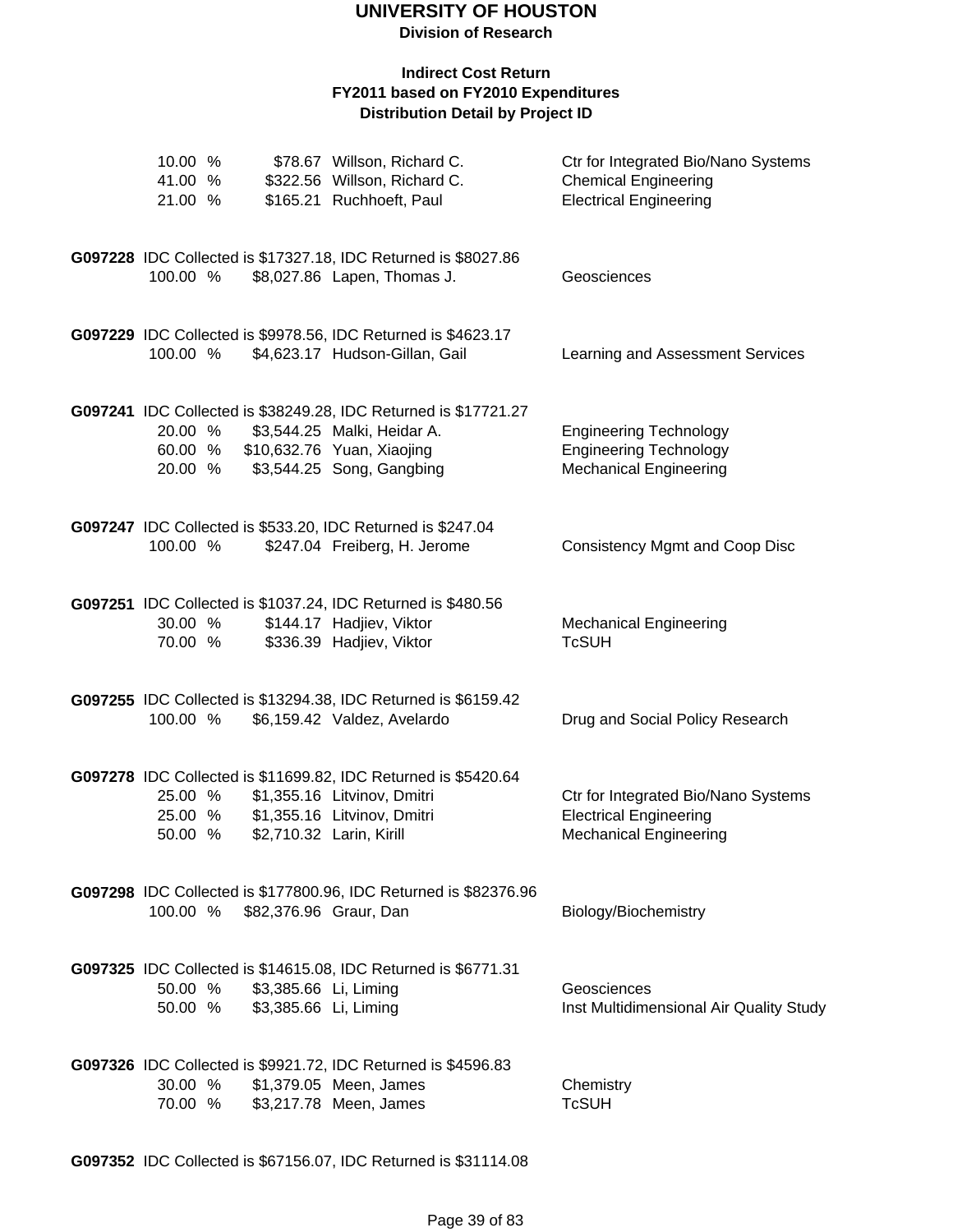**Division of Research**

| 50.00 %                                                              |                     | 50.00 % \$15,557.04 Tikunova, Svetlana<br>\$15,557.04 Tikunova, Svetlana                                                                                                                                                                                                    | Heart and Kidney Institute<br>Pharmacological/Pharmaceutical Sci                                                                                               |
|----------------------------------------------------------------------|---------------------|-----------------------------------------------------------------------------------------------------------------------------------------------------------------------------------------------------------------------------------------------------------------------------|----------------------------------------------------------------------------------------------------------------------------------------------------------------|
| 100.00 %                                                             |                     | G097365 IDC Collected is \$78812.77, IDC Returned is \$36514.74<br>\$36,514.74 Yoshida, Hanako                                                                                                                                                                              | Psychology                                                                                                                                                     |
| 100.00 %                                                             |                     | G097375 IDC Collected is \$166.49, IDC Returned is \$77.14<br>\$77.14 Rigby, Elizabeth                                                                                                                                                                                      | <b>Political Science</b>                                                                                                                                       |
| 50.00 %<br>50.00 %                                                   |                     | G097387 IDC Collected is \$3748.70, IDC Returned is \$1736.81<br>\$868.41 Rappenglueck, Bernhard<br>\$868.41 Rappenglueck, Bernhard                                                                                                                                         | Geosciences<br>Inst Multidimensional Air Quality Study                                                                                                         |
| 100.00 %                                                             |                     | G097401 IDC Collected is \$156.72, IDC Returned is \$72.61<br>\$72.61 Advincula, Rigoberto C.                                                                                                                                                                               | Chemistry                                                                                                                                                      |
| 50.00 %<br>50.00 %                                                   |                     | G097408 IDC Collected is \$204.82, IDC Returned is \$94.90<br>\$47.45 Jiang, Xun<br>\$47.45 Jiang, Xun                                                                                                                                                                      | Geosciences<br>Inst Multidimensional Air Quality Study                                                                                                         |
| 100.00 %                                                             | \$3,813.23 Chen, Ji | G097409 IDC Collected is \$8230.41, IDC Returned is \$3813.23                                                                                                                                                                                                               | <b>Electrical Engineering</b>                                                                                                                                  |
| 50.00 %<br>50.00 %                                                   |                     | G097413 IDC Collected is \$5390.02, IDC Returned is \$2497.25<br>\$1,248.63 Briggs, James M.<br>\$1,248.63 Fox, George E.                                                                                                                                                   | Biology/Biochemistry<br>Biology/Biochemistry                                                                                                                   |
| 4.00 %<br>2.00 %<br>17.00 %<br>1.00 %<br>9.00 %<br>7.00 %<br>60.00 % |                     | G097415 IDC Collected is \$47005.54, IDC Returned is \$21778.14<br>\$871.13 Fletcher, Jack M.<br>\$435.56 Francis, David J.<br>\$3,702.28 Mehta, Paras<br>\$217.78 Francis, David J.<br>\$1,960.03 Mehta, Paras<br>\$1,524.47 Francis, David J.<br>\$13,066.88 Mehta, Paras | Psychology<br>Psychology<br>Psychology<br><b>Texas Learning/Computation Center</b><br><b>Texas Learning/Computation Center</b><br><b>TIMES</b><br><b>TIMES</b> |
| 20.00 %<br>20.00 %<br>20.00 %<br>20.00 %<br>20.00 %                  |                     | G097433 IDC Collected is \$31642.74, IDC Returned is \$14660.40<br>\$2,932.08 Chiappetta, Eugene L.<br>\$2,932.08 Claydon, Frank<br>\$2,932.08 Long, Stuart A.<br>\$2,932.08 Rifai, Hanadi<br>\$2,932.08 Sharma, Pradeep                                                    | Dean, Education<br>Dean, Engineering<br>Dean, Engineering<br>Dean, Engineering<br>Dean, Engineering                                                            |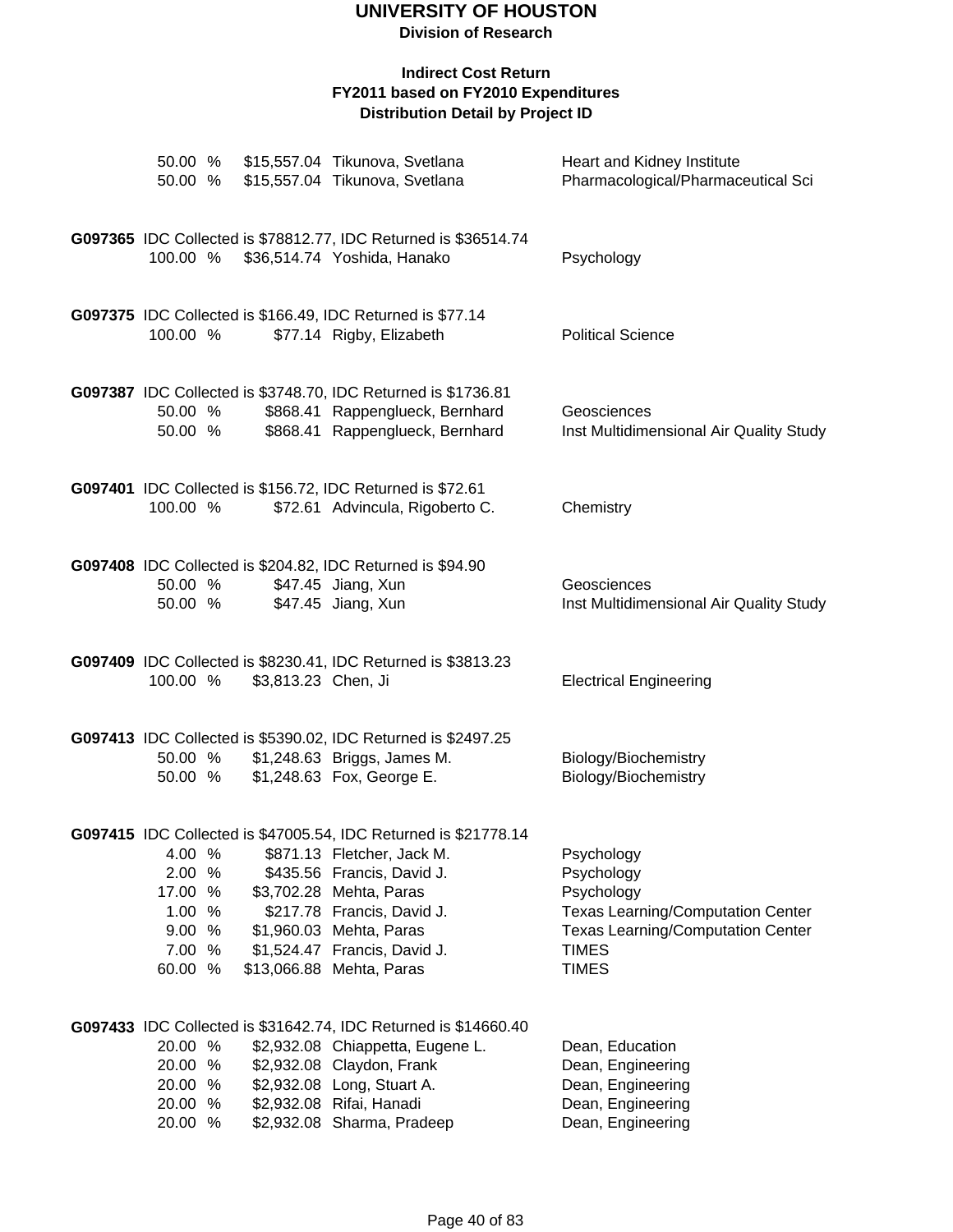**Division of Research**

#### **Indirect Cost Return FY2011 based on FY2010 Expenditures Distribution Detail by Project ID**

|          |        |                     | G097446 IDC Collected is \$63319.31, IDC Returned is \$29336.47                                        |                                          |
|----------|--------|---------------------|--------------------------------------------------------------------------------------------------------|------------------------------------------|
| 9.00 %   |        | \$2,640.28 Chen, Ji |                                                                                                        | Ctr Neuro-Engineering/Cognitive Sci      |
|          | 8.00 % |                     | \$2,346.92 Jansen, Ben H.                                                                              | Ctr Neuro-Engineering/Cognitive Sci      |
|          | 8.00 % |                     | \$2,346.92 Sheth, Bhavin R.                                                                            | Ctr Neuro-Engineering/Cognitive Sci      |
| 25.00 %  |        | \$7,334.12 Chen, Ji |                                                                                                        | <b>Electrical Engineering</b>            |
| 25.00 %  |        |                     | \$7,334.12 Jansen, Ben H.                                                                              | <b>Electrical Engineering</b>            |
| 25.00 %  |        |                     | \$7,334.12 Sheth, Bhavin R.                                                                            | <b>Electrical Engineering</b>            |
|          |        |                     |                                                                                                        |                                          |
|          |        |                     |                                                                                                        |                                          |
|          |        |                     | G097449 IDC Collected is \$73021.79, IDC Returned is \$33831.73<br>50.00 % \$16,915.86 Sharma, Pradeep | <b>Mechanical Engineering</b>            |
|          |        |                     | 50.00 % \$16,915.86 White, Kenneth W.                                                                  | <b>Mechanical Engineering</b>            |
|          |        |                     |                                                                                                        |                                          |
|          |        |                     | G097466 IDC Collected is \$162.29, IDC Returned is \$75.19                                             |                                          |
| 20.00 %  |        |                     | \$15.04 Mehta, Paras                                                                                   | Psychology                               |
| 10.00 %  |        |                     | \$7.52 Mehta, Paras                                                                                    | <b>Texas Learning/Computation Center</b> |
| 70.00 %  |        |                     |                                                                                                        | <b>TIMES</b>                             |
|          |        |                     | \$52.63 Mehta, Paras                                                                                   |                                          |
|          |        |                     | G097469 IDC Collected is \$88652.31, IDC Returned is \$41073.50                                        |                                          |
|          |        |                     | 100.00 % \$41,073.50 Applegate, Raymond A.                                                             | Optometry, Community                     |
|          |        |                     |                                                                                                        |                                          |
|          |        |                     | G097470 IDC Collected is \$30551.16, IDC Returned is \$14154.66                                        |                                          |
|          |        |                     | 50.00 % \$7,077.33 Vekilov, Peter G.                                                                   | <b>Chemical Engineering</b>              |
| 50.00 %  |        |                     | \$7,077.33 Lubchenko, Vassiliy                                                                         | Chemistry                                |
|          |        |                     |                                                                                                        |                                          |
|          |        |                     | G097479 IDC Collected is \$68869.95, IDC Returned is \$31908.14                                        |                                          |
|          |        |                     | 100.00 % \$31,908.14 Burns, Alan R.                                                                    | Optometry, Community                     |
|          |        |                     |                                                                                                        |                                          |
|          |        |                     | G097488 IDC Collected is \$49433.79, IDC Returned is \$22903.17                                        |                                          |
|          |        |                     | 100.00 % \$22,903.17 Cooper, Tim                                                                       | Biology/Biochemistry                     |
|          |        |                     |                                                                                                        |                                          |
|          |        |                     | G097490 IDC Collected is \$32245.94, IDC Returned is \$14939.87                                        |                                          |
| 30.00 %  |        |                     | \$4,481.96 Jacobson, Allan J.                                                                          | <b>Chemical Engineering</b>              |
| 20.00 %  |        |                     | \$2,987.97 Jacobson, Allan J.                                                                          | Physics                                  |
| 50.00 %  |        |                     | \$7,469.93 Jacobson, Allan J.                                                                          | <b>TcSUH</b>                             |
|          |        |                     |                                                                                                        |                                          |
|          |        |                     | G097493 IDC Collected is \$1770.06, IDC Returned is \$820.09                                           |                                          |
| 100.00 % |        |                     | \$820.09 Eriksen, Jason                                                                                | Pharmacological/Pharmaceutical Sci       |
|          |        |                     |                                                                                                        |                                          |
|          |        |                     | G097498 IDC Collected is \$11081.95, IDC Returned is \$5134.38                                         |                                          |
| 45.00 %  |        |                     | \$2,310.47 Kulkarni, Yashashree                                                                        | <b>Mechanical Engineering</b>            |
| 55.00 %  |        |                     | \$2,823.91 Sharma, Pradeep                                                                             | <b>Mechanical Engineering</b>            |
|          |        |                     |                                                                                                        |                                          |

**G097500** IDC Collected is \$14187.82, IDC Returned is \$6573.36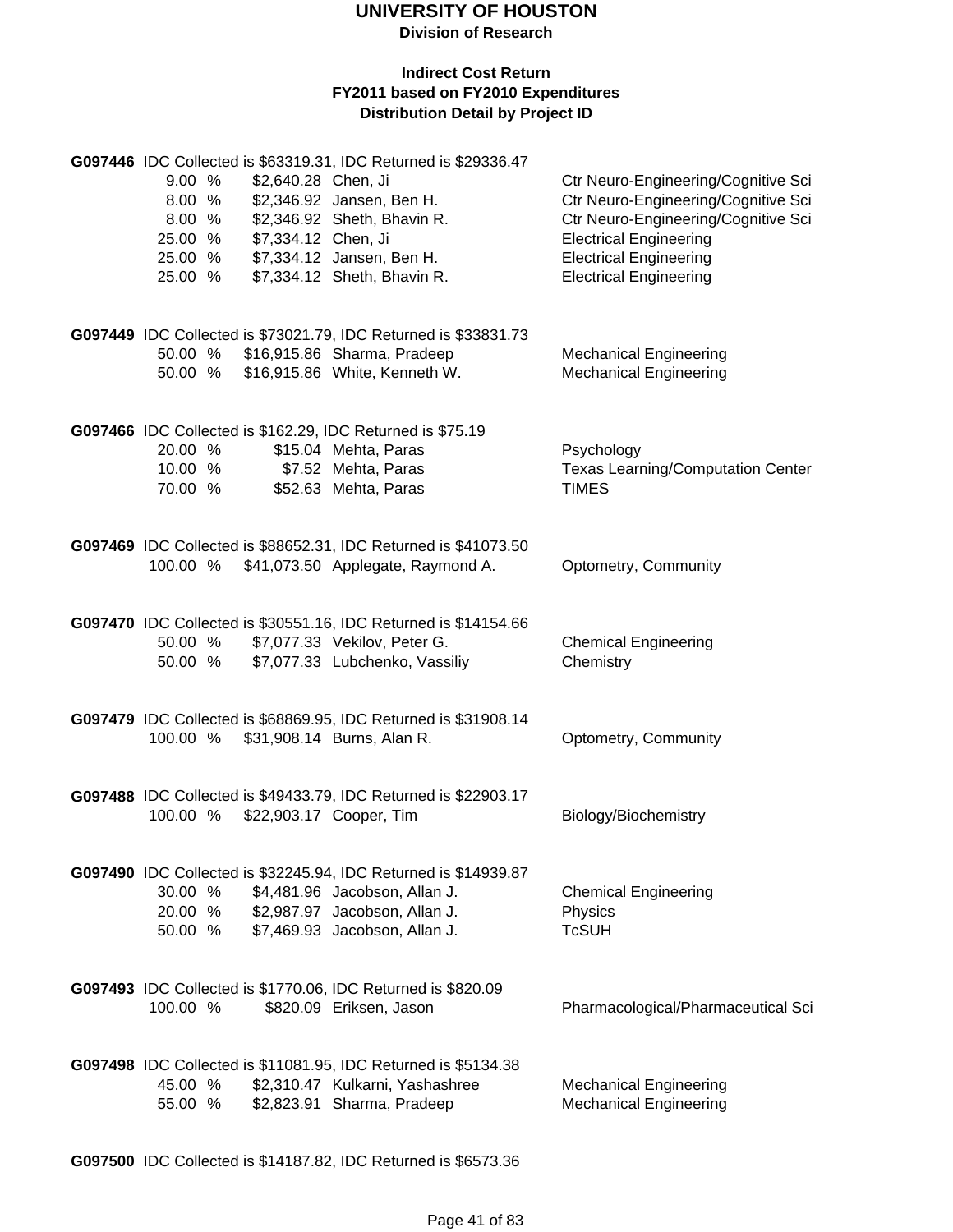| 100.00 %                                 |                      | \$6,573.36 Layne, Charles S.                                                                                                                           | Health and Human Performance                                                                                                                                   |
|------------------------------------------|----------------------|--------------------------------------------------------------------------------------------------------------------------------------------------------|----------------------------------------------------------------------------------------------------------------------------------------------------------------|
|                                          |                      |                                                                                                                                                        |                                                                                                                                                                |
| 100.00 %                                 |                      | G097503 IDC Collected is \$16132.09, IDC Returned is \$7474.16<br>\$7,474.16 Young, Frederick M.                                                       | <b>Small Business Development Center</b>                                                                                                                       |
| 100.00 %                                 |                      | G097515 IDC Collected is \$415.56, IDC Returned is \$192.53<br>\$192.53 Waight, Consuelo                                                               | Human Development/Consumer Sci                                                                                                                                 |
| 25.00 %<br>25.00 %<br>25.00 %<br>25.00 % | \$1,390.24 Chen, Hua | G097519 IDC Collected is \$12002.65, IDC Returned is \$5560.95<br>\$1,390.24 Aparasu, Rajender<br>\$1,390.24 Aparasu, Rajender<br>\$1,390.24 Chen, Hua | <b>Clinical Sciences and Administration</b><br><b>Clinical Sciences and Administration</b><br>Institute for Community Health<br>Institute for Community Health |
| 50.00 %<br>50.00 %                       |                      | G097522 IDC Collected is \$-0.56, IDC Returned is \$-0.26<br>-\$0.13 Kakadiaris, Ioannis<br>-\$0.13 Kakadiaris, Ioannis                                | <b>Computer Science</b><br><b>Texas Learning/Computation Center</b>                                                                                            |
| 50.00 %<br>50.00 %                       |                      | G097524 IDC Collected is \$-642.14, IDC Returned is \$-297.51<br>-\$148.75 Fofanov, Yuriy<br>-\$148.75 Fofanov, Yuriy                                  | <b>Computer Science</b><br><b>Texas Learning/Computation Center</b>                                                                                            |
| 100.00 %                                 |                      | G097528 IDC Collected is \$26481.37, IDC Returned is \$12269.08<br>\$12,269.08 Hernandez, Arturo E.                                                    | Psychology                                                                                                                                                     |
| 100.00 %                                 |                      | G097534 IDC Collected is \$-3002.47, IDC Returned is \$-1391.07<br>-\$1,391.07 Strasser, Peter                                                         | <b>Chemical Engineering</b>                                                                                                                                    |
| 100.00 %                                 |                      | G097543 IDC Collected is \$27904.63, IDC Returned is \$12928.49<br>\$12,928.49 Gabriel, Edgar                                                          | <b>Computer Science</b>                                                                                                                                        |
| 50.00 %<br>50.00 %                       |                      | G097544 IDC Collected is \$-5117.75, IDC Returned is \$-2371.10<br>-\$1,185.55 Kakadiaris, Ioannis<br>-\$1,185.55 Kakadiaris, Ioannis                  | <b>Computer Science</b><br><b>Texas Learning/Computation Center</b>                                                                                            |
| 100.00 %                                 |                      | G097546 IDC Collected is \$1978.67, IDC Returned is \$916.74<br>\$916.74 Cheng, Liang-Chih                                                             | Information & Logistics Technology                                                                                                                             |
| 60.00 %<br>40.00 %                       |                      | G097554 IDC Collected is \$4738.45, IDC Returned is \$2195.37<br>\$1,317.22 Salama, Kamel<br>\$878.15 Salama, Kamel                                    | <b>Mechanical Engineering</b><br><b>TcSUH</b>                                                                                                                  |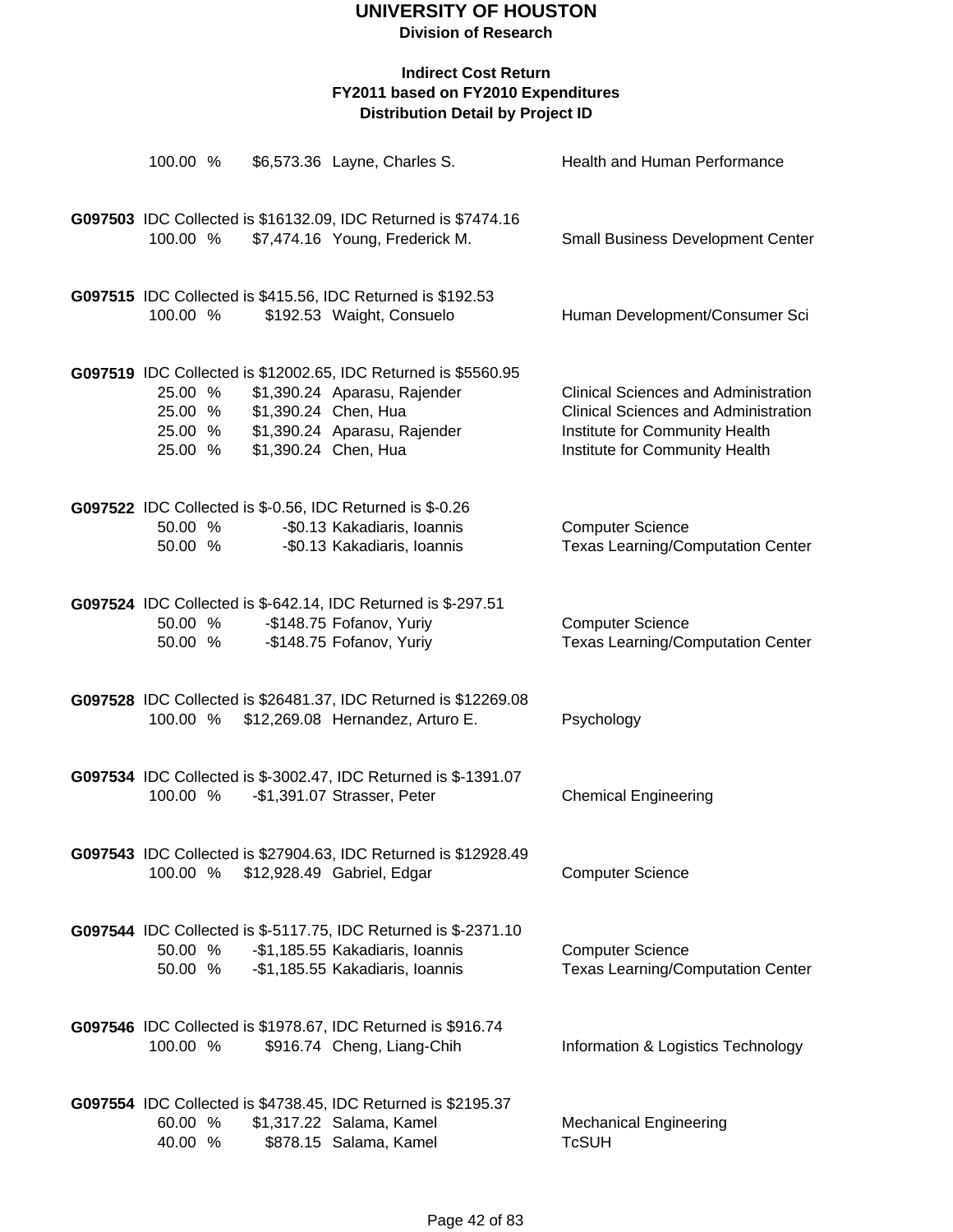| 25.00 %<br>25.00 %<br>25.00 %<br>25.00 % | G097574 IDC Collected is \$-7877.34, IDC Returned is \$-3649.65<br>-\$912.41 Lefer, Barry<br>-\$912.41 Rappenglueck, Bernhard<br>-\$912.41 Lefer, Barry<br>-\$912.41 Rappenglueck, Bernhard     | Geosciences<br>Geosciences<br>Inst Multidimensional Air Quality Study<br>Inst Multidimensional Air Quality Study                           |
|------------------------------------------|-------------------------------------------------------------------------------------------------------------------------------------------------------------------------------------------------|--------------------------------------------------------------------------------------------------------------------------------------------|
| 50.00 %<br>50.00 %                       | G097591 IDC Collected is \$21375.76, IDC Returned is \$9903.60<br>\$4,951.80 Castagna, John<br>\$4,951.80 Castagna, John                                                                        | Center for Applied Geoscience Excellence<br>Geosciences                                                                                    |
| 25.00 %<br>25.00 %<br>25.00 %<br>25.00 % | G097599 IDC Collected is \$24909.16, IDC Returned is \$11540.66<br>\$2,885.17 Lefer, Barry<br>\$2,885.17 Rappenglueck, Bernhard<br>\$2,885.17 Lefer, Barry<br>\$2,885.17 Rappenglueck, Bernhard | Geosciences<br>Geosciences<br>Inst Multidimensional Air Quality Study<br>Inst Multidimensional Air Quality Study                           |
| 50.00 %<br>50.00 %                       | G097602 IDC Collected is \$10815.95, IDC Returned is \$5011.14<br>\$2,505.57 Kakadiaris, Ioannis<br>\$2,505.57 Kakadiaris, Ioannis                                                              | <b>Computer Science</b><br><b>Texas Learning/Computation Center</b>                                                                        |
| 50.00 %<br>50.00 %                       | G097604 IDC Collected is \$3008.99, IDC Returned is \$1394.10<br>\$697.05 Fox, George E.<br>\$697.05 Willson, Richard C.                                                                        | Biology/Biochemistry<br><b>Chemical Engineering</b>                                                                                        |
| 25.00 %<br>25.00 %<br>25.00 %<br>25.00 % | G097612 IDC Collected is \$105120.60, IDC Returned is \$48703.43<br>\$12,175.86 Garbey, Marc<br>\$12,175.86 Pavlidis, Ioannis<br>\$12,175.86 Garbey, Marc<br>\$12,175.86 Pavlidis, Ioannis      | <b>Computer Science</b><br><b>Computer Science</b><br><b>Texas Learning/Computation Center</b><br><b>Texas Learning/Computation Center</b> |
| 100.00 %                                 | G097623 IDC Collected is \$347.94, IDC Returned is \$161.20<br>\$161.20 Spitzmueller, Christiane                                                                                                | Psychology                                                                                                                                 |
| 100.00 %                                 | G097625 IDC Collected is \$4545.04, IDC Returned is \$2105.76<br>\$2,105.76 Eriksen, Jason                                                                                                      | Pharmacological/Pharmaceutical Sci                                                                                                         |
| 50.00 %<br>50.00 %                       | G097639 IDC Collected is \$8621.73, IDC Returned is \$3994.53<br>\$1,997.27 Kakadiaris, Ioannis<br>\$1,997.27 Kakadiaris, Ioannis                                                               | <b>Computer Science</b><br><b>Texas Learning/Computation Center</b>                                                                        |
| 100.00 %                                 | G097646 IDC Collected is \$131.48, IDC Returned is \$60.92<br>\$60.92 Khabashesku, Valery                                                                                                       | <b>Chemical Engineering</b>                                                                                                                |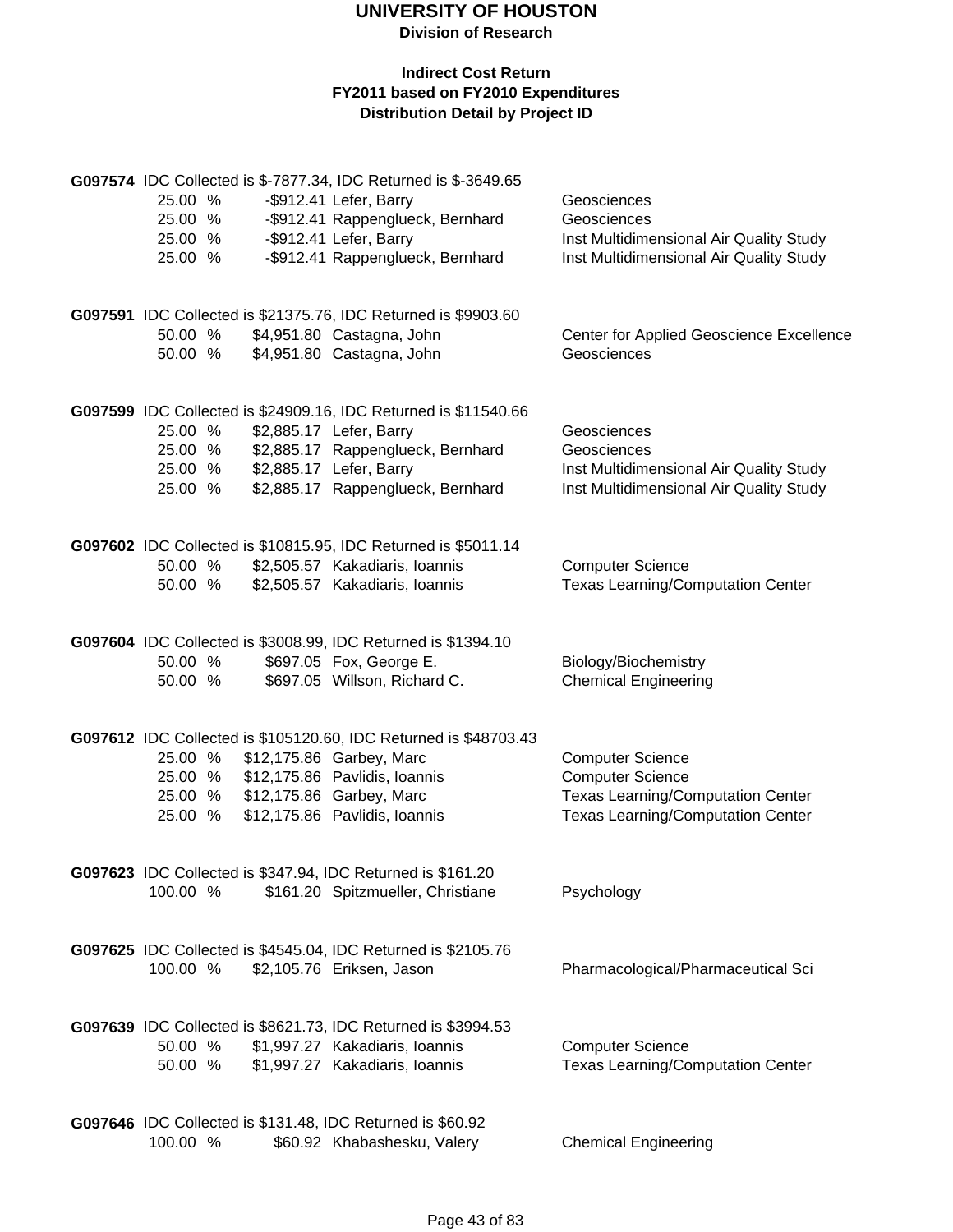| G097648 IDC Collected is \$-1262.16, IDC Returned is \$-584.77<br>100.00 %<br>-\$584.77 Khabashesku, Valery                                                                                                                | <b>Chemical Engineering</b>                                                                                                      |
|----------------------------------------------------------------------------------------------------------------------------------------------------------------------------------------------------------------------------|----------------------------------------------------------------------------------------------------------------------------------|
| G097652 IDC Collected is \$3947.66, IDC Returned is \$1828.99<br>\$914.50 Pavlidis, Ioannis<br>50.00 %<br>50.00 %<br>\$914.50 Pavlidis, Ioannis                                                                            | <b>Computer Science</b><br><b>Texas Learning/Computation Center</b>                                                              |
| G097653 IDC Collected is \$9561.58, IDC Returned is \$4429.98<br>100.00 %<br>\$4,429.98 Lapen, Thomas J.                                                                                                                   | Geosciences                                                                                                                      |
| G097661 IDC Collected is \$9043.14, IDC Returned is \$4189.78<br>\$4,189.78 Layne, Charles S.<br>100.00 %                                                                                                                  | Health and Human Performance                                                                                                     |
| G097662 IDC Collected is \$59041.34, IDC Returned is \$27354.44<br>40.00 % \$10,941.78 Claydon, Frank<br>40.00 % \$10,941.78 Long, Stuart A.<br>10.00 % \$2,735.44 Rifai, Hanadi<br>\$2,735.44 Zerda, Katherine<br>10.00 % | <b>Electrical Engineering</b><br><b>Electrical Engineering</b><br><b>Electrical Engineering</b><br><b>Electrical Engineering</b> |
| G097666 IDC Collected is \$119365.19, IDC Returned is \$55303.09<br>50.00 % \$27,651.54 McConnell, Bradley K.<br>50.00 % \$27,651.54 McConnell, Bradley K.                                                                 | Heart and Kidney Institute<br>Pharmacological/Pharmaceutical Sci                                                                 |
| G097667 IDC Collected is \$-214.63, IDC Returned is \$-99.44<br>25.00 %<br>-\$24.86 Crowder, Jerome W.<br>-\$74.58 Crowder, Jerome W.<br>75.00 %                                                                           | Anthropology<br><b>Texas Learning/Computation Center</b>                                                                         |
| G097673 IDC Collected is \$56636.97, IDC Returned is \$26240.47<br>100.00 %<br>\$26,240.47 Gao, Xiaolian                                                                                                                   | Biology/Biochemistry                                                                                                             |
| G097682 IDC Collected is \$13320.71, IDC Returned is \$6171.62<br>100.00 %<br>\$6,171.62 Snow, Jonathan E.                                                                                                                 | Geosciences                                                                                                                      |
| G097688 IDC Collected is \$-782.24, IDC Returned is \$-362.42<br>-\$181.21 Pettitt, B. Montgomery<br>50.00 %<br>-\$144.97 Pettitt, B. Montgomery<br>40.00 %<br>-\$36.24 Pettitt, B. Montgomery<br>10.00 %                  | Chemistry<br>Institute for Molecular Design<br><b>Texas Learning/Computation Center</b>                                          |
| G097689 IDC Collected is \$530.43, IDC Returned is \$245.75<br>50.00 %<br>\$122.88 Pettitt, B. Montgomery<br>\$98.30 Pettitt, B. Montgomery<br>40.00 %<br>\$24.58 Pettitt, B. Montgomery<br>10.00 %                        | Chemistry<br>Institute for Molecular Design<br><b>Texas Learning/Computation Center</b>                                          |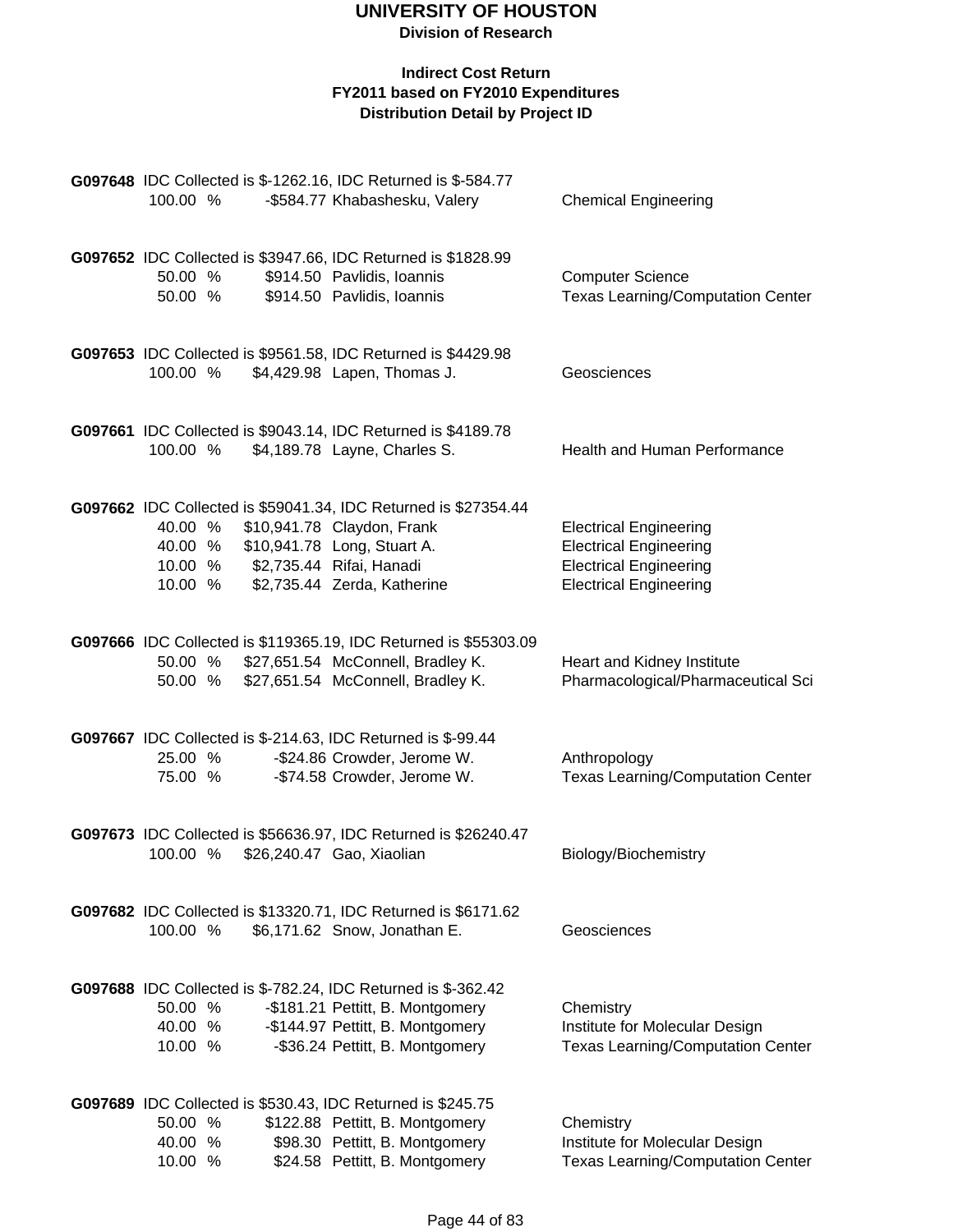| G097692 IDC Collected is \$37339.05, IDC Returned is \$17299.56<br>100.00 % \$17,299.56 Eriksen, Jason             | Pharmacological/Pharmaceutical Sci      |
|--------------------------------------------------------------------------------------------------------------------|-----------------------------------------|
| G097712 IDC Collected is \$238.54, IDC Returned is \$110.52<br>100.00 %<br>\$110.52 Rifai, Hanadi                  | <b>Civil Engineering</b>                |
| G097713 IDC Collected is \$306.31, IDC Returned is \$141.92<br>\$141.92 Rifai, Hanadi<br>100.00 %                  | Civil Engineering                       |
| G097715 IDC Collected is \$-126.63, IDC Returned is \$-58.67<br>100.00 %<br>-\$58.67 Rifai, Hanadi                 | <b>Civil Engineering</b>                |
| G097719 IDC Collected is \$8062.60, IDC Returned is \$3735.48<br>\$3,735.48 Clarkson, Gavin<br>100.00 %            | Dean, Law                               |
| G097730 IDC Collected is \$473.93, IDC Returned is \$219.58<br>\$219.58 Colby, Ira<br>100.00 %                     | <b>Community Projects - Social Work</b> |
| G097732 IDC Collected is \$160.65, IDC Returned is \$74.43<br>100.00 %<br>\$74.43 Colby, Ira                       | <b>Community Projects - Social Work</b> |
| G097735 IDC Collected is \$171.64, IDC Returned is \$79.52<br>\$79.52 Colby, Ira<br>100.00 %                       | <b>Community Projects - Social Work</b> |
| G097736 IDC Collected is \$1521.57, IDC Returned is \$704.96<br>100.00 %<br>\$704.96 Colby, Ira                    | <b>Community Projects - Social Work</b> |
| G097738 IDC Collected is \$968.82, IDC Returned is \$448.86<br>100.00 %<br>\$448.86 Colby, Ira                     | <b>Community Projects - Social Work</b> |
| G097767 IDC Collected is \$2154.11, IDC Returned is \$998.02<br>100.00 %<br>\$998.02 Han, De-Hua                   | Geosciences                             |
| G097785 IDC Collected is \$135.81, IDC Returned is \$62.92<br>100.00 %<br>\$62.92 Smith, Dennis                    | Health and Human Performance            |
| G097801 IDC Collected is \$43520.31, IDC Returned is \$20163.39<br>100.00 %<br>\$20,163.39 Advincula, Rigoberto C. | Chemistry                               |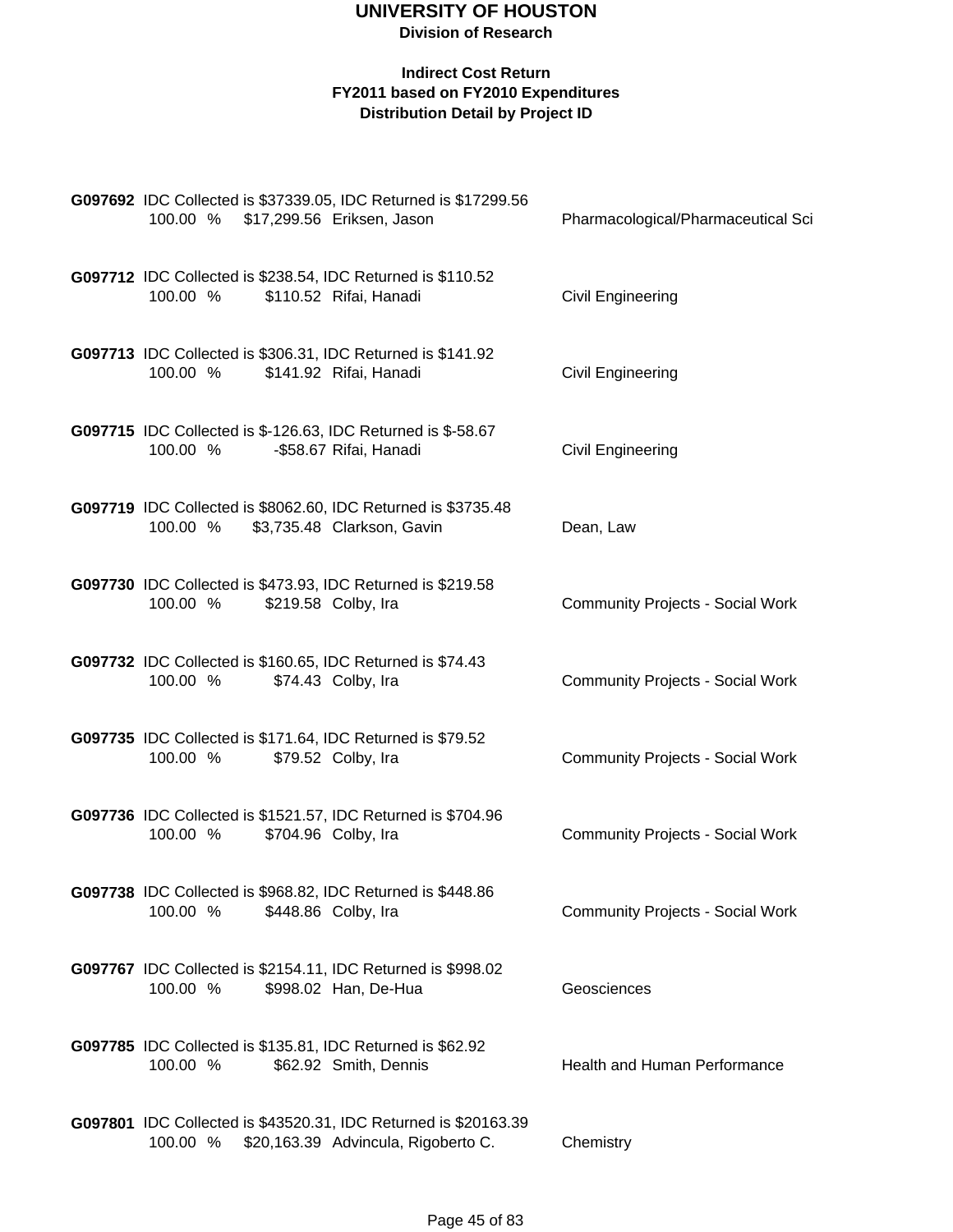| 100.00 %                      |                       | G097808 IDC Collected is \$4379.90, IDC Returned is \$2029.25<br>\$2,029.25 Bowen, John                                                                         | Hotel and Restaurant Management                                                                     |
|-------------------------------|-----------------------|-----------------------------------------------------------------------------------------------------------------------------------------------------------------|-----------------------------------------------------------------------------------------------------|
| 100.00 %                      | \$9,630.84 Chen, Ji   | G097809 IDC Collected is \$20787.04, IDC Returned is \$9630.84                                                                                                  | <b>Electrical Engineering</b>                                                                       |
| 35.00 %<br>50.00 %<br>15.00 % |                       | G097811 IDC Collected is \$30788.54, IDC Returned is \$14264.64<br>\$4,992.62 Feng, Qianmei<br>\$7,132.32 Lim, Gino J.<br>\$2,139.70 Parsaei, Hamid R.          | <b>Industrial Engineering</b><br><b>Industrial Engineering</b><br><b>Industrial Engineering</b>     |
| 50.00 %<br>50.00 %            |                       | G097815 IDC Collected is \$3025.85, IDC Returned is \$1401.91<br>\$700.95 Harold, Michael P.<br>\$700.95 Rooks, Charles                                         | <b>Chemical Engineering</b><br><b>Chemical Engineering</b>                                          |
| 100.00 %                      | \$6,660.27 Li, Aibing | G097821 IDC Collected is \$14375.41, IDC Returned is \$6660.27                                                                                                  | Geosciences                                                                                         |
| 100.00 %                      |                       | G097824 IDC Collected is \$20535.50, IDC Returned is \$9514.30<br>\$9,514.30 Rifai, Hanadi                                                                      | <b>Civil Engineering</b>                                                                            |
| 20.00 %<br>10.00 %<br>70.00 % |                       | G097826 IDC Collected is \$27586.84, IDC Returned is \$12781.26<br>\$2,556.25 Francis, David J.<br>\$1,278.13 Francis, David J.<br>\$8,946.88 Francis, David J. | Psychology<br><b>Texas Learning/Computation Center</b><br><b>TIMES</b>                              |
| 60.00 %<br>40.00 %            |                       | G097831 IDC Collected is \$31482.28, IDC Returned is \$14586.06<br>\$8,751.63 Baldelli, Steve<br>\$5,834.42 Baldelli, Steve                                     | Chemistry<br><b>TcSUH</b>                                                                           |
| 34.00 %<br>33.00 %<br>33.00 % |                       | G097840 IDC Collected is \$14499.37, IDC Returned is \$6717.70<br>\$2,284.02 Harold, Michael P.<br>\$2,216.84 Muncrief, Rachel<br>\$2,216.84 Rooks, Charles     | <b>Chemical Engineering</b><br><b>Chemical Engineering</b><br><b>Chemical Engineering</b>           |
| 100.00 %                      |                       | G097845 IDC Collected is \$-0.03, IDC Returned is \$-0.01<br>-\$0.01 Maher, Lynn M.                                                                             | <b>Communication Disorders</b>                                                                      |
| 24.00 %<br>5.00 %<br>23.50 %  |                       | G097855 IDC Collected is \$22803.69, IDC Returned is \$10565.18<br>\$2,535.64 Ruchhoeft, Paul<br>\$528.26 Willson, Richard C.<br>\$2,482.82 Ruchhoeft, Paul     | Ctr for Integrated Bio/Nano Systems<br><b>Chemical Engineering</b><br><b>Electrical Engineering</b> |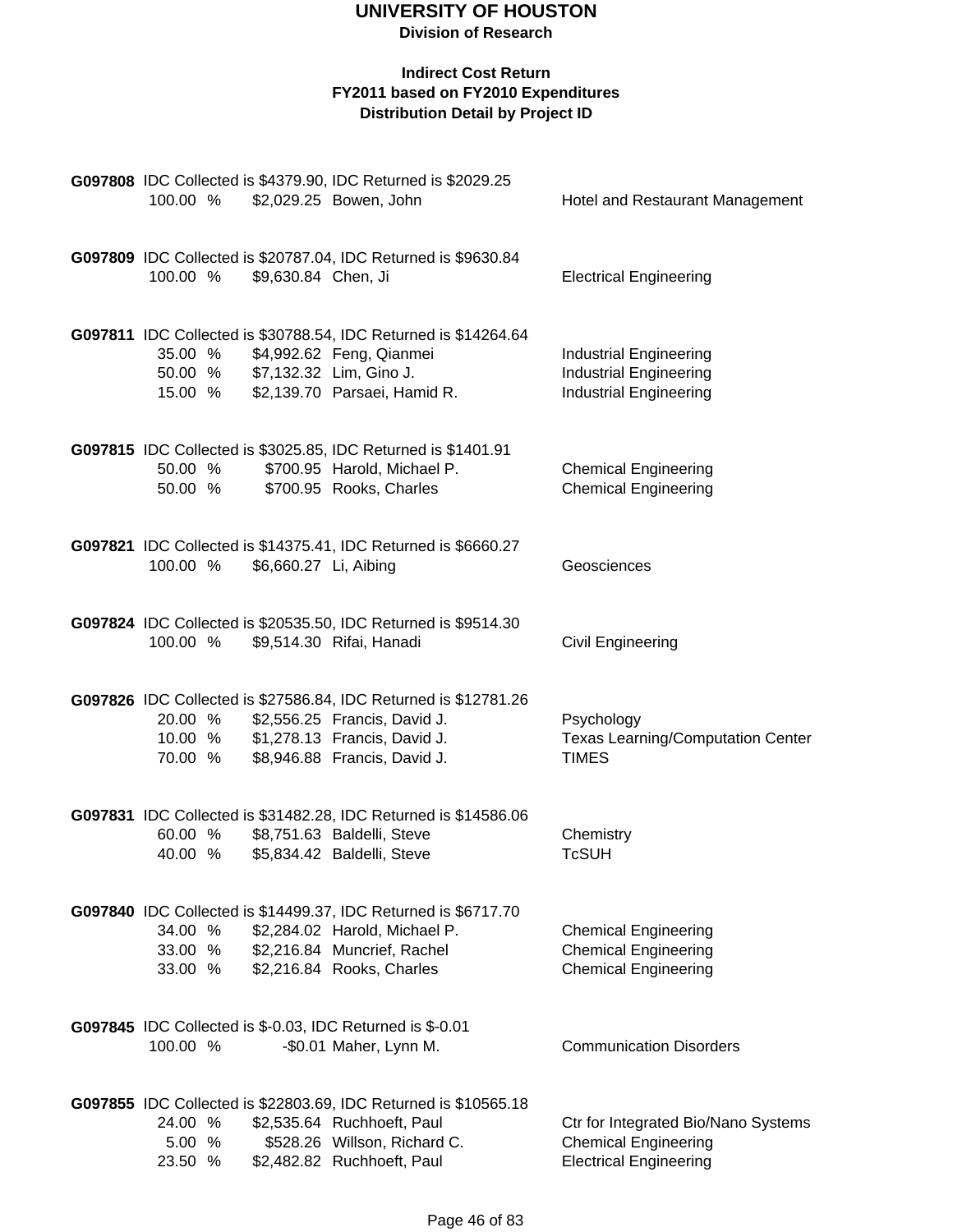| 47.50 %                                                  |                      | \$5,018.46 Larin, Kirill                                                                                                                                                                                                                | <b>Mechanical Engineering</b>                                                                                                                    |
|----------------------------------------------------------|----------------------|-----------------------------------------------------------------------------------------------------------------------------------------------------------------------------------------------------------------------------------------|--------------------------------------------------------------------------------------------------------------------------------------------------|
| 100.00 %                                                 |                      | G097885 IDC Collected is \$8301.30, IDC Returned is \$3846.08<br>\$3,846.08 Blake, Margaret L.                                                                                                                                          | <b>Communication Disorders</b>                                                                                                                   |
| 100.00 %                                                 |                      | G097886 IDC Collected is \$-309.88, IDC Returned is \$-143.57<br>-\$143.57 Shah, Shishir                                                                                                                                                | <b>Computer Science</b>                                                                                                                          |
| 50.00 %<br>50.00 %                                       |                      | G097903 IDC Collected is \$28463.69, IDC Returned is \$13187.51<br>\$6,593.76 Donnelly, Vincent M.<br>\$6,593.76 Economou, Demetre J.                                                                                                   | <b>Chemical Engineering</b><br><b>Chemical Engineering</b>                                                                                       |
|                                                          |                      | G097919 IDC Collected is \$60711.00, IDC Returned is \$28128.01<br>100.00 % \$28,128.01 Clarkson, Gavin                                                                                                                                 | Dean, Law                                                                                                                                        |
| 100.00 %                                                 |                      | G097933 IDC Collected is \$13112.72, IDC Returned is \$6075.25<br>\$6,075.25 Fitzgibbon, William E.                                                                                                                                     | <b>Texas Manufacturing Assistance Center</b>                                                                                                     |
| 100.00 %                                                 |                      | G097935 IDC Collected is \$2921.26, IDC Returned is \$1353.45<br>\$1,353.45 Paloski, William H.                                                                                                                                         | Health and Human Performance                                                                                                                     |
| 100.00 %                                                 | \$10,168.08 Han, Zhu | G097936 IDC Collected is \$21946.60, IDC Returned is \$10168.08                                                                                                                                                                         | <b>Electrical Engineering</b>                                                                                                                    |
|                                                          |                      | G097938 IDC Collected is \$289930.46, IDC Returned is \$134327.68<br>80.00 % \$107,462.15 Valdez, Avelardo<br>20.00 % \$26,865.54 Cepeda, Alice                                                                                         | Drug and Social Policy Research<br>Sociology                                                                                                     |
| 2.00 %<br>1.00%<br>90.00 %<br>7.00 %                     |                      | G097942 IDC Collected is \$9943.05, IDC Returned is \$4606.71<br>\$92.13 Francis, David J.<br>\$46.07 Francis, David J.<br>\$4,146.04 Carlson, Coleen<br>\$322.47 Francis, David J.                                                     | Psychology<br><b>Texas Learning/Computation Center</b><br><b>TIMES</b><br><b>TIMES</b>                                                           |
| 18.00 %<br>2.00%<br>9.00%<br>1.00 %<br>63.00 %<br>7.00 % |                      | G097943 IDC Collected is \$2195.47, IDC Returned is \$1017.18<br>\$183.09 Carlson, Coleen<br>\$20.34 Francis, David J.<br>\$91.55 Carlson, Coleen<br>\$10.17 Francis, David J.<br>\$640.83 Carlson, Coleen<br>\$71.20 Francis, David J. | Psychology<br>Psychology<br><b>Texas Learning/Computation Center</b><br><b>Texas Learning/Computation Center</b><br><b>TIMES</b><br><b>TIMES</b> |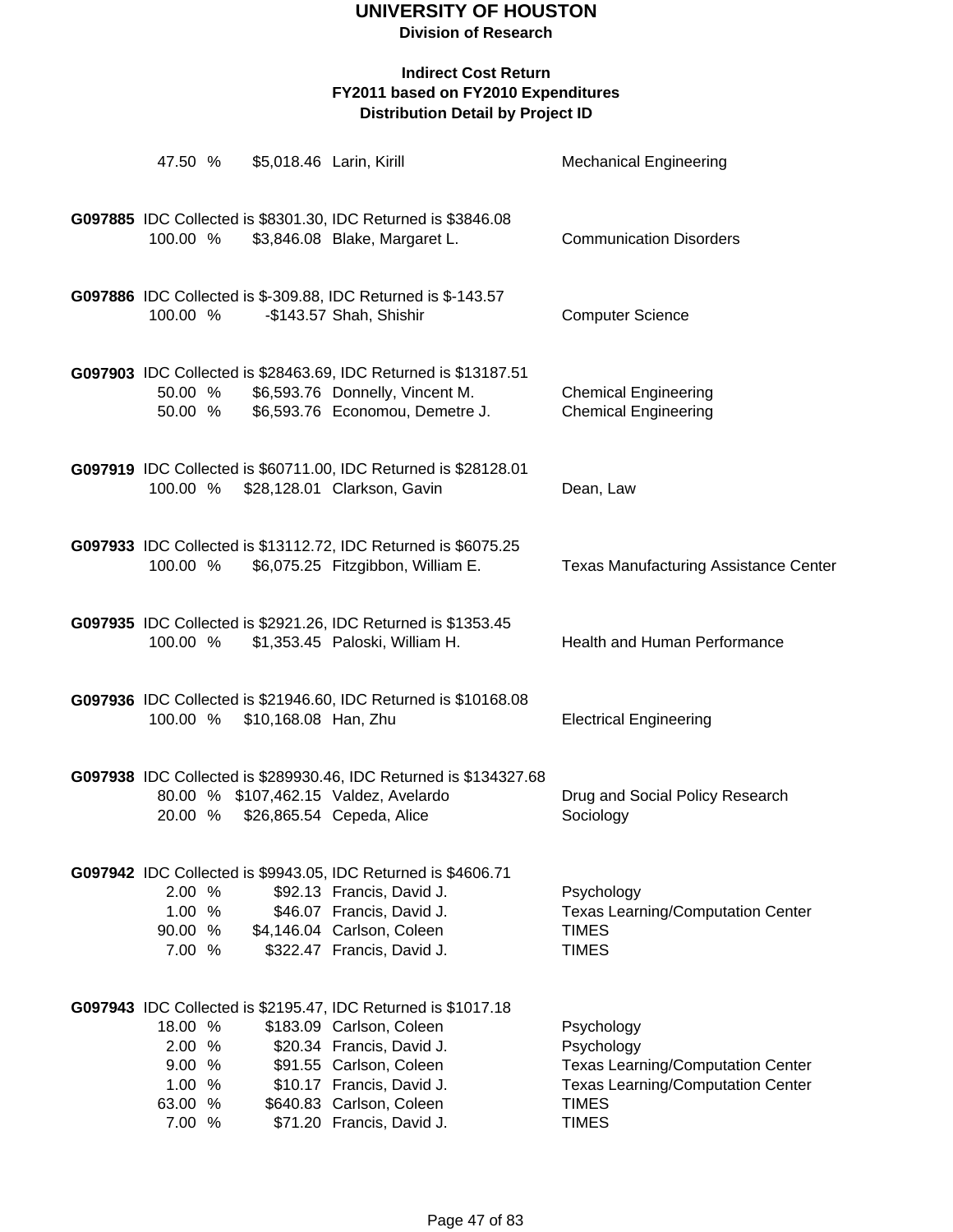**Division of Research**

| 18.00 %<br>2.00 %<br>9.00 %<br>1.00 %<br>63.00 %<br>7.00 %                                       | G097945 IDC Collected is \$96197.08, IDC Returned is \$44569.07<br>\$8,022.43 Carlson, Coleen<br>\$891.38 Francis, David J.<br>\$4,011.22 Carlson, Coleen<br>\$445.69 Francis, David J.<br>\$28,078.51 Carlson, Coleen<br>\$3,119.83 Francis, David J. | Psychology<br>Psychology<br><b>Texas Learning/Computation Center</b><br><b>Texas Learning/Computation Center</b><br><b>TIMES</b><br><b>TIMES</b> |
|--------------------------------------------------------------------------------------------------|--------------------------------------------------------------------------------------------------------------------------------------------------------------------------------------------------------------------------------------------------------|--------------------------------------------------------------------------------------------------------------------------------------------------|
| G097980 IDC Collected is \$432.67, IDC Returned is \$200.46<br>100.00 %                          | \$200.46 Dworkin, Anthony Gary                                                                                                                                                                                                                         | Sociology                                                                                                                                        |
| 50.00 %<br>50.00 %                                                                               | G097986 IDC Collected is \$21871.69, IDC Returned is \$10133.37<br>\$5,066.69 Lefer, Barry<br>\$5,066.69 Lefer, Barry                                                                                                                                  | Geosciences<br>Inst Multidimensional Air Quality Study                                                                                           |
| G097994 IDC Collected is \$1383.91, IDC Returned is \$641.18<br>50.00 %<br>50.00 %               | \$320.59 Chow, Diana S. L.<br>\$320.59 Chow, Diana S. L.                                                                                                                                                                                               | Institute for Drug Education and Research<br>Pharmacological/Pharmaceutical Sci                                                                  |
| 80.00 %<br>10.00 %<br>10.00 %                                                                    | G097999 IDC Collected is \$14030.11, IDC Returned is \$6500.29<br>\$5,200.23 Vipulanandan, Cumaraswamy<br>\$650.03 Vipulanandan, Cumaraswamy<br>\$650.03 Vipulanandan, Cumaraswamy                                                                     | <b>Ctr Innovative Grouting Mats/Tech</b><br><b>Civil Engineering</b><br>Texas Hurricane Ctr Innovative Tech                                      |
| G098012 IDC Collected is \$4567.50, IDC Returned is \$2116.17<br>100.00 %<br>\$2,116.17 Han, Zhu |                                                                                                                                                                                                                                                        | <b>Electrical Engineering</b>                                                                                                                    |
| 23.30 %<br>26.70 %<br>26.70 %<br>23.30 %                                                         | G098025 IDC Collected is \$32350.10, IDC Returned is \$14988.12<br>\$3,492.23 Yu, Qingkai<br>\$4,001.83 Bao, Jiming<br>\$4,001.83 Bao, Jiming<br>\$3,492.23 Yu, Qingkai                                                                                | <b>Center for Advanced Materials</b><br>Ctr for Integrated Bio/Nano Systems<br><b>Electrical Engineering</b><br><b>Electrical Engineering</b>    |
| 100.00 %                                                                                         | G098034 IDC Collected is \$19557.67, IDC Returned is \$9061.26<br>\$9,061.26 Tam, Vincent                                                                                                                                                              | <b>Clinical Sciences and Administration</b>                                                                                                      |
| G098040 IDC Collected is \$587.89, IDC Returned is \$272.38<br>100.00 %                          | \$272.38 Stevenson, Scott B.                                                                                                                                                                                                                           | Optometry, Community                                                                                                                             |
| 100.00 % \$70,988.76 Dryer, Stuart E.                                                            | G098081 IDC Collected is \$153220.87, IDC Returned is \$70988.76                                                                                                                                                                                       | Biology/Biochemistry                                                                                                                             |
|                                                                                                  | G098102 IDC Collected is \$38775.78, IDC Returned is \$17965.21                                                                                                                                                                                        |                                                                                                                                                  |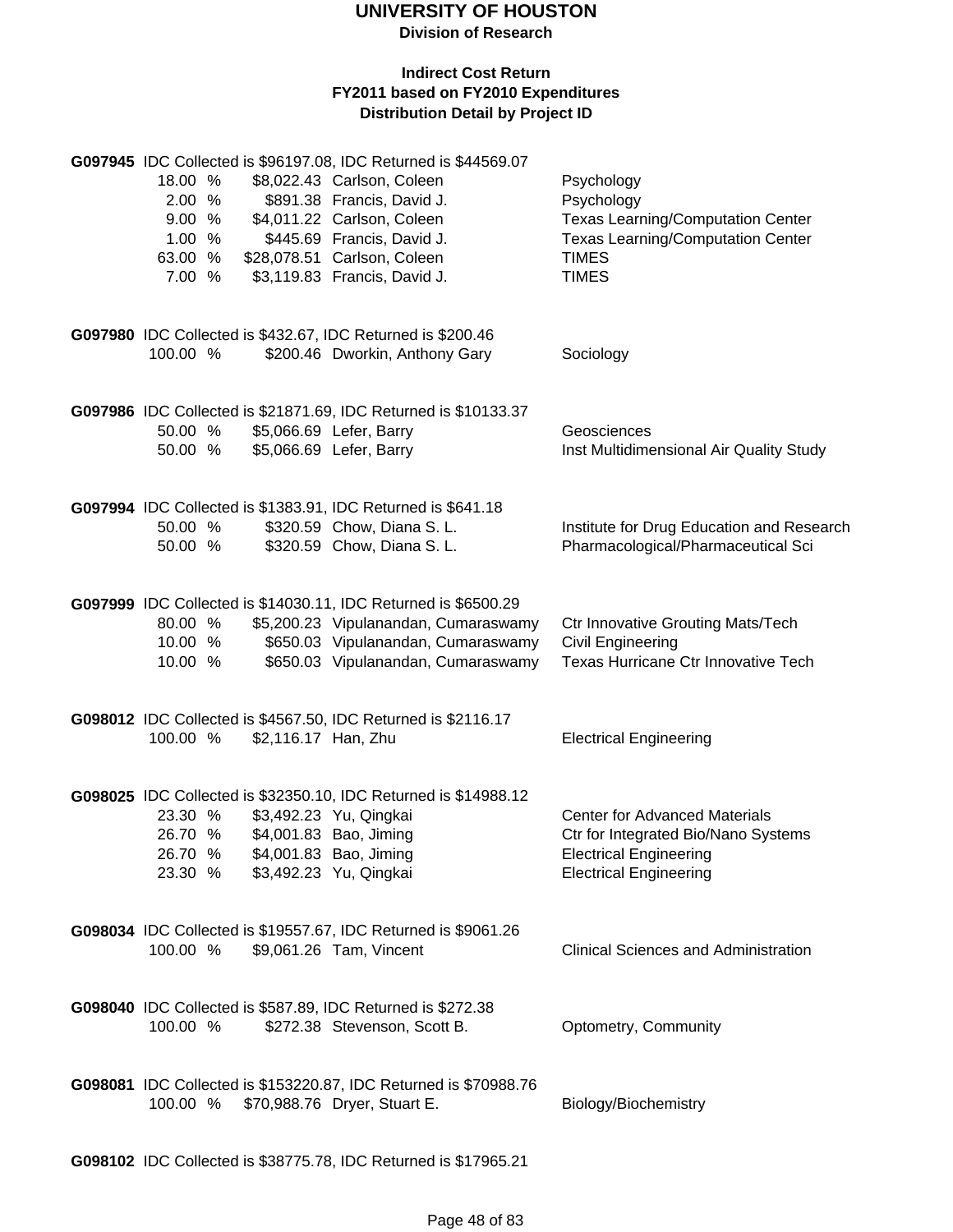| 60.00 %<br>40.00 %            |  | \$10,779.12 Lee, T. Randall<br>\$7,186.08 Lee, T. Randall                                                                                                       | Chemistry<br><b>TcSUH</b>                                                                       |
|-------------------------------|--|-----------------------------------------------------------------------------------------------------------------------------------------------------------------|-------------------------------------------------------------------------------------------------|
| 100.00 %                      |  | G098106 IDC Collected is \$1478.31, IDC Returned is \$684.92<br>\$684.92 Hu, Ming                                                                               | Pharmacological/Pharmaceutical Sci                                                              |
| 50.00 %<br>50.00 %            |  | G098128 IDC Collected is \$2730.02, IDC Returned is \$1264.85<br>\$632.42 Donnelly, Vincent M.<br>\$632.42 Economou, Demetre J.                                 | <b>Chemical Engineering</b><br><b>Chemical Engineering</b>                                      |
| 100.00 %                      |  | G098135 IDC Collected is \$9363.77, IDC Returned is \$4338.33<br>\$4,338.33 Grills-Taqueche, Amie E.                                                            | Psychology                                                                                      |
| 60.00 %<br>40.00 %            |  | G098136 IDC Collected is \$17134.88, IDC Returned is \$7938.76<br>\$4,763.26 Bassler, Kevin E.<br>\$3,175.50 Bassler, Kevin E.                                  | Physics<br><b>TcSUH</b>                                                                         |
| 100.00 %                      |  | G098141 IDC Collected is \$2759.66, IDC Returned is \$1278.58<br>\$1,278.58 Krishnamoorti, Ramanan                                                              | <b>Chemical Engineering</b>                                                                     |
| 35.00 %<br>35.00 %<br>30.00 % |  | G098149 IDC Collected is \$2606.47, IDC Returned is \$1207.60<br>\$422.66 Franchek, Matthew<br>\$422.66 Grigoriadis, Karolos M.<br>\$362.28 Mohammadpour, Javad | <b>Mechanical Engineering</b><br><b>Mechanical Engineering</b><br><b>Mechanical Engineering</b> |
| 100.00 %                      |  | G098151 IDC Collected is \$1777.39, IDC Returned is \$823.48<br>\$823.48 Luss, Dan                                                                              | <b>Chemical Engineering</b>                                                                     |
| 100.00 %                      |  | G098162 IDC Collected is \$216.46, IDC Returned is \$100.29<br>\$100.29 Prince, Randall A.                                                                      | Clinical Sciences and Administration                                                            |
| 90.00 %<br>10.00 %            |  | G098163 IDC Collected is \$7649.36, IDC Returned is \$3544.02<br>\$3,189.62 Lewis, Russell<br>\$354.40 Prince, Randall A.                                       | <b>Clinical Sciences and Administration</b><br><b>Clinical Sciences and Administration</b>      |
| 12.50 %<br>87.50 %            |  | G098166 IDC Collected is \$14259.92, IDC Returned is \$6606.76<br>\$825.85 Clarke, Mark S.<br>\$5,780.92 O'Connor, Daniel                                       | <b>Health and Human Performance</b><br>Health and Human Performance                             |
|                               |  | G098167 IDC Collected is \$24981.85, IDC Returned is \$11574.34<br>100.00 % \$11,574.34 Pennings, Steve C.                                                      | Biology/Biochemistry                                                                            |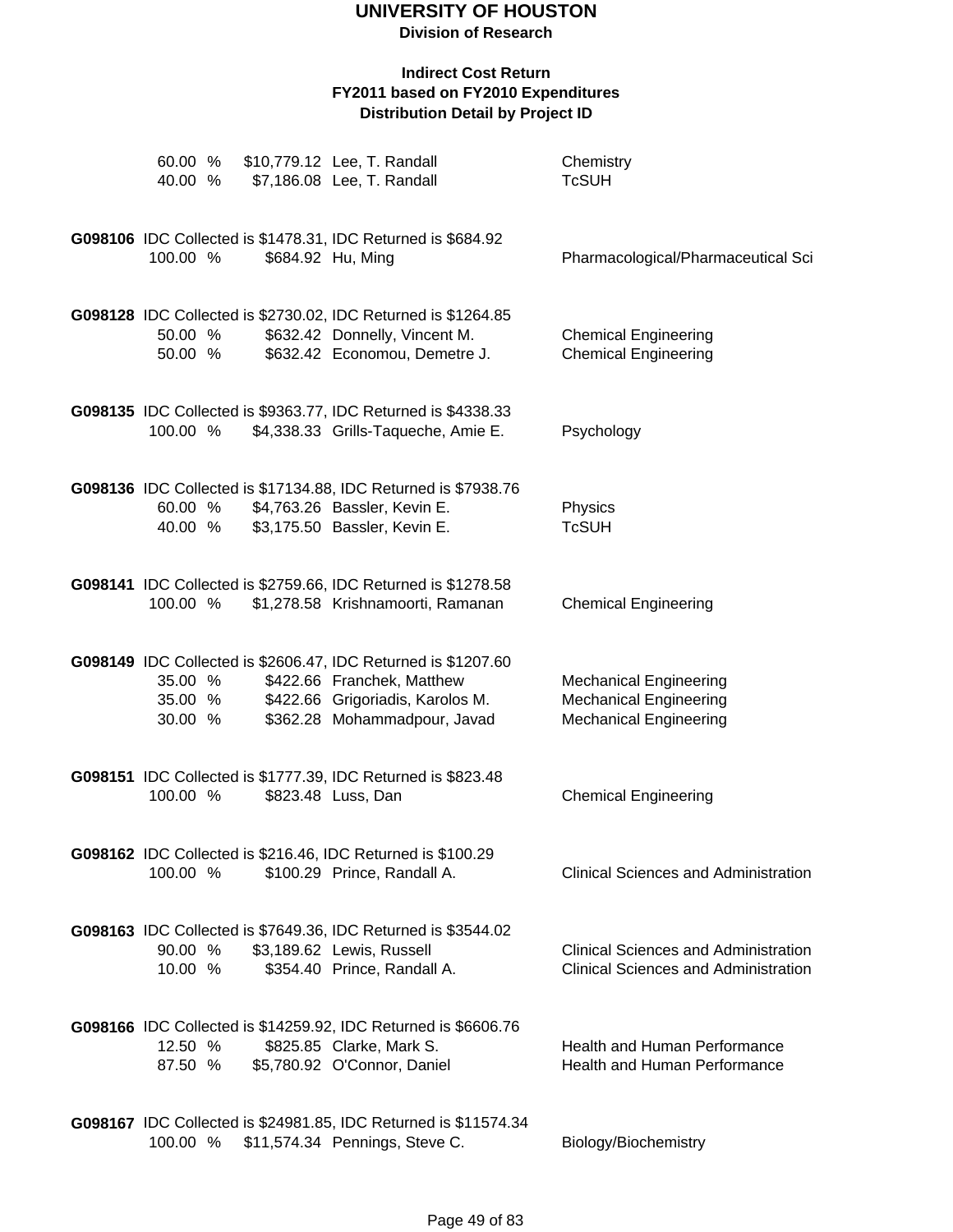**Division of Research**

| 50.00 %<br>50.00 %            | \$4,919.01 Li, Liming<br>\$4,919.01 Li, Liming | G098168 IDC Collected is \$21234.22, IDC Returned is \$9838.03                                                                                                        | Geosciences<br>Inst Multidimensional Air Quality Study                                               |
|-------------------------------|------------------------------------------------|-----------------------------------------------------------------------------------------------------------------------------------------------------------------------|------------------------------------------------------------------------------------------------------|
| 100.00 %                      |                                                | G098176 IDC Collected is \$901.85, IDC Returned is \$417.84<br>\$417.84 Spitzmueller, Christiane                                                                      | Psychology                                                                                           |
| 100.00 %                      |                                                | G098181 IDC Collected is \$88.00, IDC Returned is \$40.77<br>\$40.77 Prince, Randall A.                                                                               | <b>Clinical Sciences and Administration</b>                                                          |
| 100.00 %                      |                                                | G098184 IDC Collected is \$12877.28, IDC Returned is \$5966.17<br>\$5,966.17 Thummel, Randolph P.                                                                     | Chemistry                                                                                            |
| 100.00 %                      |                                                | G098186 IDC Collected is \$279.57, IDC Returned is \$129.53<br>\$129.53 Freiberg, H. Jerome                                                                           | <b>Consistency Mgmt and Coop Disc</b>                                                                |
| 100.00 %                      |                                                | G098193 IDC Collected is \$-381.37, IDC Returned is \$-176.69<br>-\$176.69 Freiberg, H. Jerome                                                                        | <b>Consistency Mgmt and Coop Disc</b>                                                                |
| 100.00 %                      |                                                | G098198 IDC Collected is \$1798.98, IDC Returned is \$833.49<br>\$833.49 Deng, Zhigang                                                                                | <b>Computer Science</b>                                                                              |
| 70.00 %<br>20.00 %<br>10.00 % |                                                | G098200 IDC Collected is \$23.59, IDC Returned is \$10.93<br>\$7.65 Vipulanandan, Cumaraswamy<br>\$2.19 Vipulanandan, Cumaraswamy<br>\$1.09 Vipulanandan, Cumaraswamy | <b>Ctr Innovative Grouting Mats/Tech</b><br>Civil Engineering<br>Texas Hurricane Ctr Innovative Tech |
| 100.00 %                      |                                                | G098206 IDC Collected is \$13942.69, IDC Returned is \$6459.79<br>\$6,459.79 Robinson, Alexander                                                                      | Geosciences                                                                                          |
| 50.00 %                       |                                                | G098211 IDC Collected is \$60839.77, IDC Returned is \$28187.67<br>50.00 % \$14,093.84 Jacobson, Allan J.<br>\$14,093.84 Jacobson, Allan J.                           | Chemistry<br><b>TcSUH</b>                                                                            |
| 50.00 %<br>50.00 %            |                                                | G098212 IDC Collected is \$5358.72, IDC Returned is \$2482.75<br>\$1,241.37 Pinsky, Lawrence S.<br>\$1,241.37 Pinsky, Lawrence S.                                     | Physics<br><b>Texas Learning/Computation Center</b>                                                  |
| 100.00 %                      |                                                | G098216 IDC Collected is \$41443.41, IDC Returned is \$19201.15<br>\$19,201.15 Gao, Xiaolian                                                                          | Biology/Biochemistry                                                                                 |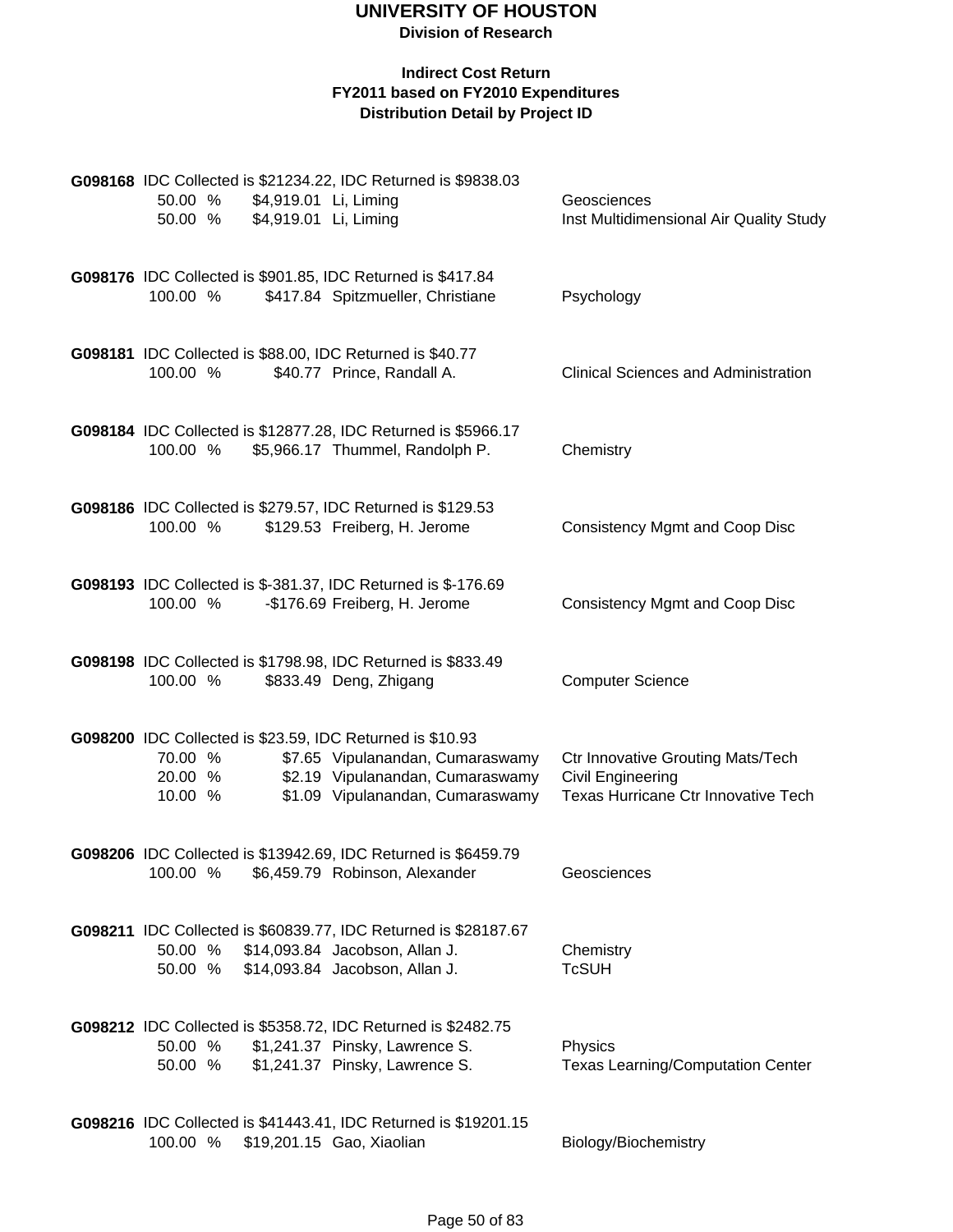| 30.00 %<br>30.00 %<br>40.00 %                       |  | G098221 IDC Collected is \$25203.43, IDC Returned is \$11677.00<br>\$3,503.10 Caboussat, Alexandre<br>\$3,503.10 Dean, Edward J.<br>\$4,670.80 Glowinski, Roland                                                                              | Mathematics<br><b>Mathematics</b><br>Mathematics                                                                                                            |
|-----------------------------------------------------|--|-----------------------------------------------------------------------------------------------------------------------------------------------------------------------------------------------------------------------------------------------|-------------------------------------------------------------------------------------------------------------------------------------------------------------|
| 25.00 %<br>75.00 %                                  |  | G098247 IDC Collected is \$7239.59, IDC Returned is \$3354.17<br>\$838.54 Litvinchuk, Alexander<br>\$2,515.63 Litvinchuk, Alexander                                                                                                           | Physics<br><b>TcSUH</b>                                                                                                                                     |
| 100.00 %                                            |  | G098248 IDC Collected is \$64.35, IDC Returned is \$29.81<br>\$29.81 Lu, Qian                                                                                                                                                                 | Psychology                                                                                                                                                  |
| 100.00 %                                            |  | G098252 IDC Collected is \$958.38, IDC Returned is \$444.03<br>\$444.03 Snow, Jonathan E.                                                                                                                                                     | Geosciences                                                                                                                                                 |
| 33.00 %<br>33.00 %<br>34.00 %                       |  | G098264 IDC Collected is \$28521.27, IDC Returned is \$13214.19<br>\$4,360.68 Glowinski, Roland<br>\$4,360.68 Hoppe, Ronald<br>\$4,492.82 Pan, Tsorng-Whay                                                                                    | <b>Mathematics</b><br><b>Mathematics</b><br><b>Mathematics</b>                                                                                              |
| 100.00 %                                            |  | G098265 IDC Collected is \$25124.97, IDC Returned is \$11640.65<br>\$11,640.65 Ordonez, Carlos                                                                                                                                                | <b>Computer Science</b>                                                                                                                                     |
| 16.00 %<br>33.00 %<br>17.50 %<br>16.00 %<br>17.50 % |  | G098272 IDC Collected is \$39327.42, IDC Returned is \$18220.79<br>\$2,915.33 Kakadiaris, Ioannis<br>\$6,012.86 Azencott, Robert G.<br>\$3,188.64 Papadakis, Emanuel I.<br>\$2,915.33 Kakadiaris, Ioannis<br>\$3,188.64 Papadakis, Emanuel I. | <b>Computer Science</b><br><b>Mathematics</b><br><b>Mathematics</b><br><b>Texas Learning/Computation Center</b><br><b>Texas Learning/Computation Center</b> |
| 33.00 %<br>67.00 %                                  |  | G098279 IDC Collected is \$22372.20, IDC Returned is \$10365.26<br>\$3,420.54 Jackson, David R.<br>\$6,944.73 Wilton, Donald R.                                                                                                               | <b>Electrical Engineering</b><br><b>Electrical Engineering</b>                                                                                              |
| 100.00 %                                            |  | G098290 IDC Collected is \$17389.15, IDC Returned is \$8056.57<br>\$8,056.57 Chapman, Barbara M.                                                                                                                                              | <b>Computer Science</b>                                                                                                                                     |
| 100.00 %                                            |  | G098293 IDC Collected is \$1001.43, IDC Returned is \$463.97<br>\$463.97 Balakotaiah, Vemuri                                                                                                                                                  | <b>Chemical Engineering</b>                                                                                                                                 |
| 100.00 %                                            |  | G098307 IDC Collected is \$867.22, IDC Returned is \$401.79<br>\$401.79 Fox, Donald A.                                                                                                                                                        | Optometry, Community                                                                                                                                        |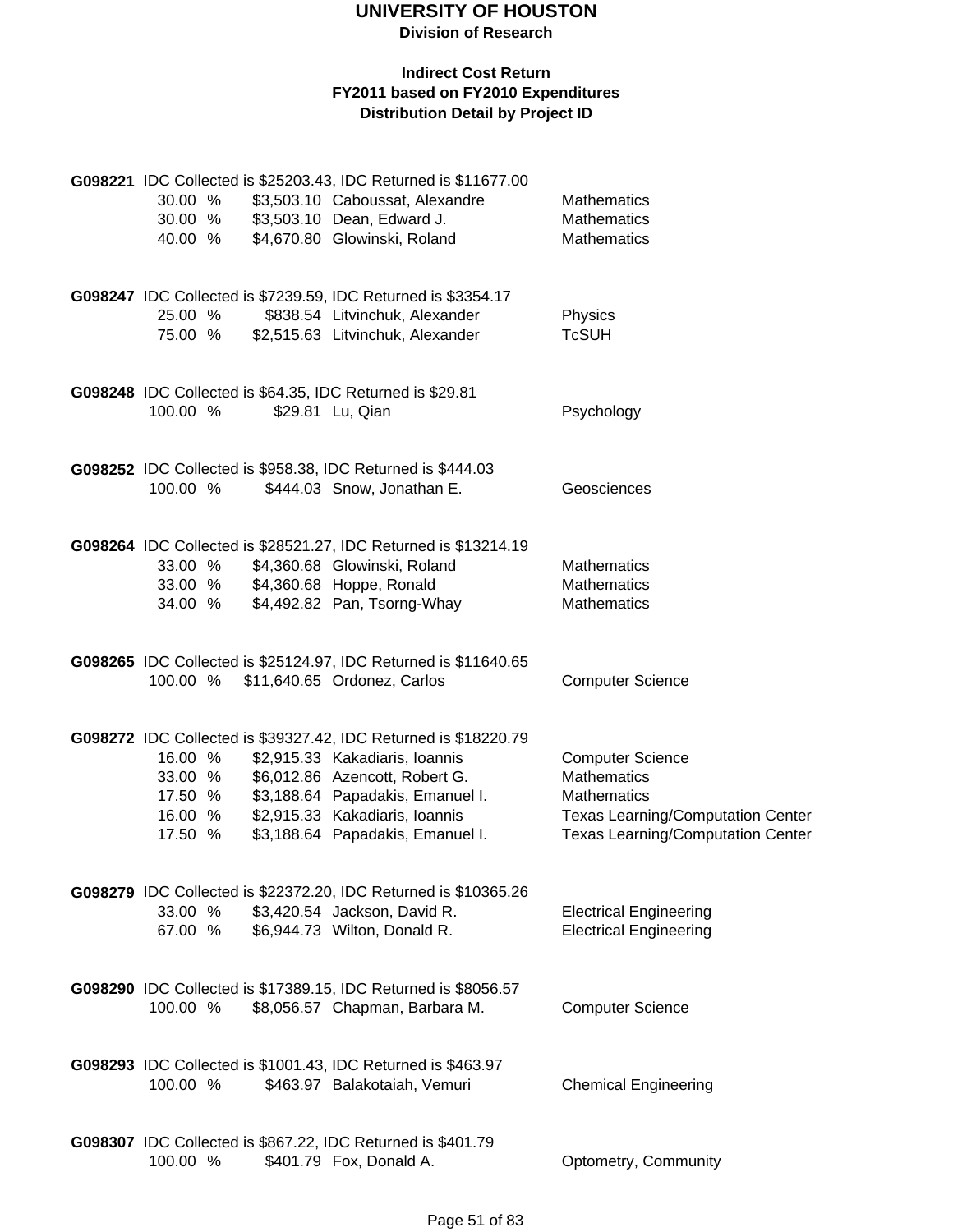|          |                       | G098308 IDC Collected is \$553.92, IDC Returned is \$256.64     |                                          |
|----------|-----------------------|-----------------------------------------------------------------|------------------------------------------|
| 100.00 % |                       | \$256.64 Otteson, Deborah C.                                    | Optometry, Community                     |
|          |                       | G098313 IDC Collected is \$11043.89, IDC Returned is \$5116.74  |                                          |
| 60.00 %  |                       | \$3,070.05 Malki, Heidar A.                                     | <b>Engineering Technology</b>            |
| 40.00 %  |                       | \$2,046.70 Grigoriadis, Karolos M.                              | <b>Mechanical Engineering</b>            |
|          |                       | G098314 IDC Collected is \$14785.55, IDC Returned is \$6850.29  |                                          |
| 100.00 % | \$6,850.29 Han, Zhu   |                                                                 | <b>Electrical Engineering</b>            |
|          |                       | G098338 IDC Collected is \$23364.67, IDC Returned is \$10825.09 |                                          |
|          |                       | 100.00 % \$10,825.09 Hungerford, Ed V.                          | Physics                                  |
|          |                       | G098342 IDC Collected is \$52282.80, IDC Returned is \$24223.14 |                                          |
| 53.00 %  |                       | \$24,223.14 Dauwalder, Brigitte                                 | Biology/Biochemistry                     |
|          |                       | G098344 IDC Collected is \$21331.34, IDC Returned is \$9883.02  |                                          |
|          |                       | 50.00 % \$4,941.51 Cheung, Margaret S.                          | Physics                                  |
|          |                       | 25.00 % \$2,470.76 Cheung, Margaret S.                          | <b>TcSUH</b>                             |
| 25.00 %  |                       | \$2,470.76 Cheung, Margaret S.                                  | <b>Texas Learning/Computation Center</b> |
|          |                       | G098350 IDC Collected is \$29420.42, IDC Returned is \$13630.77 |                                          |
|          |                       | 100.00 % \$13,630.77 Fujita, Masaya                             | Biology/Biochemistry                     |
|          |                       | G098356 IDC Collected is \$78612.90, IDC Returned is \$36422.14 |                                          |
| 30.00 %  |                       | \$10,926.64 Balakotaiah, Vemuri                                 | <b>Chemical Engineering</b>              |
|          |                       | 40.00 % \$14,568.86 Harold, Michael P.                          | <b>Chemical Engineering</b>              |
| 30.00 %  | \$10,926.64 Luss, Dan |                                                                 | <b>Chemical Engineering</b>              |
|          |                       | G098369 IDC Collected is \$18242.73, IDC Returned is \$8452.04  |                                          |
| 45.00 %  |                       | \$3,803.42 Frankino, William A.                                 | <b>Biology of Behavior Institute</b>     |
| 55.00 %  |                       | \$4,648.62 Frankino, William A.                                 | Biology/Biochemistry                     |
|          |                       | G098393 IDC Collected is \$6915.04, IDC Returned is \$3203.81   |                                          |
| 100.00 % |                       | \$3,203.81 Chen, Yuhua                                          | <b>Electrical Engineering</b>            |
|          |                       | G098399 IDC Collected is \$84881.45, IDC Returned is \$39326.42 |                                          |
| 50.00 %  |                       | \$19,663.21 Donnelly, Vincent M.                                | <b>Chemical Engineering</b>              |
| 50.00 %  |                       | \$19,663.21 Economou, Demetre J.                                | <b>Chemical Engineering</b>              |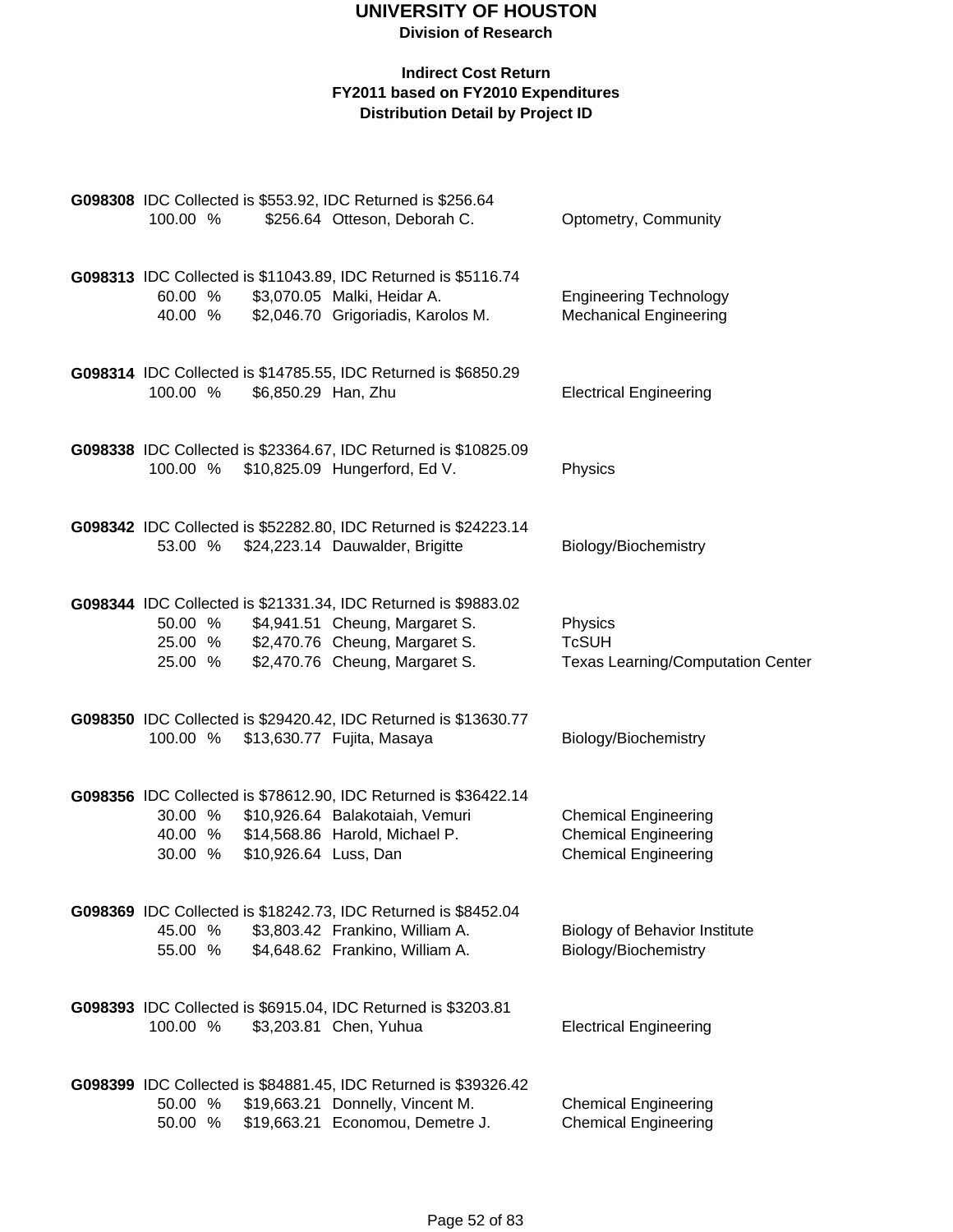| G098401 IDC Collected is \$435.59, IDC Returned is \$201.81<br>100.00 %                                  | \$201.81 Larin, Kirill                                                                                                                                                      | <b>Mechanical Engineering</b>                                                                                                                                      |
|----------------------------------------------------------------------------------------------------------|-----------------------------------------------------------------------------------------------------------------------------------------------------------------------------|--------------------------------------------------------------------------------------------------------------------------------------------------------------------|
| 100.00 %                                                                                                 | G098436 IDC Collected is \$15261.32, IDC Returned is \$7070.72<br>\$7,070.72 Gunaratne, Preethi H.                                                                          | Biology/Biochemistry                                                                                                                                               |
| 100.00 % \$24,819.30 Hu, Ming                                                                            | G098445 IDC Collected is \$53569.53, IDC Returned is \$24819.30                                                                                                             | Pharmacological/Pharmaceutical Sci                                                                                                                                 |
| 30.00 %<br>25.00 %<br>20.00 % \$2,202.84 Freundlich, Alexandre<br>25.00 %                                | G098454 IDC Collected is \$23772.84, IDC Returned is \$11014.19<br>\$3,304.26 Freundlich, Alexandre<br>\$2,753.55 Selvamanickam, Venkat<br>\$2,753.55 Selvamanickam, Venkat | <b>Center for Advanced Materials</b><br><b>Mechanical Engineering</b><br>Physics<br><b>TcSUH</b>                                                                   |
| 100.00 %                                                                                                 | G098456 IDC Collected is \$14694.93, IDC Returned is \$6808.31<br>\$6,808.31 Chen, Yuhua                                                                                    | <b>Electrical Engineering</b>                                                                                                                                      |
| 50.00 %<br>50.00 % \$32,499.31 Gustafsson, Jan-Ake                                                       | G098467 IDC Collected is \$140291.86, IDC Returned is \$64998.62<br>\$32,499.31 Gustafsson, Jan-Ake                                                                         | Biology/Biochemistry<br>Ctr Nuclear Receptors/Cell Signaling                                                                                                       |
| 100.00 %                                                                                                 | G098473 IDC Collected is \$26581.68, IDC Returned is \$12315.56<br>\$12,315.56 Torres-Hostos, Luis R.                                                                       | Drug and Social Policy Research                                                                                                                                    |
| G098478 IDC Collected is \$1792.41, IDC Returned is \$830.44<br>100.00 %                                 | \$830.44 Eriksen, Jason                                                                                                                                                     | Pharmacological/Pharmaceutical Sci                                                                                                                                 |
| 100.00 %                                                                                                 | G098487 IDC Collected is \$27760.10, IDC Returned is \$12861.53<br>\$12,861.53 Ordonez, Carlos                                                                              | <b>Computer Science</b>                                                                                                                                            |
| G098490 IDC Collected is \$1886.77, IDC Returned is \$874.16<br>25.00 %<br>25.00 %<br>25.00 %<br>25.00 % | \$218.54 Chow, Diana S. L.<br>\$218.54 Gupta, Vishnu D.<br>\$218.54 Chow, Diana S. L.<br>\$218.54 Gupta, Vishnu D.                                                          | Institute for Drug Education and Research<br>Institute for Drug Education and Research<br>Pharmacological/Pharmaceutical Sci<br>Pharmacological/Pharmaceutical Sci |
| G098587 IDC Collected is \$5588.07, IDC Returned is \$2589.01<br>100.00 %                                | \$2,589.01 Cai, Chengzhi                                                                                                                                                    | Chemistry                                                                                                                                                          |
| G098593 IDC Collected is \$5585.68, IDC Returned is \$2587.90<br>100.00 %                                | \$2,587.90 Tang, Rosa                                                                                                                                                       | Optometry, Community                                                                                                                                               |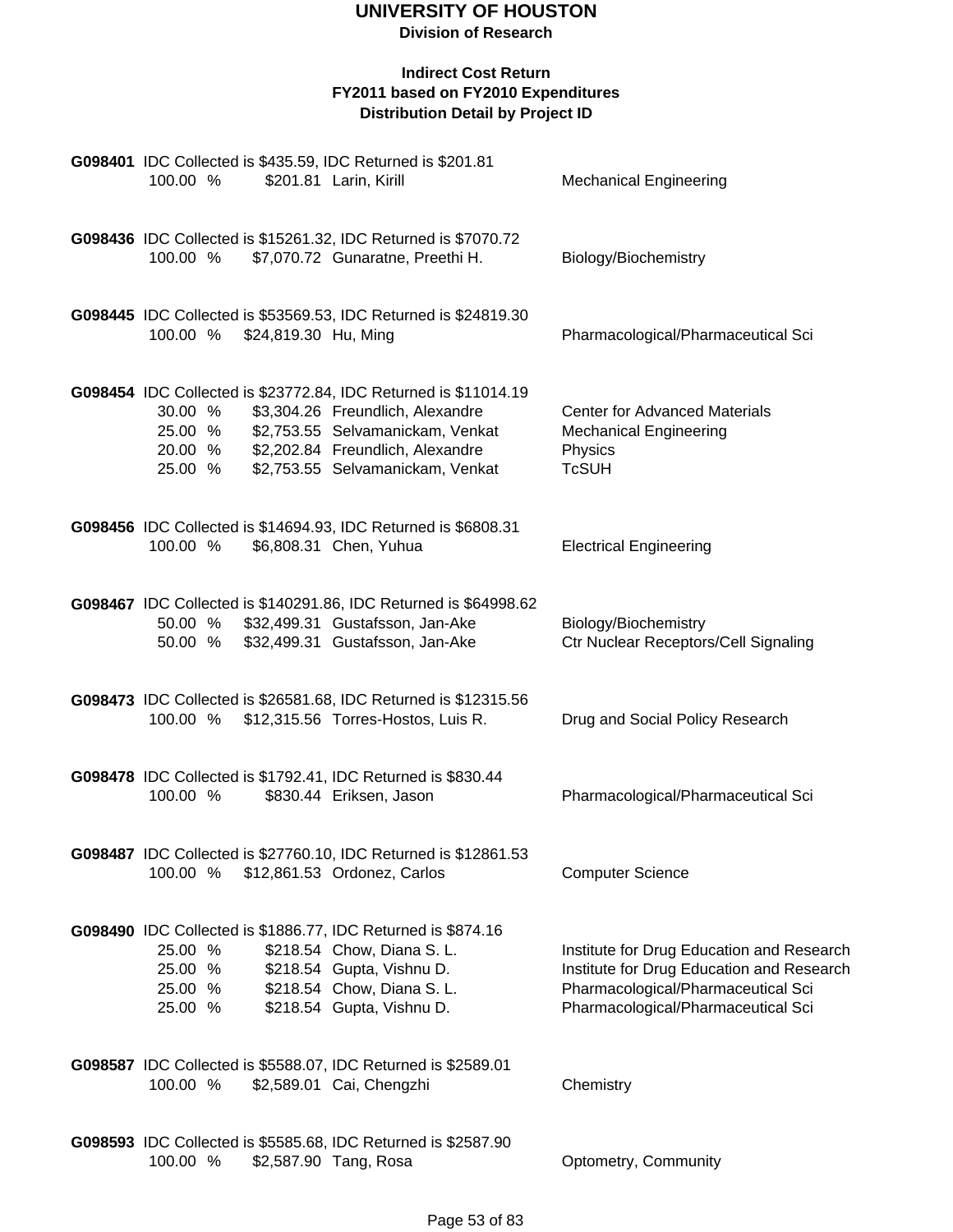#### **Indirect Cost Return FY2011 based on FY2010 Expenditures Distribution Detail by Project ID**

| 100.00 %                                 | \$5,528.41 Liu, Dong   | G098606 IDC Collected is \$11932.43, IDC Returned is \$5528.41                                                                                                                                   | <b>Mechanical Engineering</b>                                                                                     |
|------------------------------------------|------------------------|--------------------------------------------------------------------------------------------------------------------------------------------------------------------------------------------------|-------------------------------------------------------------------------------------------------------------------|
| 5.00 %<br>30.00 %<br>60.00 %<br>5.00 %   | \$517.61 Liu, Jian     | G098608 IDC Collected is \$3723.99, IDC Returned is \$1725.36<br>\$86.27 Leung, Patrick<br>\$1,035.22 Olvera, Norma<br>\$86.27 Smith, Dennis                                                     | Dean, Social Work<br>Health and Human Performance<br>Health and Human Performance<br>Health and Human Performance |
| 100.00 %                                 |                        | G098617 IDC Collected is \$426.89, IDC Returned is \$197.78<br>\$197.78 Josic, Kresimir                                                                                                          | <b>Mathematics</b>                                                                                                |
| 100.00 %                                 | \$7,124.43 Stein, Gila | G098633 IDC Collected is \$15377.24, IDC Returned is \$7124.43                                                                                                                                   | <b>Chemical Engineering</b>                                                                                       |
| 25.00 %<br>25.00 %<br>25.00 %<br>25.00 % |                        | G098647 IDC Collected is \$3432.22, IDC Returned is \$1590.18<br>\$397.55 Lefer, Barry<br>\$397.55 Rappenglueck, Bernhard<br>\$397.55 Lefer, Barry<br>\$397.55 Rappenglueck, Bernhard            | Geosciences<br>Geosciences<br>Inst Multidimensional Air Quality Study<br>Inst Multidimensional Air Quality Study  |
| 100.00 %                                 |                        | G098672 IDC Collected is \$8849.99, IDC Returned is \$4100.29<br>\$4,100.29 Gurkan, Deniz                                                                                                        | <b>Engineering Technology</b>                                                                                     |
|                                          |                        | G098673 IDC Collected is \$28011.66, IDC Returned is \$12978.08<br>100.00 % \$12,978.08 Selvamanickam, Venkat                                                                                    | <b>Mechanical Engineering</b>                                                                                     |
| 65.00 %<br>5.00 %<br>5.00 %<br>25.00 %   |                        | G098703 IDC Collected is \$88033.73, IDC Returned is \$40786.91<br>\$26,511.49 Chino, Yuzo M.<br>\$2,039.35 Harwerth, Ronald S.<br>\$2,039.35 Smith III, Earl L.<br>\$10,196.73 Wensveen, Janice | Optometry, Community<br>Optometry, Community<br>Optometry, Community<br>Optometry, Community                      |
| 100.00 %                                 |                        | G098710 IDC Collected is \$7709.17, IDC Returned is \$3571.74<br>\$3,571.74 Freiberg, H. Jerome                                                                                                  | <b>Consistency Mgmt and Coop Disc</b>                                                                             |
| 75.00 %<br>25.00 %                       |                        | G098720 IDC Collected is \$26452.01, IDC Returned is \$12255.48<br>\$9,191.61 Hollingsworth, D. Keith<br>\$3,063.87 Witte, Larry C.                                                              | <b>Mechanical Engineering</b><br><b>Mechanical Engineering</b>                                                    |

**G098732** IDC Collected is \$86912.82, IDC Returned is \$40267.58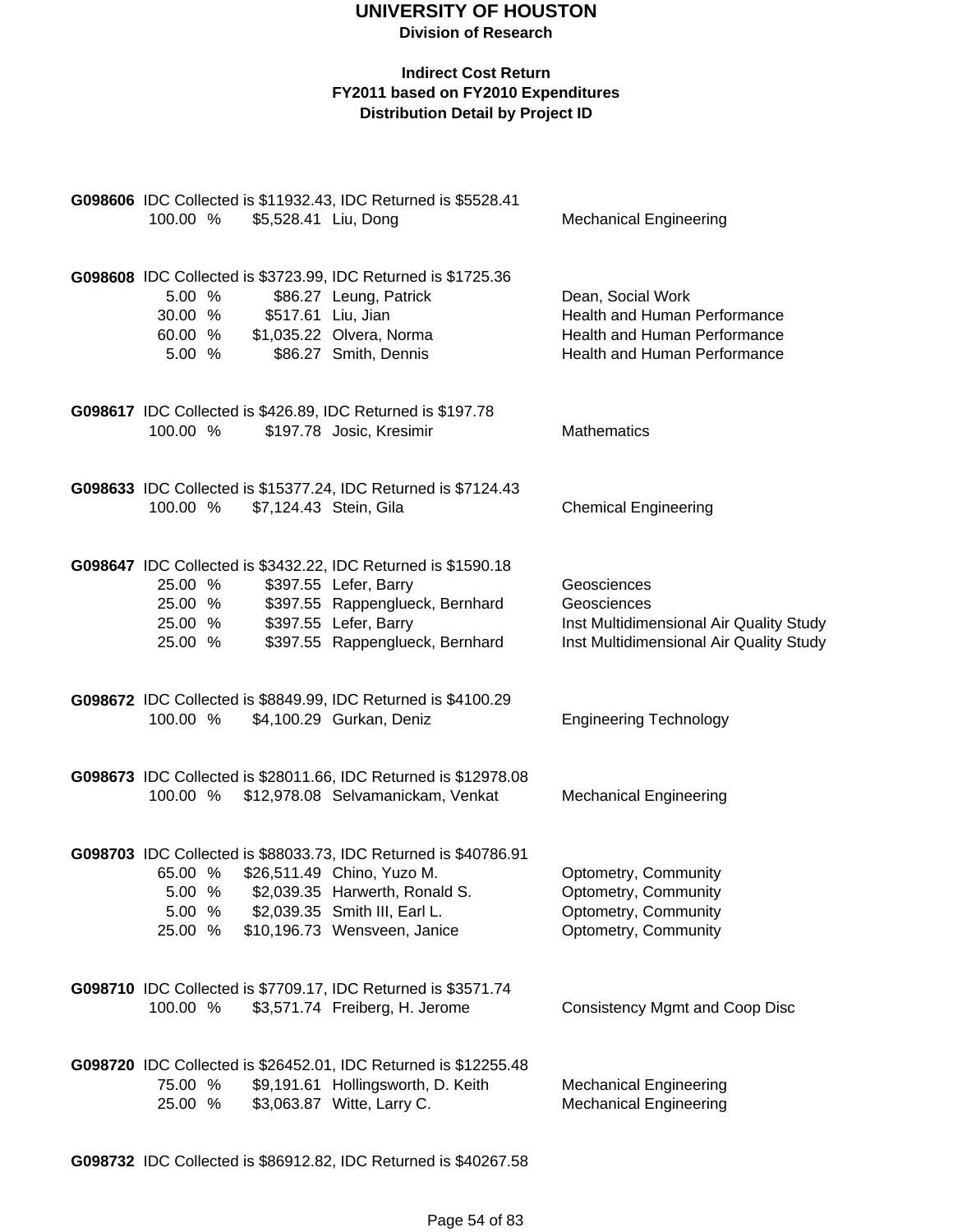**Division of Research**

| 25.00 %<br>7.50 %<br>15.00 %<br>25.00 %<br>10.00 %<br>10.00 %<br>7.50 % |                      | \$10,066.89 Deng, Zhigang<br>\$3,020.07 Kakadiaris, Ioannis<br>\$6,040.14 Shah, Shishir<br>\$10,066.89 Tsekos, Nikolaos V.<br>\$4,026.76 Grigoriadis, Karolos M.<br>\$4,026.76 Mohammadpour, Javad<br>\$3,020.07 Kakadiaris, Ioannis | <b>Computer Science</b><br><b>Computer Science</b><br><b>Computer Science</b><br><b>Computer Science</b><br><b>Mechanical Engineering</b><br><b>Mechanical Engineering</b><br><b>Texas Learning/Computation Center</b> |
|-------------------------------------------------------------------------|----------------------|--------------------------------------------------------------------------------------------------------------------------------------------------------------------------------------------------------------------------------------|------------------------------------------------------------------------------------------------------------------------------------------------------------------------------------------------------------------------|
| 25.00 %<br>25.00 %<br>25.00 %<br>25.00 %                                |                      | G098752 IDC Collected is \$4730.49, IDC Returned is \$2191.68<br>\$547.92 Kakadiaris, Ioannis<br>\$547.92 Shah, Shishir<br>\$547.92 Kakadiaris, Ioannis<br>\$547.92 Shah, Shishir                                                    | <b>Computer Science</b><br><b>Computer Science</b><br><b>Texas Learning/Computation Center</b><br><b>Texas Learning/Computation Center</b>                                                                             |
| 100.00 %                                                                |                      | G098762 IDC Collected is \$19617.99, IDC Returned is \$9089.21<br>\$9,089.21 Chapman, Barbara M.                                                                                                                                     | <b>Computer Science</b>                                                                                                                                                                                                |
| 80.00 %<br>20.00 %                                                      |                      | G098769 IDC Collected is \$9603.56, IDC Returned is \$4449.43<br>\$3,559.54 Hawkins, Jacqueline<br>\$889.89 Chauvot, Jennifer B.                                                                                                     | Curriculum and Instruction<br>Dean, Education                                                                                                                                                                          |
| 25.00 %<br>25.00 %<br>25.00 %<br>25.00 %                                |                      | G098770 IDC Collected is \$2148.28, IDC Returned is \$995.32<br>\$248.83 Lefer, Barry<br>\$248.83 Rappenglueck, Bernhard<br>\$248.83 Lefer, Barry<br>\$248.83 Rappenglueck, Bernhard                                                 | Geosciences<br>Geosciences<br>Inst Multidimensional Air Quality Study<br>Inst Multidimensional Air Quality Study                                                                                                       |
| 100.00 %                                                                |                      | G098771 IDC Collected is \$40514.32, IDC Returned is \$18770.69<br>\$18,770.69 Hannay, H. Julia                                                                                                                                      | Psychology                                                                                                                                                                                                             |
| 25.00 %<br>50.00 %<br>25.00 %                                           |                      | G098775 IDC Collected is \$2048.28, IDC Returned is \$948.99<br>\$237.25 Pinsky, Lawrence S.<br>\$474.49 Pinsky, Lawrence S.<br>\$237.25 Pinsky, Lawrence S.                                                                         | Institute for Space Systems Operations<br>Physics<br><b>Texas Learning/Computation Center</b>                                                                                                                          |
| 100.00 %                                                                |                      | G098778 IDC Collected is \$397.82, IDC Returned is \$184.31<br>\$184.31 Layne, Charles S.                                                                                                                                            | Health and Human Performance                                                                                                                                                                                           |
| 100.00 %                                                                | \$34,785.09 Hu, Ming | G098785 IDC Collected is \$75079.51, IDC Returned is \$34785.09                                                                                                                                                                      | Pharmacological/Pharmaceutical Sci                                                                                                                                                                                     |
| 50.00 %<br>50.00 %                                                      |                      | G098786 IDC Collected is \$48718.56, IDC Returned is \$22571.80<br>\$11,285.90 Hussain, Tahir<br>\$11,285.90 Hussain, Tahir                                                                                                          | Heart and Kidney Institute<br>Pharmacological/Pharmaceutical Sci                                                                                                                                                       |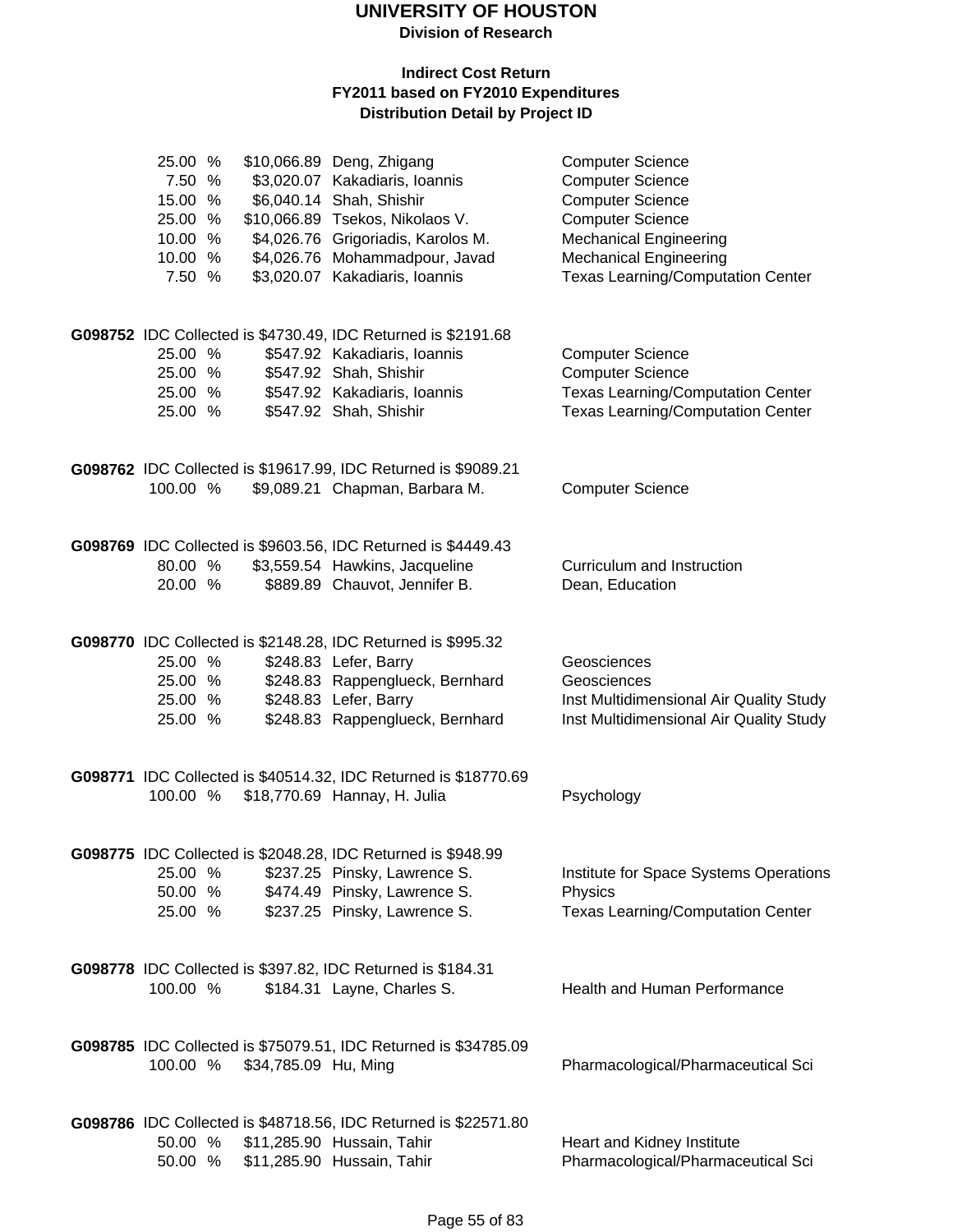#### **Indirect Cost Return FY2011 based on FY2010 Expenditures Distribution Detail by Project ID**

|          |                               | G098797 IDC Collected is \$19923.35, IDC Returned is \$9230.69 |                                         |
|----------|-------------------------------|----------------------------------------------------------------|-----------------------------------------|
| 70.00 %  |                               | \$6,461.48 Song, Gangbing                                      | <b>Mechanical Engineering</b>           |
| 30.00 %  | \$2,769.21 Sun, Li            |                                                                | <b>Mechanical Engineering</b>           |
|          |                               |                                                                |                                         |
|          |                               |                                                                |                                         |
|          |                               | G098798 IDC Collected is \$3989.07, IDC Returned is \$1848.18  |                                         |
| 100.00 % |                               | \$1,848.18 Rifai, Hanadi                                       | Civil Engineering                       |
|          |                               |                                                                |                                         |
|          |                               |                                                                |                                         |
|          |                               | G098814 IDC Collected is \$16453.65, IDC Returned is \$7623.14 |                                         |
| 8.00%    |                               | \$609.85 Willson, Richard C.                                   | Biology/Biochemistry                    |
| 20.00 %  |                               | \$1,524.63 Ruchhoeft, Paul                                     | Ctr for Integrated Bio/Nano Systems     |
| 10.00 %  |                               | \$762.31 Willson, Richard C.                                   | Ctr for Integrated Bio/Nano Systems     |
| 41.00 %  |                               | \$3,125.49 Willson, Richard C.                                 | <b>Chemical Engineering</b>             |
| 21.00 %  |                               | \$1,600.86 Ruchhoeft, Paul                                     | <b>Electrical Engineering</b>           |
|          |                               |                                                                |                                         |
|          |                               |                                                                |                                         |
|          |                               | G098818 IDC Collected is \$356.22, IDC Returned is \$165.04    |                                         |
| 100.00 % |                               | \$165.04 Schulze, Lawrence J. H.                               | <b>Industrial Engineering</b>           |
|          |                               |                                                                |                                         |
|          |                               | G098822 IDC Collected is \$12493.40, IDC Returned is \$5788.32 |                                         |
| 25.00 %  |                               | \$1,447.08 Jiang, Xun                                          | Geosciences                             |
|          |                               |                                                                |                                         |
|          |                               | 25.00 % \$1,447.08 Lefer, Barry                                | Geosciences                             |
|          | 25.00 % \$1,447.08 Jiang, Xun |                                                                | Inst Multidimensional Air Quality Study |
| 25.00 %  |                               | \$1,447.08 Lefer, Barry                                        | Inst Multidimensional Air Quality Study |
|          |                               |                                                                |                                         |
|          |                               | G098833 IDC Collected is \$17970.94, IDC Returned is \$8326.12 |                                         |
| 100.00 % |                               | \$8,326.12 Zhang, Weihua                                       | Ctr Nuclear Receptors/Cell Signaling    |
|          |                               |                                                                |                                         |
|          |                               |                                                                |                                         |
|          |                               | G098870 IDC Collected is \$4489.44, IDC Returned is \$2080.00  |                                         |
| 80.00 %  |                               | \$1,664.00 Song, Gangbing                                      | <b>Mechanical Engineering</b>           |
| 20.00 %  | \$416.00 Sun, Li              |                                                                | <b>Mechanical Engineering</b>           |
|          |                               |                                                                |                                         |
|          |                               |                                                                |                                         |
|          |                               | G098875 IDC Collected is \$1200.00, IDC Returned is \$555.97   |                                         |
| 15.00 %  |                               | \$83.40 Claydon, Frank                                         | Dean, Engineering                       |
| 15.00 %  |                               | \$83.40 Krishnamoorti, Ramanan                                 | Dean, Engineering                       |
| 25.00 %  |                               | \$138.99 Litvinov, Dmitri                                      | Dean, Engineering                       |
| 15.00 %  |                               | \$83.40 Long, Stuart A.                                        | Dean, Engineering                       |
| 15.00 %  |                               | \$83.40 Rifai, Hanadi                                          | Dean, Engineering                       |
| 15.00 %  |                               | \$83.40 Sharma, Pradeep                                        | Dean, Engineering                       |
|          |                               |                                                                |                                         |
|          |                               |                                                                |                                         |
|          |                               | G098877 IDC Collected is \$9606.35, IDC Returned is \$4450.72  |                                         |

**G098881** IDC Collected is \$6750.92, IDC Returned is \$3127.77

100.00 % \$4,450.72 Grindon, Angelina C. Learning and Assessment Services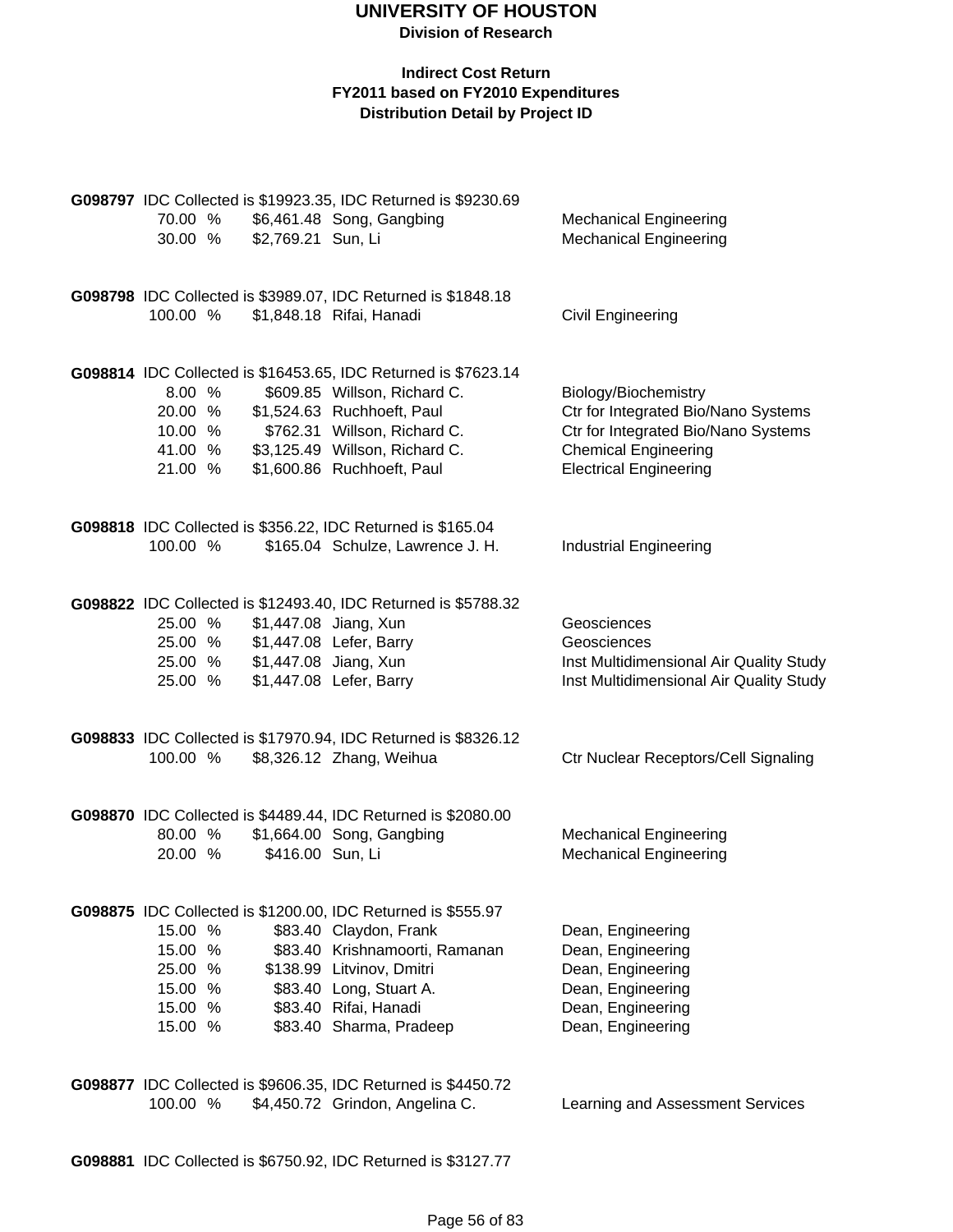| 100.00 %                                 |                     | \$3,127.77 Garey, Kevin                                                                                                                                                                      | <b>Clinical Sciences and Administration</b>                                                                      |
|------------------------------------------|---------------------|----------------------------------------------------------------------------------------------------------------------------------------------------------------------------------------------|------------------------------------------------------------------------------------------------------------------|
| 100.00 %                                 |                     | G098885 IDC Collected is \$23540.43, IDC Returned is \$10906.52<br>\$10,906.52 Khabashesku, Valery                                                                                           | <b>Chemical Engineering</b>                                                                                      |
| 100.00 %                                 |                     | G098895 IDC Collected is \$1321.43, IDC Returned is \$612.23<br>\$612.23 Freiberg, H. Jerome                                                                                                 | <b>Consistency Mgmt and Coop Disc</b>                                                                            |
| 90.00 %<br>10.00 %                       |                     | G098926 IDC Collected is \$1876.61, IDC Returned is \$869.45<br>\$782.51 McFarlin, Brian K.<br>\$86.95 Simpson, Richard J.                                                                   | Health and Human Performance<br>Health and Human Performance                                                     |
| 100.00 %                                 | \$1,296.63 Lu, Qian | G098947 IDC Collected is \$2798.62, IDC Returned is \$1296.63                                                                                                                                | Psychology                                                                                                       |
| 100.00 %                                 |                     | G098949 IDC Collected is \$487.20, IDC Returned is \$225.72<br>\$225.72 Schanding, Thomas G.                                                                                                 | <b>Educational Psychology</b>                                                                                    |
| 100.00 %                                 |                     | G098955 IDC Collected is \$2668.04, IDC Returned is \$1236.13<br>\$1,236.13 Gray, Patricia                                                                                                   | Law                                                                                                              |
| 25.00 %<br>25.00 %<br>25.00 %<br>25.00 % |                     | G098961 IDC Collected is \$1163.64, IDC Returned is \$539.13<br>\$134.78 Rappenglueck, Bernhard<br>\$134.78 Shauck, Max<br>\$134.78 Rappenglueck, Bernhard<br>\$134.78 Shauck, Max           | Geosciences<br>Geosciences<br>Inst Multidimensional Air Quality Study<br>Inst Multidimensional Air Quality Study |
| 25.00 %<br>25.00 %<br>25.00 %<br>25.00 % |                     | G098962 IDC Collected is \$17210.53, IDC Returned is \$7973.81<br>\$1,993.45 Rappenglueck, Bernhard<br>\$1,993.45 Shauck, Max<br>\$1,993.45 Rappenglueck, Bernhard<br>\$1,993.45 Shauck, Max | Geosciences<br>Geosciences<br>Inst Multidimensional Air Quality Study<br>Inst Multidimensional Air Quality Study |
| 100.00 %                                 |                     | G098964 IDC Collected is \$250.00, IDC Returned is \$115.83<br>\$115.83 Halasyamani, Shiv                                                                                                    | Chemistry                                                                                                        |
| 100.00 %                                 | \$161.92 Sun, Li    | G098978 IDC Collected is \$349.48, IDC Returned is \$161.92                                                                                                                                  | <b>Mechanical Engineering</b>                                                                                    |
| 5.00 %<br>5.00 %                         | \$797.35 Chen, Ji   | G098987 IDC Collected is \$34419.92, IDC Returned is \$15947.09<br>\$797.35 Kayali, Mohammad A.                                                                                              | Center for Industrial Partnerships<br>Center for Industrial Partnerships                                         |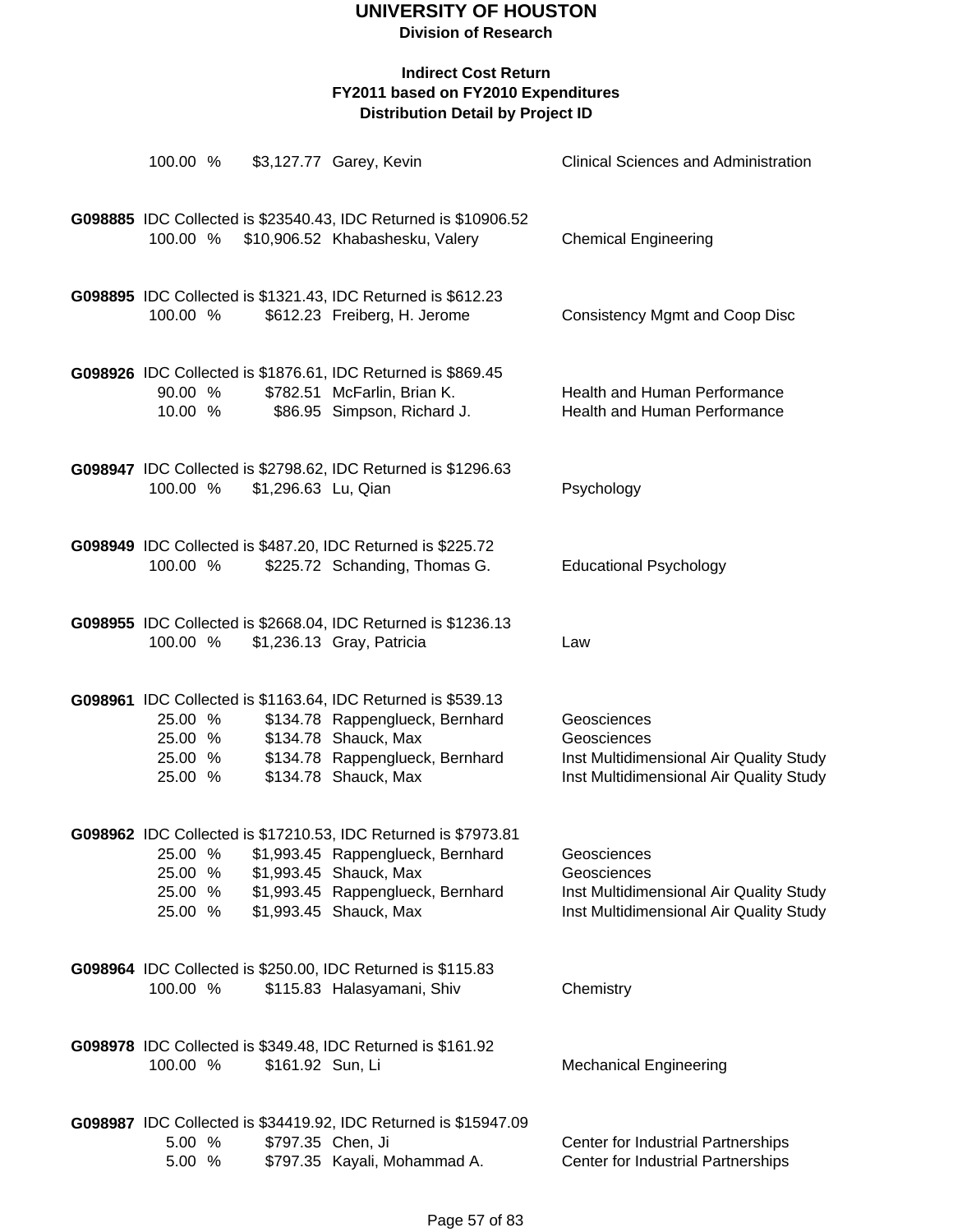**Division of Research**

| 22.50 %<br>22.50 %<br>22.50 %<br>22.50 %           | \$3,588.10 Chen, Ji<br>\$3,588.10 Chen, Ji | \$3,588.10 Kayali, Mohammad A.<br>\$3,588.10 Kayali, Mohammad A.                                                                                                                                                                   | Ctr Neuro-Engineering/Cognitive Sci<br>Ctr Neuro-Engineering/Cognitive Sci<br><b>Electrical Engineering</b><br><b>Electrical Engineering</b>            |
|----------------------------------------------------|--------------------------------------------|------------------------------------------------------------------------------------------------------------------------------------------------------------------------------------------------------------------------------------|---------------------------------------------------------------------------------------------------------------------------------------------------------|
| 100.00 %                                           |                                            | G098991 IDC Collected is \$1016.77, IDC Returned is \$471.08<br>\$471.08 Frishman, Laura J.                                                                                                                                        | Optometry, Community                                                                                                                                    |
| 20.00 %<br>10.00 %<br>70.00 %                      |                                            | G099008 IDC Collected is \$4253.25, IDC Returned is \$1970.57<br>\$394.11 Francis, David J.<br>\$197.06 Francis, David J.<br>\$1,379.40 Francis, David J.                                                                          | Psychology<br><b>Texas Learning/Computation Center</b><br><b>TIMES</b>                                                                                  |
| 100.00 %                                           |                                            | G099032 IDC Collected is \$3854.98, IDC Returned is \$1786.05<br>\$1,786.05 Ghose, Romi                                                                                                                                            | Pharmacological/Pharmaceutical Sci                                                                                                                      |
| 50.00 %<br>50.00 %                                 |                                            | G099047 IDC Collected is \$1012.50, IDC Returned is \$469.10<br>\$234.55 Vekilov, Peter G.<br>\$234.55 Lubchenko, Vassiliy                                                                                                         | <b>Chemical Engineering</b><br>Chemistry                                                                                                                |
| 25.00 %<br>25.00 %<br>25.00 %<br>25.00 %           |                                            | G099049 IDC Collected is \$3749.87, IDC Returned is \$1737.35<br>\$434.34 Lefer, Barry<br>\$434.34 Rappenglueck, Bernhard<br>\$434.34 Lefer, Barry<br>\$434.34 Rappenglueck, Bernhard                                              | Geosciences<br>Geosciences<br>Inst Multidimensional Air Quality Study<br>Inst Multidimensional Air Quality Study                                        |
| 40.00 %<br>60.00 %                                 |                                            | G099054 IDC Collected is \$1200.00, IDC Returned is \$555.97<br>\$222.39 Song, Gangbing<br>\$333.58 Song, Gangbing                                                                                                                 | Institute for Space Systems Operations<br><b>Mechanical Engineering</b>                                                                                 |
| 50.00 %<br>50.00 %                                 |                                            | G099061 IDC Collected is \$35192.39, IDC Returned is \$16304.99<br>\$8,152.49 McConnell, Bradley K.<br>\$8,152.49 McConnell, Bradley K.                                                                                            | Heart and Kidney Institute<br>Pharmacological/Pharmaceutical Sci                                                                                        |
| 50.00 %<br>50.00 %                                 |                                            | G099067 IDC Collected is \$6991.14, IDC Returned is \$3239.07<br>\$1,619.53 Ruan, Ke-He<br>\$1,619.53 Ruan, Ke-He                                                                                                                  | Ctr Experimental Therapeutics/Pharmacoi<br>Pharmacological/Pharmaceutical Sci                                                                           |
| 27.50 %<br>17.50 %<br>17.50 %<br>8.00 %<br>27.50 % |                                            | G099080 IDC Collected is \$102308.21, IDC Returned is \$47400.42<br>\$13,035.11 Litvinov, Dmitri<br>\$8,295.07 Willson, Richard C.<br>\$8,295.07 Willson, Richard C.<br>\$3,792.03 Lee, T. Randall<br>\$13,035.11 Litvinov, Dmitri | Ctr for Integrated Bio/Nano Systems<br>Ctr for Integrated Bio/Nano Systems<br><b>Chemical Engineering</b><br>Chemistry<br><b>Electrical Engineering</b> |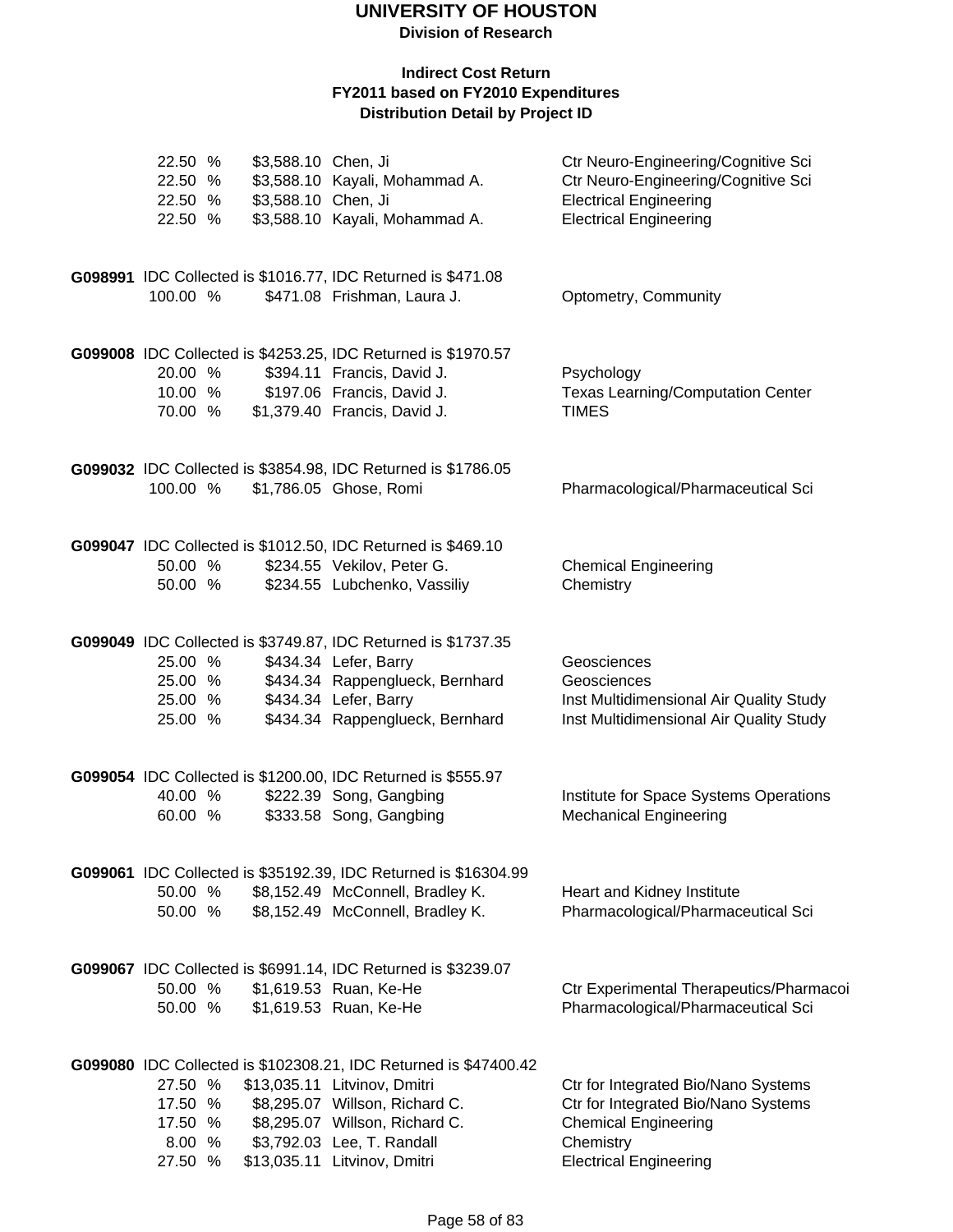| 2.00 %                                              |  | \$948.01 Lee, T. Randall                                                                                                                                                                               | <b>TcSUH</b>                                                                                                                                                          |
|-----------------------------------------------------|--|--------------------------------------------------------------------------------------------------------------------------------------------------------------------------------------------------------|-----------------------------------------------------------------------------------------------------------------------------------------------------------------------|
| 50.00 %<br>50.00 %                                  |  | G099082 IDC Collected is \$2915.55, IDC Returned is \$1350.80<br>\$675.40 Zheng, Rong<br>\$675.40 Song, Gangbing                                                                                       | <b>Computer Science</b><br><b>Mechanical Engineering</b>                                                                                                              |
| 50.00 %<br>50.00 %                                  |  | G099089 IDC Collected is \$35191.63, IDC Returned is \$16304.63<br>\$8,152.32 Ruan, Ke-He<br>\$8,152.32 Ruan, Ke-He                                                                                    | Ctr Experimental Therapeutics/Pharmacoi<br>Pharmacological/Pharmaceutical Sci                                                                                         |
| 50.00 %<br>50.00 %                                  |  | G099090 IDC Collected is \$31846.67, IDC Returned is \$14754.88<br>\$7,377.44 Selvamanickam, Venkat<br>\$7,377.44 Selvamanickam, Venkat                                                                | <b>Mechanical Engineering</b><br><b>TcSUH</b>                                                                                                                         |
| 50.00 %<br>50.00 %                                  |  | G099115 IDC Collected is \$29450.49, IDC Returned is \$13644.71<br>\$6,822.35 Donnelly, Vincent M.<br>\$6,822.35 Economou, Demetre J.                                                                  | <b>Chemical Engineering</b><br><b>Chemical Engineering</b>                                                                                                            |
| 10.00 %<br>10.00 %<br>10.00 %<br>20.00 %<br>50.00 % |  | G099133 IDC Collected is \$10217.02, IDC Returned is \$4733.65<br>\$473.36 Mo, Yi-Lung<br>\$473.36 Malki, Heidar A.<br>\$473.36 Yuan, Xiaojing<br>\$946.73 Song, Gangbing<br>\$2,366.82 Song, Gangbing | <b>Civil Engineering</b><br><b>Engineering Technology</b><br><b>Engineering Technology</b><br>Institute for Space Systems Operations<br><b>Mechanical Engineering</b> |
| 100.00 %                                            |  | G099157 IDC Collected is \$2625.00, IDC Returned is \$1216.19<br>\$1,216.19 Cheng, Albert M. K.                                                                                                        | <b>Computer Science</b>                                                                                                                                               |
| 34.00 %<br>33.00 %<br>33.00 %                       |  | G099161 IDC Collected is \$44087.87, IDC Returned is \$20426.35<br>\$6,944.96 Harold, Michael P.<br>\$6,740.70 Muncrief, Rachel<br>\$6,740.70 Rooks, Charles                                           | <b>Chemical Engineering</b><br><b>Chemical Engineering</b><br><b>Chemical Engineering</b>                                                                             |
| 34.00 %<br>33.00 %<br>33.00 %                       |  | G099192 IDC Collected is \$110225.73, IDC Returned is \$51068.68<br>\$17,363.35 Harold, Michael P.<br>\$16,852.67 Muncrief, Rachel<br>\$16,852.67 Rooks, Charles                                       | <b>Chemical Engineering</b><br><b>Chemical Engineering</b><br><b>Chemical Engineering</b>                                                                             |
| 100.00 %                                            |  | G099201 IDC Collected is \$2082.71, IDC Returned is \$964.94<br>\$964.94 Steinberg, Catherine S.                                                                                                       | <b>Community Projects - Social Work</b>                                                                                                                               |
| 50.00 %                                             |  | G099203 IDC Collected is \$3349.95, IDC Returned is \$1552.07<br>\$776.03 Chow, Diana S. L.                                                                                                            | Institute for Drug Education and Research                                                                                                                             |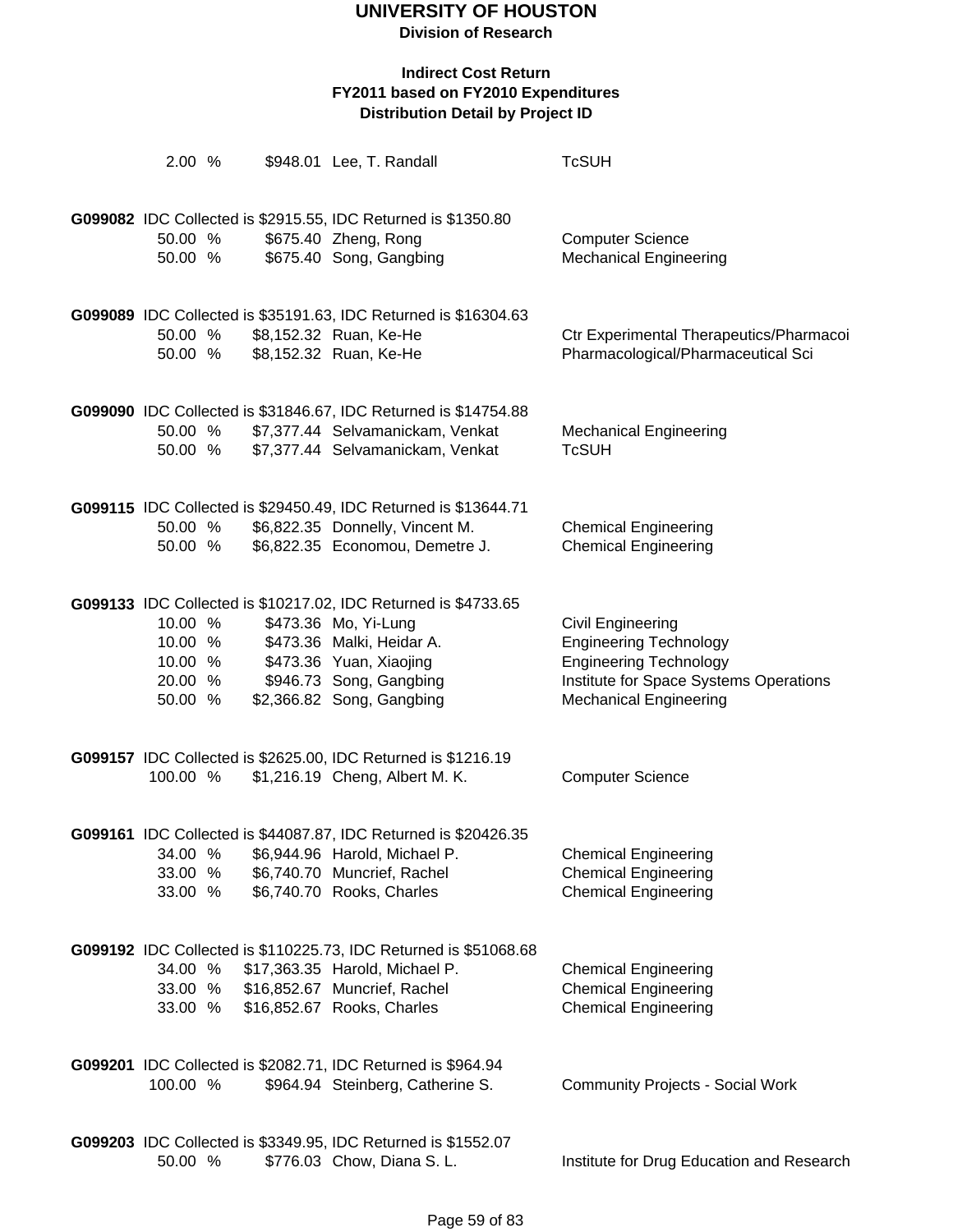| 50.00 %                                                      |  | \$776.03 Chow, Diana S. L.                                                                                                                                                                                                                                              | Pharmacological/Pharmaceutical Sci                                                                                                                                                                           |
|--------------------------------------------------------------|--|-------------------------------------------------------------------------------------------------------------------------------------------------------------------------------------------------------------------------------------------------------------------------|--------------------------------------------------------------------------------------------------------------------------------------------------------------------------------------------------------------|
| 22.50 %<br>22.50 %<br>5.60 %<br>22.50 %<br>4.40 %<br>22.50 % |  | G099205 IDC Collected is \$99097.86, IDC Returned is \$45913.03<br>\$10,330.43 Kakadiaris, Ioannis<br>\$10,330.43 Shah, Shishir<br>\$2,571.13 Papadakis, Emanuel I.<br>\$10,330.43 Kakadiaris, Ioannis<br>\$2,020.17 Papadakis, Emanuel I.<br>\$10,330.43 Shah, Shishir | <b>Computer Science</b><br><b>Computer Science</b><br><b>Mathematics</b><br><b>Texas Learning/Computation Center</b><br><b>Texas Learning/Computation Center</b><br><b>Texas Learning/Computation Center</b> |
| 50.00 %<br>50.00 %                                           |  | G099206 IDC Collected is \$746.81, IDC Returned is \$346.00<br>\$173.00 Subhlok, Jaspal<br>\$173.00 Subhlok, Jaspal                                                                                                                                                     | <b>Computer Science</b><br><b>Texas Learning/Computation Center</b>                                                                                                                                          |
| 60.00 %<br>10.00 %<br>30.00 %                                |  | G099221 IDC Collected is \$38399.53, IDC Returned is \$17790.89<br>\$10,674.53 Vipulanandan, Cumaraswamy<br>\$1,779.09 Vipulanandan, Cumaraswamy<br>\$5,337.27 Vipulanandan, Cumaraswamy                                                                                | <b>Ctr Innovative Grouting Mats/Tech</b><br>Civil Engineering<br>Texas Hurricane Ctr Innovative Tech                                                                                                         |
| 100.00 %                                                     |  | G099223 IDC Collected is \$31420.20, IDC Returned is \$14557.29<br>\$14,557.29 Gilbertson, Scott R.                                                                                                                                                                     | Chemistry                                                                                                                                                                                                    |
| 100.00 %                                                     |  | G099232 IDC Collected is \$148620.66, IDC Returned is \$68857.44<br>\$68,857.44 Chesnokov, Evgeni M.                                                                                                                                                                    | Geosciences                                                                                                                                                                                                  |
| 100.00 %                                                     |  | G099251 IDC Collected is \$399.96, IDC Returned is \$185.31<br>\$185.31 Thrasher, T. Adam                                                                                                                                                                               | <b>Health and Human Performance</b>                                                                                                                                                                          |
| 100.00 %                                                     |  | G099265 IDC Collected is \$1615.28, IDC Returned is \$748.38<br>\$748.38 Lorence, Jon                                                                                                                                                                                   | Sociology                                                                                                                                                                                                    |
| 10.00 %<br>60.00 %<br>30.00 %                                |  | G099295 IDC Collected is \$1241.36, IDC Returned is \$575.13<br>\$57.51 Barbieri, Enrique<br>\$345.08 Cohen, Karen<br>\$172.54 Attarzadeh, Farrokh                                                                                                                      | Center for Technology Literacy<br>Center for Technology Literacy<br><b>Engineering Technology</b>                                                                                                            |
| 100.00 %                                                     |  | G099313 IDC Collected is \$474.92, IDC Returned is \$220.04<br>\$220.04 Spitzmueller, Christiane                                                                                                                                                                        | Psychology                                                                                                                                                                                                   |
| 100.00 %                                                     |  | G099315 IDC Collected is \$-2147.11, IDC Returned is \$-994.78<br>-\$994.78 Gilbertson, Scott R.                                                                                                                                                                        | Chemistry                                                                                                                                                                                                    |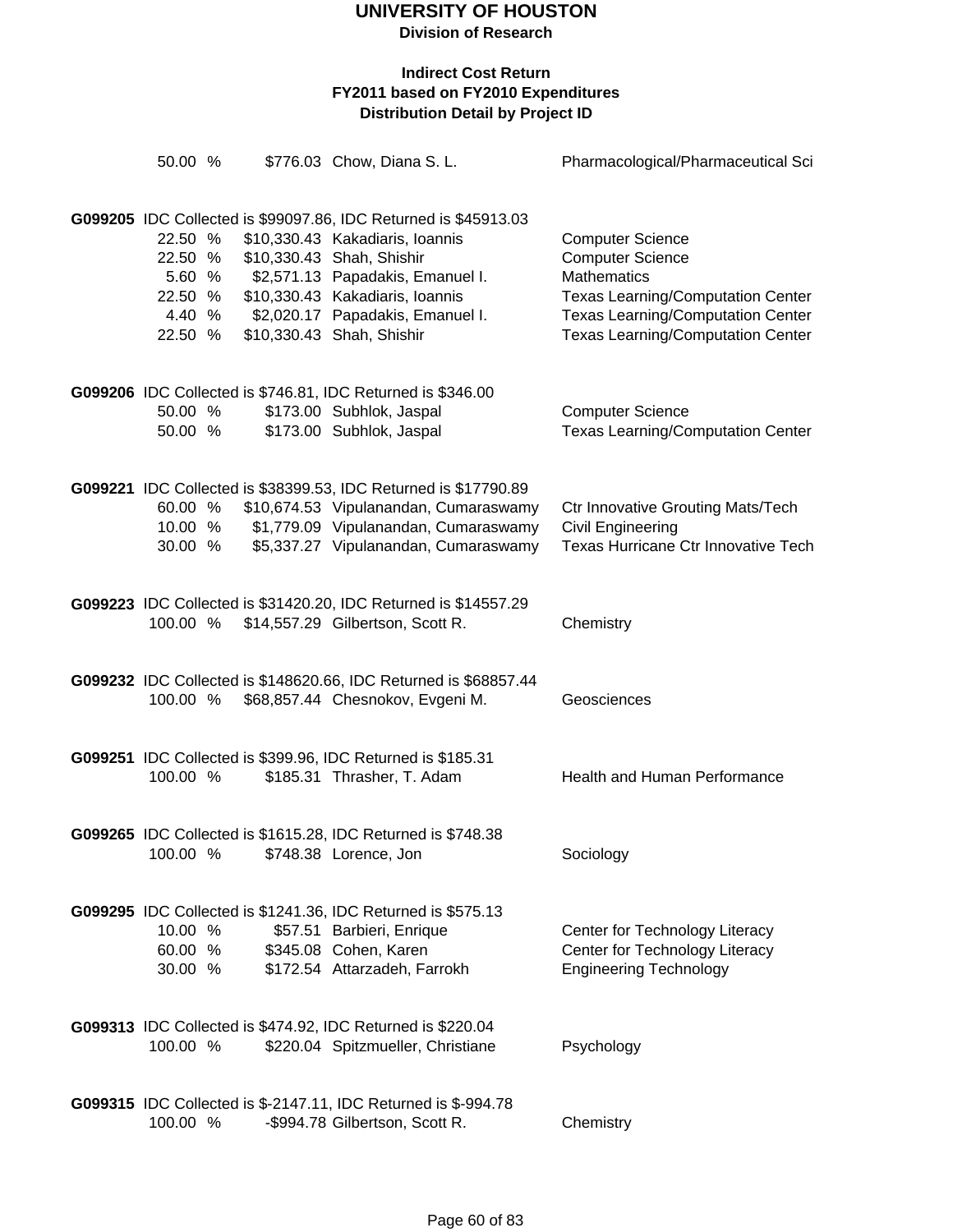**Division of Research**

|          |  | G099327 IDC Collected is \$71161.43, IDC Returned is \$32969.80                                |                                          |
|----------|--|------------------------------------------------------------------------------------------------|------------------------------------------|
| 20.00 %  |  | \$6,593.96 Francis, David J.                                                                   | Psychology                               |
| 10.00 %  |  | \$3,296.98 Francis, David J.                                                                   | <b>Texas Learning/Computation Center</b> |
| 70.00 %  |  | \$23,078.86 Francis, David J.                                                                  | <b>TIMES</b>                             |
|          |  |                                                                                                |                                          |
|          |  | G099339 IDC Collected is \$3307.01, IDC Returned is \$1532.17                                  |                                          |
| 50.00 %  |  | \$766.09 Pavlidis, Ioannis                                                                     | <b>Computer Science</b>                  |
| 50.00 %  |  | \$766.09 Pavlidis, Ioannis                                                                     | <b>Texas Learning/Computation Center</b> |
|          |  |                                                                                                |                                          |
|          |  | G099347 IDC Collected is \$18556.08, IDC Returned is \$8597.22                                 |                                          |
| 50.00 %  |  | \$4,298.61 Bao, Jiming                                                                         | Ctr for Integrated Bio/Nano Systems      |
| 50.00 %  |  | \$4,298.61 Bao, Jiming                                                                         | <b>Electrical Engineering</b>            |
|          |  |                                                                                                |                                          |
|          |  | G099349 IDC Collected is \$42984.05, IDC Returned is \$19914.94                                |                                          |
| 15.00 %  |  | \$2,987.24 Wosik, Jarek                                                                        | <b>Electrical Engineering</b>            |
| 25.00 %  |  | \$4,978.74 Miller, John H.                                                                     | Physics                                  |
| 25.00 %  |  | \$4,978.74 Miller, John H.                                                                     | <b>TcSUH</b>                             |
| 35.00 %  |  | \$6,970.23 Wosik, Jarek                                                                        | <b>TcSUH</b>                             |
|          |  |                                                                                                |                                          |
|          |  | G099351 IDC Collected is \$43422.64, IDC Returned is \$20118.14                                |                                          |
| 100.00 % |  | \$20,118.14 Cheung, Monit                                                                      | Child & Family for Innovative Research   |
|          |  |                                                                                                |                                          |
|          |  | G099353 IDC Collected is \$9670.09, IDC Returned is \$4480.25                                  |                                          |
| 8.00 %   |  | \$358.42 Willson, Richard C.                                                                   | Biology/Biochemistry                     |
| 20.00 %  |  | \$896.05 Ruchhoeft, Paul                                                                       | Ctr for Integrated Bio/Nano Systems      |
| 10.00 %  |  | \$448.02 Willson, Richard C.                                                                   | Ctr for Integrated Bio/Nano Systems      |
| 41.00 %  |  | \$1,836.90 Willson, Richard C.                                                                 | <b>Chemical Engineering</b>              |
| 21.00 %  |  | \$940.85 Ruchhoeft, Paul                                                                       | <b>Electrical Engineering</b>            |
|          |  |                                                                                                |                                          |
|          |  | G099354 IDC Collected is \$39119.62, IDC Returned is \$18124.51                                |                                          |
| 100.00 % |  | \$18,124.51 Young, Frederick M.                                                                | <b>Small Business Development Center</b> |
|          |  |                                                                                                |                                          |
|          |  | G099355 IDC Collected is \$6943.26, IDC Returned is \$3216.88                                  |                                          |
| 25.00 %  |  | \$804.22 Cheng, Han                                                                            | Optometry, Community                     |
| 50.00 %  |  | \$1,608.44 Frishman, Laura J.                                                                  | Optometry, Community                     |
| 25.00 %  |  | \$804.22 Tang, Rosa                                                                            | Optometry, Community                     |
|          |  |                                                                                                |                                          |
|          |  | G099363 IDC Collected is \$24401.03, IDC Returned is \$11305.24                                |                                          |
| 50.00 %  |  | \$5,652.62 Zhang, Weihua                                                                       | Biology/Biochemistry                     |
| 50.00 %  |  | \$5,652.62 Zhang, Weihua                                                                       | Ctr Nuclear Receptors/Cell Signaling     |
|          |  |                                                                                                |                                          |
| 50.00 %  |  | G099368 IDC Collected is \$13215.57, IDC Returned is \$6122.91<br>\$3,061.45 Hsu, Thomas T. C. |                                          |
| 50.00 %  |  | \$3,061.45 Mo, Yi-Lung                                                                         | Civil Engineering<br>Civil Engineering   |
|          |  |                                                                                                |                                          |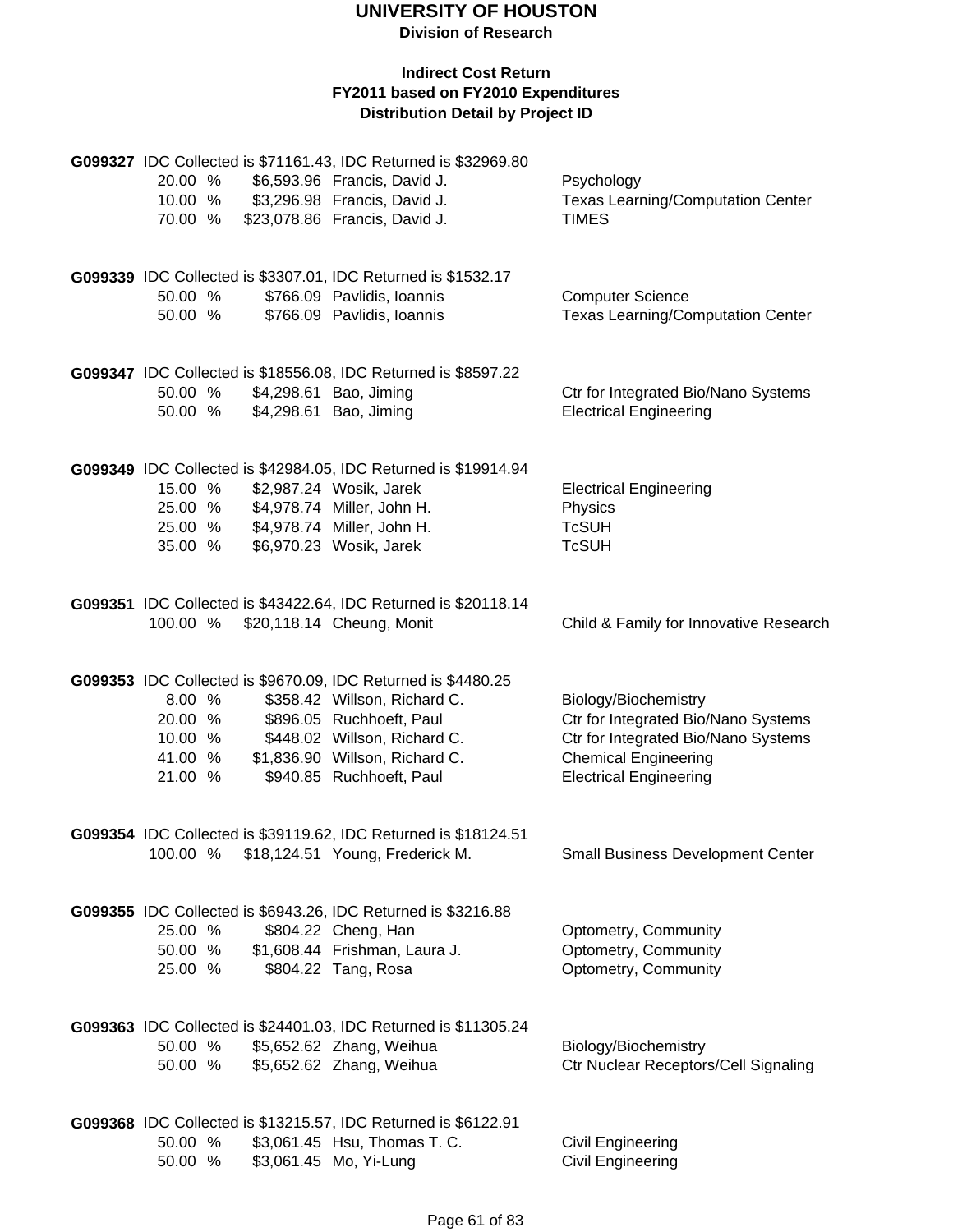|                  |        |                      | G099382 IDC Collected is \$21404.97, IDC Returned is \$9917.14                               |                                                        |
|------------------|--------|----------------------|----------------------------------------------------------------------------------------------|--------------------------------------------------------|
| 25.00 %          |        |                      | \$2,479.28 Ruchhoeft, Paul                                                                   | Ctr for Integrated Bio/Nano Systems                    |
|                  | 5.00 % |                      | \$495.86 Willson, Richard C.                                                                 | Ctr for Integrated Bio/Nano Systems                    |
| 45.00 %          |        |                      | \$4,462.71 Willson, Richard C.                                                               | <b>Chemical Engineering</b>                            |
| 25.00 %          |        |                      | \$2,479.28 Ruchhoeft, Paul                                                                   | <b>Electrical Engineering</b>                          |
|                  |        |                      |                                                                                              |                                                        |
|                  |        |                      | G099395 IDC Collected is \$29080.02, IDC Returned is \$13473.06                              |                                                        |
|                  |        |                      | 100.00 % \$13,473.06 McDermott, Alison                                                       | Optometry, Community                                   |
|                  |        |                      |                                                                                              |                                                        |
|                  |        |                      | G099415 IDC Collected is \$10040.59, IDC Returned is \$4651.91                               |                                                        |
| 50.00 %          |        |                      | \$2,325.95 Harold, Michael P.                                                                | <b>Chemical Engineering</b>                            |
| 50.00 %          |        |                      | \$2,325.95 Rooks, Charles                                                                    | <b>Chemical Engineering</b>                            |
|                  |        |                      | G099416 IDC Collected is \$141656.46, IDC Returned is \$65630.85                             |                                                        |
|                  |        |                      | 50.00 % \$32,815.43 Harold, Michael P.                                                       | <b>Chemical Engineering</b>                            |
| 50.00 %          |        |                      | \$32,815.43 Rooks, Charles                                                                   | <b>Chemical Engineering</b>                            |
|                  |        |                      |                                                                                              |                                                        |
|                  |        |                      | G099452 IDC Collected is \$6966.51, IDC Returned is \$3227.65                                |                                                        |
| 100.00 %         |        |                      | \$3,227.65 Manny, Ruth E.                                                                    | Optometry, Community                                   |
|                  |        |                      |                                                                                              |                                                        |
|                  |        |                      | G099456 IDC Collected is \$20286.84, IDC Returned is \$9399.10                               |                                                        |
| 100.00 %         |        |                      | \$9,399.10 Cooper, Tim                                                                       | Biology/Biochemistry                                   |
|                  |        |                      |                                                                                              |                                                        |
| 50.00 %          |        |                      | G099457 IDC Collected is \$9872.48, IDC Returned is \$4574.02<br>\$2,287.01 Briggs, James M. |                                                        |
| 50.00 %          |        |                      | \$2,287.01 Fox, George E.                                                                    | Biology/Biochemistry<br>Biology/Biochemistry           |
|                  |        |                      |                                                                                              |                                                        |
|                  |        |                      | G099460 IDC Collected is \$26126.04, IDC Returned is \$12104.46                              |                                                        |
| 50.00 %          |        |                      | \$6,052.23 Jacobson, Allan J.                                                                | Chemistry                                              |
| 50.00 %          |        |                      | \$6,052.23 Jacobson, Allan J.                                                                | TcSUH                                                  |
|                  |        |                      |                                                                                              |                                                        |
|                  |        |                      | G099473 IDC Collected is \$20520.15, IDC Returned is \$9507.19                               |                                                        |
| 77.00 %          |        |                      | \$7,320.54 Fletcher, Jack M.                                                                 | Psychology                                             |
| 4.60 %<br>2.30 % |        |                      | \$437.33 Francis, David J.<br>\$218.67 Francis, David J.                                     | Psychology<br><b>Texas Learning/Computation Center</b> |
| 16.10 %          |        |                      | \$1,530.66 Francis, David J.                                                                 | <b>TIMES</b>                                           |
|                  |        |                      |                                                                                              |                                                        |
|                  |        |                      | G099483 IDC Collected is \$12877.07, IDC Returned is \$5966.08                               |                                                        |
| 30.00 %          |        |                      | \$1,789.82 Capitano, Adam                                                                    | <b>Biomedical Engineering</b>                          |
| 20.00 %          |        | \$1,193.22 Liu, Dong |                                                                                              | <b>Mechanical Engineering</b>                          |
| 50.00 %          |        | \$2,983.04 Sun, Li   |                                                                                              | <b>Mechanical Engineering</b>                          |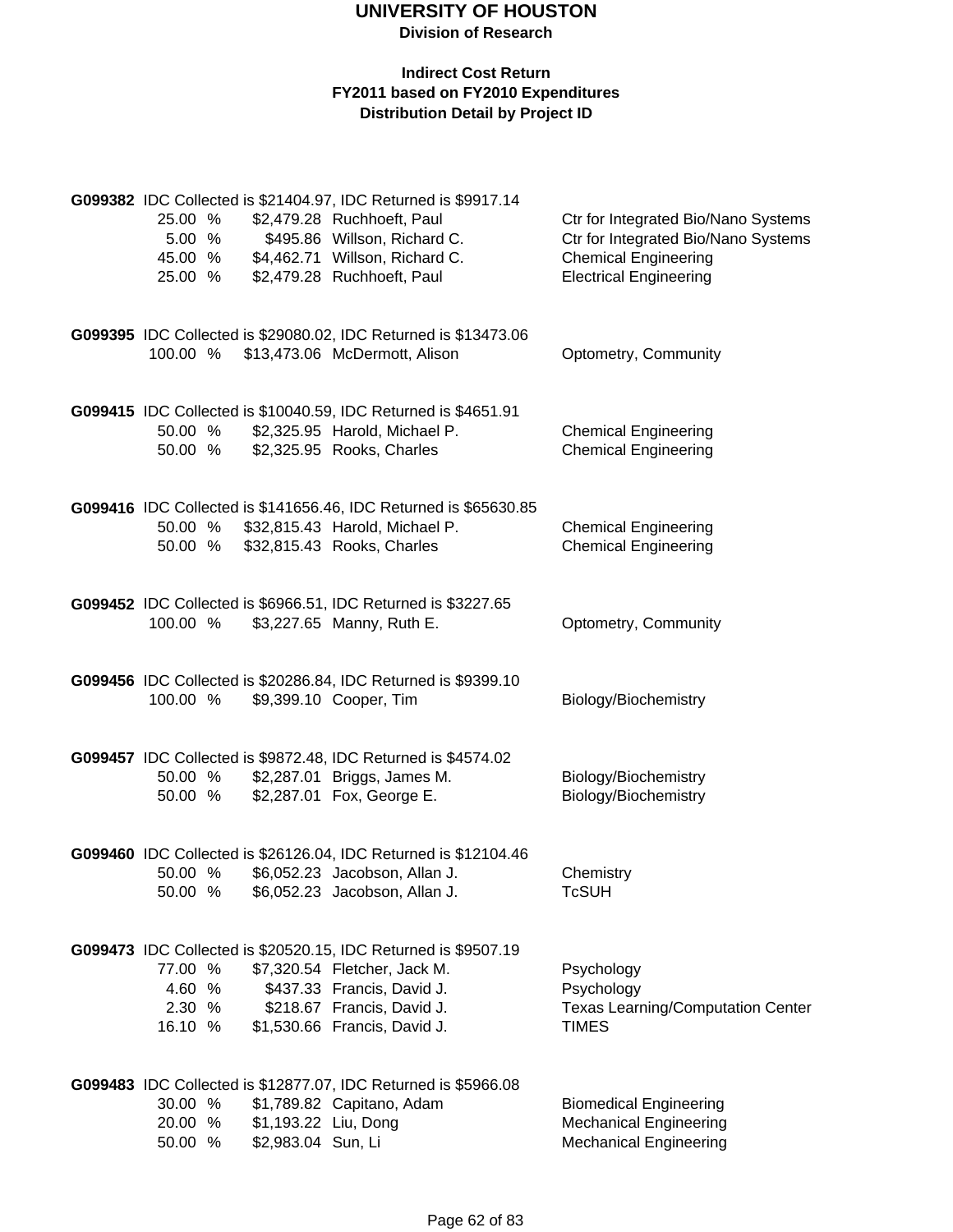**Division of Research**

| 8.00 %                        |                                                | G099494 IDC Collected is \$121910.51, IDC Returned is \$56482.36<br>92.00 % \$51,963.77 Valdez, Avelardo<br>\$4,518.59 Cepeda, Alice                                | Drug and Social Policy Research<br>Sociology                                                                                |
|-------------------------------|------------------------------------------------|---------------------------------------------------------------------------------------------------------------------------------------------------------------------|-----------------------------------------------------------------------------------------------------------------------------|
| 25.00 %                       |                                                | G099504 IDC Collected is \$38674.41, IDC Returned is \$17918.24<br>75.00 % \$13,438.68 Fletcher, Jack M.<br>\$4,479.56 Francis, David J.                            | Psychology<br>Psychology                                                                                                    |
| 20.00 %<br>10.00 %<br>70.00 % |                                                | G099509 IDC Collected is \$2797.32, IDC Returned is \$1296.03<br>\$259.21 Branum-Martin, Lee A.<br>\$129.60 Branum-Martin, Lee A.<br>\$907.22 Branum-Martin, Lee A. | Psychology<br><b>Texas Learning/Computation Center</b><br><b>TIMES</b>                                                      |
| 60.00 %<br>40.00 %            |                                                | G099520 IDC Collected is \$7969.70, IDC Returned is \$3692.44<br>\$2,215.47 Wolfe, John C.<br>\$1,476.98 Wolfe, John C.                                             | <b>Electrical Engineering</b><br>Nanosystem Manufacturing Center                                                            |
| 60.00 %<br>15.00 %<br>25.00 % | \$881.45 Sun, Li                               | G099521 IDC Collected is \$12683.44, IDC Returned is \$5876.36<br>\$3,525.82 Song, Gangbing<br>\$1,469.09 Chen, Chonglin                                            | <b>Mechanical Engineering</b><br><b>Mechanical Engineering</b><br>Physics                                                   |
| 100.00 %                      |                                                | G099522 IDC Collected is \$3183.20, IDC Returned is \$1474.81<br>\$1,474.81 White, Cameron                                                                          | Curriculum and Instruction                                                                                                  |
| 100.00 %                      |                                                | G099527 IDC Collected is \$9910.50, IDC Returned is \$4591.63<br>\$4,591.63 Fletcher, Jack M.                                                                       | Psychology                                                                                                                  |
| 100.00 %                      |                                                | G099533 IDC Collected is \$25665.99, IDC Returned is \$11891.31<br>\$11,891.31 Krishnamoorti, Ramanan                                                               | <b>Chemical Engineering</b>                                                                                                 |
| 10.00 %<br>20.00 %<br>70.00 % |                                                | G099545 IDC Collected is \$4168.52, IDC Returned is \$1931.32<br>\$193.13 McFarlin, Brian K.<br>\$386.26 Paloski, William H.<br>\$1,351.92 Simpson, Richard J.      | <b>Ctr Neuromotor/Biomechanics Research</b><br>Ctr Neuromotor/Biomechanics Research<br>Ctr Neuromotor/Biomechanics Research |
| 50.00 %<br>50.00 %            | \$2,695.00 Li, Liming<br>\$2,695.00 Li, Liming | G099546 IDC Collected is \$11633.67, IDC Returned is \$5390.00                                                                                                      | Geosciences<br>Inst Multidimensional Air Quality Study                                                                      |
| 100.00 %                      |                                                | G099555 IDC Collected is \$20576.06, IDC Returned is \$9533.09<br>\$9,533.09 Layne, Charles S.                                                                      | <b>Health and Human Performance</b>                                                                                         |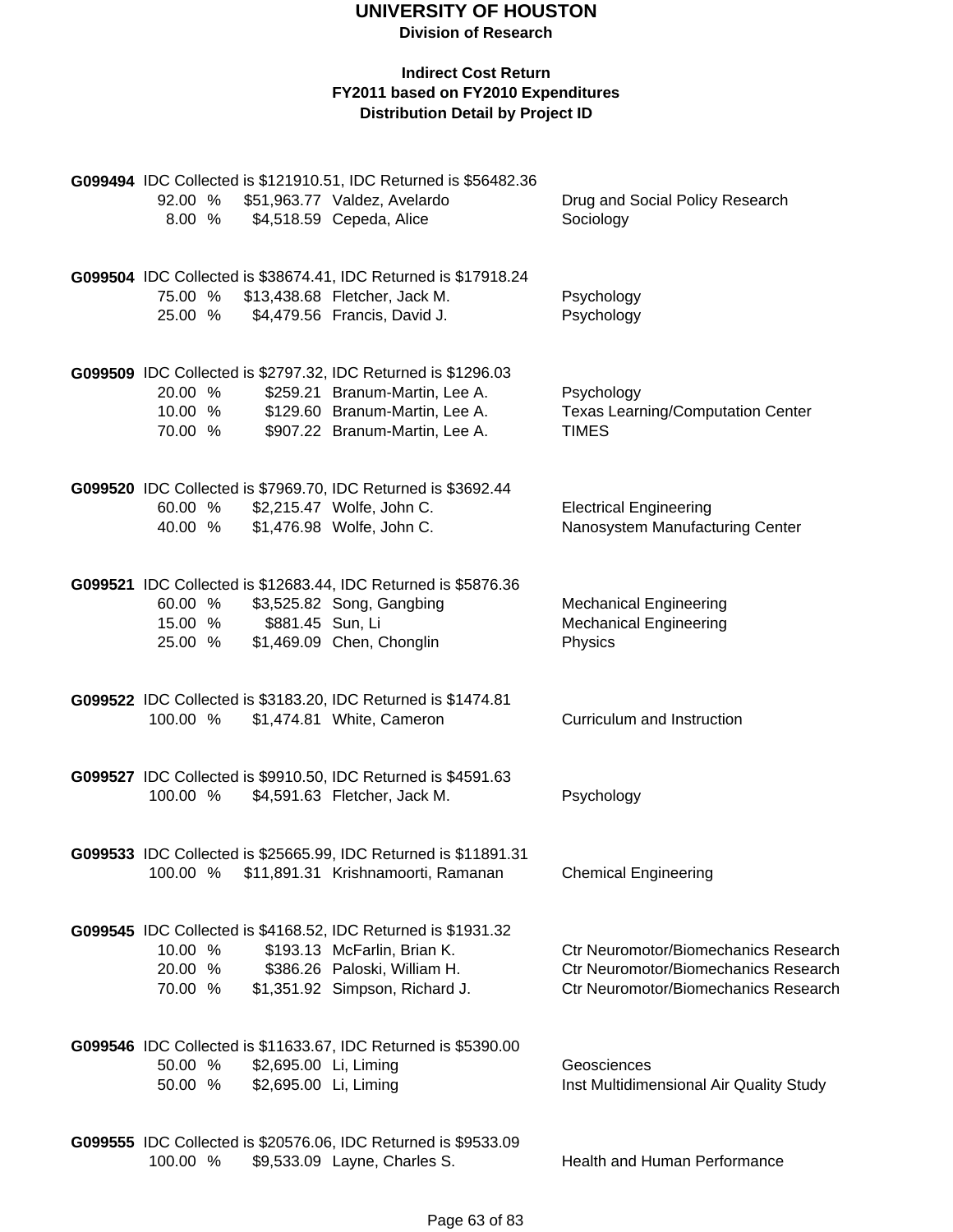|          |  | G099585 IDC Collected is \$-9.72, IDC Returned is \$-4.50                               |                                                     |
|----------|--|-----------------------------------------------------------------------------------------|-----------------------------------------------------|
| 100.00 % |  | -\$4.50 Freiberg, H. Jerome                                                             | <b>Consistency Mgmt and Coop Disc</b>               |
|          |  |                                                                                         |                                                     |
|          |  | G099586 IDC Collected is \$568.82, IDC Returned is \$263.54                             |                                                     |
| 100.00 % |  | \$263.54 Freiberg, H. Jerome                                                            | <b>Consistency Mgmt and Coop Disc</b>               |
|          |  |                                                                                         |                                                     |
|          |  |                                                                                         |                                                     |
| 100.00 % |  | G099590 IDC Collected is \$3248.28, IDC Returned is \$1504.96<br>\$1,504.96 Strom, Kyle | Civil Engineering                                   |
|          |  |                                                                                         |                                                     |
|          |  |                                                                                         |                                                     |
|          |  | G099599 IDC Collected is \$48015.41, IDC Returned is \$22246.02                         |                                                     |
| 100.00 % |  | \$22,246.02 Stewart, Robert R.                                                          | Geosciences                                         |
|          |  |                                                                                         |                                                     |
|          |  | G099609 IDC Collected is \$101070.35, IDC Returned is \$46826.90                        |                                                     |
| 25.00 %  |  | \$11,706.73 Bond, Richard A.                                                            | Heart and Kidney Institute                          |
|          |  | 25.00 % \$11,706.73 Knoll, Brian J.                                                     | Heart and Kidney Institute                          |
|          |  | 25.00 % \$11,706.73 Bond, Richard A.                                                    | Pharmacological/Pharmaceutical Sci                  |
| 25.00 %  |  | \$11,706.73 Knoll, Brian J.                                                             | Pharmacological/Pharmaceutical Sci                  |
|          |  |                                                                                         |                                                     |
|          |  | G099612 IDC Collected is \$66140.03, IDC Returned is \$30643.34                         |                                                     |
| 17.00 %  |  | \$5,209.37 Balakotaiah, Vemuri                                                          | <b>Chemical Engineering</b>                         |
| 33.00 %  |  | \$10,112.30 Harold, Michael P.                                                          | <b>Chemical Engineering</b>                         |
| 33.00 %  |  | \$10,112.30 Franchek, Matthew                                                           | <b>Mechanical Engineering</b>                       |
| 17.00 %  |  | \$5,209.37 Grigoriadis, Karolos M.                                                      | <b>Mechanical Engineering</b>                       |
|          |  |                                                                                         |                                                     |
|          |  | G099623 IDC Collected is \$686.49, IDC Returned is \$318.06                             |                                                     |
| 30.00 %  |  | \$95.42 Brankovic, Stanko R.                                                            | Ctr for Integrated Bio/Nano Systems                 |
| 40.00 %  |  | \$127.22 Brankovic, Stanko R.                                                           | <b>Electrical Engineering</b>                       |
| 30.00 %  |  | \$95.42 Brankovic, Stanko R.                                                            | <b>TcSUH</b>                                        |
|          |  |                                                                                         |                                                     |
|          |  | G099625 IDC Collected is \$104405.23, IDC Returned is \$48371.99                        |                                                     |
| 100.00 % |  | \$48,371.99 Das, Vallabh                                                                | Optometry, Community                                |
|          |  |                                                                                         |                                                     |
|          |  | G099626 IDC Collected is \$2782.32, IDC Returned is \$1289.08                           |                                                     |
| 100.00 % |  | \$1,289.08 Bordnick, Patrick                                                            | Child & Family for Innovative Research              |
|          |  |                                                                                         |                                                     |
|          |  |                                                                                         |                                                     |
| 50.00 %  |  | G099633 IDC Collected is \$5904.63, IDC Returned is \$2735.67                           |                                                     |
| 50.00 %  |  | \$1,367.84 Fox, George E.<br>\$1,367.84 Willson, Richard C.                             | Biology/Biochemistry<br><b>Chemical Engineering</b> |
|          |  |                                                                                         |                                                     |
|          |  |                                                                                         |                                                     |
|          |  | G099641 IDC Collected is \$2381.73, IDC Returned is \$1103.48                           |                                                     |
| 45.00 %  |  | \$496.57 Feng, Qianmei                                                                  | <b>Industrial Engineering</b>                       |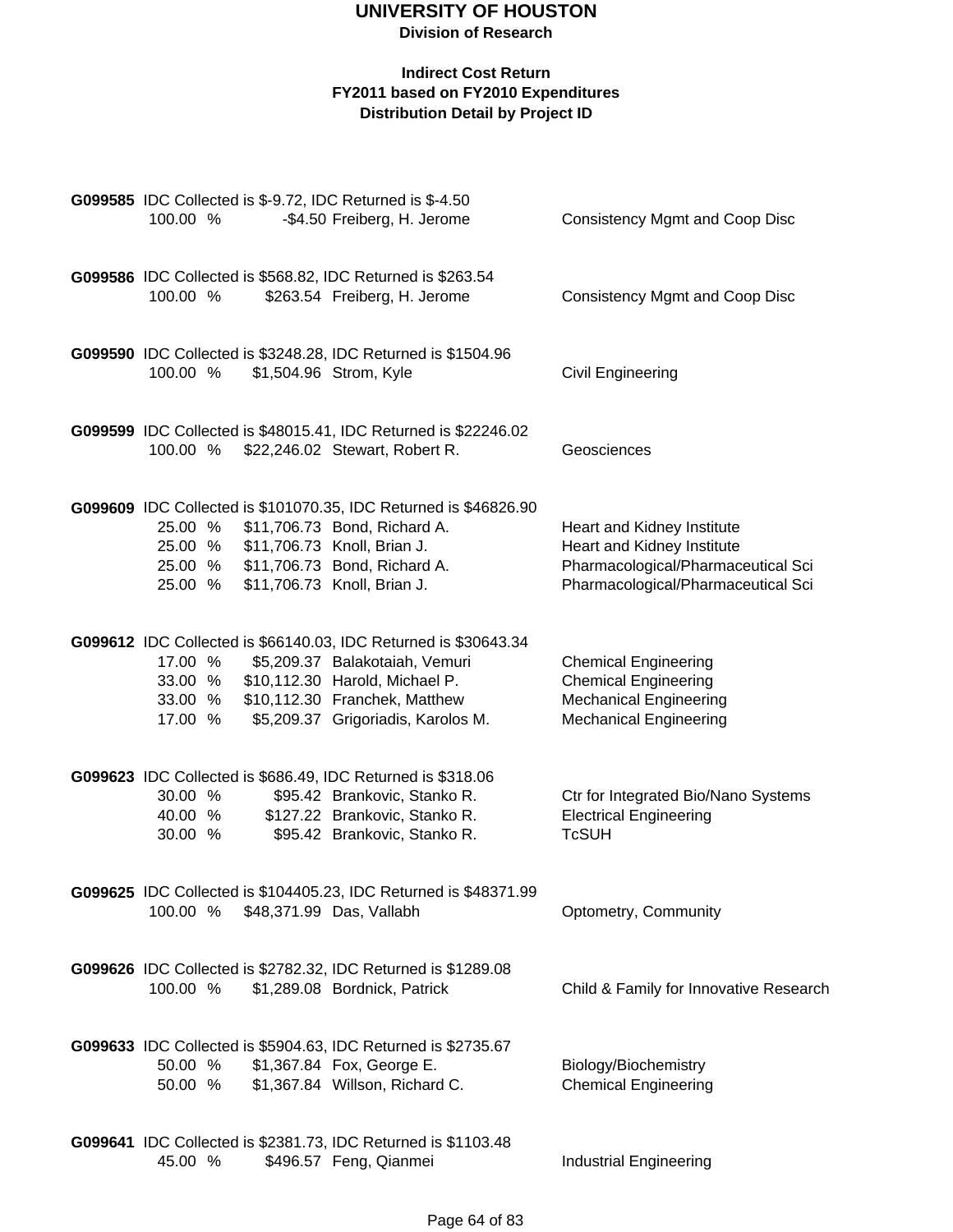| 50.00 %<br>5.00 %                        |                                                        | \$551.74 Lim, Gino J.<br>\$55.17 Parsaei, Hamid R.                                                                                                                                        | <b>Industrial Engineering</b><br><b>Industrial Engineering</b>                                    |
|------------------------------------------|--------------------------------------------------------|-------------------------------------------------------------------------------------------------------------------------------------------------------------------------------------------|---------------------------------------------------------------------------------------------------|
| 100.00 %                                 | \$3,904.35 Han, Zhu                                    | G099651 IDC Collected is \$8427.08, IDC Returned is \$3904.35                                                                                                                             | <b>Electrical Engineering</b>                                                                     |
|                                          |                                                        | G099656 IDC Collected is \$36550.03, IDC Returned is \$16933.99<br>100.00 % \$16,933.99 Gilbertson, Scott R.                                                                              | Chemistry                                                                                         |
|                                          |                                                        | G099665 IDC Collected is \$8080.00, IDC Returned is \$3743.54<br>100.00 % \$3,743.54 Metcalfe, Ralph W.                                                                                   | <b>Mechanical Engineering</b>                                                                     |
|                                          |                                                        | G099671 IDC Collected is \$22194.12, IDC Returned is \$10282.76<br>100.00 % \$10,282.76 Han, De-Hua                                                                                       | Geosciences                                                                                       |
| 50.00 %                                  | 50.00 % \$4,173.44 Jiang, Xun<br>\$4,173.44 Jiang, Xun | G099694 IDC Collected is \$18015.76, IDC Returned is \$8346.88                                                                                                                            | Geosciences<br>Inst Multidimensional Air Quality Study                                            |
| 100.00 %                                 |                                                        | G099713 IDC Collected is \$14926.03, IDC Returned is \$6915.38<br>\$6,915.38 Granato, Jim                                                                                                 | Center for Public Policy                                                                          |
| 100.00 %                                 |                                                        | G099714 IDC Collected is \$15175.50, IDC Returned is \$7030.96<br>\$7,030.96 Layne, Charles S.                                                                                            | Health and Human Performance                                                                      |
| 25.00 %<br>40.00 %<br>25.00 %<br>10.00 % |                                                        | G099717 IDC Collected is \$22597.94, IDC Returned is \$10469.85<br>\$2,617.46 Litvinov, Dmitri<br>\$4,187.94 Lee, T. Randall<br>\$2,617.46 Litvinov, Dmitri<br>\$1,046.99 Lee, T. Randall | Ctr for Integrated Bio/Nano Systems<br>Chemistry<br><b>Electrical Engineering</b><br><b>TcSUH</b> |
|                                          |                                                        | G099718 IDC Collected is \$28513.14, IDC Returned is \$13210.42<br>100.00 % \$13,210.42 Young, Frederick M.                                                                               | <b>Small Business Development Center</b>                                                          |
| 30.00 %<br>70.00 %                       |                                                        | G099735 IDC Collected is \$11642.55, IDC Returned is \$5394.11<br>\$1,618.23 Fitzgibbon, William E.<br>\$3,775.88 Barbieri, Enrique                                                       | Dean, Technology<br><b>Engineering Technology</b>                                                 |
| 100.00 %                                 |                                                        | G099739 IDC Collected is \$8983.62, IDC Returned is \$4162.20<br>\$4,162.20 Layne, Charles S.                                                                                             | <b>Health and Human Performance</b>                                                               |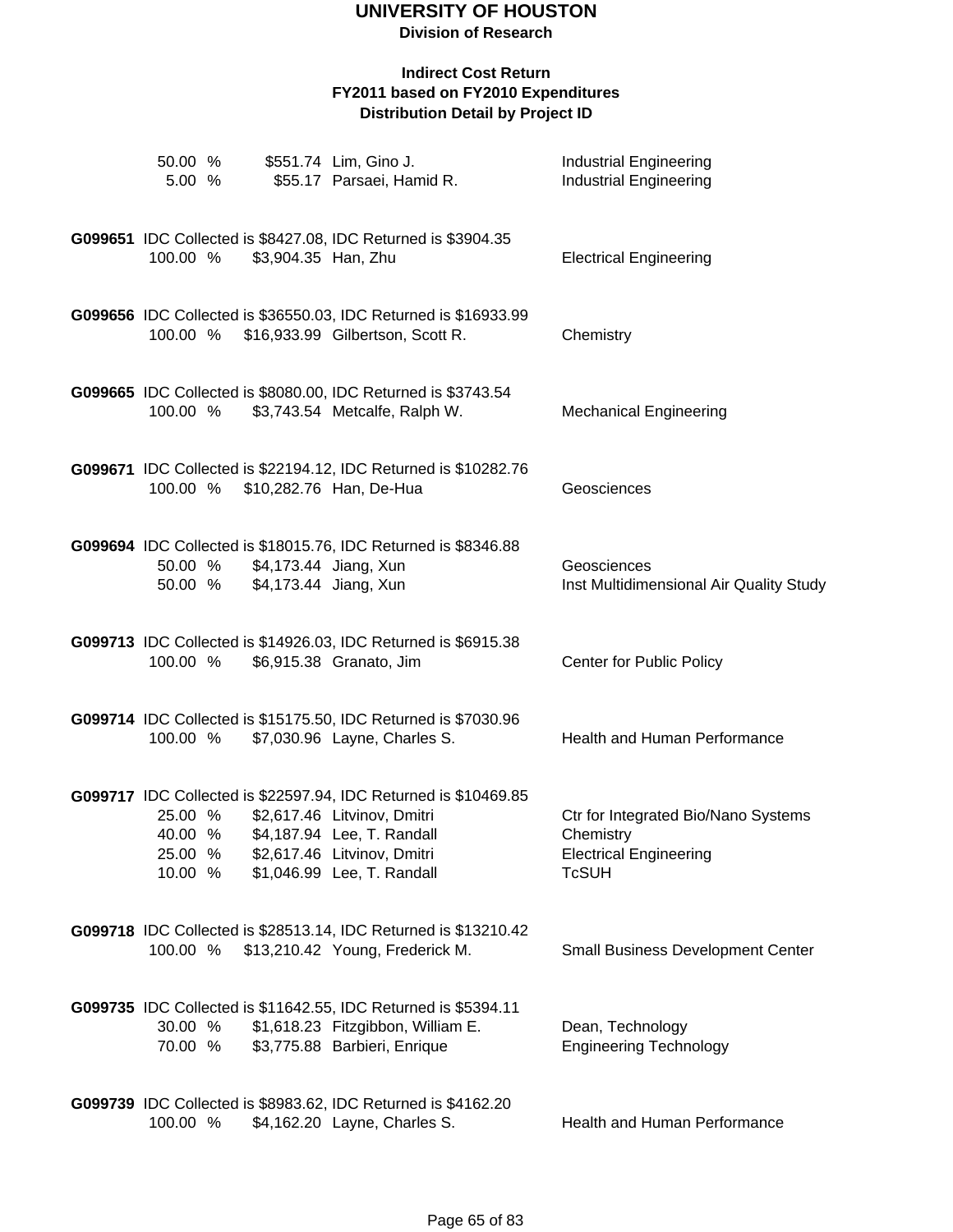| 100.00 %                      | G099746 IDC Collected is \$1134.92, IDC Returned is \$525.82<br>\$525.82 Garey, Kevin                                                                           | <b>Clinical Sciences and Administration</b>                                                     |
|-------------------------------|-----------------------------------------------------------------------------------------------------------------------------------------------------------------|-------------------------------------------------------------------------------------------------|
| 100.00 %                      | G099747 IDC Collected is \$10003.40, IDC Returned is \$4634.68<br>\$4,634.68 Delcour, Anne                                                                      | Biology/Biochemistry                                                                            |
| 50.00 %                       | G099751 IDC Collected is \$46196.34, IDC Returned is \$21403.23<br>50.00 % \$10,701.61 Chu, Ching-Wu<br>\$10,701.61 Chu, Ching-Wu                               | Physics<br><b>TcSUH</b>                                                                         |
| 100.00 %                      | G099770 IDC Collected is \$33774.30, IDC Returned is \$15647.97<br>\$15,647.97 Liner, Christopher                                                               | Geosciences                                                                                     |
| 100.00 %                      | G099771 IDC Collected is \$6916.88, IDC Returned is \$3204.66<br>\$3,204.66 Labate, Demetrio                                                                    | <b>Mathematics</b>                                                                              |
| 100.00 %                      | G099781 IDC Collected is \$1408.40, IDC Returned is \$652.53<br>\$652.53 Spitzmueller, Christiane                                                               | Psychology                                                                                      |
| 30.00 %<br>40.00 %<br>30.00 % | G099783 IDC Collected is \$3276.68, IDC Returned is \$1518.12<br>\$455.44 Franchek, Matthew<br>\$607.25 Grigoriadis, Karolos M.<br>\$455.44 Mohammadpour, Javad | <b>Mechanical Engineering</b><br><b>Mechanical Engineering</b><br><b>Mechanical Engineering</b> |
| 50.00 %<br>50.00 %            | G099794 IDC Collected is \$13425.19, IDC Returned is \$6220.02<br>\$3,110.01 Metcalfe, Ralph W.<br>\$3,110.01 Sharma, Pradeep                                   | <b>Mechanical Engineering</b><br><b>Mechanical Engineering</b>                                  |
| 100.00 %                      | G099802 IDC Collected is \$5857.27, IDC Returned is \$2713.73<br>\$2,713.73 Rifai, Hanadi                                                                       | <b>Civil Engineering</b>                                                                        |
| 100.00 %                      | G099805 IDC Collected is \$5913.12, IDC Returned is \$2739.61<br>\$2,739.61 Chapman, Barbara M.                                                                 | <b>Computer Science</b>                                                                         |
| 100.00 %                      | G099822 IDC Collected is \$29069.54, IDC Returned is \$13468.21<br>\$13,468.21 Bergmanson, Jan P. G.                                                            | Optometry, Community                                                                            |
| 100.00 %                      | G099830 IDC Collected is \$12883.60, IDC Returned is \$5969.10<br>\$5,969.10 Layne, Charles S.                                                                  | Health and Human Performance                                                                    |
|                               | G099837 IDC Collected is \$12712.59, IDC Returned is \$5889.87                                                                                                  |                                                                                                 |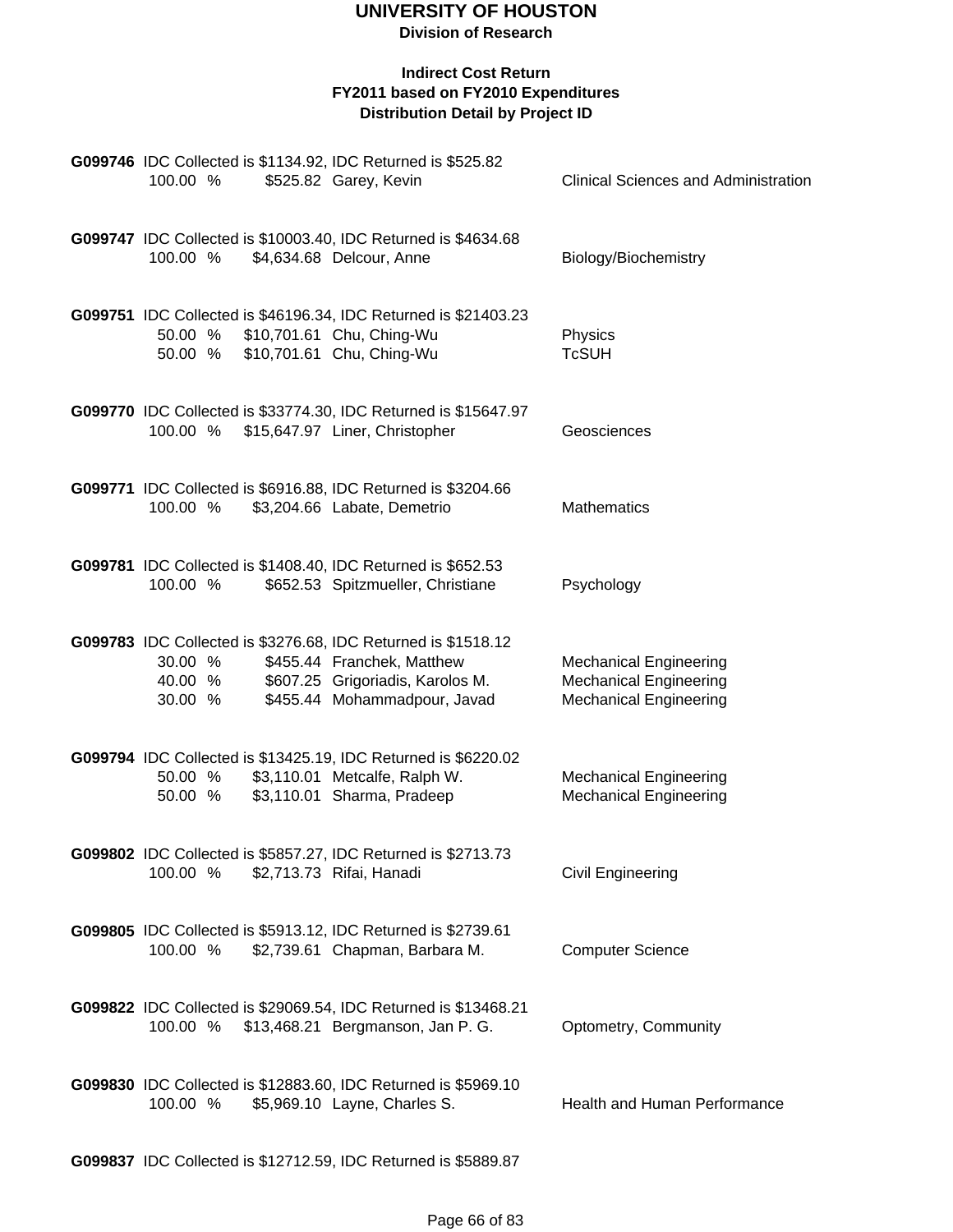| 100.00 %                                            |  | \$5,889.87 Layne, Charles S.                                                                                                                                                                                   | Health and Human Performance                                                                                                                       |
|-----------------------------------------------------|--|----------------------------------------------------------------------------------------------------------------------------------------------------------------------------------------------------------------|----------------------------------------------------------------------------------------------------------------------------------------------------|
| 100.00 %                                            |  | G099853 IDC Collected is \$20615.05, IDC Returned is \$9551.16<br>\$9,551.16 Fofanov, Yuriy                                                                                                                    | <b>Ctr Biomedical/Environmental Genomics</b>                                                                                                       |
| 30.00 %<br>25.00 %<br>20.00 %<br>25.00 %            |  | G099855 IDC Collected is \$20903.25, IDC Returned is \$9684.68<br>\$2,905.41 Freundlich, Alexandre<br>\$2,421.17 Selvamanickam, Venkat<br>\$1,936.94 Freundlich, Alexandre<br>\$2,421.17 Selvamanickam, Venkat | <b>Center for Advanced Materials</b><br><b>Mechanical Engineering</b><br>Physics<br><b>TcSUH</b>                                                   |
| 100.00 %                                            |  | G099859 IDC Collected is \$450.35, IDC Returned is \$208.65<br>\$208.65 Freiberg, H. Jerome                                                                                                                    | <b>Consistency Mgmt and Coop Disc</b>                                                                                                              |
| 100.00 %                                            |  | G099865 IDC Collected is \$1865.17, IDC Returned is \$864.15<br>\$864.15 Chen, Ji                                                                                                                              | <b>Electrical Engineering</b>                                                                                                                      |
| 20.00 %<br>20.00 %<br>20.00 %<br>20.00 %<br>20.00 % |  | G099890 IDC Collected is \$441.77, IDC Returned is \$204.68<br>\$40.94 Rifai, Hanadi<br>\$40.94 Chiappetta, Eugene L.<br>\$40.94 Claydon, Frank<br>\$40.94 Long, Stuart A.<br>\$40.94 Sharma, Pradeep          | Civil Engineering<br>Curriculum and Instruction<br><b>Electrical Engineering</b><br><b>Electrical Engineering</b><br><b>Mechanical Engineering</b> |
| 100.00 %                                            |  | G099896 IDC Collected is \$55238.59, IDC Returned is \$25592.59<br>\$25,592.59 Zhang, Xiaoliu                                                                                                                  | Ctr Nuclear Receptors/Cell Signaling                                                                                                               |
| 100.00 %                                            |  | G099897 IDC Collected is \$87150.99, IDC Returned is \$40377.93<br>\$40,377.93 Zhang, Xiaoliu                                                                                                                  | Ctr Nuclear Receptors/Cell Signaling                                                                                                               |
| 100.00 %                                            |  | G099906 IDC Collected is \$3106.28, IDC Returned is \$1439.17<br>\$1,439.17 Rifai, Hanadi                                                                                                                      | Civil Engineering                                                                                                                                  |
| 50.00 %<br>50.00 %                                  |  | G099908 IDC Collected is \$13074.61, IDC Returned is \$6057.60<br>\$3,028.80 Kakadiaris, Ioannis<br>\$3,028.80 Kakadiaris, Ioannis                                                                             | <b>Computer Science</b><br><b>Texas Learning/Computation Center</b>                                                                                |
| 20.00 %<br>40.00 %<br>40.00 %                       |  | G099918 IDC Collected is \$22473.19, IDC Returned is \$10412.05<br>\$2,082.41 Ayoub, Ashraf<br>\$4,164.82 Hsu, Thomas T. C.<br>\$4,164.82 Mo, Yi-Lung                                                          | Civil Engineering<br><b>Civil Engineering</b><br>Civil Engineering                                                                                 |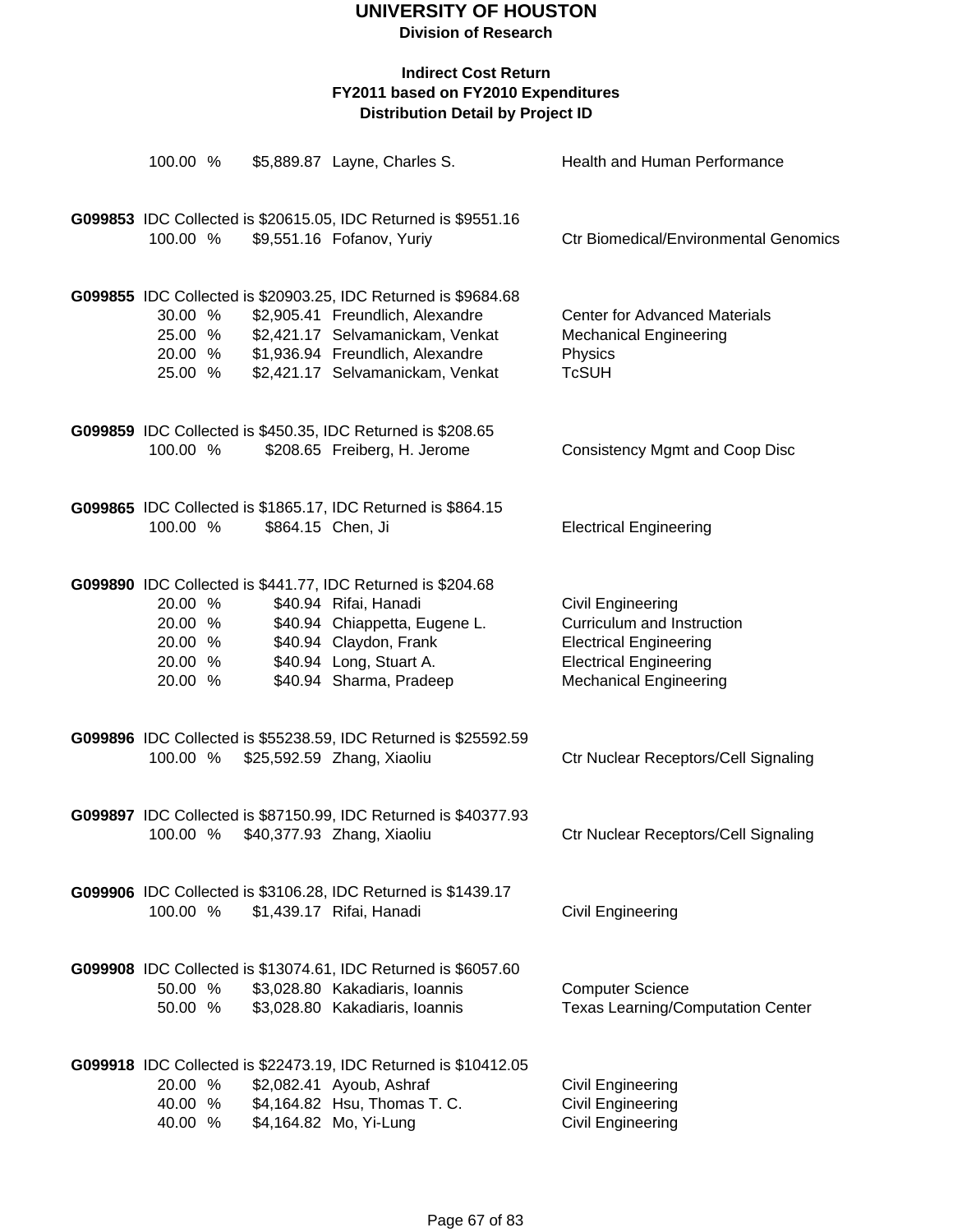| 100.00 % \$14,166.89 Colby, Ira                                                                    | G099923 IDC Collected is \$30577.56, IDC Returned is \$14166.89                                     | Child & Family for Innovative Research                                                |
|----------------------------------------------------------------------------------------------------|-----------------------------------------------------------------------------------------------------|---------------------------------------------------------------------------------------|
| G099939 IDC Collected is \$5932.87, IDC Returned is \$2748.76<br>100.00 %<br>\$2,748.76 Chen, Ji   |                                                                                                     | <b>Electrical Engineering</b>                                                         |
| G099945 IDC Collected is \$5000.72, IDC Returned is \$2316.88<br>50.00 %<br>50.00 %                | \$1,158.44 Kakadiaris, Ioannis<br>\$1,158.44 Kakadiaris, Ioannis                                    | <b>Computer Science</b><br><b>Texas Learning/Computation Center</b>                   |
| 100.00 %                                                                                           | G099957 IDC Collected is \$19210.55, IDC Returned is \$8900.44<br>\$8,900.44 Rifai, Hanadi          | <b>Civil Engineering</b>                                                              |
| 100.00 %                                                                                           | G099958 IDC Collected is \$15152.75, IDC Returned is \$7020.42<br>\$7,020.42 Rifai, Hanadi          | <b>Civil Engineering</b>                                                              |
| G099980 IDC Collected is \$6817.33, IDC Returned is \$3158.54<br>100.00 %<br>\$3,158.54 Liu, Ce    |                                                                                                     | <b>Electrical Engineering</b>                                                         |
| 60.00 % \$19,036.30 Freundlich, Alexandre<br>15.00 % \$4,759.08 Freundlich, Alexandre<br>25.00 %   | G099987 IDC Collected is \$68479.36, IDC Returned is \$31727.17<br>\$7,931.79 Freundlich, Alexandre | <b>Center for Advanced Materials</b><br>Center for Industrial Partnerships<br>Physics |
| G100059 IDC Collected is \$1042.88, IDC Returned is \$483.18<br>100.00 %                           | \$483.18 Colby, Ira                                                                                 | Child & Family for Innovative Research                                                |
| G100060 IDC Collected is \$610.71, IDC Returned is \$282.95<br>100.00 %                            | \$282.95 Colby, Ira                                                                                 | Child & Family for Innovative Research                                                |
| G100061 IDC Collected is \$6073.71, IDC Returned is \$2814.01<br>100.00 %<br>\$2,814.01 Colby, Ira |                                                                                                     | Child & Family for Innovative Research                                                |
| <b>G100062</b> IDC Collected is \$4.43, IDC Returned is \$2.05<br>100.00 %                         | \$2.05 Colby, Ira                                                                                   | Child & Family for Innovative Research                                                |
| G100063 IDC Collected is \$6835.56, IDC Returned is \$3166.98<br>100.00 %<br>\$3,166.98 Colby, Ira |                                                                                                     | Child & Family for Innovative Research                                                |
| G100079 IDC Collected is \$4068.62, IDC Returned is \$1885.03<br>30.00 %                           | \$565.51 Harold, Michael P.                                                                         | <b>Chemical Engineering</b>                                                           |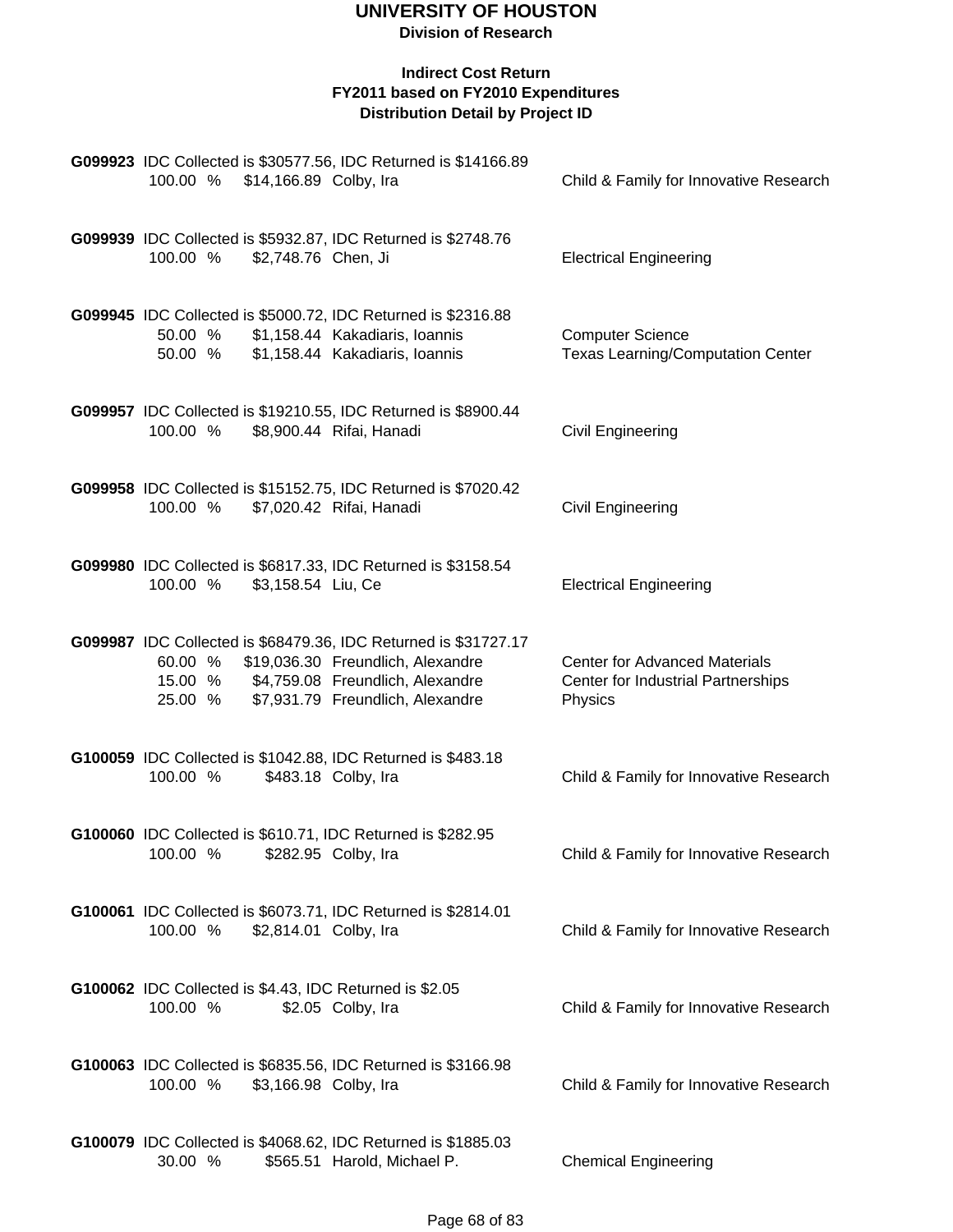#### **Indirect Cost Return FY2011 based on FY2010 Expenditures Distribution Detail by Project ID**

| 40.00 %<br>30.00 %            |  | \$754.01 Muncrief, Rachel<br>\$565.51 Rooks, Charles                                                                                                    | <b>Chemical Engineering</b><br><b>Chemical Engineering</b>                                      |
|-------------------------------|--|---------------------------------------------------------------------------------------------------------------------------------------------------------|-------------------------------------------------------------------------------------------------|
|                               |  |                                                                                                                                                         |                                                                                                 |
| 100.00 %                      |  | G100088 IDC Collected is \$14589.44, IDC Returned is \$6759.43<br>\$6,759.43 Donnelly, Vincent M.                                                       | <b>Chemical Engineering</b>                                                                     |
| 100.00 %                      |  | G100089 IDC Collected is \$12800.83, IDC Returned is \$5930.75<br>\$5,930.75 Layne, Charles S.                                                          | Health and Human Performance                                                                    |
| 50.00 %<br>50.00 %            |  | G100094 IDC Collected is \$7224.32, IDC Returned is \$3347.10<br>\$1,673.55 McConnell, Bradley K.<br>\$1,673.55 McConnell, Bradley K.                   | Heart and Kidney Institute<br>Pharmacological/Pharmaceutical Sci                                |
| 100.00 %                      |  | G100113 IDC Collected is \$82.87, IDC Returned is \$38.39<br>\$38.39 Freiberg, H. Jerome                                                                | <b>Consistency Mgmt and Coop Disc</b>                                                           |
| 33.00 %<br>33.00 %<br>34.00 % |  | G100117 IDC Collected is \$533.26, IDC Returned is \$247.06<br>\$81.53 Kulkarni, Yashashree<br>\$81.53 Selvamanickam, Venkat<br>\$84.00 Sharma, Pradeep | <b>Mechanical Engineering</b><br><b>Mechanical Engineering</b><br><b>Mechanical Engineering</b> |
| 100.00 %                      |  | G100119 IDC Collected is \$50951.65, IDC Returned is \$23606.41<br>\$23,606.41 Gilbertson, Scott R.                                                     | Chemistry                                                                                       |
| 50.00 %<br>50.00 %            |  | G100137 IDC Collected is \$13547.27, IDC Returned is \$6276.59<br>\$3,138.29 Foster, William J.<br>\$3,138.29 Foster, William J.                        | Physics<br><b>Texas Learning/Computation Center</b>                                             |
| 100.00 %                      |  | G100147 IDC Collected is \$1594.60, IDC Returned is \$738.79<br>\$738.79 Vincent, John P.                                                               | Psychology                                                                                      |
| 100.00 %                      |  | G100148 IDC Collected is \$1080.73, IDC Returned is \$500.71<br>\$500.71 Vincent, John P.                                                               | Psychology                                                                                      |
| 100.00 %                      |  | G100151 IDC Collected is \$9773.00, IDC Returned is \$4527.93<br>\$4,527.93 Brankovic, Stanko R.                                                        | <b>Electrical Engineering</b>                                                                   |
| 100.00 %                      |  | G100175 IDC Collected is \$16441.16, IDC Returned is \$7617.35<br>\$7,617.35 Layne, Charles S.                                                          | Health and Human Performance                                                                    |

**G100176** IDC Collected is \$3199.05, IDC Returned is \$1482.15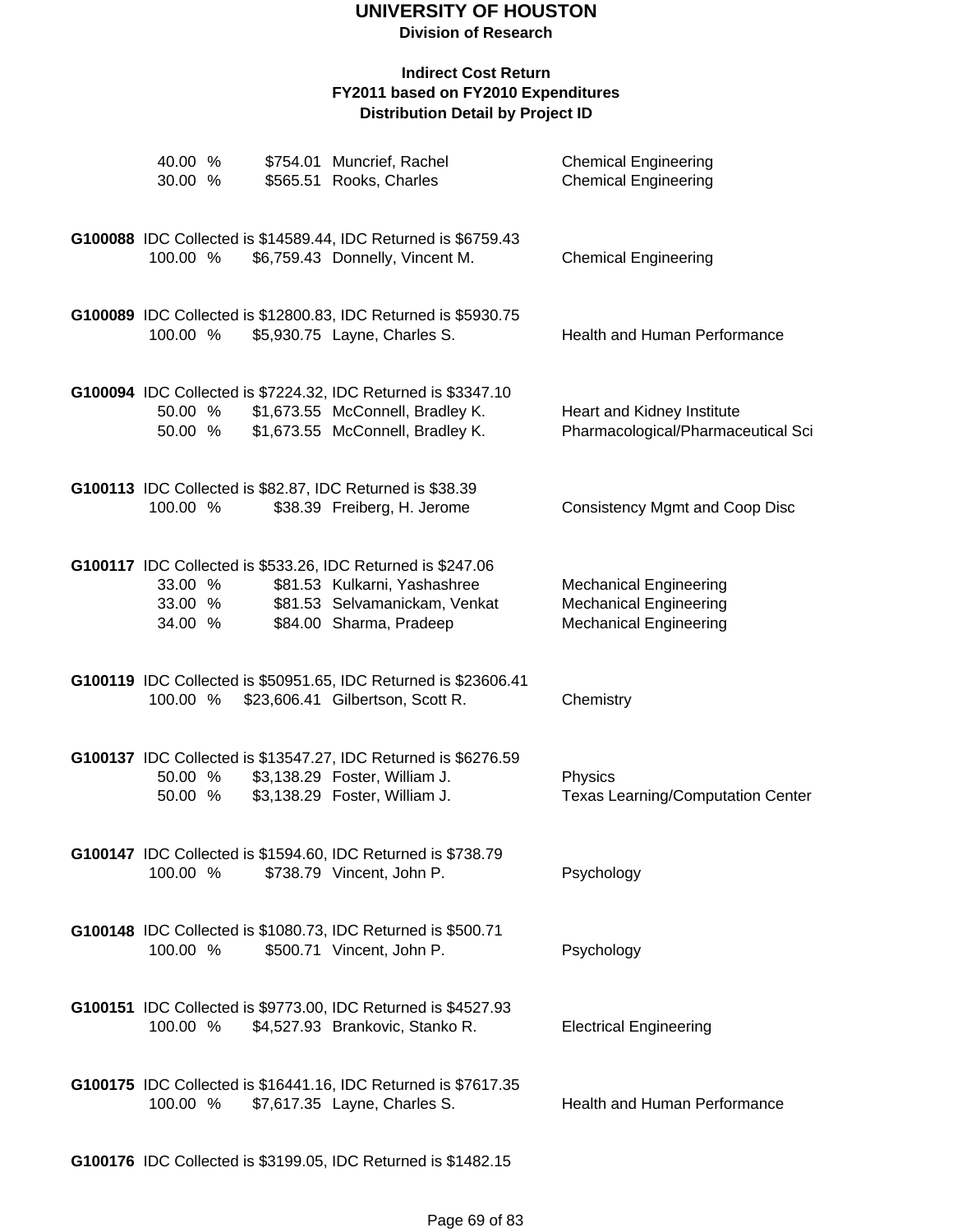#### **Indirect Cost Return FY2011 based on FY2010 Expenditures Distribution Detail by Project ID**

| 18.00 %<br>2.00 %<br>9.00 %<br>1.00 %<br>63.00 %<br>7.00 % |                     | \$266.79 Carlson, Coleen<br>\$29.64 Francis, David J.<br>\$133.39 Carlson, Coleen<br>\$14.82 Francis, David J.<br>\$933.76 Carlson, Coleen<br>\$103.75 Francis, David J.                          | Psychology<br>Psychology<br><b>Texas Learning/Computation Center</b><br><b>Texas Learning/Computation Center</b><br><b>TIMES</b><br><b>TIMES</b> |
|------------------------------------------------------------|---------------------|---------------------------------------------------------------------------------------------------------------------------------------------------------------------------------------------------|--------------------------------------------------------------------------------------------------------------------------------------------------|
| 100.00 %                                                   |                     | G100187 IDC Collected is \$15986.52, IDC Returned is \$7406.71<br>\$7,406.71 Layne, Charles S.                                                                                                    | Health and Human Performance                                                                                                                     |
| 100.00 %                                                   |                     | G100190 IDC Collected is \$10846.97, IDC Returned is \$5025.51<br>\$5,025.51 Parrish, Danielle                                                                                                    | Child & Family for Innovative Research                                                                                                           |
|                                                            |                     | G100192 IDC Collected is \$24669.82, IDC Returned is \$11429.77<br>100.00 % \$11,429.77 Gilbertson, Scott R.                                                                                      | Chemistry                                                                                                                                        |
| 100.00 %                                                   |                     | G100211 IDC Collected is \$69017.31, IDC Returned is \$31976.41<br>\$31,976.41 Fitzgibbon, William E.                                                                                             | <b>Texas Manufacturing Assistance Center</b>                                                                                                     |
| 50.00 %<br>50.00 %                                         | \$1,037.61 Hu, Ming | G100213 IDC Collected is \$4479.13, IDC Returned is \$2075.23<br>\$1,037.61 Tam, Vincent                                                                                                          | <b>Clinical Sciences and Administration</b><br>Pharmacological/Pharmaceutical Sci                                                                |
| 50.00 %<br>50.00 %                                         |                     | G100214 IDC Collected is \$3580.55, IDC Returned is \$1658.90<br>\$829.45 Donnelly, Vincent M.<br>\$829.45 Economou, Demetre J.                                                                   | <b>Chemical Engineering</b><br><b>Chemical Engineering</b>                                                                                       |
| 100.00 %                                                   |                     | G100215 IDC Collected is \$21185.37, IDC Returned is \$9815.39<br>\$9,815.39 Das, Joydip                                                                                                          | Pharmacological/Pharmaceutical Sci                                                                                                               |
| 25.00 %<br>25.00 %<br>25.00 %<br>25.00 %                   |                     | G100221 IDC Collected is \$9733.14, IDC Returned is \$4509.46<br>\$1,127.37 Litvinov, Dmitri<br>\$1,127.37 Martirosyan, Karen<br>\$1,127.37 Martirosyan, Karen<br>\$1,127.37 Litvinov, Dmitri     | Ctr for Integrated Bio/Nano Systems<br>Ctr for Integrated Bio/Nano Systems<br><b>Chemical Engineering</b><br><b>Electrical Engineering</b>       |
| 20.00 %<br>30.00 %<br>20.00 %<br>30.00 %                   |                     | G100222 IDC Collected is \$23642.53, IDC Returned is \$10953.82<br>\$2,190.76 Litvinov, Dmitri<br>\$3,286.15 Willson, Richard C.<br>\$2,190.76 Willson, Richard C.<br>\$3,286.15 Litvinov, Dmitri | Ctr for Integrated Bio/Nano Systems<br>Ctr for Integrated Bio/Nano Systems<br><b>Chemical Engineering</b><br><b>Electrical Engineering</b>       |

**G100229** IDC Collected is \$31908.07, IDC Returned is \$14783.33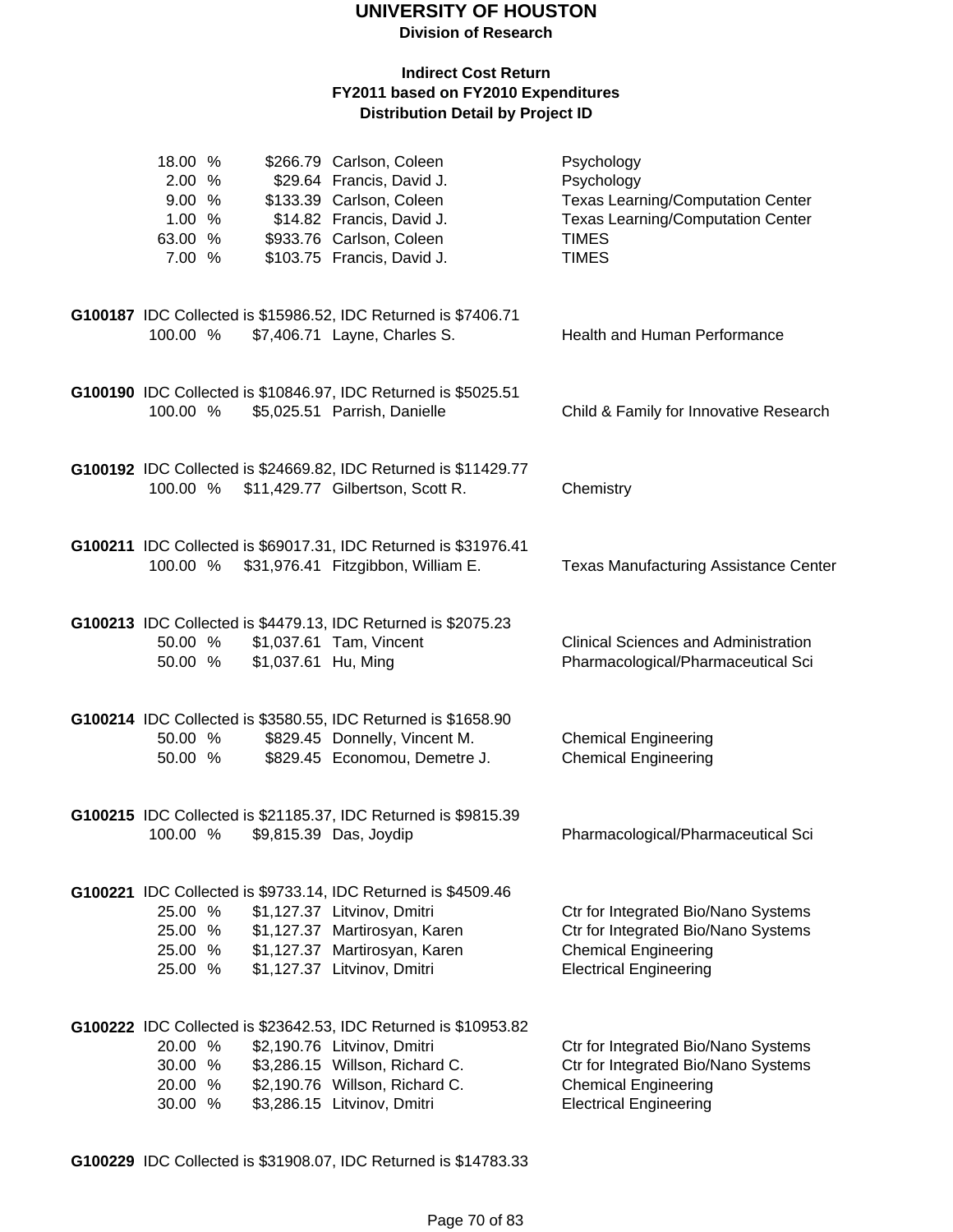**Division of Research**

| 50.00 %<br>50.00 %                                         |  | \$7,391.66 Ignatiev, Alex<br>\$7,391.66 Ignatiev, Alex                                                                                                                                                                                                 | <b>Center for Advanced Materials</b><br>Physics                                                                                                  |
|------------------------------------------------------------|--|--------------------------------------------------------------------------------------------------------------------------------------------------------------------------------------------------------------------------------------------------------|--------------------------------------------------------------------------------------------------------------------------------------------------|
| 5.00 %<br>45.00 %<br>10.00 %<br>5.00 %<br>35.00 %          |  | G100232 IDC Collected is \$8388.31, IDC Returned is \$3886.39<br>\$194.32 Wolters, Christopher A.<br>\$1,748.87 Fletcher, Jack M.<br>\$388.64 Francis, David J.<br>\$194.32 Francis, David J.<br>\$1,360.24 Francis, David J.                          | <b>Educational Psychology</b><br>Psychology<br>Psychology<br><b>Texas Learning/Computation Center</b><br><b>TIMES</b>                            |
| 35.00 %<br>65.00 %                                         |  | G100237 IDC Collected is \$6799.09, IDC Returned is \$3150.09<br>\$1,102.53 Mo, Yi-Lung<br>\$2,047.56 Song, Gangbing                                                                                                                                   | <b>Civil Engineering</b><br><b>Mechanical Engineering</b>                                                                                        |
| 18.00 %<br>2.00 %<br>9.00 %<br>1.00 %<br>63.00 %<br>7.00 % |  | G100242 IDC Collected is \$30028.69, IDC Returned is \$13912.59<br>\$2,504.27 Carlson, Coleen<br>\$278.25 Francis, David J.<br>\$1,252.13 Carlson, Coleen<br>\$139.13 Francis, David J.<br>\$8,764.93 Carlson, Coleen<br>\$973.88 Francis, David J.    | Psychology<br>Psychology<br><b>Texas Learning/Computation Center</b><br><b>Texas Learning/Computation Center</b><br><b>TIMES</b><br><b>TIMES</b> |
| 18.00 %<br>2.00 %<br>9.00%<br>1.00%<br>63.00 %<br>7.00 %   |  | G100243 IDC Collected is \$31709.32, IDC Returned is \$14691.25<br>\$2,644.42 Carlson, Coleen<br>\$293.82 Francis, David J.<br>\$1,322.21 Carlson, Coleen<br>\$146.91 Francis, David J.<br>\$9,255.48 Carlson, Coleen<br>\$1,028.39 Francis, David J.  | Psychology<br>Psychology<br><b>Texas Learning/Computation Center</b><br><b>Texas Learning/Computation Center</b><br><b>TIMES</b><br><b>TIMES</b> |
| 18.00 %<br>2.00 %<br>9.00 %<br>1.00%<br>63.00 %<br>7.00 %  |  | G100244 IDC Collected is \$76588.38, IDC Returned is \$35484.16<br>\$6,387.15 Carlson, Coleen<br>\$709.68 Francis, David J.<br>\$3,193.57 Carlson, Coleen<br>\$354.84 Francis, David J.<br>\$22,355.02 Carlson, Coleen<br>\$2,483.89 Francis, David J. | Psychology<br>Psychology<br><b>Texas Learning/Computation Center</b><br><b>Texas Learning/Computation Center</b><br><b>TIMES</b><br><b>TIMES</b> |
| 100.00 %                                                   |  | G100252 IDC Collected is \$20986.19, IDC Returned is \$9723.11<br>\$9,723.11 Lee, Rebecca E.                                                                                                                                                           | <b>Texas Obesity Research Center</b>                                                                                                             |
| 27.50 %<br>17.50 %<br>17.50 %<br>8.00 %                    |  | G100257 IDC Collected is \$16212.58, IDC Returned is \$7511.45<br>\$2,065.65 Litvinov, Dmitri<br>\$1,314.50 Willson, Richard C.<br>\$1,314.50 Willson, Richard C.<br>\$600.92 Lee, T. Randall                                                          | Ctr for Integrated Bio/Nano Systems<br>Ctr for Integrated Bio/Nano Systems<br><b>Chemical Engineering</b><br>Chemistry                           |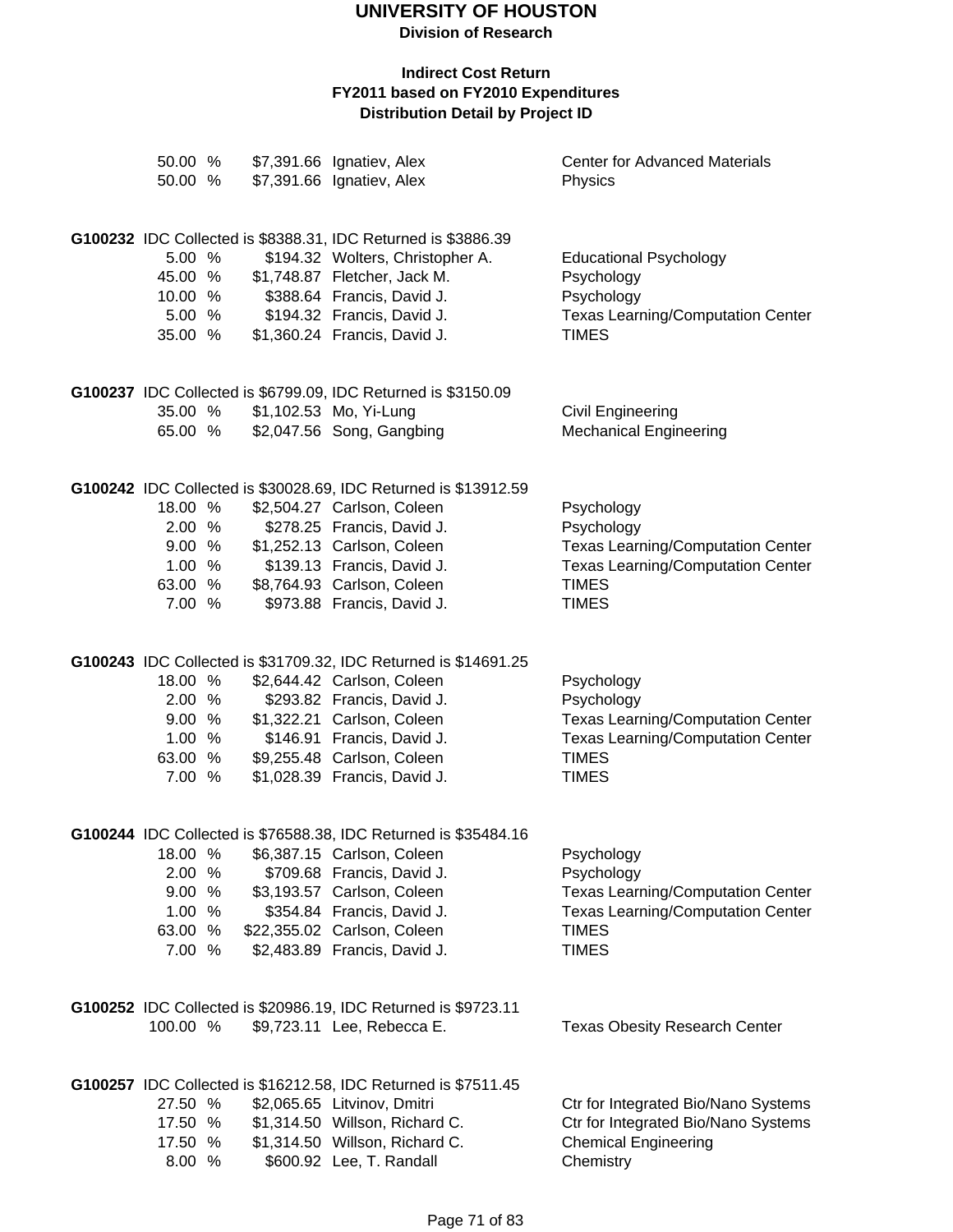| 27.50 %<br>2.00 %  |  | \$2,065.65 Litvinov, Dmitri<br>\$150.23 Lee, T. Randall          | <b>Electrical Engineering</b><br><b>TcSUH</b>                                        |
|--------------------|--|------------------------------------------------------------------|--------------------------------------------------------------------------------------|
|                    |  |                                                                  |                                                                                      |
|                    |  | G100258 IDC Collected is \$37354.80, IDC Returned is \$17306.85  |                                                                                      |
| 27.50 %            |  | \$4,759.38 Litvinov, Dmitri                                      | Ctr for Integrated Bio/Nano Systems                                                  |
| 17.50 %            |  | \$3,028.70 Willson, Richard C.                                   | Ctr for Integrated Bio/Nano Systems                                                  |
| 17.50 %            |  | \$3,028.70 Willson, Richard C.                                   | <b>Chemical Engineering</b>                                                          |
| 8.00 %<br>27.50 %  |  | \$1,384.55 Lee, T. Randall<br>\$4,759.38 Litvinov, Dmitri        | Chemistry<br><b>Electrical Engineering</b>                                           |
| 2.00 %             |  | \$346.14 Lee, T. Randall                                         | <b>TcSUH</b>                                                                         |
|                    |  |                                                                  |                                                                                      |
|                    |  | G100261 IDC Collected is \$854.15, IDC Returned is \$395.74      |                                                                                      |
| 100.00 %           |  | \$395.74 Bergmanson, Jan P. G.                                   | Optometry, Community                                                                 |
|                    |  |                                                                  |                                                                                      |
|                    |  | G100263 IDC Collected is \$184461.90, IDC Returned is \$85463.04 |                                                                                      |
| 25.00 %            |  | \$21,365.76 Flumerfelt, Raymond W.                               | <b>Chemical Engineering</b>                                                          |
| 25.00 %<br>25.00 % |  | \$21,365.76 Wang, Su Su<br>\$21,365.76 Flumerfelt, Raymond W.    | <b>Mechanical Engineering</b><br>National Wind Energy Center                         |
| 25.00 %            |  | \$21,365.76 Wang, Su Su                                          | National Wind Energy Center                                                          |
|                    |  |                                                                  |                                                                                      |
|                    |  | G100267 IDC Collected is \$25441.19, IDC Returned is \$11787.16  |                                                                                      |
| 25.00 %            |  | \$2,946.79 Kouri, Donald J.                                      | Chemistry                                                                            |
| 10.00 %            |  | \$1,178.72 Bodmann, Bernhard G.                                  | <b>Mathematics</b>                                                                   |
| 10.00 %            |  | \$1,178.72 Papadakis, Emanuel I.                                 | <b>Mathematics</b>                                                                   |
| 20.00 %<br>25.00 % |  | \$2,357.43 Bodmann, Bernhard G.<br>\$2,946.79 Kouri, Donald J.   | <b>Texas Learning/Computation Center</b><br><b>Texas Learning/Computation Center</b> |
| 10.00 %            |  | \$1,178.72 Papadakis, Emanuel I.                                 | <b>Texas Learning/Computation Center</b>                                             |
|                    |  |                                                                  |                                                                                      |
|                    |  | G100270 IDC Collected is \$1397.01, IDC Returned is \$647.25     |                                                                                      |
| 100.00 %           |  | \$647.25 Feng, Qianmei                                           | <b>Industrial Engineering</b>                                                        |
|                    |  |                                                                  |                                                                                      |
|                    |  | G100277 IDC Collected is \$16144.64, IDC Returned is \$7479.97   |                                                                                      |
| 100.00 %           |  | \$7,479.97 Layne, Charles S.                                     | <b>Health and Human Performance</b>                                                  |
|                    |  |                                                                  |                                                                                      |
|                    |  | G100280 IDC Collected is \$7777.28, IDC Returned is \$3603.29    |                                                                                      |
| 100.00 %           |  | \$3,603.29 Garey, Kevin                                          | <b>Clinical Sciences and Administration</b>                                          |
|                    |  |                                                                  |                                                                                      |
|                    |  | G100304 IDC Collected is \$11963.28, IDC Returned is \$5542.71   |                                                                                      |
| 100.00 %           |  | \$5,542.71 Rifai, Hanadi                                         | <b>Civil Engineering</b>                                                             |
|                    |  | G100312 IDC Collected is \$2786.46, IDC Returned is \$1290.99    |                                                                                      |
| 100.00 %           |  | \$1,290.99 Labate, Demetrio                                      | <b>Mathematics</b>                                                                   |
|                    |  |                                                                  |                                                                                      |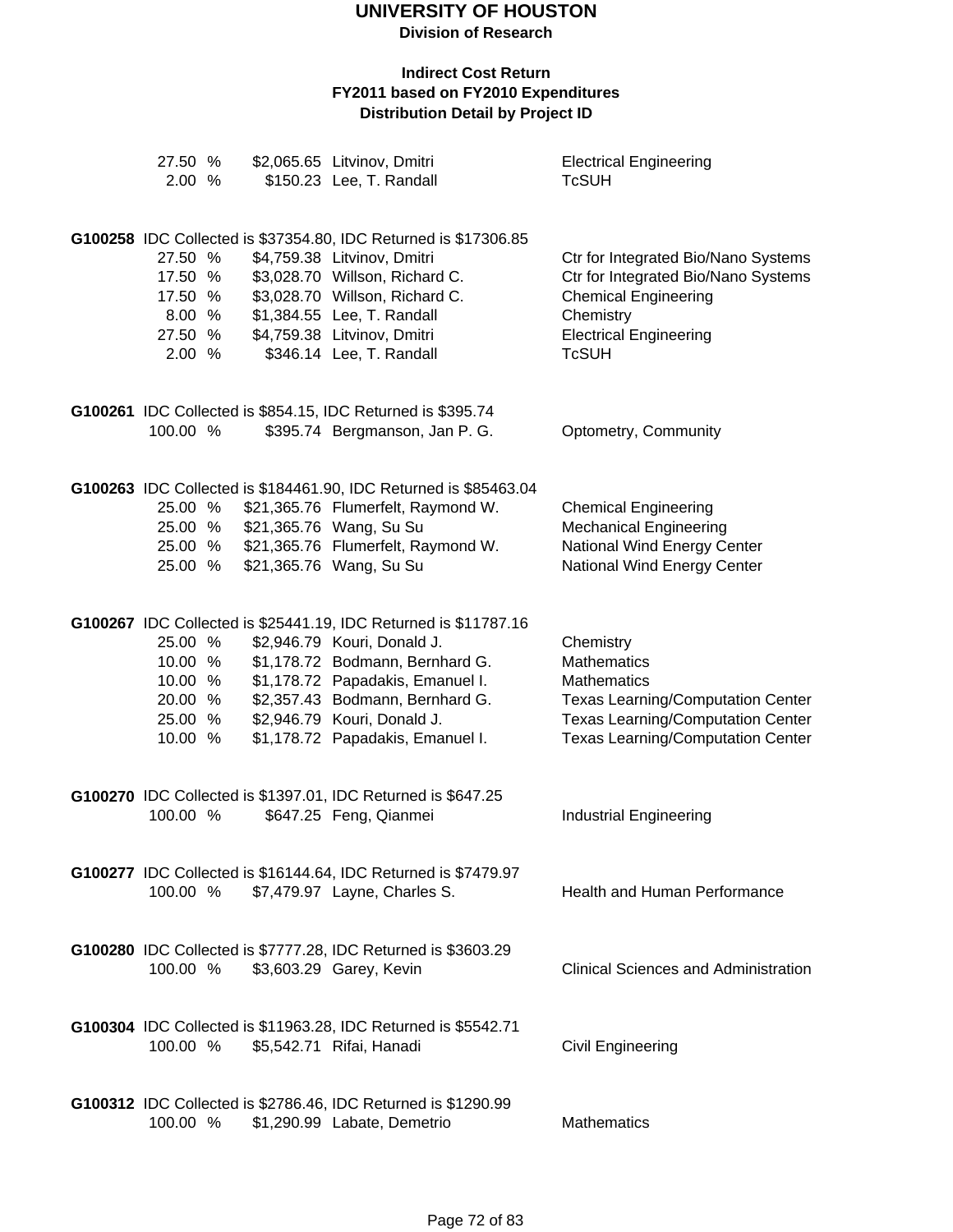**Division of Research**

#### **Indirect Cost Return FY2011 based on FY2010 Expenditures Distribution Detail by Project ID**

| 100.00 %                                                     |                    | G100315 IDC Collected is \$32404.63, IDC Returned is \$15013.39<br>\$15,013.39 Bedell, Harold E.                                                                                                                                                      | Optometry, Community                                                                                                                                                           |
|--------------------------------------------------------------|--------------------|-------------------------------------------------------------------------------------------------------------------------------------------------------------------------------------------------------------------------------------------------------|--------------------------------------------------------------------------------------------------------------------------------------------------------------------------------|
| 50.00 %                                                      |                    | G100317 IDC Collected is \$149081.09, IDC Returned is \$69070.76<br>50.00 % \$34,535.38 Chu, Ching-Wu<br>\$34,535.38 Chu, Ching-Wu                                                                                                                    | Physics<br><b>TcSUH</b>                                                                                                                                                        |
| 50.00 %<br>50.00 %                                           |                    | G100326 IDC Collected is \$484.70, IDC Returned is \$224.57<br>\$112.28 Yu, Qingkai<br>\$112.28 Yu, Qingkai                                                                                                                                           | <b>Center for Advanced Materials</b><br><b>Electrical Engineering</b>                                                                                                          |
| 100.00 %                                                     |                    | G100352 IDC Collected is \$341.59, IDC Returned is \$158.26<br>\$158.26 Freiberg, H. Jerome                                                                                                                                                           | <b>Consistency Mgmt and Coop Disc</b>                                                                                                                                          |
| 45.00 %<br>55.00 %                                           |                    | G100354 IDC Collected is \$6303.78, IDC Returned is \$2920.60<br>\$1,314.27 Roman, Gregg<br>\$1,606.33 Roman, Gregg                                                                                                                                   | <b>Biology of Behavior Institute</b><br>Biology/Biochemistry                                                                                                                   |
| 10.00 %<br>10.00 %<br>5.00 %<br>5.00 %<br>35.00 %<br>35.00 % |                    | G100363 IDC Collected is \$29655.82, IDC Returned is \$13739.84<br>\$1,373.98 Carlson, Coleen<br>\$1,373.98 Francis, David J.<br>\$686.99 Carlson, Coleen<br>\$686.99 Francis, David J.<br>\$4,808.94 Carlson, Coleen<br>\$4,808.94 Francis, David J. | Psychology<br>Psychology<br><b>Texas Learning/Computation Center</b><br><b>Texas Learning/Computation Center</b><br><b>TIMES</b><br><b>TIMES</b>                               |
| 100.00 %                                                     |                    | G100368 IDC Collected is \$5152.42, IDC Returned is \$2387.17<br>\$2,387.17 Bowen, John                                                                                                                                                               | Hotel and Restaurant Management                                                                                                                                                |
| 100.00 %                                                     |                    | G100453 IDC Collected is \$4440.70, IDC Returned is \$2057.42<br>\$2,057.42 Rifai, Hanadi                                                                                                                                                             | Civil Engineering                                                                                                                                                              |
| 100.00 %                                                     |                    | G100456 IDC Collected is \$277.52, IDC Returned is \$128.58<br>\$128.58 Strom, Kyle                                                                                                                                                                   | <b>Civil Engineering</b>                                                                                                                                                       |
| 17.50 %<br>17.50 %<br>17.50 %<br>30.00 %<br>17.50 %          | \$4,799.14 Liu, Ce | G100467 IDC Collected is \$34527.89, IDC Returned is \$15997.12<br>\$2,799.50 Yu, Qingkai<br>\$2,799.50 Bao, Jiming<br>\$2,799.50 Bao, Jiming<br>\$2,799.50 Yu, Qingkai                                                                               | <b>Center for Advanced Materials</b><br>Ctr for Integrated Bio/Nano Systems<br><b>Electrical Engineering</b><br><b>Electrical Engineering</b><br><b>Electrical Engineering</b> |

**G100474** IDC Collected is \$520.83, IDC Returned is \$241.31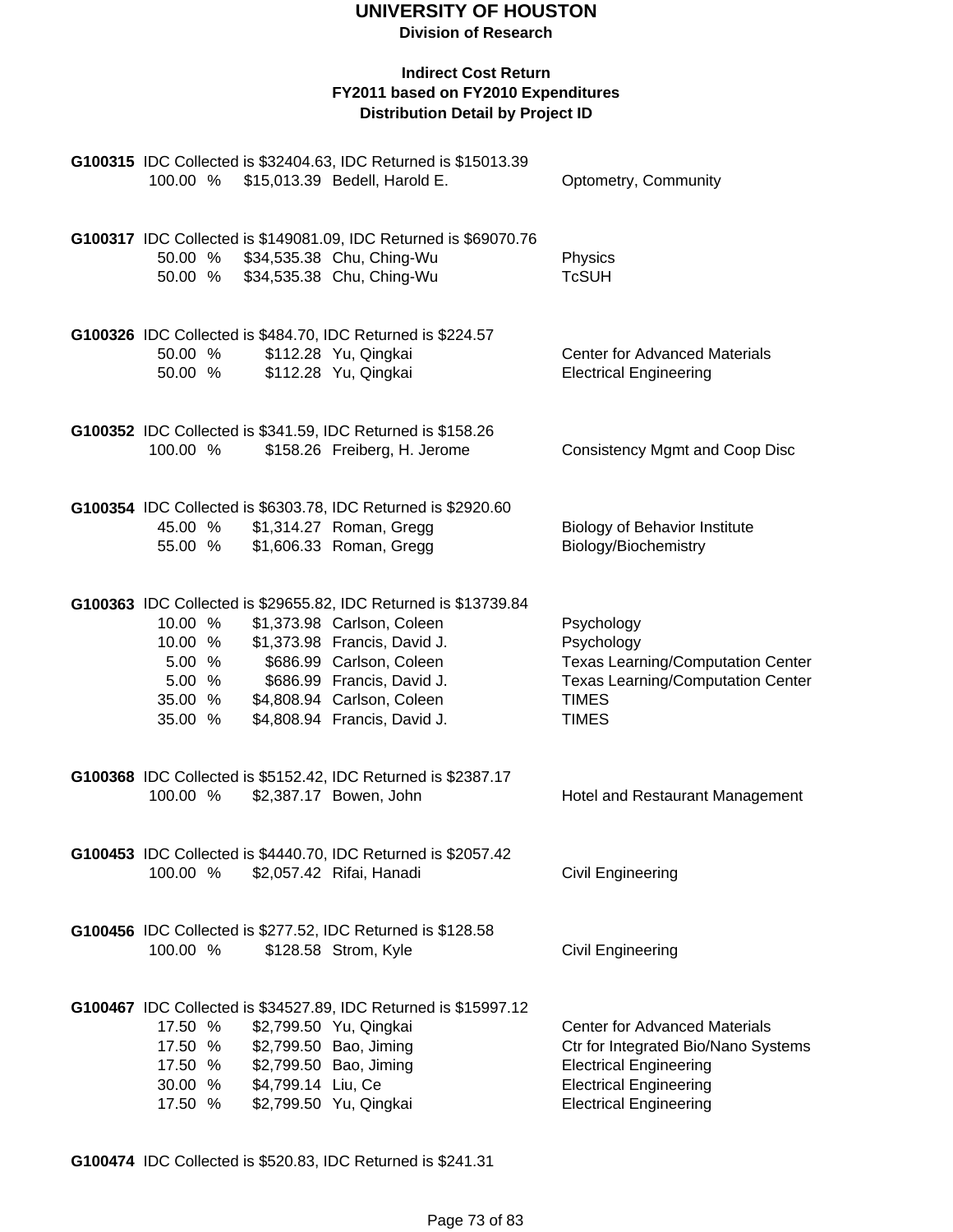**Division of Research**

| 100.00 %                                |                    | \$241.31 Spitzmueller, Christiane                                                                                                                                                       | Psychology                                                                                                                           |
|-----------------------------------------|--------------------|-----------------------------------------------------------------------------------------------------------------------------------------------------------------------------------------|--------------------------------------------------------------------------------------------------------------------------------------|
| 100.00 %                                |                    | G100479 IDC Collected is \$1368.53, IDC Returned is \$634.05<br>\$634.05 Chesnokov, Evgeni M.                                                                                           | Geosciences                                                                                                                          |
| 60.00 %                                 |                    | G100496 IDC Collected is \$496.20, IDC Returned is \$229.89<br>\$137.94 Kulkarni, Yashashree<br>40.00 % \$91.96 Kulkarni, Yashashree                                                    | <b>Mechanical Engineering</b><br><b>TcSUH</b>                                                                                        |
| 100.00 %                                |                    | G100501 IDC Collected is \$264.11, IDC Returned is \$122.36<br>\$122.36 Larin, Kirill                                                                                                   | <b>Biomedical Engineering</b>                                                                                                        |
| 47.50 %<br>24.00 %<br>5.00 %<br>23.50 % |                    | G100503 IDC Collected is \$31067.65, IDC Returned is \$14393.95<br>\$6,837.13 Larin, Kirill<br>\$3,454.55 Ruchhoeft, Paul<br>\$719.70 Willson, Richard C.<br>\$3,382.58 Ruchhoeft, Paul | <b>Biomedical Engineering</b><br>Ctr for Integrated Bio/Nano Systems<br><b>Chemical Engineering</b><br><b>Electrical Engineering</b> |
| 100.00 %                                |                    | G100504 IDC Collected is \$1286.69, IDC Returned is \$596.14<br>\$596.14 Freiberg, H. Jerome                                                                                            | <b>Consistency Mgmt and Coop Disc</b>                                                                                                |
| 100.00 %                                |                    | G100525 IDC Collected is \$10082.98, IDC Returned is \$4671.55<br>\$4,671.55 Advincula, Rigoberto C.                                                                                    | Chemistry                                                                                                                            |
| 50.00 %                                 | 25.00 %<br>25.00 % | G100631 IDC Collected is \$7195.52, IDC Returned is \$3333.76<br>\$833.44 Queen, Courtney<br>\$833.44 Zouridakis, George<br>\$1,666.88 Zouridakis, George                               | <b>Engineering Technology</b><br><b>Engineering Technology</b><br><b>Texas Learning/Computation Center</b>                           |
| 100.00 %                                |                    | G100656 IDC Collected is \$3740.15, IDC Returned is \$1732.85<br>\$1,732.85 Neighbors, Clayton                                                                                          | Psychology                                                                                                                           |
| 100.00 %                                |                    | G100659 IDC Collected is \$4383.39, IDC Returned is \$2030.87<br>\$2,030.87 Freiberg, H. Jerome                                                                                         | <b>Consistency Mgmt and Coop Disc</b>                                                                                                |
| 100.00 %                                |                    | G100660 IDC Collected is \$10188.18, IDC Returned is \$4720.29<br>\$4,720.29 Neighbors, Clayton                                                                                         | Psychology                                                                                                                           |
| 100.00 %                                |                    | G100678 IDC Collected is \$8084.44, IDC Returned is \$3745.60<br>\$3,745.60 Shoemaker, Stowe                                                                                            | Hotel and Restaurant Management                                                                                                      |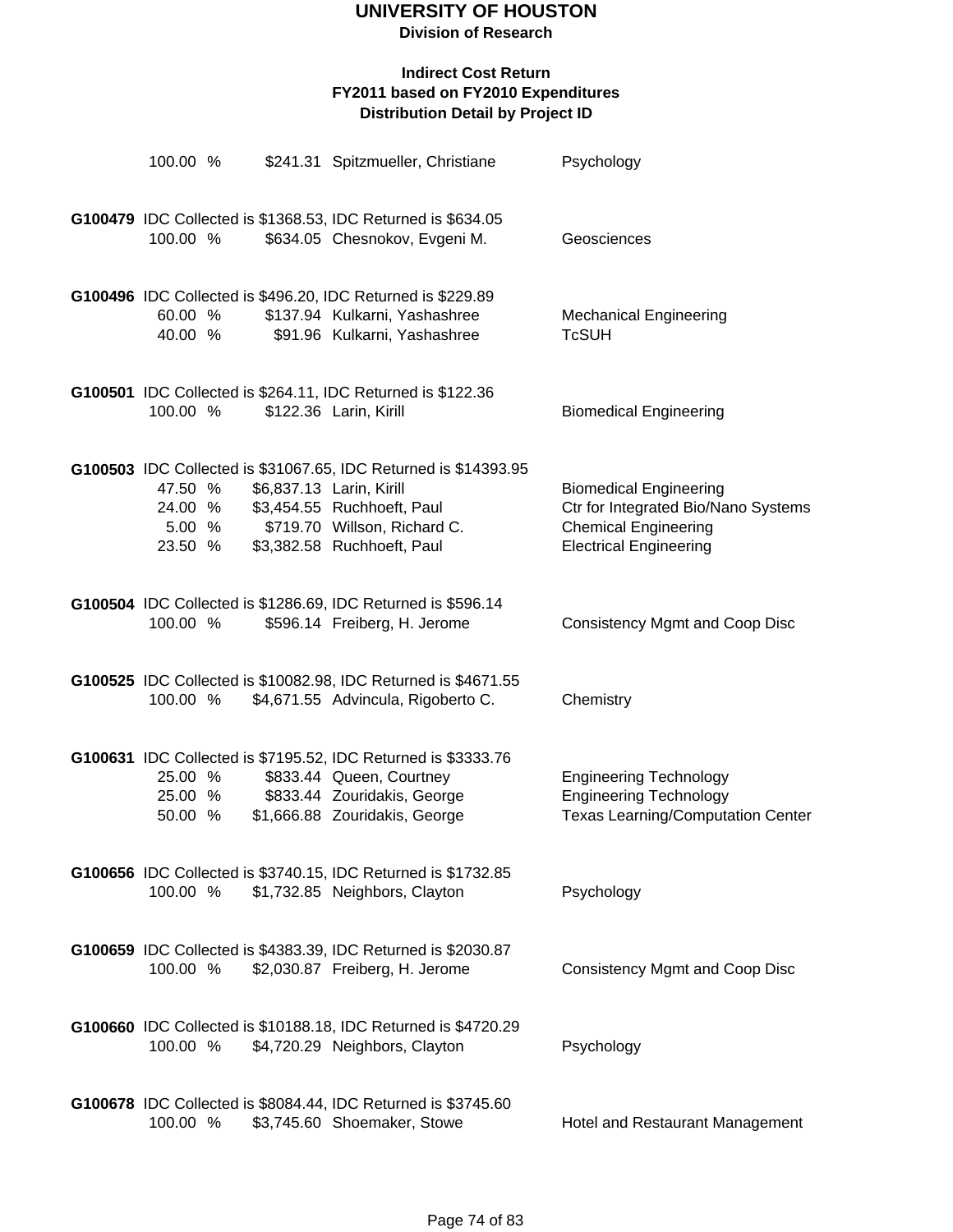|                               |  | G100679 IDC Collected is \$54980.54, IDC Returned is \$25473.03<br>100.00 % \$25,473.03 Manny, Ruth E.                                                                  | Optometry, Community                                                                      |
|-------------------------------|--|-------------------------------------------------------------------------------------------------------------------------------------------------------------------------|-------------------------------------------------------------------------------------------|
| 100.00 %                      |  | G100701 IDC Collected is \$312.79, IDC Returned is \$144.92<br>\$144.92 Freiberg, H. Jerome                                                                             | <b>Consistency Mgmt and Coop Disc</b>                                                     |
| 100.00 %                      |  | G100702 IDC Collected is \$12349.85, IDC Returned is \$5721.81<br>\$5,721.81 Khabashesku, Valery                                                                        | <b>Chemical Engineering</b>                                                               |
| 75.00 %<br>25.00 %            |  | G100743 IDC Collected is \$65050.24, IDC Returned is \$30138.43<br>\$22,603.82 Wu, Naijuan<br>\$7,534.61 Wu, Naijuan                                                    | <b>Center for Advanced Materials</b><br>Physics                                           |
| 100.00 %                      |  | G100757 IDC Collected is \$5506.82, IDC Returned is \$2551.36<br>\$2,551.36 Layne, Charles S.                                                                           | Health and Human Performance                                                              |
| 30.00 %<br>40.00 %<br>30.00 % |  | G100759 IDC Collected is \$1907.44, IDC Returned is \$883.74<br>\$265.12 Harold, Michael P.<br>\$353.49 Muncrief, Rachel<br>\$265.12 Rooks, Charles                     | <b>Chemical Engineering</b><br><b>Chemical Engineering</b><br><b>Chemical Engineering</b> |
| 60.00 %<br>40.00 %            |  | G100768 IDC Collected is \$35397.29, IDC Returned is \$16399.92<br>\$9,839.95 Cai, Chengzhi<br>\$6,559.97 Cai, Chengzhi                                                 | Chemistry<br><b>TcSUH</b>                                                                 |
| 100.00 %                      |  | G100775 IDC Collected is \$30611.33, IDC Returned is \$14182.54<br>\$14,182.54 Cline, Raymond E.                                                                        | Center for Technology Literacy                                                            |
| 25.00 %<br>50.00 %<br>25.00 % |  | G100781 IDC Collected is \$19653.48, IDC Returned is \$9105.65<br>\$2,276.41 Brankovic, Stanko R.<br>\$4,552.83 Brankovic, Stanko R.<br>\$2,276.41 Brankovic, Stanko R. | Ctr for Integrated Bio/Nano Systems<br><b>Electrical Engineering</b><br><b>TcSUH</b>      |
| 20.00 %<br>10.00 %<br>70.00 % |  | G100821 IDC Collected is \$11372.38, IDC Returned is \$5268.94<br>\$1,053.79 Carlson, Coleen<br>\$526.89 Carlson, Coleen<br>\$3,688.26 Carlson, Coleen                  | Psychology<br><b>Texas Learning/Computation Center</b><br><b>TIMES</b>                    |
| 20.00 %<br>10.00 %<br>70.00 % |  | G100822 IDC Collected is \$2142.46, IDC Returned is \$992.62<br>\$198.52 Carlson, Coleen<br>\$99.26 Carlson, Coleen<br>\$694.84 Carlson, Coleen                         | Psychology<br><b>Texas Learning/Computation Center</b><br><b>TIMES</b>                    |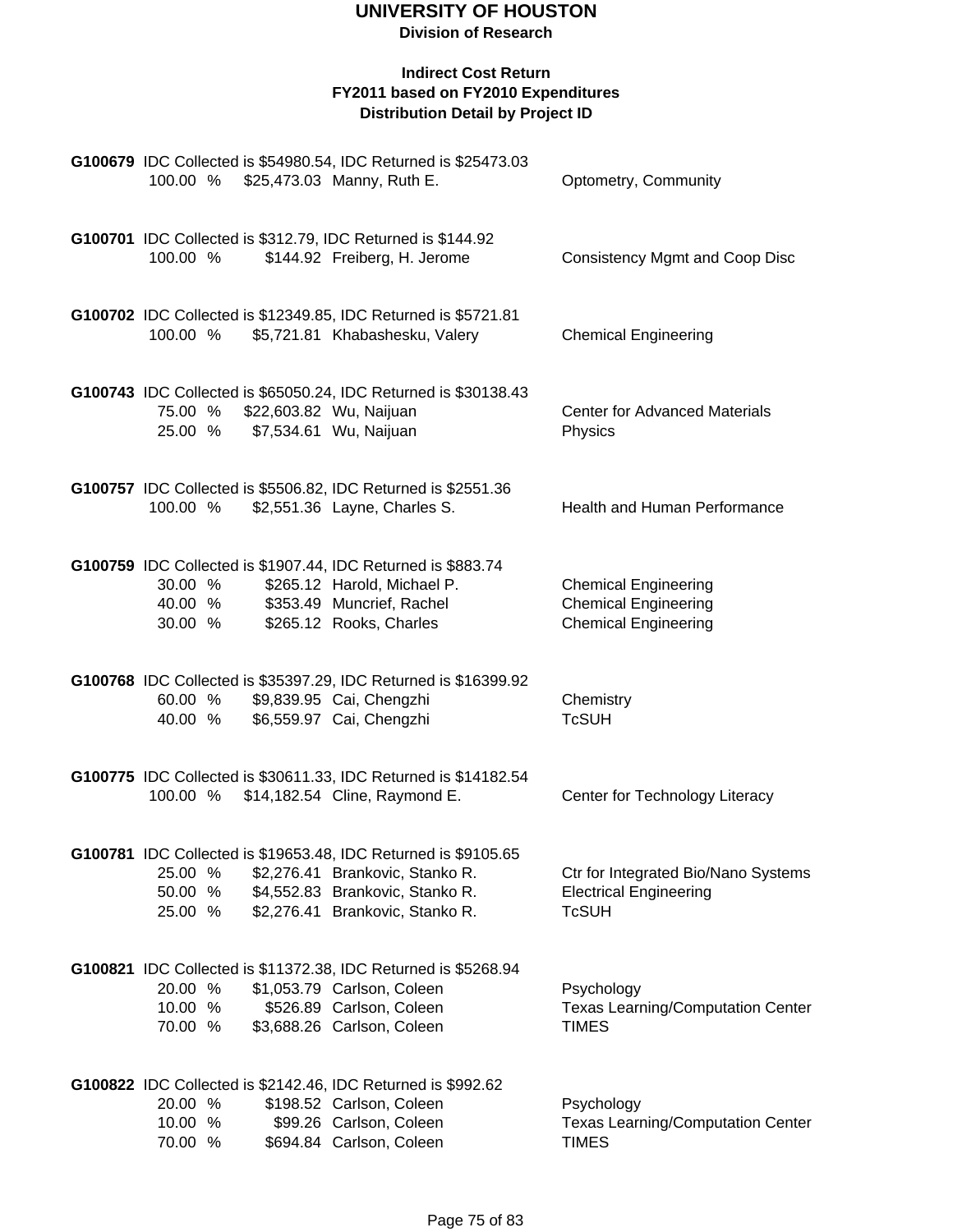| G100826 IDC Collected is \$3221.14, IDC Returned is \$1492.39<br>100.00 %           | \$1,492.39 Smith, Dennis                                                                                                                 | Health and Human Performance                                         |
|-------------------------------------------------------------------------------------|------------------------------------------------------------------------------------------------------------------------------------------|----------------------------------------------------------------------|
| 50.00 %<br>50.00 %                                                                  | G100842 IDC Collected is \$13237.93, IDC Returned is \$6133.27<br>\$3,066.63 Rappenglueck, Bernhard<br>\$3,066.63 Rappenglueck, Bernhard | Geosciences<br>Inst Multidimensional Air Quality Study               |
| G100856 IDC Collected is \$5539.58, IDC Returned is \$2566.54<br>100.00 %           | \$2,566.54 Waight, Consuelo                                                                                                              | Human Development/Consumer Sci                                       |
| 100.00 %                                                                            | G100871 IDC Collected is \$32815.12, IDC Returned is \$15203.57<br>\$15,203.57 Sharp, Carla                                              | Psychology                                                           |
| 100.00 %                                                                            | G100876 IDC Collected is \$16766.80, IDC Returned is \$7768.23<br>\$7,768.23 Eisenberger, Robert                                         | Psychology                                                           |
| G100922 IDC Collected is \$1200.00, IDC Returned is \$555.97<br>50.00 %<br>50.00 %  | \$277.99 Litvinov, Dmitri<br>\$277.99 Litvinov, Dmitri                                                                                   | Ctr for Integrated Bio/Nano Systems<br><b>Electrical Engineering</b> |
| G100924 IDC Collected is \$2400.00, IDC Returned is \$1111.94<br>50.00 %<br>50.00 % | \$555.97 Litvinov, Dmitri<br>\$555.97 Litvinov, Dmitri                                                                                   | Ctr for Integrated Bio/Nano Systems<br><b>Electrical Engineering</b> |
| G100925 IDC Collected is \$1200.00, IDC Returned is \$555.97<br>50.00 %<br>50.00 %  | \$277.99 Litvinov, Dmitri<br>\$277.99 Litvinov, Dmitri                                                                                   | Ctr for Integrated Bio/Nano Systems<br><b>Electrical Engineering</b> |
| 100.00 %                                                                            | G100930 IDC Collected is \$108342.92, IDC Returned is \$50196.36<br>\$50,196.36 Fofanov, Yuriy                                           | <b>Ctr Biomedical/Environmental Genomics</b>                         |
| 100.00 %                                                                            | G100932 IDC Collected is \$13629.13, IDC Returned is \$6314.51<br>\$6,314.51 Kuznetsov, Yuri                                             | Mathematics                                                          |
| G100933 IDC Collected is \$7427.92, IDC Returned is \$3441.43<br>100.00 %           | \$3,441.43 Kuznetsov, Yuri                                                                                                               | <b>Mathematics</b>                                                   |
| G100934 IDC Collected is \$5422.07, IDC Returned is \$2512.10<br>100.00 %           | \$2,512.10 Kuznetsov, Yuri                                                                                                               | Mathematics                                                          |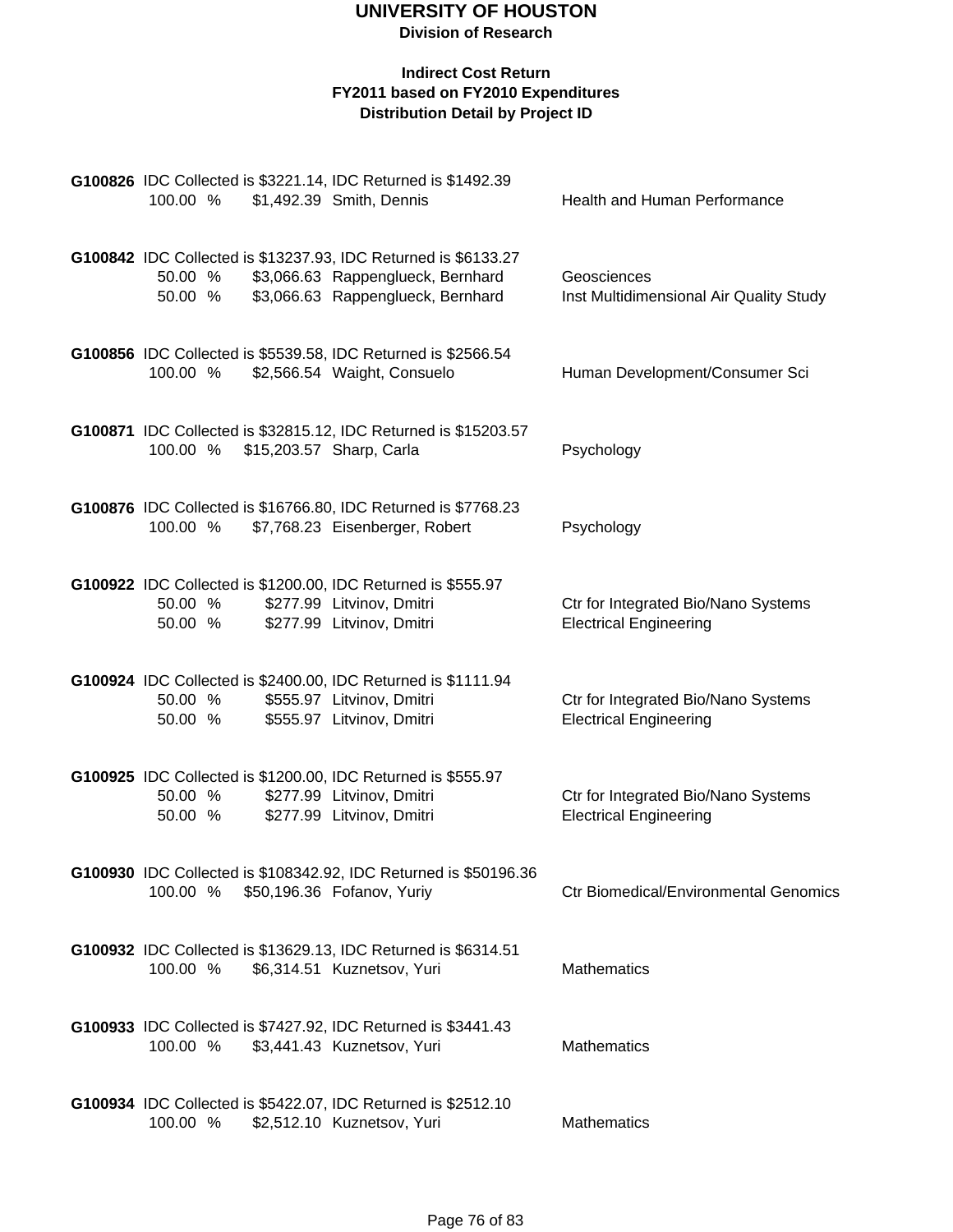**Division of Research**

| 100.00 %           | G100958 IDC Collected is \$1588.41, IDC Returned is \$735.93<br>\$735.93 Leach, Norman                                    | Optometry, Community                                         |
|--------------------|---------------------------------------------------------------------------------------------------------------------------|--------------------------------------------------------------|
| 100.00 %           | G100965 IDC Collected is \$1449.34, IDC Returned is \$671.49<br>\$671.49 Otteson, Deborah C.                              | Optometry, Community                                         |
| 100.00 %           | G100966 IDC Collected is \$1314.64, IDC Returned is \$609.09<br>\$609.09 Fox, Donald A.                                   | Optometry, Community                                         |
| 50.00 %<br>50.00 % | G101003 IDC Collected is \$2936.69, IDC Returned is \$1360.60<br>\$680.30 Andersson, Stefan<br>\$680.30 Andersson, Stefan | Biology/Biochemistry<br>Ctr Nuclear Receptors/Cell Signaling |
| 100.00 %           | G101015 IDC Collected is \$2440.00, IDC Returned is \$1130.48<br>\$1,130.48 Valdez, Avelardo                              | Drug and Social Policy Research                              |
| 100.00 %           | G101034 IDC Collected is \$1490.57, IDC Returned is \$690.60<br>\$690.60 Fox, George E.                                   | Biology/Biochemistry                                         |
| 30.00 %<br>70.00 % | G101052 IDC Collected is \$4497.00, IDC Returned is \$2083.51<br>\$625.05 Hadjiev, Viktor<br>\$1,458.45 Hadjiev, Viktor   | <b>Mechanical Engineering</b><br><b>TcSUH</b>                |
| 100.00 %           | G101062 IDC Collected is \$7346.79, IDC Returned is \$3403.84<br>\$3,403.84 Frishman, Laura J.                            | Optometry, Community                                         |
| 100.00 %           | G101067 IDC Collected is \$5427.64, IDC Returned is \$2514.68<br>\$2,514.68 Kulkarni, Yashashree                          | <b>Mechanical Engineering</b>                                |
| 50.00 %<br>50.00 % | G101076 IDC Collected is \$5331.67, IDC Returned is \$2470.22<br>\$1,235.11 Fox, George E.<br>\$1,235.11 Fofanov, Yuriy   | Biology/Biochemistry<br><b>Computer Science</b>              |
| 100.00 %           | G101099 IDC Collected is \$1909.42, IDC Returned is \$884.65<br>\$884.65 Brandon, Alan D.                                 | Geosciences                                                  |
| 100.00 %           | G101128 IDC Collected is \$16499.05, IDC Returned is \$7644.17<br>\$7,644.17 Liu, Ce                                      | <b>Electrical Engineering</b>                                |
| 100.00 %           | G101137 IDC Collected is \$182.51, IDC Returned is \$84.56<br>\$84.56 Tam, Vincent                                        | <b>Clinical Sciences and Administration</b>                  |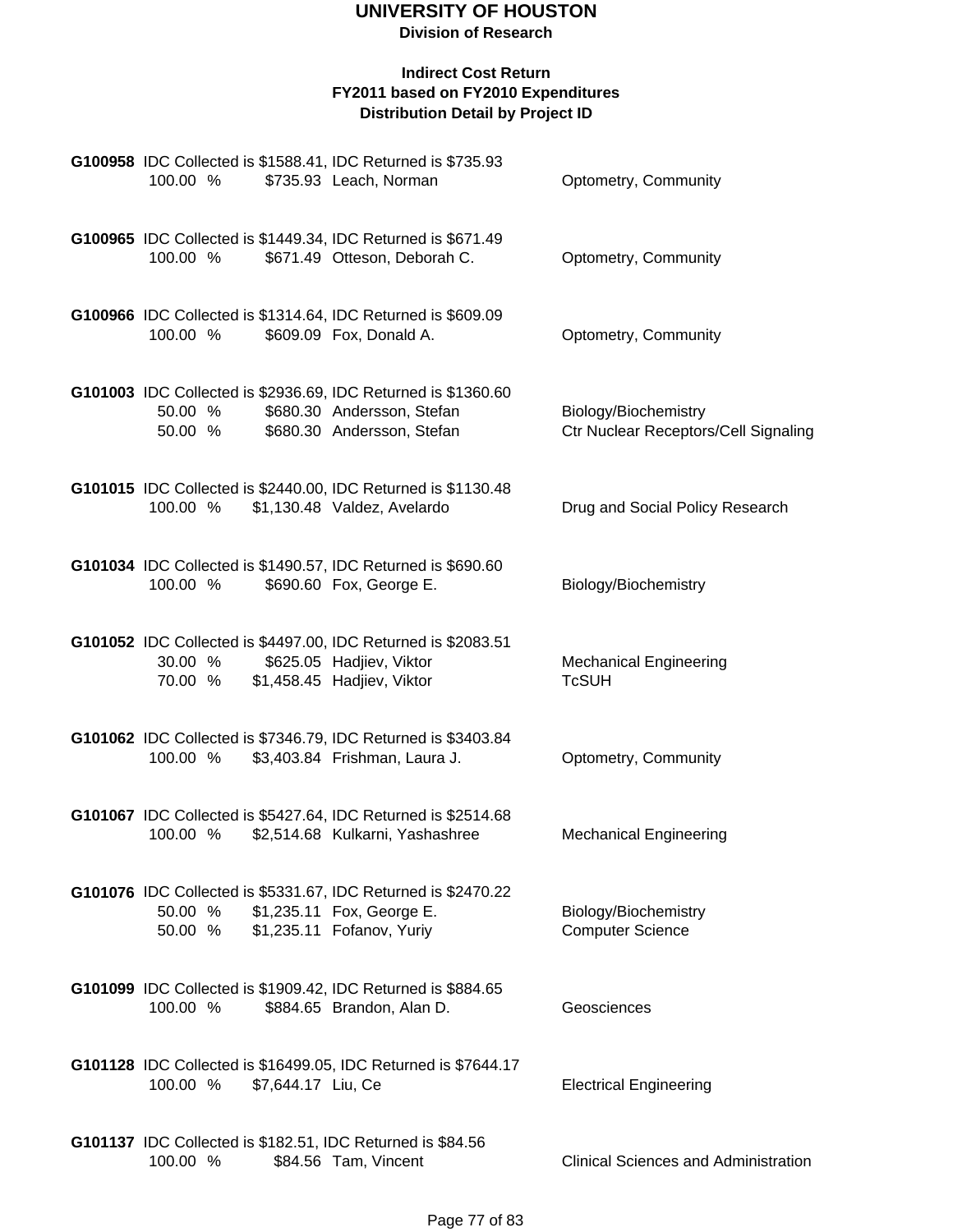| 80.00 %<br>5.00 %<br>5.00 %<br>5.00 %<br>5.00 %              |  | G101151 IDC Collected is \$151655.30, IDC Returned is \$70263.42<br>\$56,210.73 Fofanov, Yuriy<br>\$3,513.17 Willson, Richard C.<br>\$3,513.17 Johnsson, S. Lennart<br>\$3,513.17 Johnsson, S. Lennart<br>\$3,513.17 Willson, Richard C.              | <b>Ctr Biomedical/Environmental Genomics</b><br><b>Chemical Engineering</b><br><b>Computer Science</b><br><b>Texas Learning/Computation Center</b><br><b>Texas Learning/Computation Center</b> |
|--------------------------------------------------------------|--|-------------------------------------------------------------------------------------------------------------------------------------------------------------------------------------------------------------------------------------------------------|------------------------------------------------------------------------------------------------------------------------------------------------------------------------------------------------|
| 100.00 %                                                     |  | G101165 IDC Collected is \$15899.13, IDC Returned is \$7366.23<br>\$7,366.23 Neighbors, Clayton                                                                                                                                                       | Psychology                                                                                                                                                                                     |
| 100.00 %                                                     |  | G101187 IDC Collected is \$95185.57, IDC Returned is \$44100.43<br>\$44,100.43 Schwartz, Robert J.                                                                                                                                                    | Biology/Biochemistry                                                                                                                                                                           |
| 50.00 %<br>50.00 %                                           |  | G101189 IDC Collected is \$5732.44, IDC Returned is \$2655.90<br>\$1,327.95 Yu, Qingkai<br>\$1,327.95 Yu, Qingkai                                                                                                                                     | <b>Center for Advanced Materials</b><br><b>Electrical Engineering</b>                                                                                                                          |
| 100.00 %                                                     |  | G101207 IDC Collected is \$6266.13, IDC Returned is \$2903.16<br>\$2,903.16 Goloshubin, Gennady                                                                                                                                                       | Geosciences                                                                                                                                                                                    |
| 10.00 %<br>10.00 %<br>5.00 %<br>5.00 %<br>35.00 %<br>35.00 % |  | G101218 IDC Collected is \$29345.02, IDC Returned is \$13595.84<br>\$1,359.58 Barr, Christopher<br>\$1,359.58 Carlson, Coleen<br>\$679.79 Barr, Christopher<br>\$679.79 Carlson, Coleen<br>\$4,758.54 Barr, Christopher<br>\$4,758.54 Carlson, Coleen | Psychology<br>Psychology<br><b>Texas Learning/Computation Center</b><br><b>Texas Learning/Computation Center</b><br><b>TIMES</b><br><b>TIMES</b>                                               |
| 100.00 %                                                     |  | G101222 IDC Collected is \$774.67, IDC Returned is \$358.91<br>\$358.91 Tam, Vincent                                                                                                                                                                  | <b>Clinical Sciences and Administration</b>                                                                                                                                                    |
| 50.00 %<br>50.00 %                                           |  | G101242 IDC Collected is \$167.02, IDC Returned is \$77.38<br>\$38.69 Rappenglueck, Bernhard<br>\$38.69 Rappenglueck, Bernhard                                                                                                                        | Geosciences<br>Inst Multidimensional Air Quality Study                                                                                                                                         |
| 100.00 %                                                     |  | G101251 IDC Collected is \$5234.23, IDC Returned is \$2425.07<br>\$2,425.07 Belarbi, Abdeldjelil                                                                                                                                                      | <b>Civil Engineering</b>                                                                                                                                                                       |
| 45.00 %<br>55.00 %                                           |  | G101296 IDC Collected is \$330.00, IDC Returned is \$152.89<br>\$68.80 Kulkarni, Yashashree<br>\$84.09 Sharma, Pradeep                                                                                                                                | <b>Mechanical Engineering</b><br><b>Mechanical Engineering</b>                                                                                                                                 |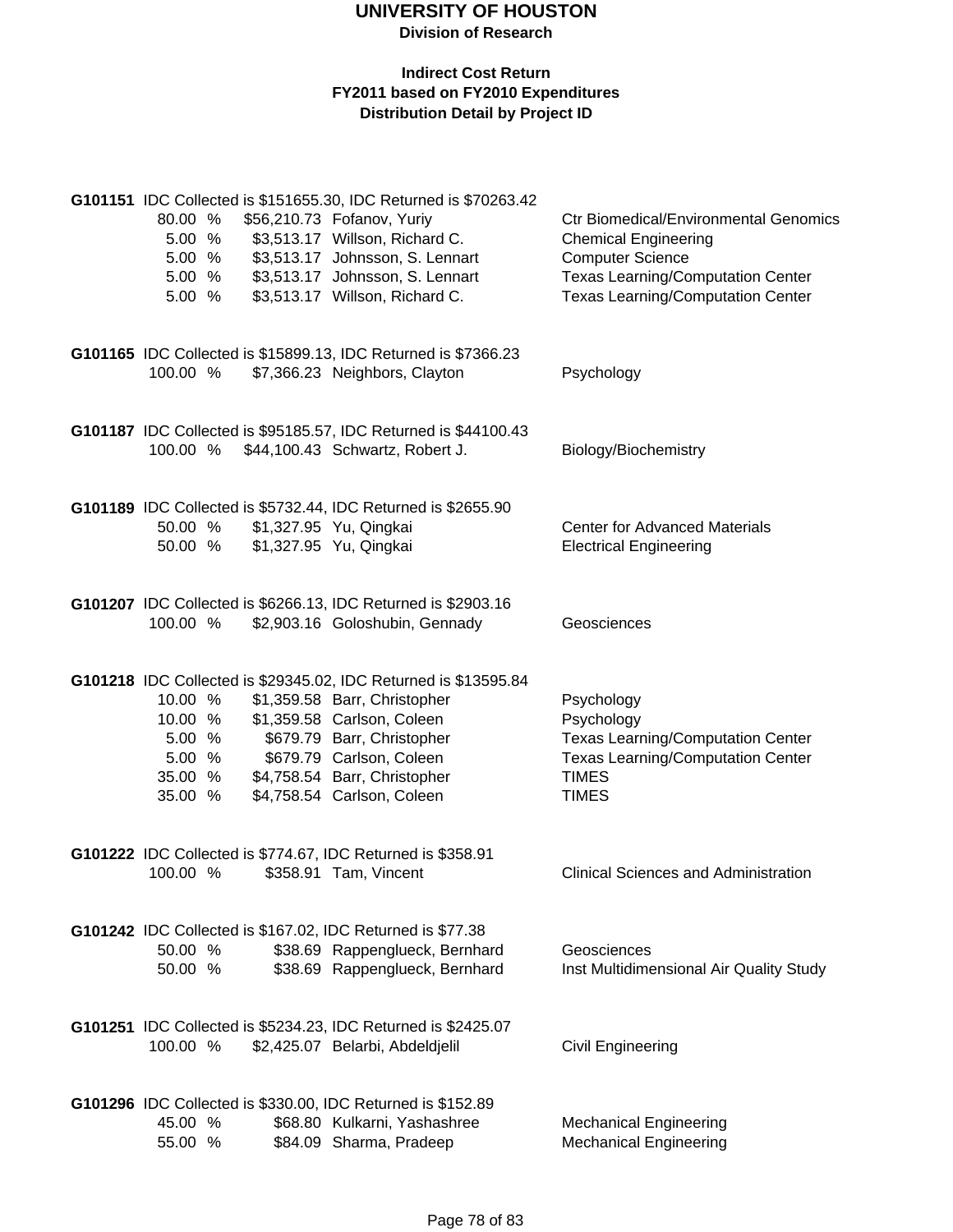| G101304 IDC Collected is \$12043.34, IDC Returned is \$5579.80 |  |  |                                                                                        |                                             |  |
|----------------------------------------------------------------|--|--|----------------------------------------------------------------------------------------|---------------------------------------------|--|
| 100.00 %                                                       |  |  | \$5,579.80 Akay, Metin                                                                 | <b>Biomedical Engineering</b>               |  |
|                                                                |  |  |                                                                                        |                                             |  |
|                                                                |  |  |                                                                                        |                                             |  |
|                                                                |  |  | G101320 IDC Collected is \$2039.35, IDC Returned is \$944.85                           |                                             |  |
| 100.00 %                                                       |  |  | \$944.85 Lewis, Russell                                                                | <b>Clinical Sciences and Administration</b> |  |
|                                                                |  |  |                                                                                        |                                             |  |
|                                                                |  |  |                                                                                        |                                             |  |
|                                                                |  |  | G101328 IDC Collected is \$31031.57, IDC Returned is \$14377.24                        |                                             |  |
| 8.00 %                                                         |  |  | \$1,150.18 Willson, Richard C.                                                         | Biology/Biochemistry                        |  |
| 20.00 %                                                        |  |  | \$2,875.45 Ruchhoeft, Paul                                                             | Ctr for Integrated Bio/Nano Systems         |  |
| 10.00 %                                                        |  |  | \$1,437.72 Willson, Richard C.                                                         | Ctr for Integrated Bio/Nano Systems         |  |
| 41.00 %                                                        |  |  | \$5,894.67 Willson, Richard C.                                                         | <b>Chemical Engineering</b>                 |  |
| 21.00 %                                                        |  |  | \$3,019.22 Ruchhoeft, Paul                                                             | <b>Electrical Engineering</b>               |  |
|                                                                |  |  |                                                                                        |                                             |  |
|                                                                |  |  |                                                                                        |                                             |  |
| 100.00 %                                                       |  |  | G101330 IDC Collected is \$933.63, IDC Returned is \$432.56<br>\$432.56 Burns, Alan R. |                                             |  |
|                                                                |  |  |                                                                                        | Optometry, Community                        |  |
|                                                                |  |  |                                                                                        |                                             |  |
|                                                                |  |  | G101331 IDC Collected is \$5538.31, IDC Returned is \$2565.95                          |                                             |  |
| 50.00 %                                                        |  |  | \$1,282.98 Dempsey, Allison                                                            | <b>Educational Psychology</b>               |  |
| 50.00 %                                                        |  |  | \$1,282.98 Schanding, Thomas G.                                                        | <b>Educational Psychology</b>               |  |
|                                                                |  |  |                                                                                        |                                             |  |
|                                                                |  |  |                                                                                        |                                             |  |
|                                                                |  |  | G101335 IDC Collected is \$2059.55, IDC Returned is \$954.21                           |                                             |  |
| 8.00 %                                                         |  |  | \$76.34 Willson, Richard C.                                                            | Biology/Biochemistry                        |  |
| 20.00 %                                                        |  |  | \$190.84 Ruchhoeft, Paul                                                               | Ctr for Integrated Bio/Nano Systems         |  |
| 10.00 %                                                        |  |  | \$95.42 Willson, Richard C.                                                            | Ctr for Integrated Bio/Nano Systems         |  |
| 41.00 %                                                        |  |  | \$391.23 Willson, Richard C.                                                           | <b>Chemical Engineering</b>                 |  |
| 21.00 %                                                        |  |  | \$200.38 Ruchhoeft, Paul                                                               | <b>Electrical Engineering</b>               |  |
|                                                                |  |  |                                                                                        |                                             |  |
|                                                                |  |  |                                                                                        |                                             |  |
|                                                                |  |  | G101336 IDC Collected is \$40536.37, IDC Returned is \$18780.91                        |                                             |  |
| 8.00 %                                                         |  |  | \$1,502.47 Willson, Richard C.                                                         | Biology/Biochemistry                        |  |
| 20.00 %                                                        |  |  | \$3,756.18 Ruchhoeft, Paul                                                             | Ctr for Integrated Bio/Nano Systems         |  |
| 10.00 %                                                        |  |  | \$1,878.09 Willson, Richard C.                                                         | Ctr for Integrated Bio/Nano Systems         |  |
| 41.00 %                                                        |  |  | \$7,700.17 Willson, Richard C.                                                         | <b>Chemical Engineering</b>                 |  |
| 21.00 %                                                        |  |  | \$3,943.99 Ruchhoeft, Paul                                                             | <b>Electrical Engineering</b>               |  |
|                                                                |  |  |                                                                                        |                                             |  |
|                                                                |  |  | G101339 IDC Collected is \$33238.19, IDC Returned is \$15399.59                        |                                             |  |
| 100.00 %                                                       |  |  | \$15,399.59 Layne, Charles S.                                                          | <b>Health and Human Performance</b>         |  |
|                                                                |  |  |                                                                                        |                                             |  |
|                                                                |  |  |                                                                                        |                                             |  |
|                                                                |  |  | G101340 IDC Collected is \$17502.22, IDC Returned is \$8108.95                         |                                             |  |
| 100.00 %                                                       |  |  | \$8,108.95 Layne, Charles S.                                                           | <b>Health and Human Performance</b>         |  |
|                                                                |  |  |                                                                                        |                                             |  |
|                                                                |  |  |                                                                                        |                                             |  |
|                                                                |  |  | G101341 IDC Collected is \$27084.39, IDC Returned is \$12548.47                        |                                             |  |
| 100.00 %                                                       |  |  | \$12,548.47 Layne, Charles S.                                                          | <b>Health and Human Performance</b>         |  |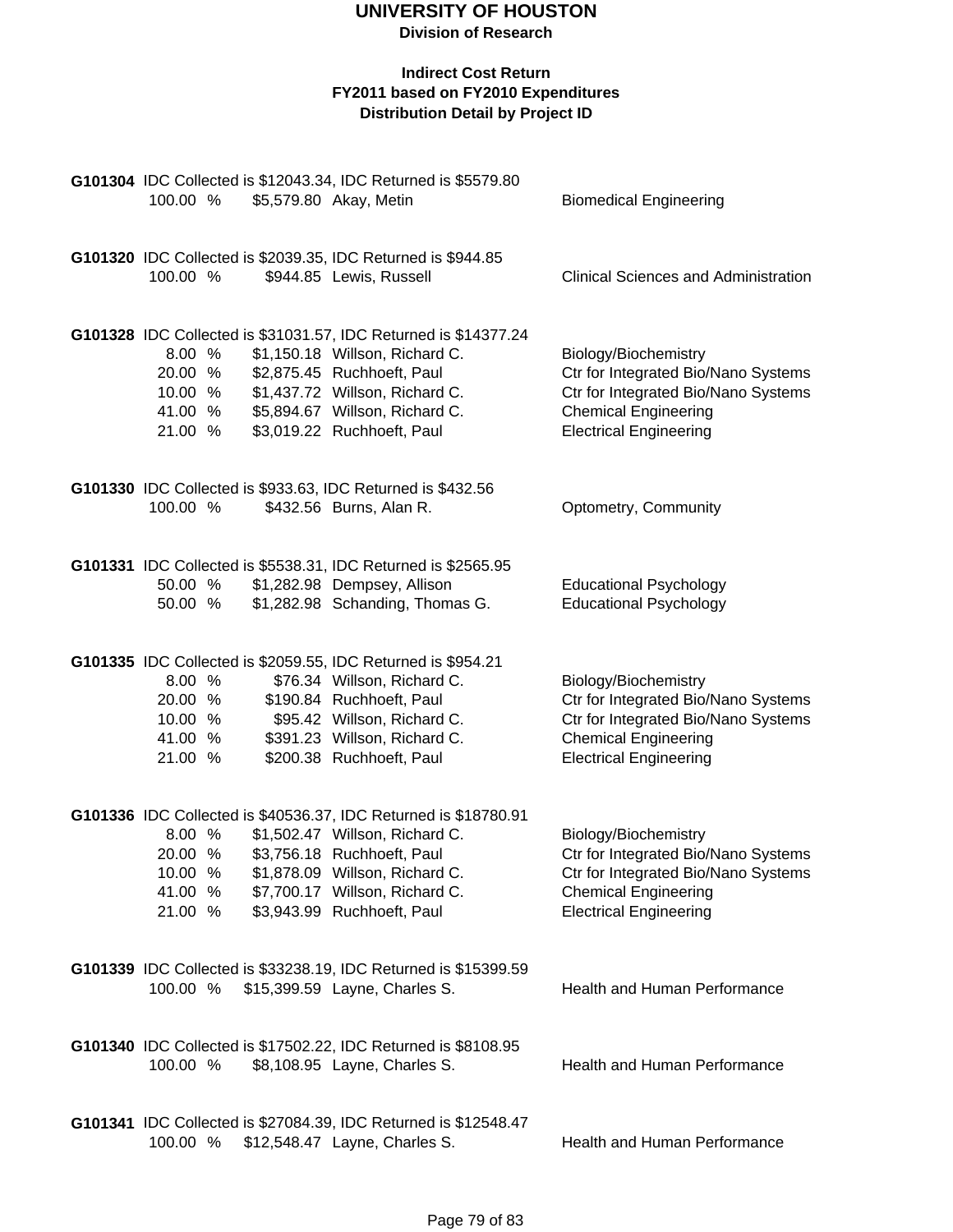| 100.00 %                                                       | G101342 IDC Collected is \$23933.99, IDC Returned is \$11088.86<br>\$11,088.86 Layne, Charles S.                                                                                                                                                        | <b>Health and Human Performance</b>                                                                                                                                                     |
|----------------------------------------------------------------|---------------------------------------------------------------------------------------------------------------------------------------------------------------------------------------------------------------------------------------------------------|-----------------------------------------------------------------------------------------------------------------------------------------------------------------------------------------|
| 100.00 %                                                       | G101343 IDC Collected is \$23771.72, IDC Returned is \$11013.68<br>\$11,013.68 Layne, Charles S.                                                                                                                                                        | <b>Health and Human Performance</b>                                                                                                                                                     |
| 100.00 %                                                       | G101344 IDC Collected is \$19842.36, IDC Returned is \$9193.16<br>\$9,193.16 Layne, Charles S.                                                                                                                                                          | Health and Human Performance                                                                                                                                                            |
| 100.00 %                                                       | G101355 IDC Collected is \$18575.29, IDC Returned is \$8606.12<br>\$8,606.12 Davis, Dan                                                                                                                                                                 | <b>Composites Engineering/Applications Ctr</b>                                                                                                                                          |
| 50.00 %<br>45.00 %<br>5.00 %                                   | G101365 IDC Collected is \$310.14, IDC Returned is \$143.69<br>\$71.85 Pettitt, B. Montgomery<br>\$64.66 Pettitt, B. Montgomery<br>\$7.18 Pettitt, B. Montgomery                                                                                        | Chemistry<br>Institute for Molecular Design<br><b>Texas Learning/Computation Center</b>                                                                                                 |
| 25.00 %<br>24.00 %<br>26.00 %<br>25.00 %                       | G101369 IDC Collected is \$1185.64, IDC Returned is \$549.32<br>\$137.33 Lefer, Barry<br>\$131.84 Rappenglueck, Bernhard<br>\$142.82 Lefer, Barry<br>\$137.33 Rappenglueck, Bernhard                                                                    | Geosciences<br>Geosciences<br>Inst Multidimensional Air Quality Study<br>Inst Multidimensional Air Quality Study                                                                        |
| 16.50 %<br>16.00 %<br>16.00 %<br>18.00 %<br>17.00 %<br>16.50 % | G101386 IDC Collected is \$2794.66, IDC Returned is \$1294.79<br>\$213.64 Johnsson, S. Lennart<br>\$207.17 Lefer, Barry<br>\$207.17 Rappenglueck, Bernhard<br>\$233.06 Lefer, Barry<br>\$220.11 Rappenglueck, Bernhard<br>\$213.64 Johnsson, S. Lennart | <b>Computer Science</b><br>Geosciences<br>Geosciences<br>Inst Multidimensional Air Quality Study<br>Inst Multidimensional Air Quality Study<br><b>Texas Learning/Computation Center</b> |
| 100.00 %                                                       | G101387 IDC Collected is \$23426.79, IDC Returned is \$10853.87<br>\$10,853.87 Layne, Charles S.                                                                                                                                                        | <b>Health and Human Performance</b>                                                                                                                                                     |
| 50.00 %<br>50.00 %                                             | G101437 IDC Collected is \$15900.40, IDC Returned is \$7366.81<br>\$3,683.41 Chow, Diana S. L.<br>\$3,683.41 Chow, Diana S. L.                                                                                                                          | Institute for Drug Education and Research<br>Pharmacological/Pharmaceutical Sci                                                                                                         |
| 25.00 %<br>75.00 %                                             | G101469 IDC Collected is \$69.07, IDC Returned is \$32.00<br>\$8.00 Gillan, Gail H.<br>\$24.00 Maurer, Gaylyn                                                                                                                                           | Learning and Assessment Services<br>Learning and Assessment Services                                                                                                                    |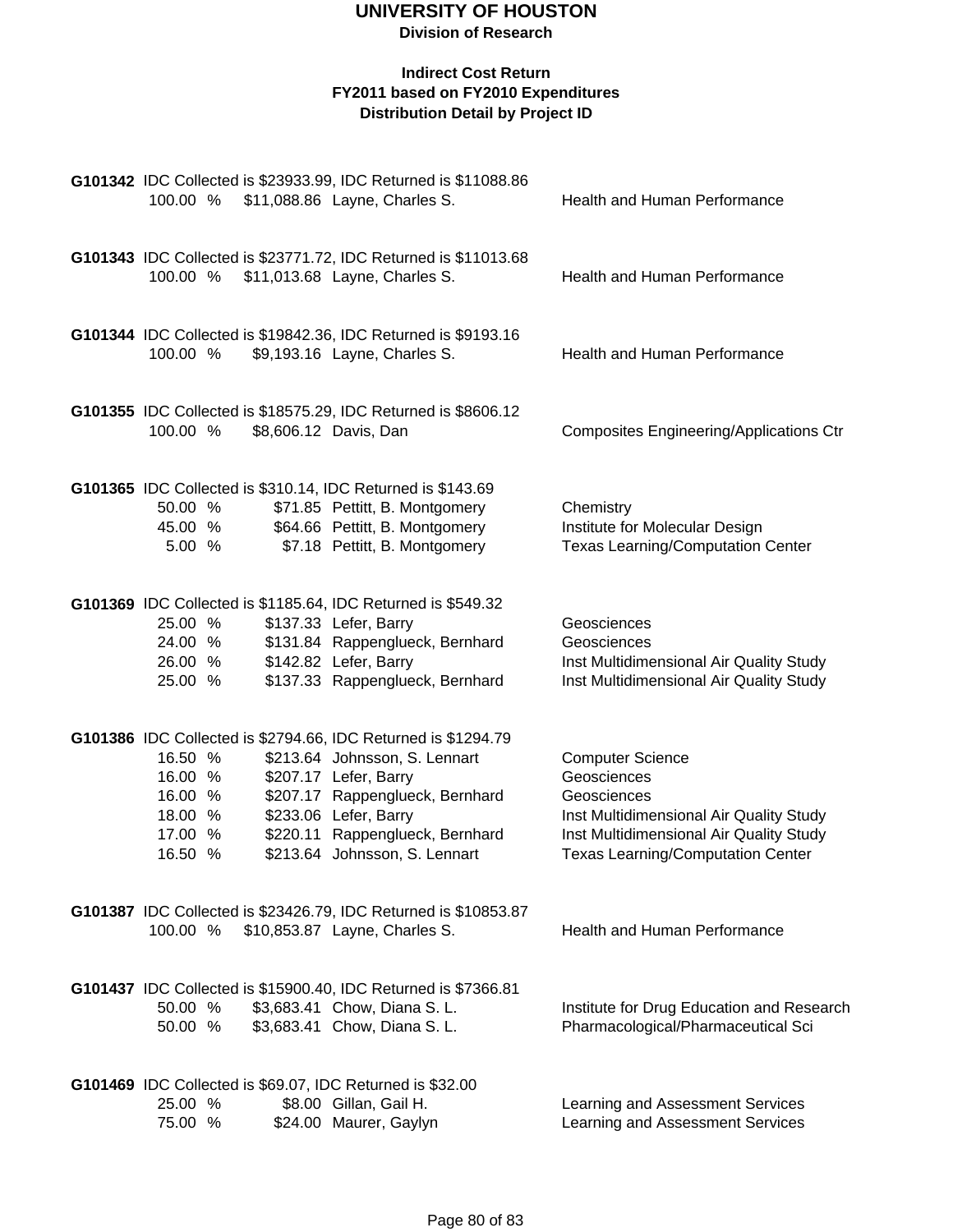**Division of Research**

| 100.00 %                                                                                          | G101473 IDC Collected is \$11308.38, IDC Returned is \$5239.29<br>\$5,239.29 Balakotaiah, Vemuri                                    | <b>Chemical Engineering</b>                                                                                                 |
|---------------------------------------------------------------------------------------------------|-------------------------------------------------------------------------------------------------------------------------------------|-----------------------------------------------------------------------------------------------------------------------------|
| G101504 IDC Collected is \$519.83, IDC Returned is \$240.84<br>100.00 %                           | \$240.84 Cheung, Margaret S.                                                                                                        | Physics                                                                                                                     |
| 50.00 %<br>50.00 %                                                                                | G101516 IDC Collected is \$9335.43, IDC Returned is \$4325.20<br>\$2,162.60 Franchek, Matthew<br>\$2,162.60 Grigoriadis, Karolos M. | <b>Mechanical Engineering</b><br><b>Mechanical Engineering</b>                                                              |
| \$3,992.79 Liu, Jian<br>100.00 %                                                                  | G101520 IDC Collected is \$8617.97, IDC Returned is \$3992.79                                                                       | Ctr Neuromotor/Biomechanics Research                                                                                        |
| 100.00 %                                                                                          | G101540 IDC Collected is \$7805.04, IDC Returned is \$3616.15<br>\$3,616.15 Martinez, Daniel                                        | <b>Mechanical Engineering</b>                                                                                               |
| G101580 IDC Collected is \$488.20, IDC Returned is \$226.19<br>100.00 %                           | \$226.19 Fofanov, Yuriy                                                                                                             | <b>Ctr Biomedical/Environmental Genomics</b>                                                                                |
| 100.00 %                                                                                          | G101612 IDC Collected is \$3131.01, IDC Returned is \$1450.63<br>\$1,450.63 Metcalfe, Ralph W.                                      | <b>Mechanical Engineering</b>                                                                                               |
| 100.00 %                                                                                          | G101619 IDC Collected is \$3417.87, IDC Returned is \$1583.53<br>\$1,583.53 Young, Frederick M.                                     | <b>Small Business Development Center</b>                                                                                    |
| G101644 IDC Collected is \$136.40, IDC Returned is \$63.20<br>100.00 %                            | \$63.20 Freiberg, H. Jerome                                                                                                         | <b>Consistency Mgmt and Coop Disc</b>                                                                                       |
| G101649 IDC Collected is \$863.21, IDC Returned is \$399.93<br>30.00 %<br>70.00 %                 | \$119.98 Meen, James<br>\$279.95 Meen, James                                                                                        | Chemistry<br><b>TcSUH</b>                                                                                                   |
| G101661 IDC Collected is \$1321.59, IDC Returned is \$612.31<br>5.00 %<br>95.00 %                 | \$30.62 Houston, W. Robert<br>\$581.69 Hutchison, Laveria F.                                                                        | Curriculum and Instruction<br>Curriculum and Instruction                                                                    |
| <b>G101671</b> IDC Collected is \$494.25, IDC Returned is \$228.99<br>5.00 %<br>90.00 %<br>5.00 % | \$11.45 Lowder, Thomas<br>\$206.09 McFarlin, Brian K.<br>\$11.45 Simpson, Richard J.                                                | <b>Ctr Neuromotor/Biomechanics Research</b><br>Ctr Neuromotor/Biomechanics Research<br>Ctr Neuromotor/Biomechanics Research |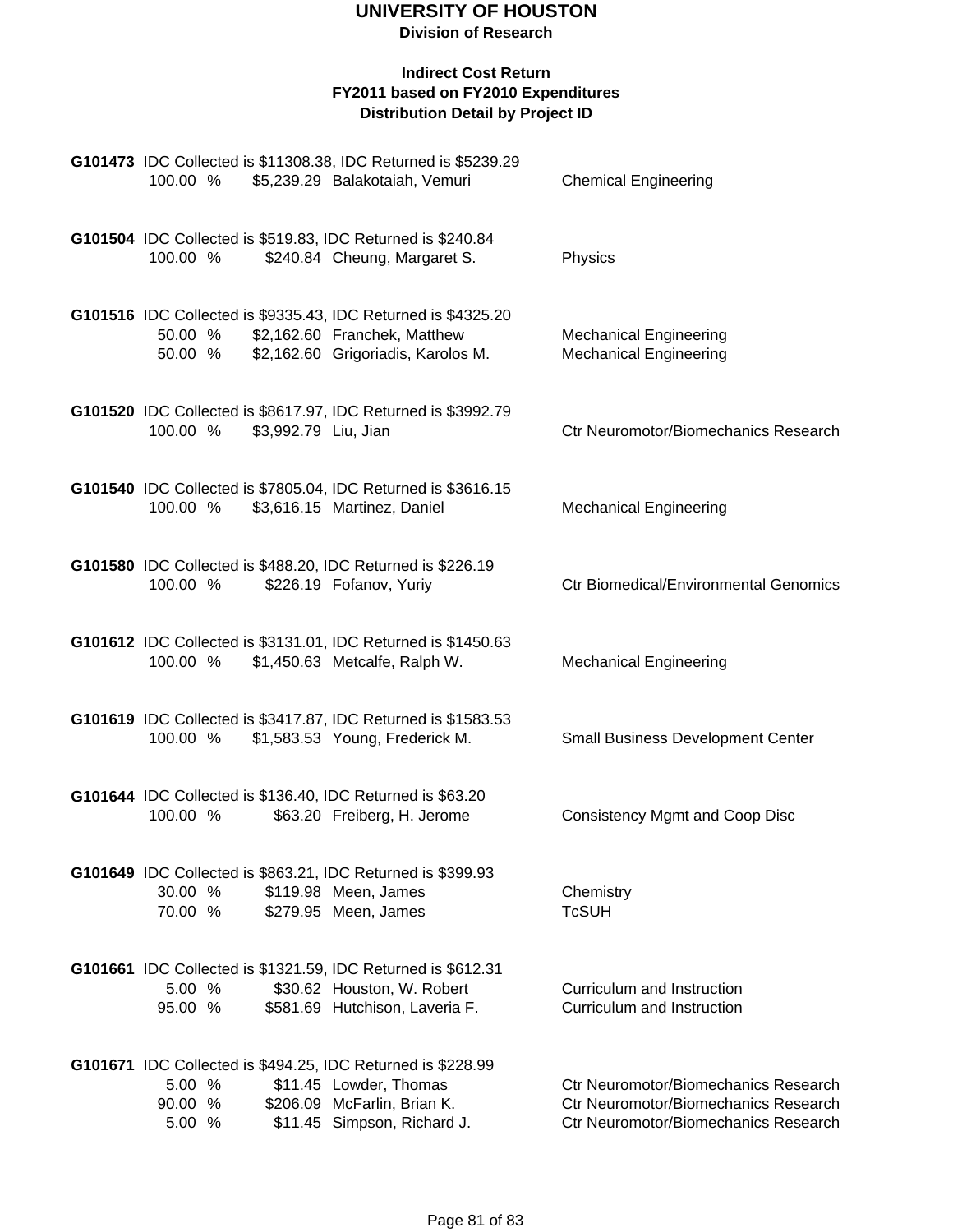| 33.00 %<br>34.00 %<br>33.00 %            | G101680 IDC Collected is \$559.00, IDC Returned is \$258.99<br>\$85.47 Harold, Michael P.<br>\$88.06 Muncrief, Rachel<br>\$85.47 Rooks, Charles                                                | <b>Chemical Engineering</b><br><b>Chemical Engineering</b><br><b>Chemical Engineering</b>                        |
|------------------------------------------|------------------------------------------------------------------------------------------------------------------------------------------------------------------------------------------------|------------------------------------------------------------------------------------------------------------------|
|                                          | G101694 IDC Collected is \$88965.51, IDC Returned is \$41218.61<br>100.00 % \$41,218.61 Shrestha, Ramesh                                                                                       | Civil Engineering                                                                                                |
| 100.00 %                                 | G101696 IDC Collected is \$11246.82, IDC Returned is \$5210.76<br>\$5,210.76 Willson, Richard C.                                                                                               | <b>Chemical Engineering</b>                                                                                      |
| 25.00 %<br>25.00 %<br>25.00 %<br>25.00 % | G101706 IDC Collected is \$3750.00, IDC Returned is \$1737.41<br>\$434.35 Jiang, Xun<br>\$434.35 Lefer, Barry<br>\$434.35 Jiang, Xun<br>\$434.35 Lefer, Barry                                  | Geosciences<br>Geosciences<br>Inst Multidimensional Air Quality Study<br>Inst Multidimensional Air Quality Study |
| 24.00 %<br>25.00 %<br>25.00 %<br>26.00 % | G101723 IDC Collected is \$12784.75, IDC Returned is \$5923.30<br>\$1,421.59 Lefer, Barry<br>\$1,480.83 Rappenglueck, Bernhard<br>\$1,480.83 Lefer, Barry<br>\$1,540.06 Rappenglueck, Bernhard | Geosciences<br>Geosciences<br>Inst Multidimensional Air Quality Study<br>Inst Multidimensional Air Quality Study |
| 100.00 %                                 | G101731 IDC Collected is \$321.45, IDC Returned is \$148.93<br>\$148.93 Advincula, Rigoberto C.                                                                                                | Chemistry                                                                                                        |
| 70.00 %<br>20.00 %<br>10.00 %            | G101732 IDC Collected is \$1271.48, IDC Returned is \$589.09<br>\$412.36 Vipulanandan, Cumaraswamy<br>\$117.82 Vipulanandan, Cumaraswamy<br>\$58.91 Vipulanandan, Cumaraswamy                  | <b>Ctr Innovative Grouting Mats/Tech</b><br>Civil Engineering<br>Texas Hurricane Ctr Innovative Tech             |
| 30.00 %                                  | G101750 IDC Collected is \$37341.23, IDC Returned is \$17300.57<br>\$5,190.17 Carter, William<br>70.00 % \$12,110.40 Shrestha, Ramesh                                                          | <b>Civil Engineering</b><br><b>Civil Engineering</b>                                                             |
| 100.00 %                                 | G101762 IDC Collected is \$9433.13, IDC Returned is \$4370.46<br>\$4,370.46 Cheung, Monit                                                                                                      | Child & Family for Innovative Research                                                                           |
| 100.00 %                                 | G101767 IDC Collected is \$2245.74, IDC Returned is \$1040.47<br>\$1,040.47 Dominey, Wallace                                                                                                   | Curriculum and Instruction                                                                                       |
| 80.00 %                                  | G101781 IDC Collected is \$2362.15, IDC Returned is \$1094.41<br>\$875.53 Chen, Ji                                                                                                             | <b>Electrical Engineering</b>                                                                                    |